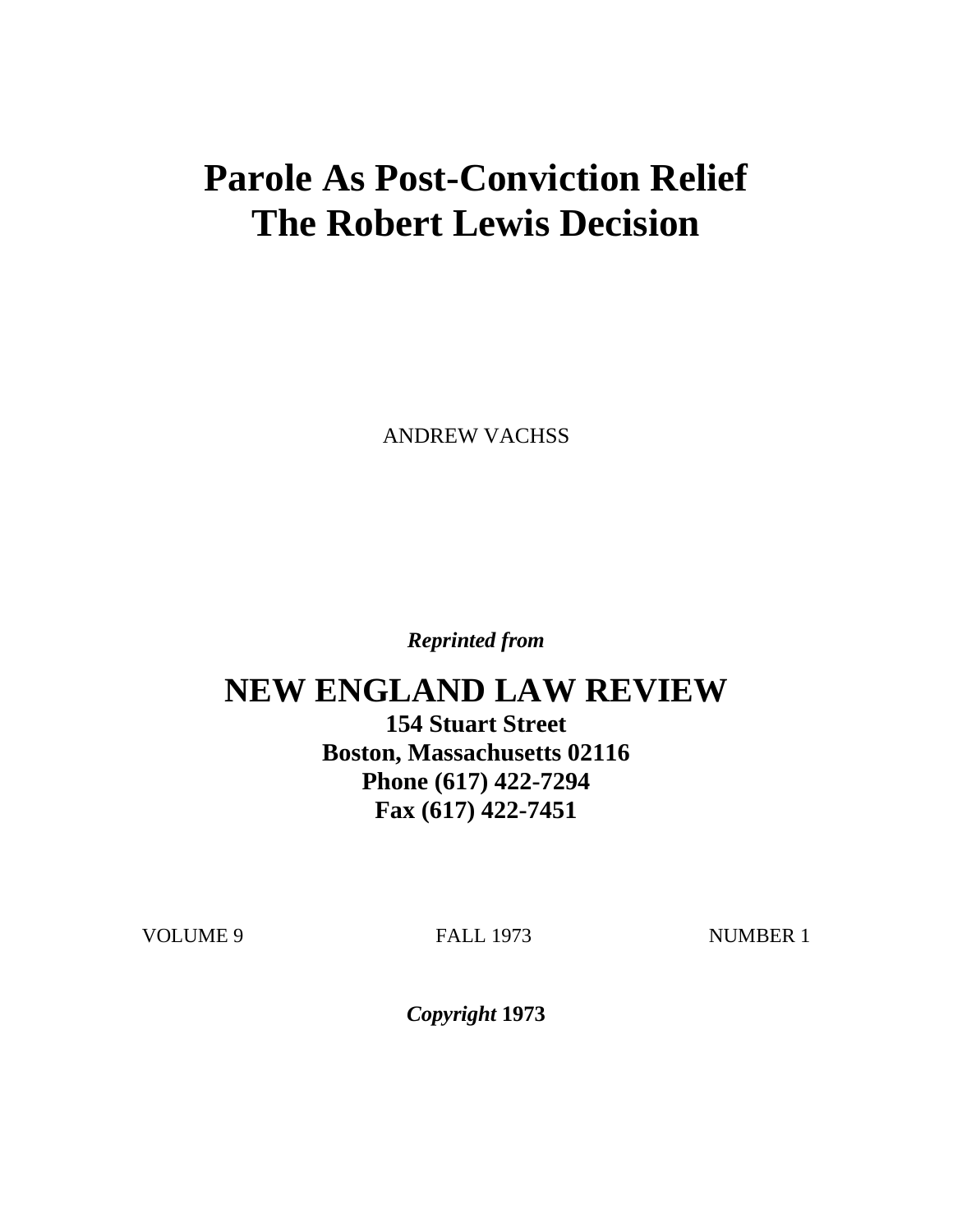## **CONTENTS**

#### I. [Parole as Post-Conviction Relief: The Robert Lewis Decision](#page-2-0)

- A) [The Crime](#page-2-1)
- B) [The Victims](#page-3-0)
- C) [Summary](#page-7-0)
- D) [Life in Prison as Preparation for Parole](#page-8-0)
- E) [Parole as Post-Conviction Relief](#page-14-0)
- F) [Parole Criteria: How and Why](#page-17-0)
- G) [Criteria in Current and Proposed Use](#page-21-0)
- H) [Robert Lewis and the Case for Parole Criteria](#page-36-0)

#### II. [Where are They Now?](#page-76-0)

(Updated information on Kamau Marcharia, formerly known as Robert Lewis, and on *A Bomb Built in Hell*)

- III. [Appendix](#page-38-0)
	- A) [Personal letter to Robert Lewis from his Aunt Beatrice](#page-39-0)
	- B) [Affidavit of Walter Lee McGhee, Sr.](#page-40-0)
	- C) [Affidavit of David Lagerman](#page-41-0)
	- D) [Parole Board Denial of Robert Lewis, 9/27/71](#page-42-0)
	- E) [Statement Summarizing Interview With Prison Officials By Two Legal](#page-43-0) Researchers, 11/24/71
	- F) [Parole Board Denial of Robert Lewis, 6/1/72](#page-44-0)
	- G) [Affidavit of Andrew Vachss in Support of Brief](#page-46-0)
	- H) [Parole Board Grant of Parole to Robert Lewis, 7/27/73](#page-48-0)
	- I) [Memorandum to Governor's Committee on Negotiations from Governor](#page-49-0) William T. Cahill, 1/31/72

#### IV. [Notes](#page-51-0)

- V. [Credits](#page-78-0)
- VI. Copyright I[nformation](#page-79-0)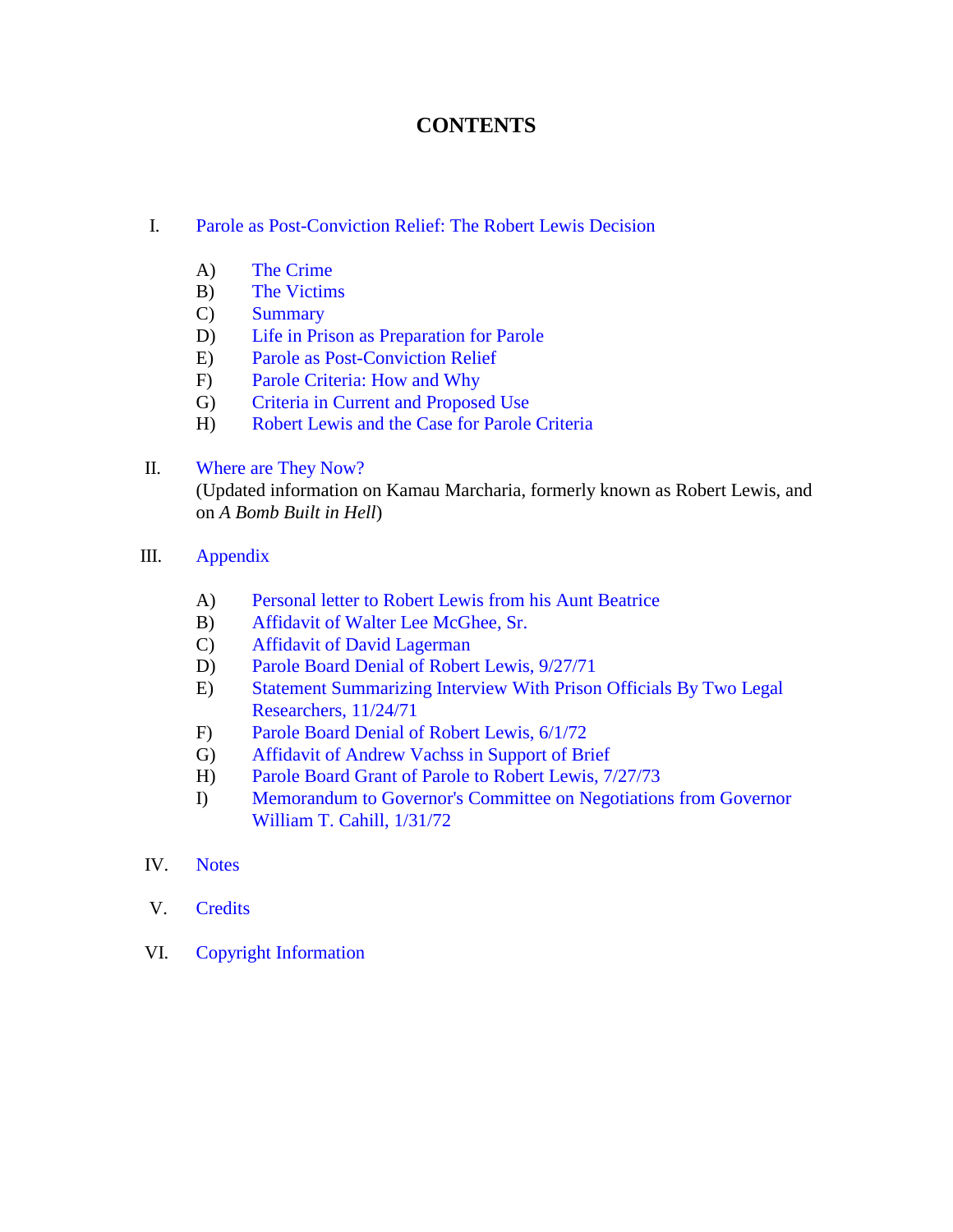#### **NEW ENGLAND LAW REVIEW**

#### <span id="page-2-0"></span>VOLUME 9 FALL 1973 NUMBER 1

#### **Parole As Post-Conviction Relief**

## **The Robert Lewis Decision**

**ANDREW VACHSS\***

#### **THE CRIME**

<span id="page-2-1"></span>ARLY in the evening of February 2, 1963, a young man stopped by his girlfriend's house in EXT in the evening of February 2, 1963, a young man stopped by his girlfriend's<br>Camden County, New Jersey to pick her up for their planned date together. He was

\*Andrew Vachss is an independent consulting criminologist currently working with the Elmcor Narcotics Program of Corona, New York. Material for this article was gathered while he was working with the United States Public Health Service in the Northeast Ohio District; the New York City Department of Social Services; the Community Development Foundation of Norwalk, Connecticut; the Uptown Community Organization of Chicago, Illinois; the Calumet Community Congress of Lake County, Indiana; Libra, Inc. of Boston, Massachusetts; the Medfield-Norfolk Prison Project of Harding, Massachusetts; and the ANDROS Intensive Treatment Unit in Roslindale, Massachusetts. Mr. Vachss has served as a consultant to the Massachusetts Department of Youth Services (planning a deinstitutionalization model for the state prisons); to the Department of Health, Education, and Welfare (interviewing all participants involved in Pennsylvania's changeover to community-based corrections), to the State of Connecticut Department of Corrections (in its recent selection of Assistant Wardens—Treatment & Training—for their county jail facilities), and to numerous other organizations. He is the current chairman of the Friends of Walter Lee McGhee Committee, a national prison-parole reform organization and he has lectured at colleges, law schools, and community organizations. Mr. Vachss is currently at work on a comprehensive blueprint entitled *Creative and Intelligent Use of Parole* and has just completed a new crime novel *[A Bomb](#page-77-0) Built in Hell.*

All "Transcript" quotes based on the following:

State of New Jersey vs. Robert Lewis and Esaw Mitchell Camden Courthouse Camden, New Jersey June 8, 9, 10, 11, 12, & 15, 1964 Indictments:

No. 488-62—Rape 489-62—A.A.B. 490-61—A.A.B. 491-62—Kidnapping 492-62—Att. Robbery 495-62—C.C.W. Certified by: James M. Ruane and John E. Engel Notaries Public of the State of New Jersey March 12, 1965 Certification at p. 361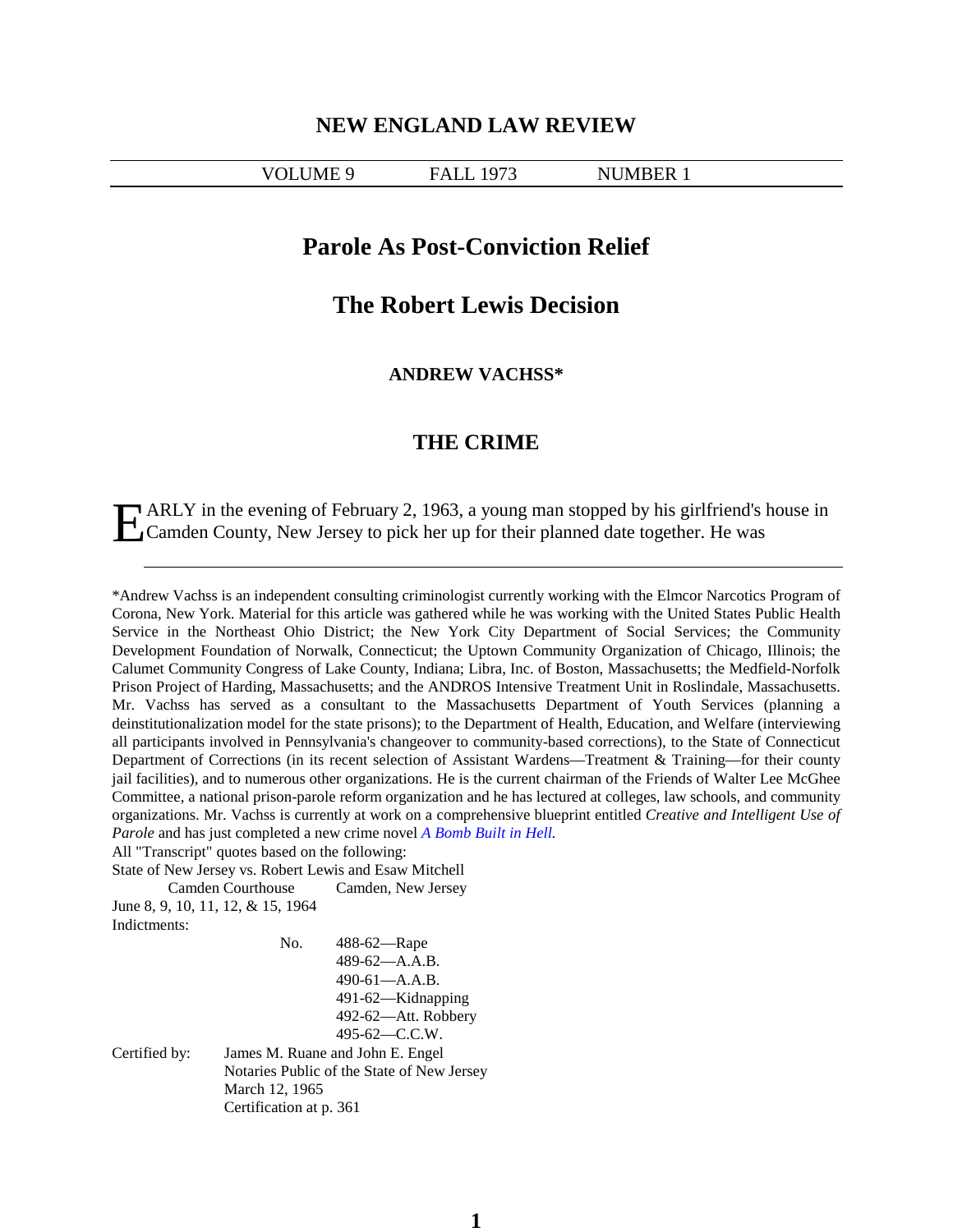twenty and she was seventeen; they were both white. They were driving down a deserted dirt road near the girl's house when they got into a minor accident with another car during which the two vehicles locked bumpers. Several<sup>1</sup> black males emerged from the other car, at least one of whom the young man knew from high school<sup>2</sup> and a fight broke out. The young man was repeatedly punched and kicked and the girl was dragged from his car and forced into the other car. While the young man escaped and ran off to seek help, the girl was taken away in the other car and driven to a desolate area where she was forcibly assaulted and raped.<sup>3</sup> The young man located a state trooper who cruised the area looking for the girl and her abductors; he came upon the occupants of the second car and arrested four defendants,  $4$  one in the actual act of rape.<sup>5</sup> A fifth defendant was captured later that evening while fleeing the scene of the crime.<sup>6</sup> Two of the defendants arrested were women,<sup>7</sup> and three were males;<sup>8</sup> all were black and all in their teens or early twenties.<sup>9</sup> All five defendants were indicted for rape, kidnapping, atrocious assault and battery, and carrying a concealed weapon, $10$  (a pistol found in the defendants' car immediately upon their arrest).<sup>11</sup> All five defendants were found guilty,<sup>12</sup> and were sentenced to a variety of penal institutions.13 The Grand Jury also indicted two other black males who were *not* apprehended at or near the scene of the crime, charging them with the same offenses as the convicted defendants.14

## **THE VICTIMS**

<span id="page-3-0"></span>Both the young woman, who was viciously beaten and raped, and the young man, who was also badly beaten, were obvious victims of this crime. On June 8, 1964, the man who was to become the third victim of the crime went on trial in the Criminal Division of the Superior Court of New Jersey for Camden County.<sup>15</sup>

Robert John Lewis, nineteen years old at the time of the crime, was charged with precisely the same offenses as were the previously-convicted defendants.<sup>16</sup> The arresting officer<sup>17</sup> testified that he had never seen Lewis prior to their meeting in the courtroom and that Lewis was not one of those arrested on the evening of February *2,* 1963.18 The female victim testified that Lewis was not one of the men who had raped her,<sup>19</sup> but that he was present at the *initial* scene of the fight. $^{20}$  Her identification was certainly less than specific:

Direct examination of Victim of Rape:<sup>21</sup>

Q: Did you see the—is there any other man that you saw there that you see today?  $\overline{A}$ : No.<sup>22</sup>

```
*****
```
Q. And how many other men [were in the car with you]?<sup>23</sup>

[Note: Victim has already testified that Male Defendant  $\#1^{24}$  (from the previous trial), was involved.]

A: Three men.

Q. What were their names, that you are sure of now [since the previous trial]?

A: Lewis—*James* Lewis<sup>25</sup> and [Male Defendant #3].<sup>26</sup>

**\*\*\*\*\***

Q: Will you take a look at the defendant in the blue shirt?<sup>27</sup>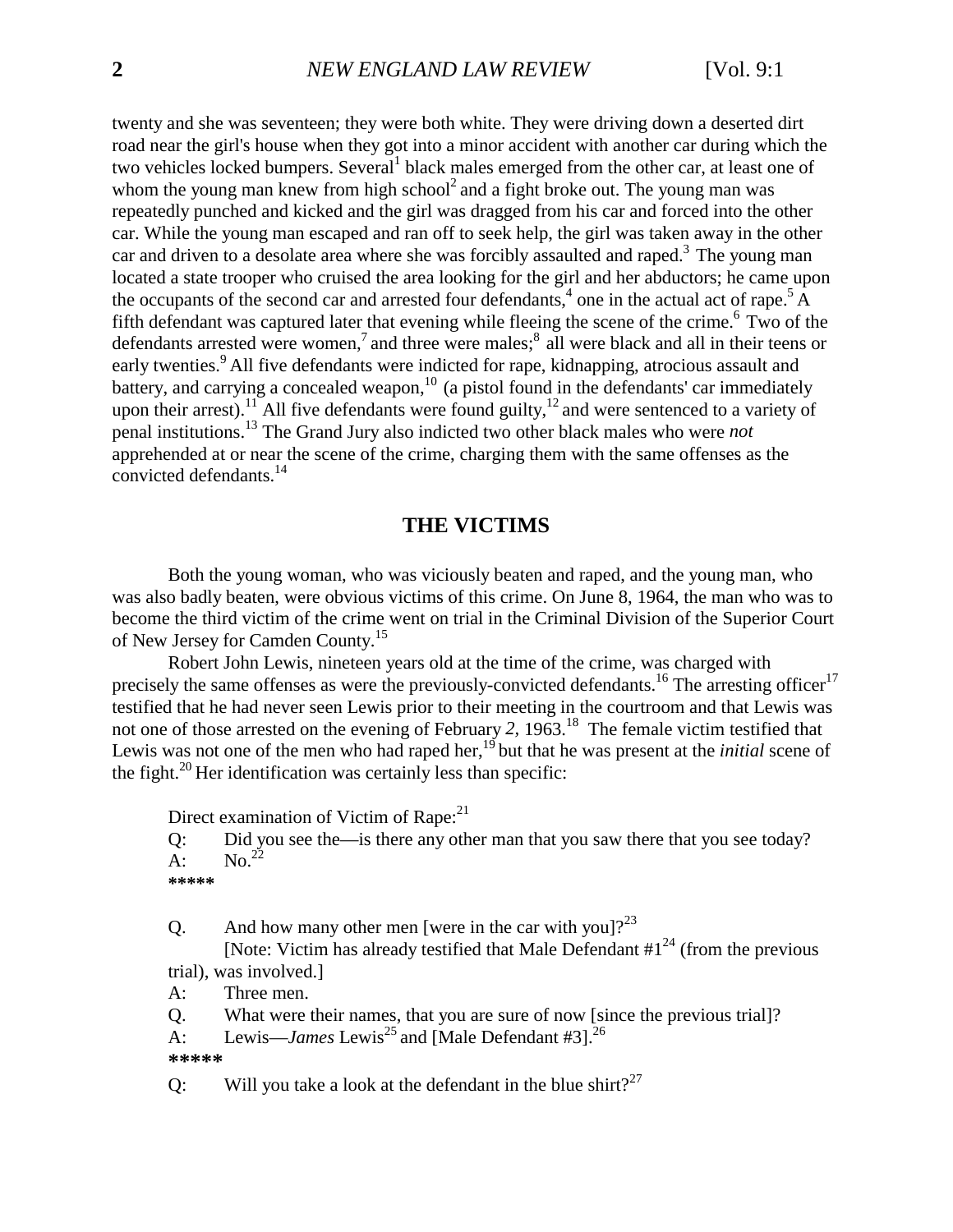## 1973] *PAROLE AS POST-CONVICTION RELIEF* **3**

A: Yes, I remember him being there but I don't remember— I don't remember, you know, what incident I seen him.

Lewis never disputed that he was present at the scene of the *original* incident, i.e., the fight. But he steadfastly maintained that he left prior to the kidnapping and rape of the victim.<sup>28</sup> However, even the identification placing him at the original scene is somewhat tainted as can be seen from the victim's own testimony above. If anything, the identification of Robert Lewis by the male victim was even more ambiguous:

Direct Examination of Male Victim:<sup>29</sup>

Q: Now, why is it you recognize the defendant Robert Lewis?

A: I went to school with some Lewis' and he looks like some of them. He has the same features, I believe. I can remember, anyway, I can't forget their faces.

This testimony, like a great deal of similar testimony, was free from objection by Lewis' assigned counsel.30 This in spite of the fact that Lewis' brother James [Male Defendant #2 in previous trial] had been apprehended near the scene of the crime but had already been found guilty at the time of this trial. $31$ 

The only person to place Robert Lewis at the scene of the kidnapping and rape was a young woman friend of the other defendants who was also convicted of the substantive crimes<sup>32</sup> and was serving a sentence for this at the time of Lewis' trial.<sup>33</sup> Although this young woman repeatedly contended that she had nothing to gain from her testimony against Robert Lewis,<sup>34</sup> both her behavior at the time of the crime (as reported by the female victim)<sup>35</sup> and her release subsequent to Lewis' conviction<sup>36</sup> would seem to stand in direct contrast to her self-portrait of a young woman sincerely repentant and anxious to atone for her sins.<sup>37</sup>

One of the convicted rapists, who was caught in the act of rape or attempted rape by the arresting officer,  $38$  who later was found guilty of all the offenses charged,  $39$  and who was serving a prison sentence at the time of Lewis' trial, $40$  also testified. His testimony clearly established that Robert Lewis was present during the fight, *resisted* attempts of the others to involve him in the battle, and left because he was powerless to prevent the completion of the crimes.<sup>41</sup>

Direct Examination of Male Defendant  $#3$ :<sup>42</sup>

Q: Was Robert Lewis there with you all this time or not?

- A: For a little while.
- Q: How long?
- A: After we got to fighting.
- Q: What did he do?
- A: He left.
- Q: Did you see him leave?
- A: Yeah.

Q: When you left Schoolhouse Lane [the scene of the original automobile accident and fight] was it in an automobile or were you walking?

A: In an automobile.

**\*\*\*\*\***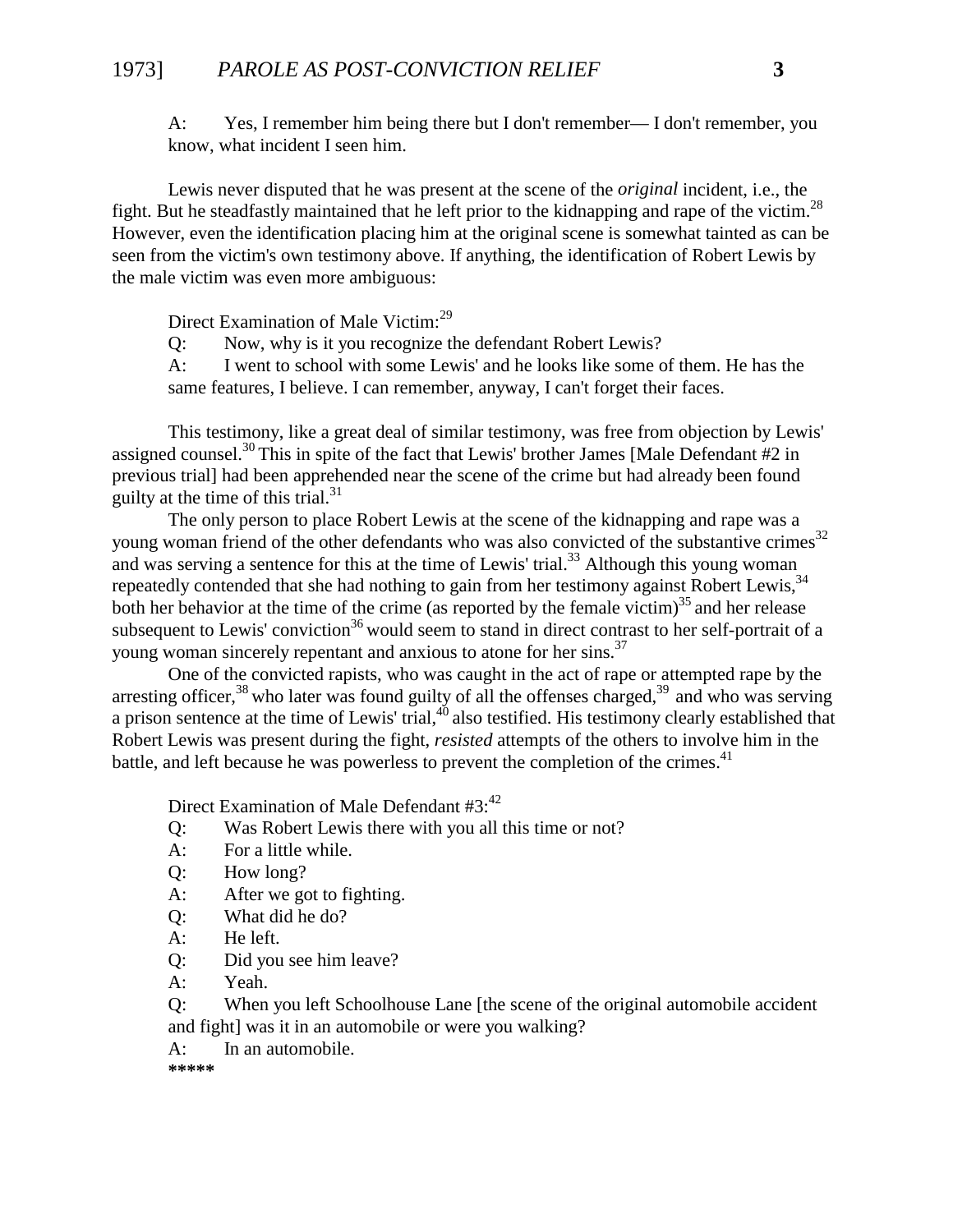Q: Besides yourself who was there [in the car which left the fight scene with the female victim inside]?

A: [Male Defendant #1, Male Defendant #2, Female Defendant #1, and Female Defendant  $#21<sup>43</sup>$ 

**\*\*\*\*\***

Q: Was Robert Lewis there [in the car]?

A: No.

Q: When is the last time you saw Robert Lewis that evening?

A: When we was fighting. $44$ 

**\*\*\*\*\***

Q: Did Robert Lewis get into a fight with this boy [the male victim who was assaulted prior to the kidnapping]?

A: No, he was trying to stop me from fighting.

Q: What did he say to you?

A: Told me to leave the boy alone. I said no. So then he said he was leaving.<sup>45</sup>

Despite a vigorous cross examination by the District Attorney,<sup>46</sup> in which statements *allegedly* made (and never signed) by the witness following his arrest were freely used in an attempt to impeach his credibility, $47$  his testimony clearly exculpating Robert Lewis remained unshaken throughout.

Robert Lewis took the stand in his own defense, $48$  and his account of the events agreed with all testimony except that of [Female Defendant #1's], the previously-convicted woman in prison at the time of the trial.49 As was typical for this particular trial, the District Attorney seemed to be allowed an unusual latitude in his questioning. The relevance of the exchange set out below is certainly open to question:

Cross Examination of Robert Lewis:

Q: Where are—where have you been the past two days?

COURT: What do you mean, where has he been?

Q: Where have you been during the evening the past two days?

 COURT: Up in jail [located directly above the courtroom, in the same building], where do you think he has been?

D.A.: I don't think the record shows it yet, Your Honor.

 COURT: Well, I don't know that the record should show it. You have been in jail, haven't you, son?

A:  $Yes.<sup>50</sup>$ 

Although it is not possible to accurately inquire into motives at this late date, it would seem that the District Attorney was seeking to *accentuate* in the jury's mind that which the Judge has previously sought to *minimize* with the following instructions delivered *prior* to Lewis' taking the stand for cross examination:

The Court addressing the Jury:

Now I have another announcement and instruction to give you at this time. This morning before I left my home to come into the court I heard an announcement on the radio where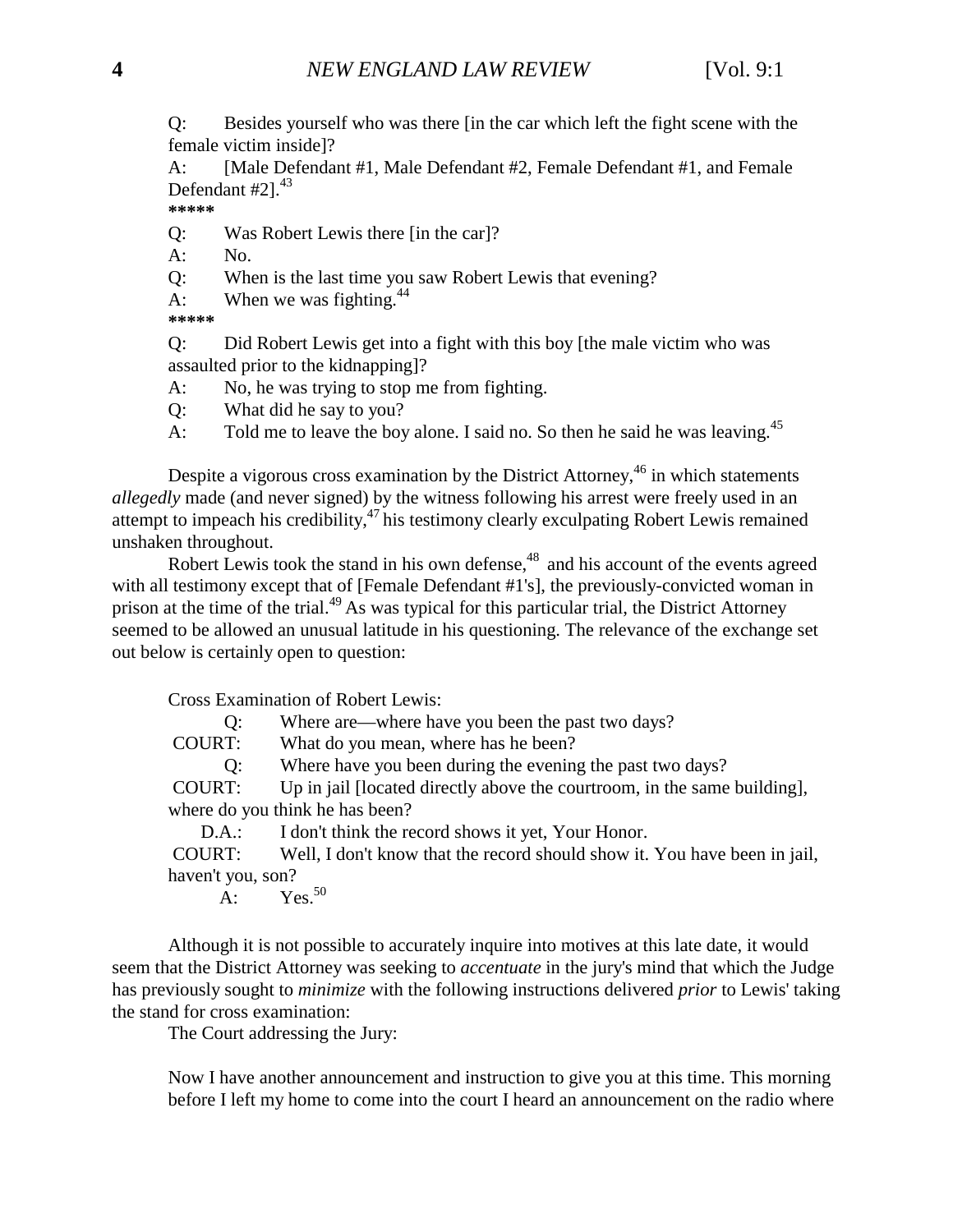in it was stated that one of these defendants in the case was allegedly involved in some type of altercation upstairs here in the jail where he was being confined. It was not with any of the jail personnel; it allegedly was with someone else who likewise was incarcerated in the County Jail. I don't know what was in the paper because half the time I don't read the paper anyway, and, of course, as I have already heretofore suggested to you, that as far as you are concerned read the paper as much as you want, but don't read the paper with anything concerning this trial. Decide the case on the testimony in the courtroom and not on anything you may have read in the newspaper.

#### ¶

In fairness to this defendant, and I won't *bother* mentioning the name, I tell you that whatever he may have done or not have done upstairs in the County Jail has nothing whatever to do with this case. *Maybe whatever he did upstairs* was perfectly justifiable; I don't know and I don't care.<sup>51</sup>

It is important to note at this point that Robert Lewis was tried together with the final codefendant, Esaw Mitchell. In spite of the fact that the evidence placing Mitchell at the scene was much stronger than that implicating Lewis,<sup>52</sup> in spite of the fact that the testimony against Mitchell was not limited to that of [Female Defendant  $\#1$ ] as was that against Lewis;<sup>53</sup> in spite of the physical evidence<sup>54</sup> linking Mitchell to the crime which did *not* similarly implicate Lewis;<sup>55</sup> and in spite of the fact that Mitchell was *not* going to take the stand in his own defense,<sup>56</sup> (and thereby obviously prejudice *both* cases, given the apparent freedom from restraint which permitted the Prosecutor to comment upon this failure, see below), the two cases were not severed for trial.<sup>57</sup>

From the State's Summation:<sup>58</sup>

*And what about the failure of Esaw Mitchell to take the stand?* Well, its nice for his lawyer to come up and say "Well, this was my decision," but, remember this, he is as smart as I am, and I think the purpose of it was exactly what I outlined to you, and this is that you wouldn't judge Esaw Mitchell, you would be judging what you heard from Robert Johnson [Mitchell's privately retained counsel], and here is the mark of an excellent advocate, *but I don't think he has fooled you. I don't think he has fooled you.* You are entitled also under the law of this State to consider, if you so desire, that Esaw Mitchell's failure to take the stand was because he couldn't deny the incriminating evidence proved against him, and, if I understand it, there is no evidence in *Mitchell's* defense, because I get the distinct impression that [Male Defendant #3, *see* notes 42-45, *supra*.] is *Lewis' witness*, and this is the way he has been referred to.<sup>59</sup>

The Prosecutor's remarks quoted above seem to be clearly violative of the rule of *Steward v.* U.S., <sup>60</sup> which emphatically states that such commentary by the State's Attorney is prejudicial error. The leading case on the subject. *Griffin v. California*<sup>61</sup> was not decided until a year after this trial, but its holding that such commentary is forbidden by the Fourteenth Amendment through its incorporation of the Fifth Amendment privilege against self-incrimination may be applied retroactively to cases on *direct* appeal. A later case, *Chapman v. California,*<sup>62</sup> established that the burden is on the *State* to show that the error was "harmless" if a reversal is to be avoided, and also that *federal* constitutional standards must be adhered to in this area.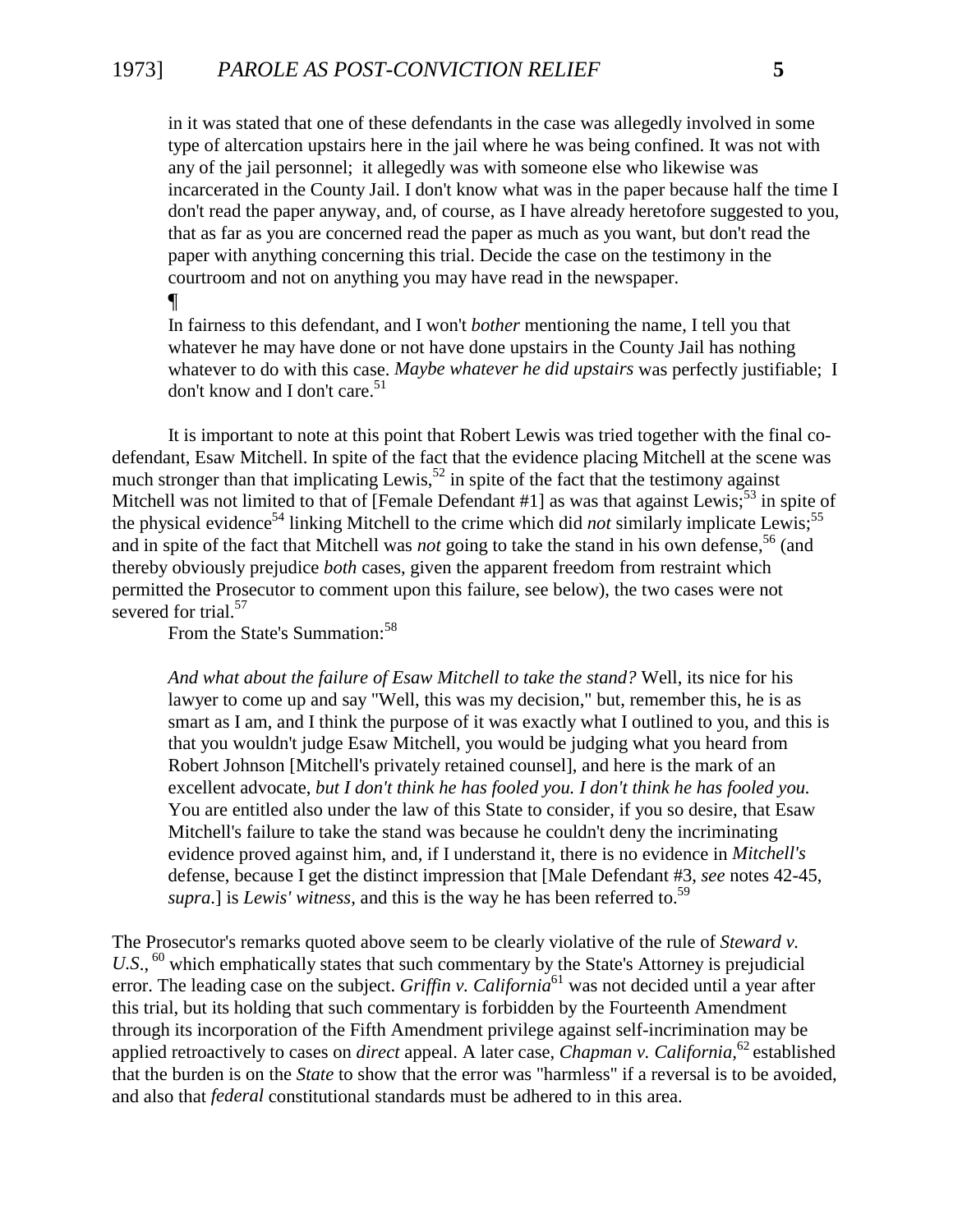Taken as a whole, the Prosecutor's comments seem to clearly *exculpate* Lewis. If the jury is to accept the (admittedly unfounded) syllogism that guilty defendants do *not* take the stand, it would seem only logical that the jury similarly assume that innocent defendants *do* take the stand. Ironically enough, this was not Robert Lewis' first experience with such legal pyrotechnics. At the trial of the first five defendants,  $63$  a defense raised by Male Defendant #1 was his alleged similarity of appearance to Robert Lewis. The Prosecutor's comments on summation again would seem to exculpate Lewis:

We will take first the crime of rape by [Male Defendant #1]. Of all the witnesses who testified who was in the best position to know who raped [Female Victim]? And I think the answer to that is self-evident, the victim herself. She never saw these men before. How would you be able to recognize them? What would you—what point of reference would you have? Well, in your deliberations you are entitled to think as intelligent human beings, and I say to you that the face leering over you, grasping at you, and penetrating you is the face you are going to remember. And was it [Male Defendant #1] or Robert Lewis? There is [Male Defendant #1]. There is [Male Defendant #1] sitting there. You look at him. You look at his clean cut features and I say to you look at Robert Lewis [photograph; State's Exhibit 13], a broad, stupid face that you would remember if that was the man that was on top of you. And in addition, he [Robert Lewis] had orange hair [resulting from an ineffectual hair "processing"]. Now, did you notice nobody said anything about that? This is something she would have remembered if it was the orange hair man.<sup>64</sup>

<span id="page-7-0"></span>Of course, this "defense" of Robert Lewis to the charge of rape was not strictly necessary since the female victim was quite clear in stating that he was *not* one of her attackers.<sup>65</sup> However, speculation at this point in time is useless, and too many cases have been upheld in spite of obviously ineffective defenses by defendant's counsel; the courts apparently preferring to see such ineptness as less than fatal to the defendant's case,  $66$  or as "tactics." $67$ 

#### **SUMMARY**

Two young people were the victims of a connected series of particularly vicious and senseless crimes. Indictments were returned against seven defendants, two females and five males. Both females, and two of the males were apprehended at the scene of the crime. Another male was arrested nearby, allegedly in act of escape. The remaining two defendants, Esaw Mitchell and Robert Lewis, were brought to trial seven months later. Their cases were not severed. The male victim of the crimes placed Lewis at the original scene based on some highly dubious observatory techniques. The female victim of the crimes placed Lewis at the original scene, but *not* at the scene of the kidnapping and the rape which followed. One of the previouslyconvicted rapists placed Lewis at the original scene and also testified that Lewis left *prior* to the kidnapping and rape. One of the female defendants did place Lewis at the scene of the kidnapping and rape, (although it is surely doubtful that her observations were more accurate than those of the actual victims, *see* note 64, *supra*).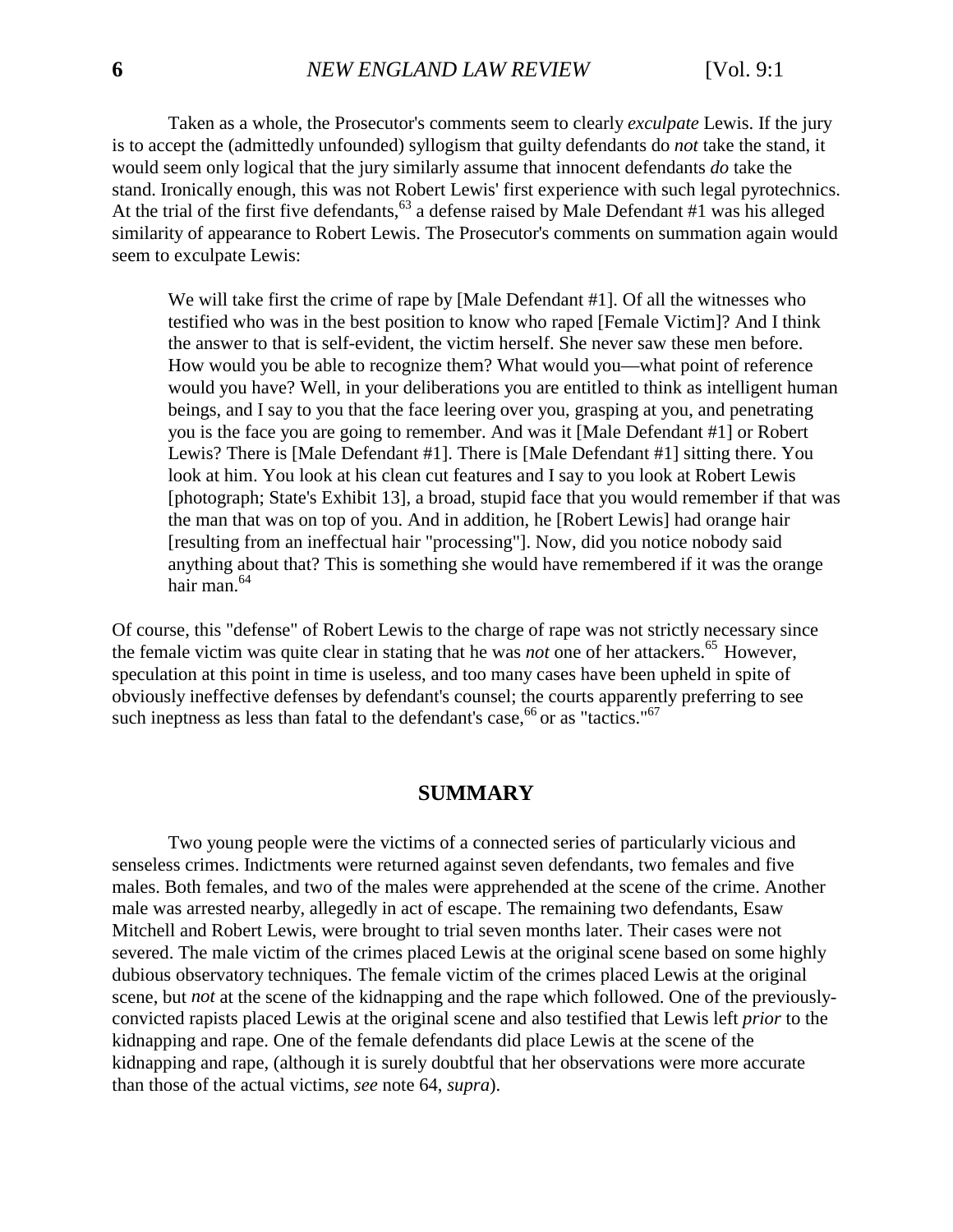The State did not even contend that Lewis raped the victim, but charged that he could be convicted as an "aider and abettor" of the crimes.

Robert Lewis was convicted of atrocious assault on the male victim, of the kidnapping and rape of the female victim, and carrying a concealed weapon (found in the car of the other defendants when Lewis was *not* present).<sup>68</sup>

Robert Lewis did not plead guilty. He was sentenced to a maximum of fifty-seven years in the State Prison after the jury found him guilty of all the offenses charged.<sup>69</sup>

Robert Lewis, the third victim of the crimes, was formally sentenced on July 9, 1964, and entered Trenton State Prison the next day. His case was continually appealed to no avail.<sup>70</sup> Robert Lewis was released from Trenton State Prison on September 18,  $1973$ .<sup>71</sup> He was released on parole after repeated denials.<sup>72</sup> How this happened, and why it took so long, is set out below.

#### **LIFE IN PRISON AS PREPARATION FOR PAROLE**

<span id="page-8-0"></span>Robert Lewis entered Trenton State Prison bitter at his treatment and conviction, but totally resigned to adopting a standard of behavior that would insure his freedom as soon as possible.<sup>73</sup> The State of New Jersey prescribes a sentencing method which mandates a minimum and a maximum sentence to be imposed for each conviction;<sup>74</sup> the result is that the Parole Board eventually emerges as the final arbiter of length of sentence.<sup>75</sup> This is clearly what the legislature intended, $^{76}$  and the constitutionality of such statutes has been routinely upheld by the highest courts.77

The above information was readily available to Robert Lewis;78 what was *not* available was instruction as to how to obtain a parole.<sup>79</sup> At no time after entering a New Jersey State Prison is an inmate put on notice as to what kind of behavior is specifically required to achieve release on parole.<sup>80</sup> Without this kind of specific notice, the prisoner knows only that he is expected to conform to some vague standard of "good behavior,"<sup>81</sup> and that punishment will be swift for the slightest infraction.<sup>82</sup> However, the prisoner is not given the least indication as to how the maintenance of this "good behavior" will produce an eventual parole.<sup>83</sup>

Upon entering Trenton State Prison, Robert Lewis was issued a copy of the *New Jersey State Prison Inmates Rule Book.<sup>84</sup>* This mimeographed manual makes even the vagueness of some statutes, (*see* comments on the *Model Penal Code,* note 247, *infra*)*,* look highly specific when it comes to such subjects as parole

The State Parole Board is the paroling authority for the prison complex. Eligibility for parole consideration is established by law. You will be scheduled for hearing before the board without application by you, or any person in your behalf. You should understand that an appearance before the parole board doesn't necessarily mean that you are to be paroled. The decision of the board will be forwarded to you in writing shortly after the hearing.85

This vagueness is particularly inexcusable in an environment such as a maximum security  $\frac{86}{6}$  where virtually everything is specified to the most extreme degree. Contrast, for example, the *Inmate Rule Book's* treatment of "Work Time":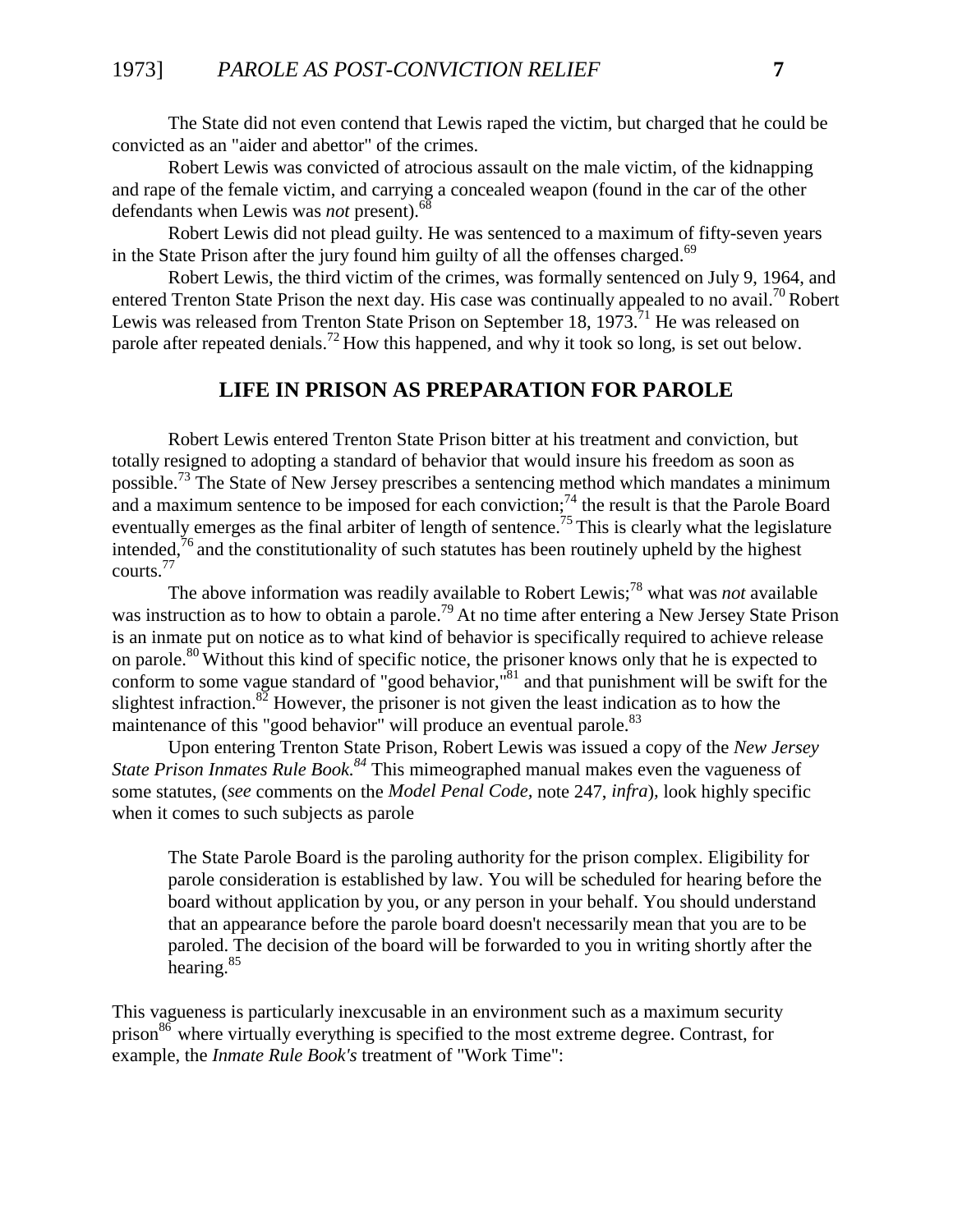The law provides that inmates assigned to work receive time from their sentence. In accordance with legislation (N.J.S. 30:4-92 effective 7/1/59, not retroactive), inmates are granted one day from their sentence for each five days worked. If you are placed in Minimum Security status, you earn 3 extra days a month the first year and 5 extra days the second and subsequent years.<sup>87</sup>

In fact, in the New Jersey Prison System, it appears that the more trivial the topic, the more specific are the instructions regarding it. For example:

Effective immediately, the following standards for inmate hair styles are approved:

1. Hair on the top of the head may not be worn longer than four (4) inches, if combed back. Hair worn in a natural style will not extend more than three (3) inches from the scalp. Hair will not extend below the top of the shirt collar in any instance. Hair will be neatly trimmed on the back and on the sides.

2. Sideburns shall be neatly trimmed and shall not extend below the bottom of the ear.

3. A mustache may be worn provided it is neatly trimmed and shall not extend beyond the corners of the mouth.

4. The tuft of hair beneath the lower lip may be worn provided it is neatly trimmed and does not extend down to the chin.

5. All other areas of the face are to be clean shaven. Inmates wearing long hair styles and mustaches will keep them neatly groomed and clean at all times.<sup>88</sup>

This lack of notice as to what constitutes proper behavior in preparation for parole approval is borne out in the interviews I conducted with prisoners in New Jersey's maximum,  $89$ medium,<sup>90</sup> and minimum security institutions.<sup>91</sup> In fact, virtually every prisoner I interviewed agreed in sum with the position that failure to provide prisoners with notice as to what constitutes acceptable progress for release on parole is perhaps the major cause of prison unrest.  $92$ 

When I came in here I couldn't hardly read. I got a  $G.E.D.^{93}$  and almost a year of college in the Mercer Program.<sup>94</sup> I haven't had a charge<sup>95</sup> in almost two years; haven't been locked up<sup>96</sup> in almost four. I got a job and a home waiting for me . . . I see guys going out of here [on parole] that stabbed other guys; guys who did nothing but make trouble for everyone, did nothing to help themselves . . . and I see *me* still here. What in hell do I have to do to get a parole? $97$ 

I've seen a lot of riots in prisons;<sup>98</sup> its mostly the guys with a lot of time<sup>99</sup> who get involved. There's always two kinds: those men who want more weights for the gym,100 or the right to wear their hair long,<sup>101</sup> or to give interviews,<sup>102</sup> and those men who want the Parole Board to tell us what we have to do to get out of these hellholes. You can just forget about the men in the first group; they forgot about themselves already; they're just doing time. Give them a few little things and they're quiet. But the men in the second group are the dangerous ones because they *know* something stinks out there.<sup>103</sup>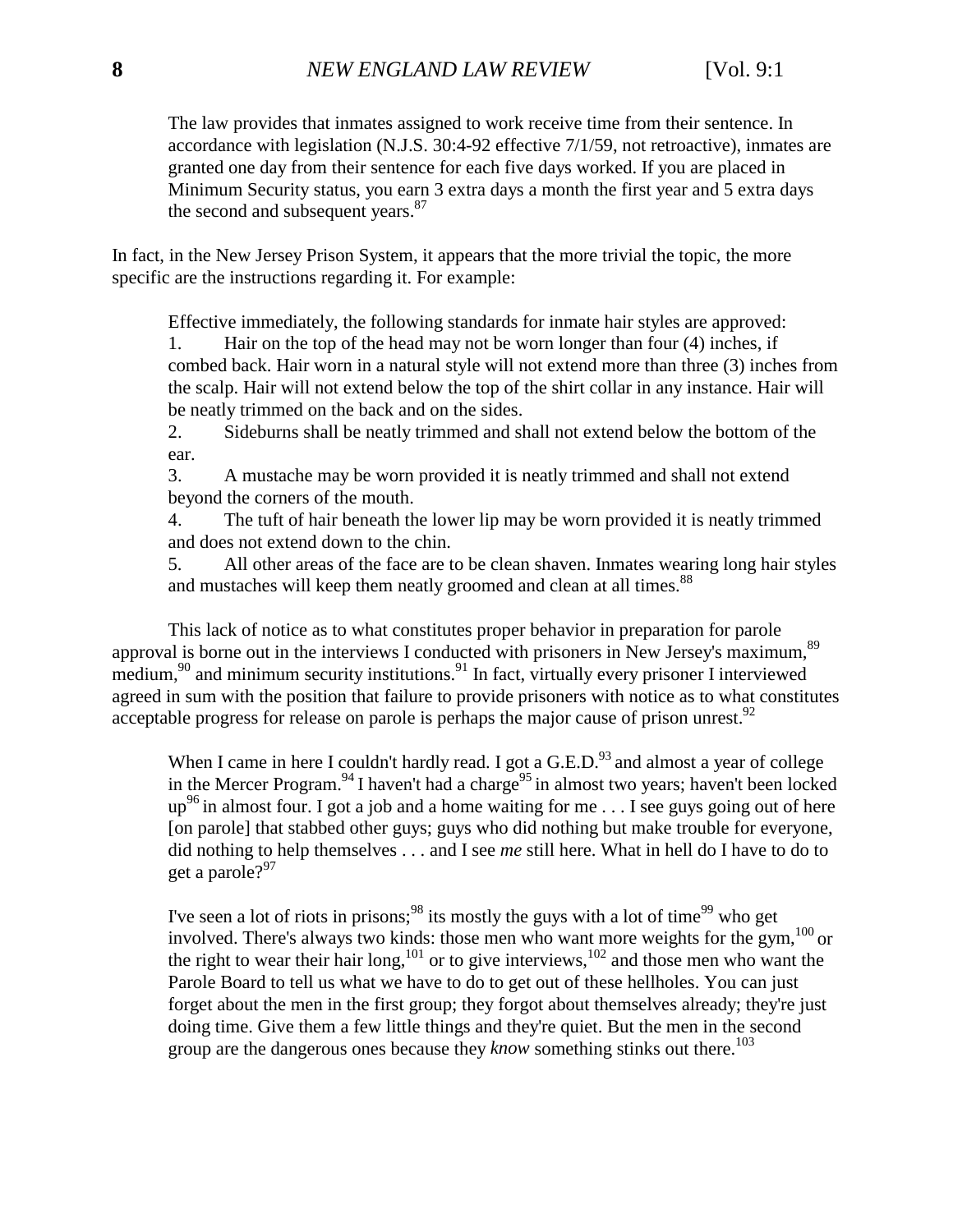## 1973] *PAROLE AS POST-CONVICTION RELIEF* **9**

I've done everything a man can do in this prison [to help himself]; I went to Group;  $^{104}$  I went to all the programs;<sup>105</sup> I went to school<sup>106</sup> I got no charges against me *ever;* I got people pulling for me on the outside;107 all I'm doing now is *time* ... and they [the parole board] still won't give me a play. $108$ 

I don't see any connection between how you behave and getting parole. They paroled [inmate X] and he spent most of his time in the hole<sup>109</sup> for playing on people with a shank;<sup>110</sup> and they *keep* [inmate Y] who shouldn't have been in here in the first place.<sup>111</sup> I'm so tired of trying. Its all a matter of luck the way I see it. The bastards [on the parole board] must flip coins to see who gets to walk.<sup>112</sup> I thing I'll be here forever.<sup>113</sup>

Besides the first-hand information gleaned from interviews, I have also received numerous affidavits from New Jersey prisoners which substantiate the above statements. A brief sampling is set out below:

I have tried very hard and I am told [by the parole board in written denials] to keep trying. I wonder if it does any good to work hard. It appears as though I am going to do my maximum sentence no matter what I do. I think this type of situation is greatly responsible for many of the prison disturbances, and the frustration and bitterness that nearly everyone in prison experiences at one time or another.<sup>114</sup>

I have been before the Parole Board three different times. Even when I do what they suggest to improve my chances for parole, their parole denials read the same as above, [referring to the standard parole denial, the same denial, word-for-word, as received by Robert Lewis, *see* APPENDIX 6]. Since there is really no parole criteria, tension is high. Inmates have nothing to look forward to. Fights and prison unrest is [sic] frequent due to this fact. $115$ 

After being down a while<sup>116</sup> and seeing all the contradiction [sic] one begin [sic] to build up in there [sic] mind that they aren't going to make parole so they have that "don't care" attitude because there isn't nothing they can reach for. I believe that by a man not knowing what to do in order to return back to society have [sic] a lot to do with the unrest that is within the prison. $117$ 

Prisoners in other jurisdictions have written their agreement with this concept.<sup>118</sup>

If the public fights against a liberal parole policy, the prisons will turn out dehumanized men who most certainly will return to crime in large percentages. They will also be extremely hard to manage while inside our prisons. What have they got to lose?<sup>119</sup>

It would seem that an agency created by specific legislation<sup>120</sup> could not possibly function in such an environment of vagueness as the above-quoted prisoners seem to be indicating. However, a review of the enabling legislation involved would seem to argue for the accuracy of the prisoner quoted at note 113, *supra*. The creation of the New Jersey State Parole Board was pursuant to statute: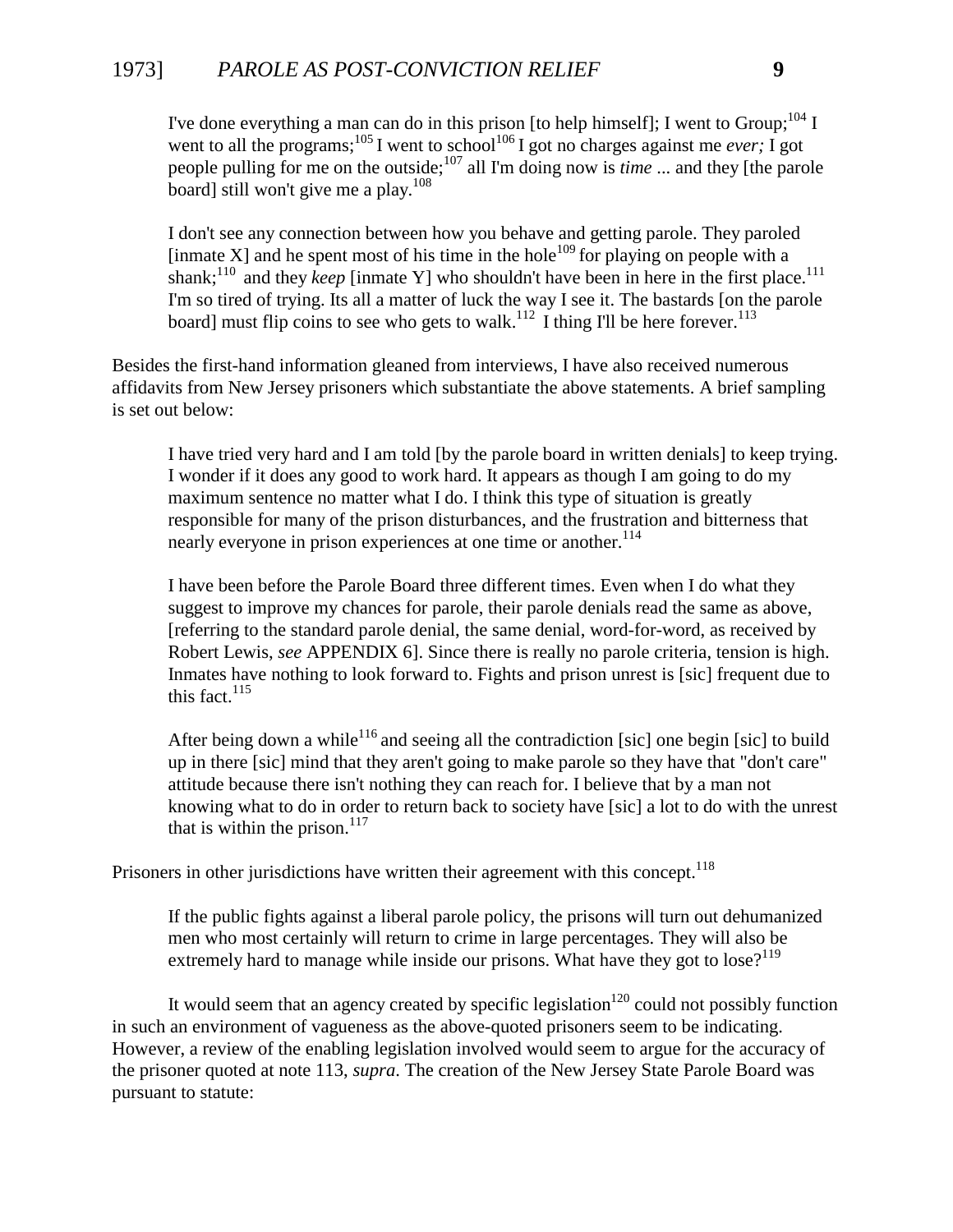There is hereby created and established within the Department of Institutions and Agencies a State Parole Board which shall consist of three members: a chairman and two associate members.

¶

The... [members] shall be appointed by the Governor with the advise and consent of the Senate, from persons of recognized ability in the field of penology, with special training or experience in law, sociology, psychology, or related branches of social sciences, for terms of six years. $^{121}$ 

The Governor and the Senate have apparently considered that the "related branches of social sciences" provision applies to expertise in the field of organized religion. The Chairman who held office just prior to the current Chairman was a minister whose "special training or experience" appeared to be confined to his particular profession. In short, these are political appointees, pure and simple.122 However, not all legislation regarding the New Jersey State Parole Board is disregarded in practice. The provision approving salaries of \$27,000 annually for the Chairman and \$25,000 annually for the Associate Members was highly specific.<sup>123</sup>

Also highly specific are *some* of the provisions detailing the parole-release procedure. "The release of a prisoner on parole shall be *solely* upon the initiative of the board."124 "The Board shall reach its *own* conclusions as to the desirability of releasing the prisoner on parole and no release on parole shall be effected except by unanimous vote of the entire board."<sup>125</sup> However, any slight specificity the prisoner is able to extract from such statements is immediately blunted by such vague provisions as the following:

No prisoner shall be released on parole merely as a reward for good conduct or efficient performance of duties assigned while under sentence, but only if the board is of the opinion that there is reasonable probability that, if such prisoner is released, he will assume his proper and rightful place in society, without violation of the law, and that his release is not incompatible with the welfare of society."<sup>126</sup>

It cannot be doubted that parole considerations, (such as eligibility for initial hearing, criteria for release, etc.) have been and still are on virtually *every* prisoner's list of priorities.

One area of complaint that recurs again and again in prisoners' lists of grievances, whether coming out of a riot, or in a petition, or in litigation, is that of parole.<sup>127</sup>

Suitability [for parole] is the tricky problem, the horn of the dilemma for both offender and parole board. How do you judge suitability? What factors should be considered and how much weight should be given to the different factors considered? This is, without any doubt, the hottest issue debated in every yard and cellhouse of every prison in the country.<sup>128</sup>

The New Jersey Prison System is certainly not exempt from this prevailing attitude: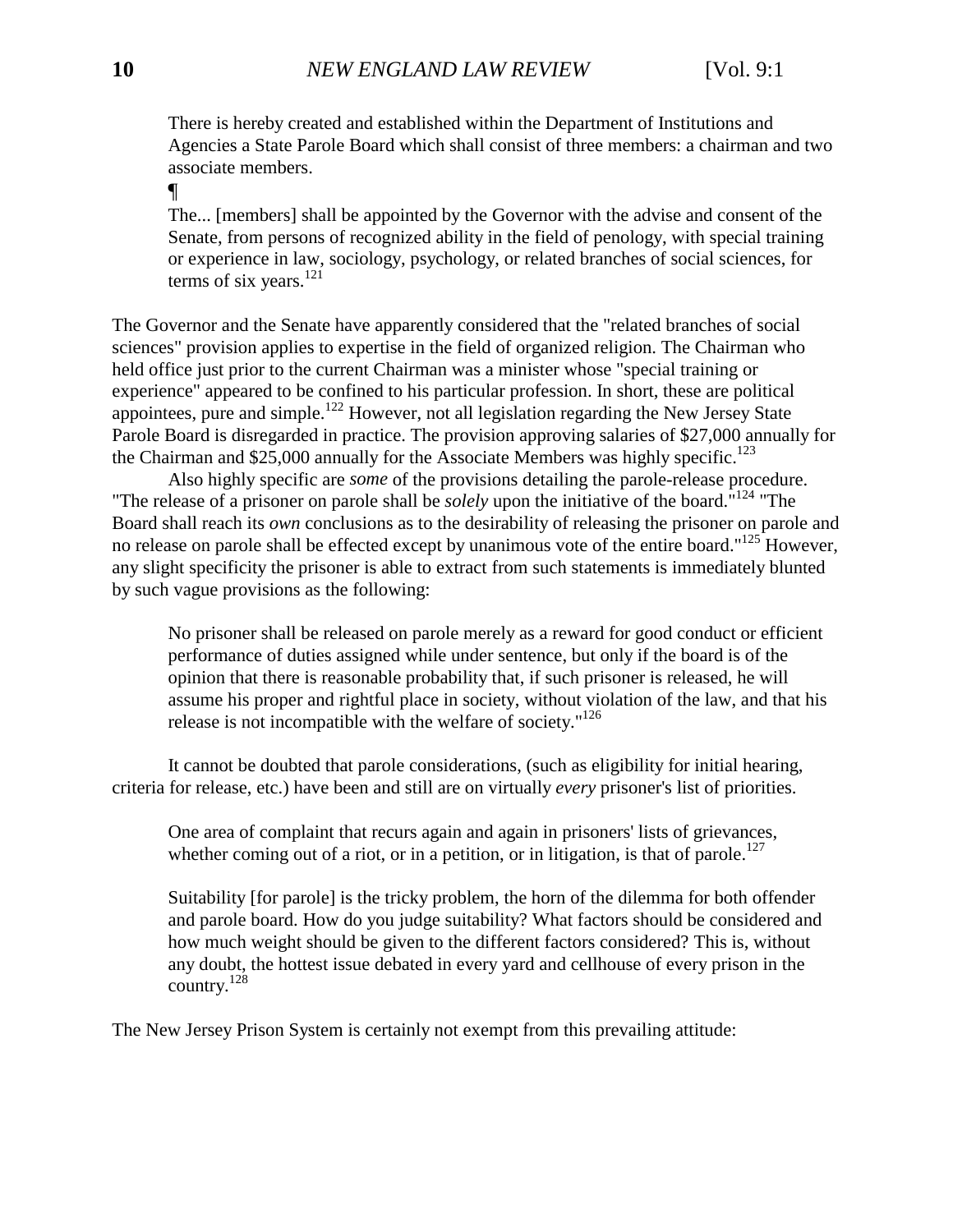## 1973] *PAROLE AS POST-CONVICTION RELIEF* **11**

In a recent news article, prisoners in Attica asserted that one of their major demands at this time is "to get reasons for parole denial." It is a point that has been raised frequently by inmate groups.

**\*\*\***

We would like to point out that the struggle for prisoners' rights is filled with hollow victories and, if won, the parole triumph would be such an empty victory. New Jersey prisoners fought that battle [referring here to *Monks v. New Jersey State Parole Board,* note 176 *infra*] and having won, they have empty air in their clenched fists.<sup>129</sup>

Caged human beings with no perceived recourse to standard channels for the redress of grievances either submit or rebel. John Martin, in *Break Down The Walls*<sup>130</sup> attributes a number of major prison riots in the past to unrest generated by parole board practices,<sup>131</sup> and specifically blames this unrest for the infamous prison riots at Trenton State Prison in 1952.<sup>132</sup> In 1953, the American Prison Association appointed a special blue-ribbon committee to study and report on prison rioting in the United States. The committee included Richard A. McGee, Director, California Department of Corrections; Sanford Bates, Commissioner of the New Jersey Bureau of Institutions and Agencies; James V. Bennett, Director of the Federal Prison Bureau; Austin MacCormack, Director of the Osborne Association; Joseph Ragen, Warden of Illinois' Stateville Penitentiary; and Will C. Turnbladh, Director of the National Probation and Parole Association. Martin<sup>133</sup> described this group as "virtually a Who's Who of penology today."<sup>134</sup> The committee isolated seven major reasons for the recent wave of riots; among them was "unwise sentencing and parole practices."135

In New Jersey, the problem has been even more recent, and even more specific. The major demand to emerge from the riots at Rahway State Prison in November of 1971 was reform of the parole board. The Governor's response was swift:  $136$ 

Governor William T, Cahill, disappointed by the lack of progress in negotiations with prisoners following the Rahway disturbances on Thanksgiving Day, today announced recommendations for a series of sweeping reforms for parole....

1. Recommendations for legislation which will restructure the Parole Board to include three full-time members with sufficient staff. Presently, only the chairman is a full-time member with the other two members serving part time; $137$ 

- 2. Development of more equitable and rational parole criteria;
- 3. More frequent rehearings and review of decisions;
- 4. Individualized consideration for eligible inmates;

5. Assignment of "parole counselors" to each of the three prisons on a full-time basis to help prisoners prepare for parole hearings, make recommendations to the parole board and assist prisoners in their appearances before the board.<sup>138</sup>

The Inmate Committee proposed a variety of improvements in the parole situation in a memorandum to the Governor.<sup>139</sup> The Governor's response<sup>140</sup> specifically spoke to many of the prisoners' requests [*see* APPENDIX 9]. However, the major substantive changes requested by the inmate population were *not* enacted and have not been so to date.<sup>141</sup>

Tension arising from the lack of knowledge concerning which factors are *actually* considered by the parole board<sup>142</sup> in decision-making is a major problem for prison officials as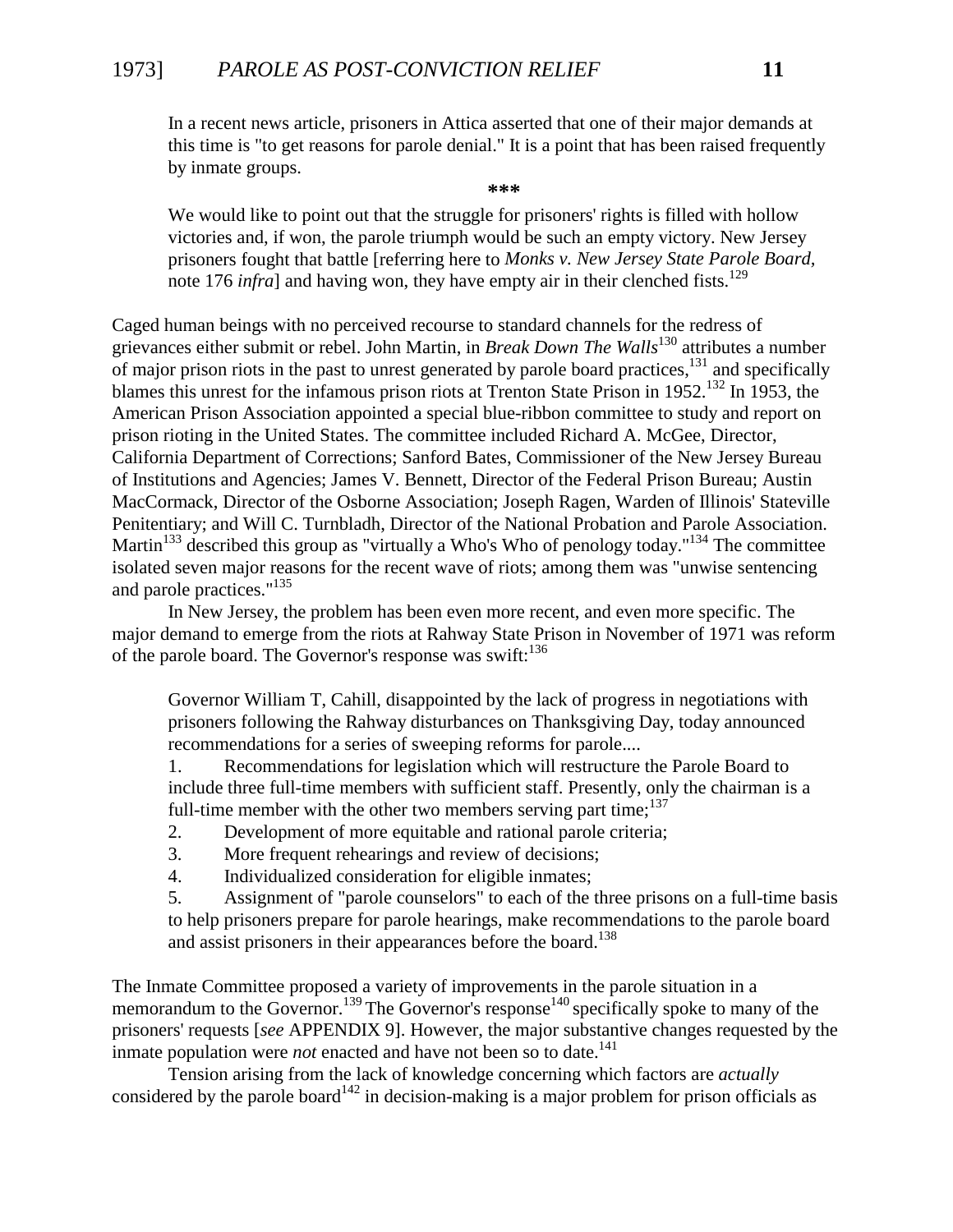well as inmates. Dr. Syke's definitive work on Trenton State Prison<sup>143</sup> speaks directly to this point as follows:

Unable to depend on that inner moral compulsion or sense of duty which eases the problem of control in most social organizations, acutely aware that brute force is inadequate, and *lacking an effective system of legitimate rewards and punishments which might induce prisoners to conform to institutional regulations on the grounds of self interest,* the custodians of the New Jersey State Prison are considerably weakened in their attempts to impose their regime on their captive population. The result, in fact, is ... a good deal of deviant behavior or noncompliance in a social system where the rules at first glance seem to possess almost infinite power.<sup>144</sup> (emphasis supplied)

The implications of the above statement are obvious; if the prisoner population cannot see a correlation between socially acceptable behavior within the institution and an eventual parole, their motivation to "conform" (which is slight at best, given the day-to-day bleakness of the environment), is so decreased as to appear almost non-existent.

Robert Lewis was not unaware of this attitude; yet he spent the first seven years in Trenton State Prison working towards what he naively thought would be a parole. Although he entered prison with a 6th grade reading level, Lewis had managed to obtain a General Equivalency Diploma,  $145$  to work diligently at his prison-assigned job,  $146$  to learn a variety of vocational skills,<sup>147</sup> and to even occasionally win the overt approval of the Administration.<sup>148</sup> Lewis' own perception of his relationship with the prison administration is set out in a personal letter he wrote in September of 1971 while awaiting word from the Parole Board following his first hearing:  $149$ 

[I]n eight years<sup>150</sup> the most serious incident that I have been in is two fights. Being confined within an area the size of a city block with 1500 men, this is exceptional ... Over the years I have been caught by circumstances in three riots, being in the right place at the wrong time. If these incidents were ever held against me, I am not aware of them for the administration has never confronted me about them. Something they [usually] don't hesitate to inform you of. $^{151}$ 

In spite of several obviously good reasons to be considered for release on parole as enumerated above, (and also because of Lewis' age at the time of the crime,<sup>152</sup> the fact that this was his first conviction for any crime, $153$  and the extremely dubious circumstances surrounding his conviction),154 Lewis was emphatically *not* optimistic about his chances. The same letter quoted above continues:

Considering the action of the parole board at this time would be mere speculation. But it is as you [the author] have said, they are required by law to furnish us with a *reasonable* and *valid* reason as to their denial, if [it be] so. For the last three months I have been riding shotgun on [observing first-hand] the parole return slips [notice of decisions of the Parole Board]. It is a nefarious joke. There are three categories by which inmates are classified and denied: (1) Not rehabilitated ... (2) Recalcitrant towards administration ... (3) Not suitable for society ... As you might guess, the courts are being bombarded with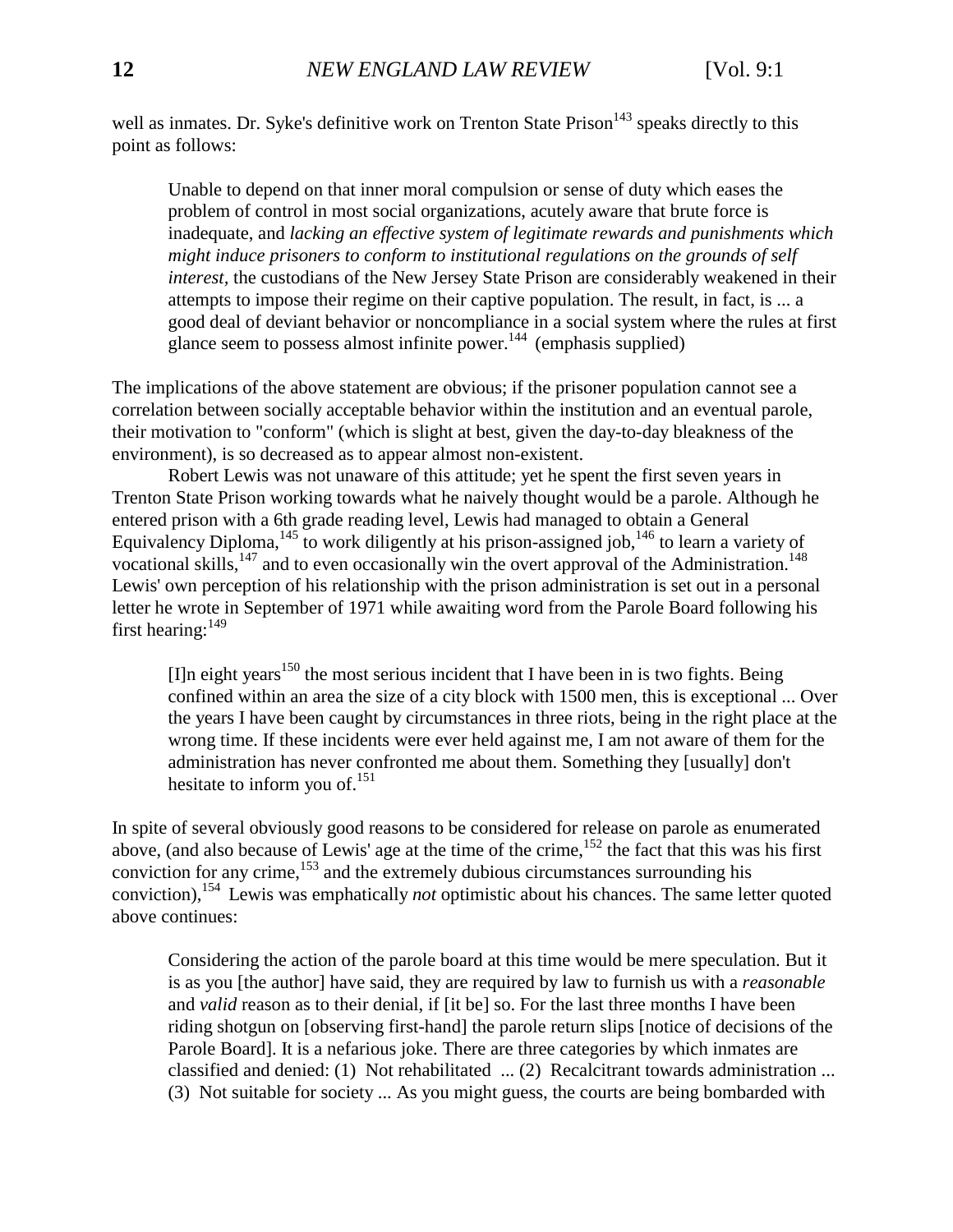## 1973] *PAROLE AS POST-CONVICTION RELIEF* **13**

petitions to no avail. Among the inmates the futility of a situation like this seems to invoke the need for extreme measures<sup>155</sup> (emphasis in original)

A later letter<sup>156</sup> is even more pessimistic. This one describes the actual "hearing" in detail:

Parole meeting: parole meeting lasted approximately sixteen seconds! The only exception being that I took the personal liberty of extending it to three minutes or more. It is common knowledge that parole decisions are made prior to interview. [M]y attempt to communicate was based on this knowledge, pointing out what I consider to have been substantial progress in terms of advancing educationally, (for education in here *is* rehabilitation), my demeanor in terms of relating to a hostile environment, the need for advanced education in an environment that would be conducive to learning [referring to the writer's desire to continue his college education if released on parole], and stressed the point that continual confinement would only serve the purpose of punishment, even though I didn't commit the crime.

As of yet, I have not received any decision from the parole board but I am not optimistic ... I have been informed, via system [through the prison grapevine] that indeed it was a two year re-hearing.<sup>157</sup>

<span id="page-14-0"></span>As he anticipated, Robert Lewis was denied parole at his first hearing, and he was given a rehearing date two years in the future.<sup>158</sup> As further anticipated, he was denied parole on the vague grounds outlined in his letter *(see above)*. 159 Lewis was only slightly comforted by the prevalent inmate perception that denial of *first* application for parole is routine and automatic and in no way speaks to the merits of the petitioner's claim. As one inmate interviewed said:

You always get hit [parole denied with a new date set for a re-hearing] the first time up. Its just their [the Board's] way of showing you who's boss. Its not just you they're showing either; its also the administration here [in prison].<sup>160</sup>

Lewis' anticipation did not blunt the force of his feeling of outrage. Convinced that he *deserved* a parole, Lewis took the route taken by thousands of prisoners before him, and sought relief in the courts.

## **PAROLE AS POST-CONVICTION RELIEF**

Assisted by two law students who had developed an interest in his case,  $161$  Lewis began to research the law as it applied to his particular situation. Certain cases were quite specific; *Ex* parte Mahoney<sup>162</sup> provided that appellate or review jurisdiction over the final decision or action of an administrative agency of the State (such as the Parole Board), exists in the New Jersey Superior Court, Appellate Division. This showed Lewis the road to travel, but it was far from smooth. The statutes left little doubt as to the absolute authority of the Board to make all final decisions<sup>163</sup> and the cases in point seemed clearly to prohibit court intervention in the absence of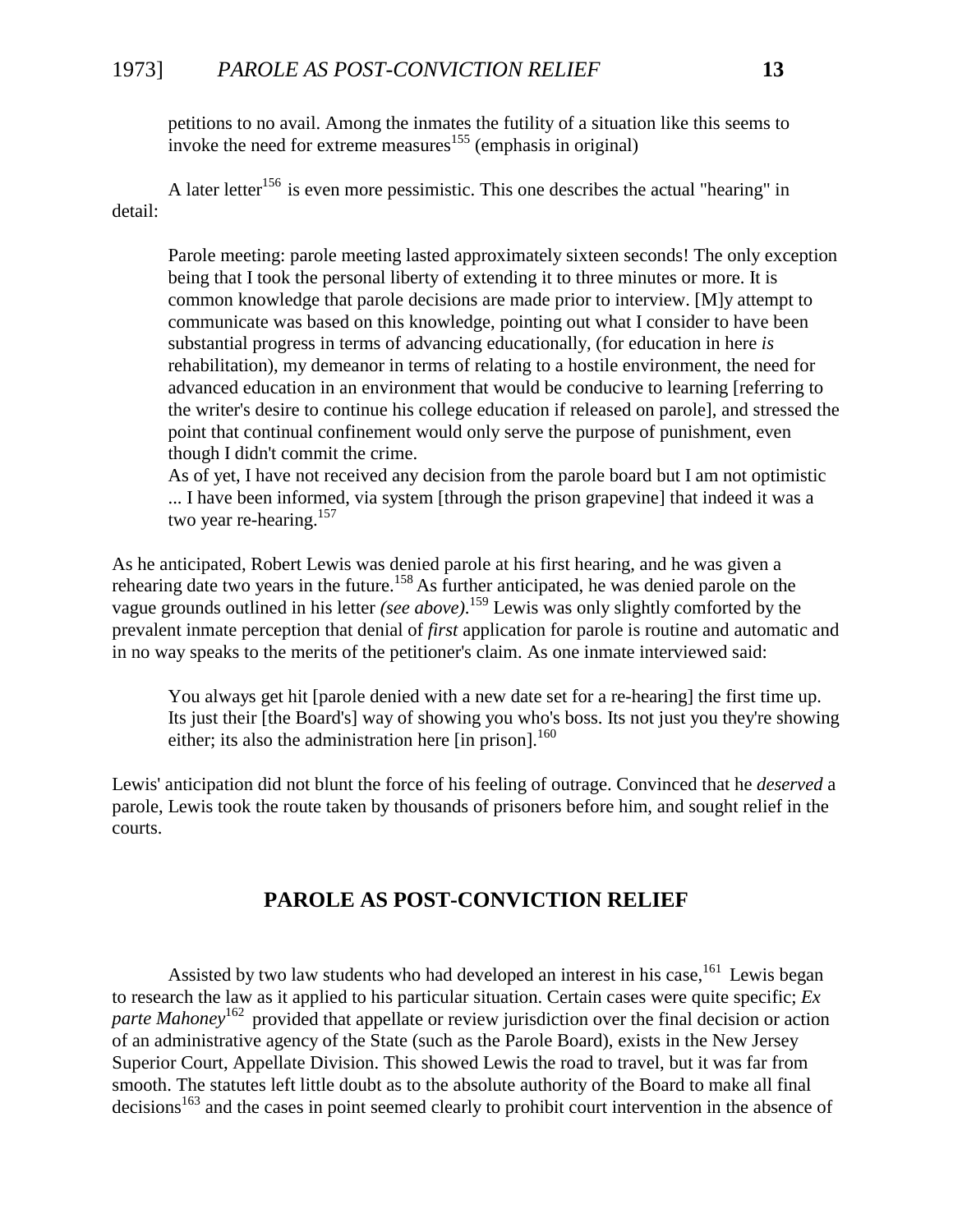gross abuse of discretion; *State v. Lavelle*<sup>164</sup> being specifically on point. The cases seemed unanimous in asserting that there was no *right* to parole regardless of the circumstances involved in the decision; parole was routinely characterized as a privilege in such recent cases as *Rose v. Haskins*<sup>165</sup> in other jurisdictions, and New Jersey's cases were even more disheartening, *see: Mastriana v. New Jersey Parole Board,166 In re Adinolfi,*<sup>167</sup> *Ex parte Damato,*<sup>168</sup> *White v. Parole Board,*<sup>169</sup> *Fass v. Zink,*<sup>170</sup> *Ex parte Domako,*<sup>171</sup> and *Ex parte Fitzpatrick.<sup>172</sup>*The legal encyclopedias did not treat the subject with any more liberal interpretation:

A parole is a mere matter of grace, favor or privilege, and a prisoner is not entitled thereto as a matter of right. Subject to the limitations imposed by statute, the question of whether a prisoner shall be paroled is a matter for the discretion of the paroling authority ... Under the statutes and decisions, the discretion of a parole board ... as to releasing or refusing to release a prisoner on parole is absolute and not subject to review by a court where the board ... acts according to law and without violation of, or departure from, positive statutory requirements. $173$ 

Even the strictness of judicial construction of the relevant statutes $174$  did not grant the Parole Board completely unfettered discretion. In a line of cases generally beginning with *Puchalski v. New Jersey State Parole Board,*<sup>175</sup> the courts gradually began to insist on *some* standards in parole decision-making, if not for a decision to release, at least for a decision to *deny.* The culmination of this line came with *Monks v. New Jersey State Parole Board,*<sup>176</sup> in which the court clearly instructed the Board to provide prisoners with specific reasons for denial of parole, in direct contrast to previous "hands-off" rulings.<sup>177</sup> Lewis and his law student associates thought they saw a potential ray of hope in the *Monks* decision. If the Board could be made to give reasons for denial couldn't a prisoner, by addressing himself specifically *to* that denial eventually hope to win the support of the courts in his bid for freedom? Filing *pro se,* Lewis petitioned the Appellate Division of the Superior Court for an order to the Parole Board directing a rehearing.<sup>178</sup> But Lewis was not to get a court's decision on the merits on his individual claim. Prior to his appeal, a group of New Jersey prisoners had collectively attacked their parole denials in the same court, *Beckworth v. New Jersey State Parole Board*. 179 Deputy Attorney General Virginia Long Annich, as counsel for the respondent State, moved the Supreme Court of New Jersey for a:

... remand to the Parole Board of all cases presently pending before the Appellate Division, both *sub. nom. Beckworth et al. v. New Jersey State Parole Board*, Docket No. A-2012-70 and such other cases as were stayed pending the outcome of that case.<sup>180</sup>

The Deputy Attorney General obligated the Parole Board to hear all cases so remanded within thirty days; Robert Lewis' case was one of the "pending" cases referred to in respondents brief.<sup>181</sup>

The resulting rehearing of June 1, 1972 resulted only in *another* denial, together with a decision to *again* rehear the case in July, 1973.<sup>182</sup> *This* time the Board, in compliance with court order, furnished "specific" reasons for denial. They are set out in full below: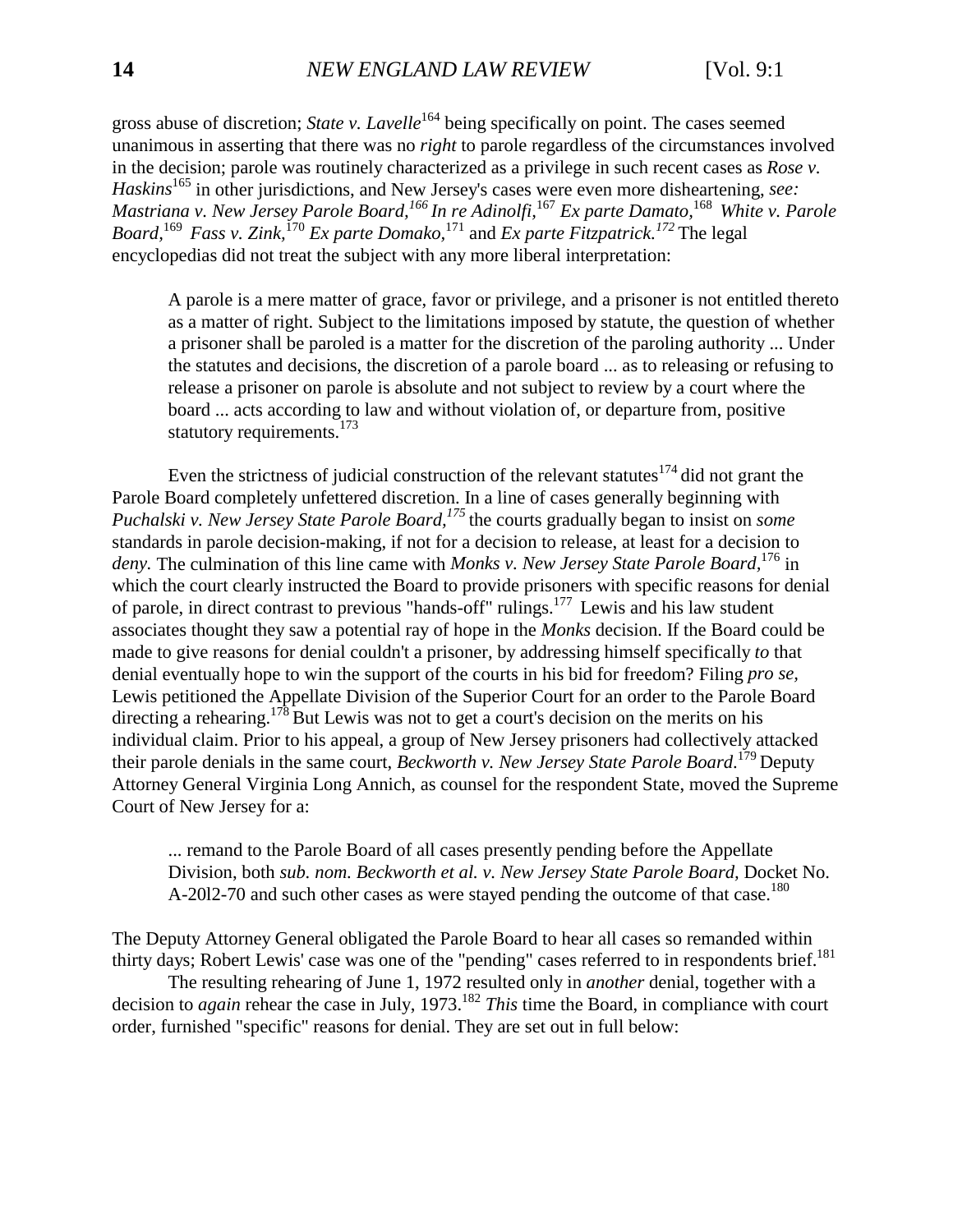## PAROLE BOARD STATE OF NEW JERSEY NOTICE OF DECISION

The State Parole Board at its meeting on June 1, 1972 rendered the following decision in your case:

Parole has been denied regardless of the availability of a suitable parole plan. Your case has been scheduled for rehearing in July 1973. After consideration of the circumstances of your present offense, and in the absence of any statement by the sentencing court tending to indicate the contrary, the Board has concluded that there are certain punitive and deterrent aspects to your sentence. In the absence of any special or equitable circumstances or any affirmative evidence that you can avoid criminal behavior, and since your minimum sentence has not yet expired,<sup>183</sup> the Board feels that the punitive and deterrent aspects of your sentence have not been fulfilled and that, therefore, your release would not be compatible with the community welfare.

After consideration of all records relevant to your confinement, treatment, and efforts towards self-improvement while in the N.J. State Prison system, the Board is unable to conclude that there is reasonable probability that you will return to society without violation of law.

The Board notes that you have been incarcerated for kidnapping, Rape, and Atrocious Assault and Battery for over 8 years.

Although you were 19 years old at the time of the offense and had no prior criminal history, it does not appear that time has had much impact on the values and personality characteristics which first brought you to prison.

Although you obtained a GED certificate and were enrolled in group counseling, professional reports<sup>184</sup> describe you as still lacking insight and judgment. Your institutional conduct record supports those conclusions and indicates an assaultive and impulsive potential. This conduct record includes charges for attacking another inmate, disorderly conduct, and insolence as well as other charges stemming from homosexual involvements.<sup>185</sup>

Your insight as to why the present offense occurred apparently [is] limited to a belief that "fate" caused it to happen or that it was due to drinking and associating with the wrong crowd and that you were led into this situation.

You apparently have accepted little personal responsibility for planning your future in the community and represent that your plans are to get a job or do social work. There is no evidence that you are qualified to do any form of social work or that you have the skill necessary to maintain adequate employment.

The Board is encouraged, however, that you have recently been transferred to Leesburg and would suggest that you continue to improve in your work attitudes and educational skills.<sup>186</sup>

With psychiatric report<sup>187</sup>

It is blatantly obvious that the stilted language of the Board's denial was specifically drafted to comport with New Jersey statutes which underscored the Board's capacity to deny without a specific statement of valid reasons. For example, the statement that "your release would not be compatible with community welfare" (above) is almost a verbatim replay of N.J.S.A. 30:4-123.14; "after consideration of all records relevant to your confinement" is a similar rehash of N.J.S.A. 30:4-123.18; the "skill necessary to maintain adequate employment" is drafted directly from N.J.S.A. 30:4-123.19; the statements about consideration of the merits of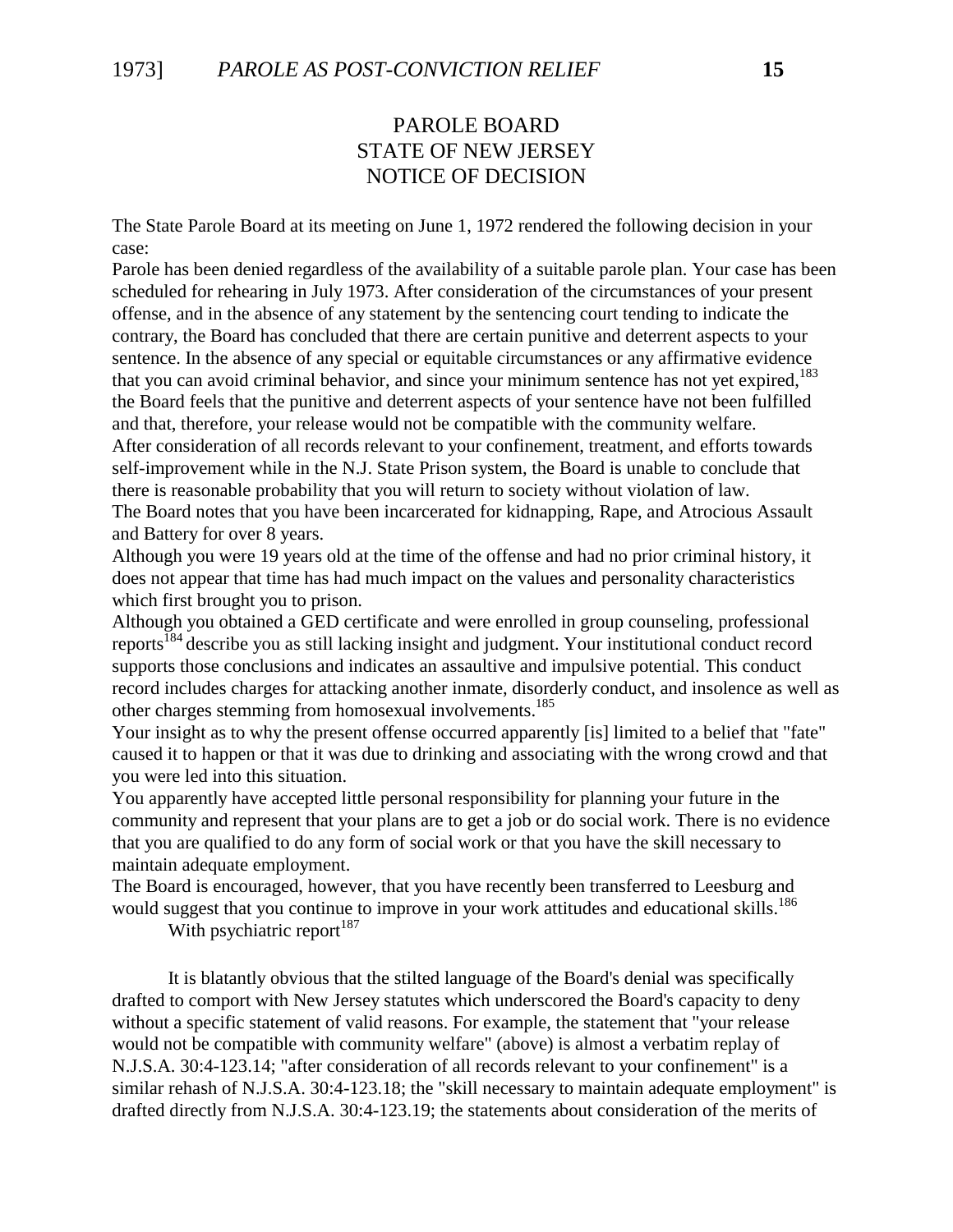parole were a recapitulation of N.J.S.A. 30:4-123.9, etc. Although Lewis was in no way enlightened as to how he could behave to receive a parole in the future or why he had been denied once again, the Board's "reasons" for denial were apparently sufficient to satisfy the highly unspecific requirements set down in the *Monks* decision and apparently<sup>188</sup> upheld in *Beckworth*. The Board may have been "encouraged;" Lewis certainly was not.

Undaunted, Lewis decided to file again for relief. This time, however, he did not want to be put off by another vague decision based on standards even *more* vague. He asked me to prepare a factual affidavit in which I would assess his suitability for parole based on my own experience.<sup>189</sup> The affidavit was duly prepared and filed with the Parole Board<sup>190</sup> but no response was forthcoming in spite of what was apparently sufficient as a point-by-point rebuttal of the Board's position<sup> $191$ </sup> to at least merit a written response.

Lewis once more seemed at a dead end. In discussions with Lewis and dozens of other inmates which followed, I confirmed that the lack of parole criteria (to grant and/or deny) was perhaps the *major* source of unrest in New Jersey's prisons. Goaded by the apparent absurdity of this situation, I began to investigate what the New Jersey Parole Board used to determine an individual prisoner's suitability for parole; what other jurisdictions used; and what *could* be used.

## **PAROLE CRITERIA; HOW AND WHY**

<span id="page-17-0"></span>The President's Commission on Law Enforcement and Administration of Justice<sup>192</sup> describes the proper role of the parole process as follows:

Ideally, the parole process should begin when an offender is *first* received in an institution. Information should be gathered on his *entire* background, and skilled staff should plan an institutional program of training and treatment. A *continuous evaluation* should be made of the offender's progress in the program. At the same time, *trained staff* should be working in the community with the offender's family and [potential] employer to develop a release plan.

#### $\P$

After *thoughtful* review, including a hearing with the offender present, the releasing authority would decide when and where to release [the offender].<sup>193</sup> (emphasis supplied)

But the President's Commission only stated the *ideal;* the *reality* is best stated as follows:

In this continuum of post-conviction due process ... which begins with sentencing, extends to discipline in prison, and continues through the revocation of parole—there is one conspicuous void: the parole-granting decision itself. Release on parole remains a subject of *final, absolute, and thoroughly arbitrary administrative discretion*. 194 (emphasis supplied)

The "privilege doctrine<sup>195</sup> seems inexorably intertwined with the popular notion that courtordered standards are not required in any matters regarding parole because the Board and the prisoner appearing before it are *not* adversaries. The United States Court of Appeals, in a 5-4 decision *against* permitting a parolee the right to confrontation and examination of witnesses appearing against him in a parole revocation "hearing," adopted this rationalization wholesale:<sup>196</sup>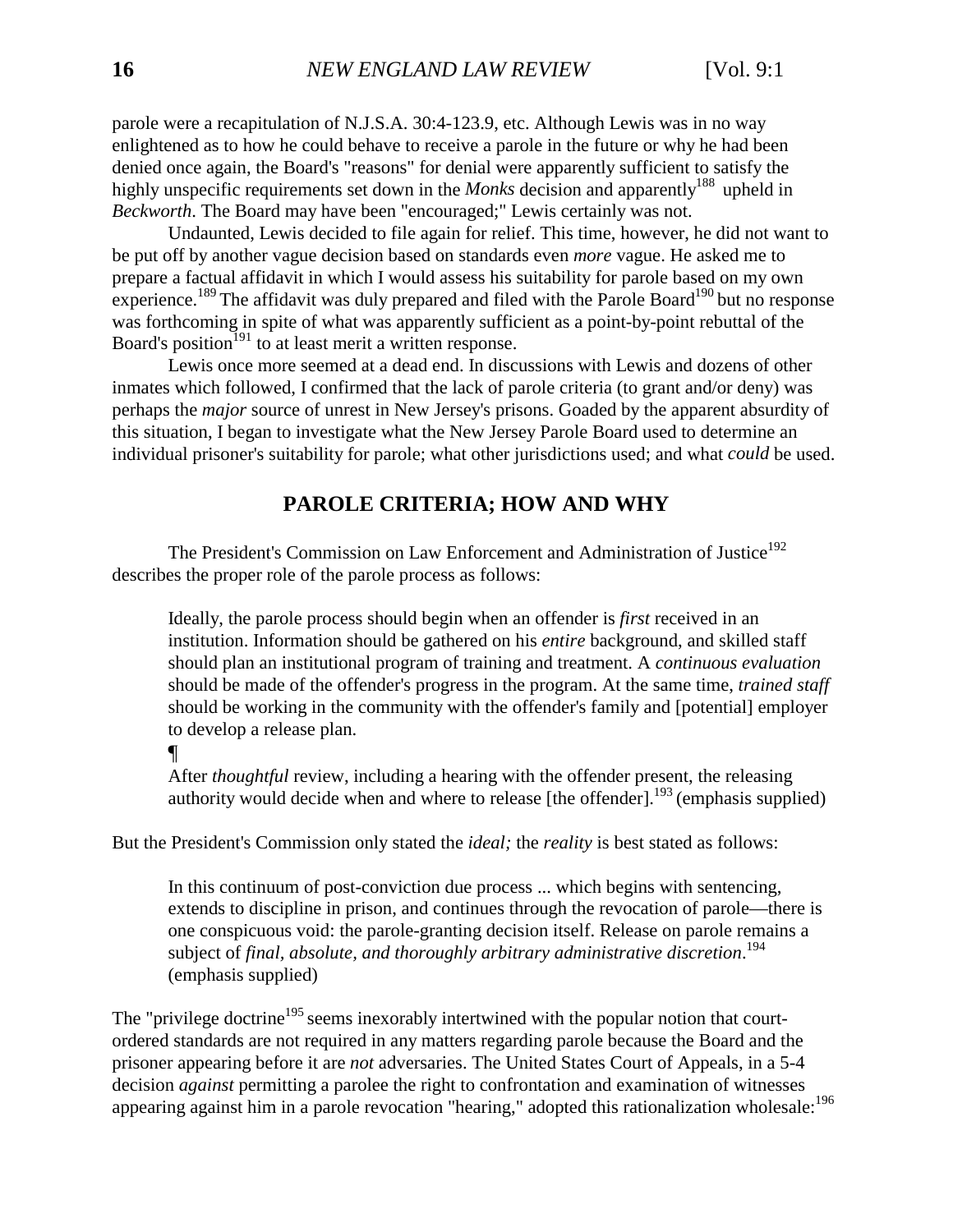The Bureau of Prisons and the Parole Board operate from the basic premise that prisoners placed in their custody are to be rehabilitated and restored to useful lives as soon as in the Board's judgment that transition can be safely made. *This is clearly what Congress intends.* Thus there is a genuine identity of interest if not purpose in the prisoner's desire to be released and the Board's policy to grant release as soon as possible. Here there is *not* the attitude of adverse, conflicting objectives as between the [potential] parolee and the Board inherent between prosecution and defense in a criminal case.<sup>197</sup> (emphasis supplied)

This pious ostrich-like attitude is sharply punctured by no less an authority than Professor Kenneth Culp Davis,<sup>198</sup> the author of the Administrative Procedure Act<sup>199</sup> which governs the actions of the United States Parole Board.200

The court's assertation that the prisoner and the Board have a "genuine identity of interest" may have some plausibility concerning the Board's exercise of discretion *after* the Board has found the facts, but it has no reality at the point where the Board is finding facts that the prisoner is specifically denying [query: is the rehabilitation of a prisoner a "fact" which can be "proven" or "denied" by any evidentiary criteria *other* than a lack of recidivism *after* release?]; at that crucial point the interests are obviously *opposed.* **\*\*\*** If the Board does not "adjudicate" when it finds facts from conflicting evidence, then the term "adjudicate" has lost its usual meaning.<sup>201</sup> (emphasis supplied)

Professor Davis goes on to state: $202$ 

The essence of justice is largely procedural. **\*\*\*** The law governing the extent of the requirement of opportunity for full hearing is *mostly judge-made law,* and the standards are essentially the same whether the judges are giving content to due process, where they are *giving meaning to inexplicit statutory provisions,* or whether they are developing a kind of common law.<sup>203</sup> (emphasis supplied)

Professor Davis is even more explicit when he speaks in terms of the relief that ought to be granted petitioners under circumstances such as those of Robert Lewis:<sup>204</sup>

[W]hen the subject matter is within the competence of the courts and not *altogether* committed to another department, and when the concept of privilege is the only reason against judicial intervention, *the privilege doctrine becomes pernicious if it is used to prevent relief from palpable injustice.*<sup>205</sup> (emphasis supplied).

Even court decisions which have *refused* to review certain parole denials are in apparent agreement with Professor Davis' position. In *Beckworth*,<sup>206</sup>the court stated:

Of course, if the Parole Board decision on the merits is palpably arbitrary or clearly erroneous, it would not be immune from judicial correction. $207$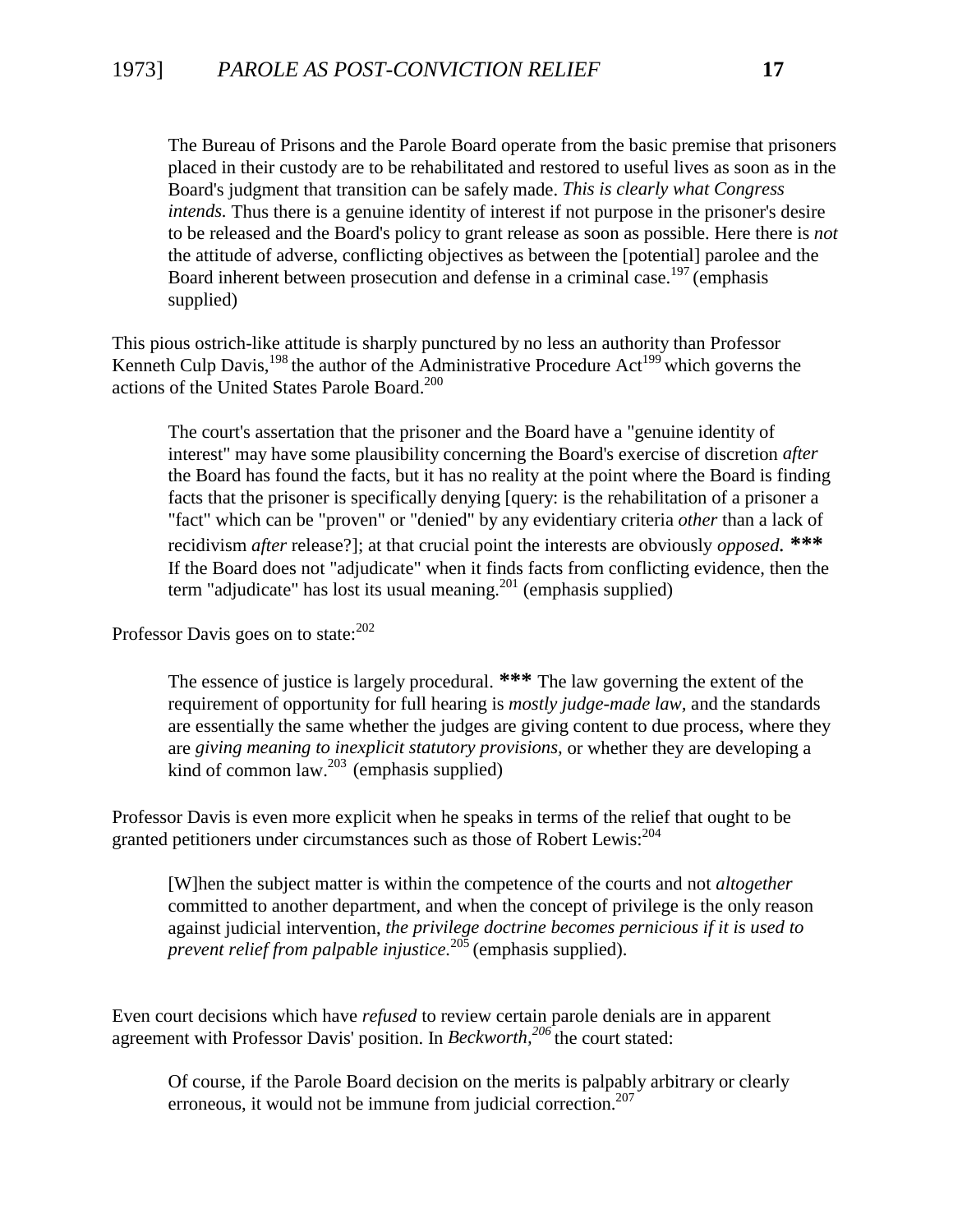The authorities are in consistent agreement that while an administrative construction of the statute under which the agency is operating is entitled to great weight, the agency itself may not finally decide the limits of its own power.<sup>208</sup> Although strict procedural due process and/or right to counsel has been routinely denied enforcement by the courts in the parole-release hearing, $^{209}$ the courts have also been quite clear in stating that standards of fundamental fairness are vital to the successful operation of *any* parole board.

The need for fairness is as urgent in the parole process as elsewhere in the law and it is evident to us that ... the furnishing of reasons for denial would be the fairer course; not only much fairer but much better designed towards the goal of rehabilitation.<sup>210</sup>

It is equally well established that this "fairness" requirement is indicated from a therapeutic as well as from a procedural point of view. Ben S. Meeker, Chief United States Probation Officer<sup>211</sup> for the Northern District of Illinois, emphasized this point in his submitted statement to the House of Representatives Subcommittee Number 3 of the Committee on the Judiciary, Ninety-Second Congress:<sup>212</sup>

I believe it is very important to the morale of an offender to have some idea when he is denied parole what he must do to receive favorable action at a later date. The prisoner who believes he has taken advantage of everything the prison offers to equip him for parole is entitled to some explanation when parole is denied.<sup>213</sup>

Morris H. Sigler, Chairman of the United States Parole Board, told the same House Subcommittee: $2^{14}$ 

[S]upplying inmates with reasons for their parole denial makes it easier for them to understand what they must do to improve their chances and also removes the cloak of secrecy from the decision making process.<sup>215</sup>

The clear fact that the Parole Board's decisions have judicial *effect,* if not judicial authority, is underscored by the theme of "Due Process in Parole-Release Decisions:"<sup>216</sup>

There are two fundamental flaws in the rationale which asserts that the parole board's task is merely administrative. First, the underlying factual assumption about the parole board's duties and methods of operation is false: *the board performs the same tasks, with the same discretion and power, in the same manner, and with the same effect on the offender as the sentencing judge*. Second, even if the factual premise were correct, it would not follow that the parole-release decision should be free from the rudimentary elements of due process, for due process attaches to "administrative" as well as "judicial" proceedings that vitally affect significant individual interests. $217$  (emphasis supplied).

The President's Commission on Law Enforcement and Administration of Justice is even more explicit: "Parole legislation involves essentially a *delegation of sentencing power* to the parole board."218 Disparity of sentencing has often been blamed for the negative attitude of incarcerated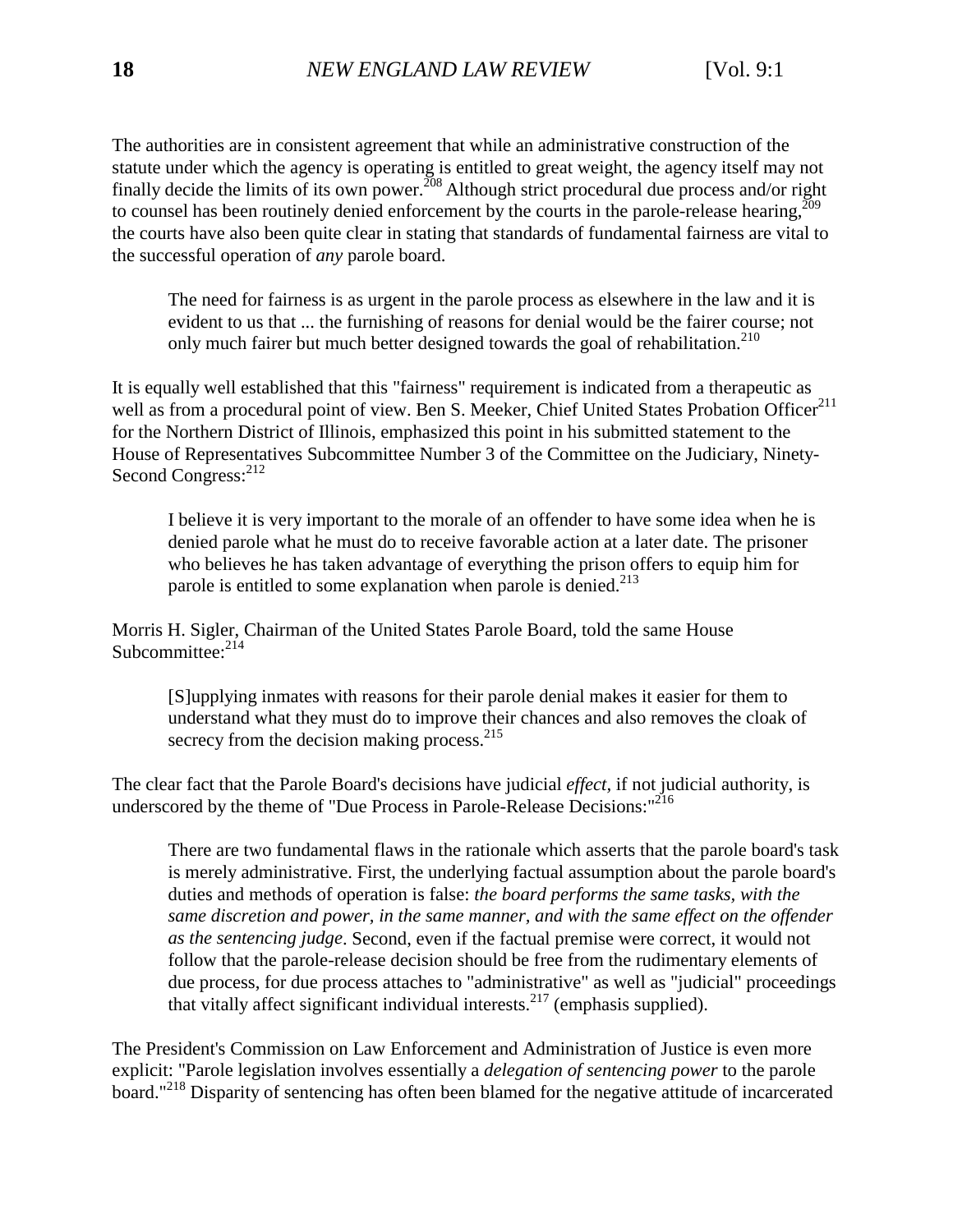prisoners towards the criminal justice system.<sup>219</sup> Recommendations have been made for utilization of specific criteria in sentencing,<sup>220</sup> for use of a professional "sentencing council" to aid judges, $^{221}$  and for a standardization of the sentencing process which still retains the benefits of individualization.222 It has been strongly suggested that some courts have reviewed convictions only because of the grotesque sentences imposed by trial judges, $223$  and the language of the Appellate Court in reviewing Lewis' conviction would seem to bear this out.<sup>224</sup> Finally, it has been suggested that because the sentencing area is largely discretionary, legal scholars have been deprived of both knowledge and precedent since judges do not normally give reasons for fixing a particular offender's sentence.<sup>225</sup> As parole boards gradually erode the sentencing power of the judges, logic and fairness would seem to strongly dictate the application of specific standards for parole-release decisions in line with the authorities quoted above.

Leaving the aforementioned analogy temporarily aside, there would be little disagreement, as a matter of judicial philosophy, that the use of *standards* in any form of decision-making is clearly mandated. Justice Black's famous dissent in *Shaughnessy v. Mezei*<sup>226</sup> speaks directly to this requirement: "No society is free where government makes one person's liberty depend upon the arbitrary will of another."<sup>227</sup> Contentions that the various "civil death" statutes take prisoners out of the realm of this most basic protection are easily invalidated by reference to the numerous decisions protecting the civil rights of prisoners in state<sup>228</sup> and federal<sup>229</sup> prisons. There is also a great deal of strong evidence to the effect that the use of such standards is promotive of the *intent* of legislatures in attempting to utilize penal institutions for the purpose of *rehabilitation*. <sup>230</sup> The United States Supreme Court's position provides an excellent overview of this philosophy:<sup>231</sup>

Retribution is no longer the dominant objective of the criminal law. Reformation and rehabilitation of offenders have become important goals of criminal jurisprudence.<sup>232</sup>

Even outside the requirements of specific statutes, or their eventual interpretation by the courts, the authorities have consistently agreed on the goals of a viable parole system as it relates to the overall goal of rehabilitation. A survey of American parole practice<sup>233</sup> concluded:

The problem of parole selection becomes one of retaining the inmate until he has reached his [rehabilitative] peak and then releasing him; incarceration after this point is regarded as *detrimental* to adjustment on parole.234 (emphasis supplied)

There appears to be little dispute that parole is to be viewed as a specific tool, to be employed at the appropriate point along the rehabilitative continuum. Thus, the decision as to whether or not *to* parole is crucial and entitled to as much assistance towards reaching a proper determination as possible. Criteria for release or denial are therefore an invaluable aid to the Board, and to the citizens of the state,  $^{235}$  as well as to the petitioning prisoner.

Parole Board decisions are routinely criticized by groups representing prisoners' interests such as the Fortune Society: $^{236}$ 

[T]he Parole Board procedure is totally geared to non-human, insensitive criteria. The Parole Board, today, makes its conclusions based on filed reports by individuals who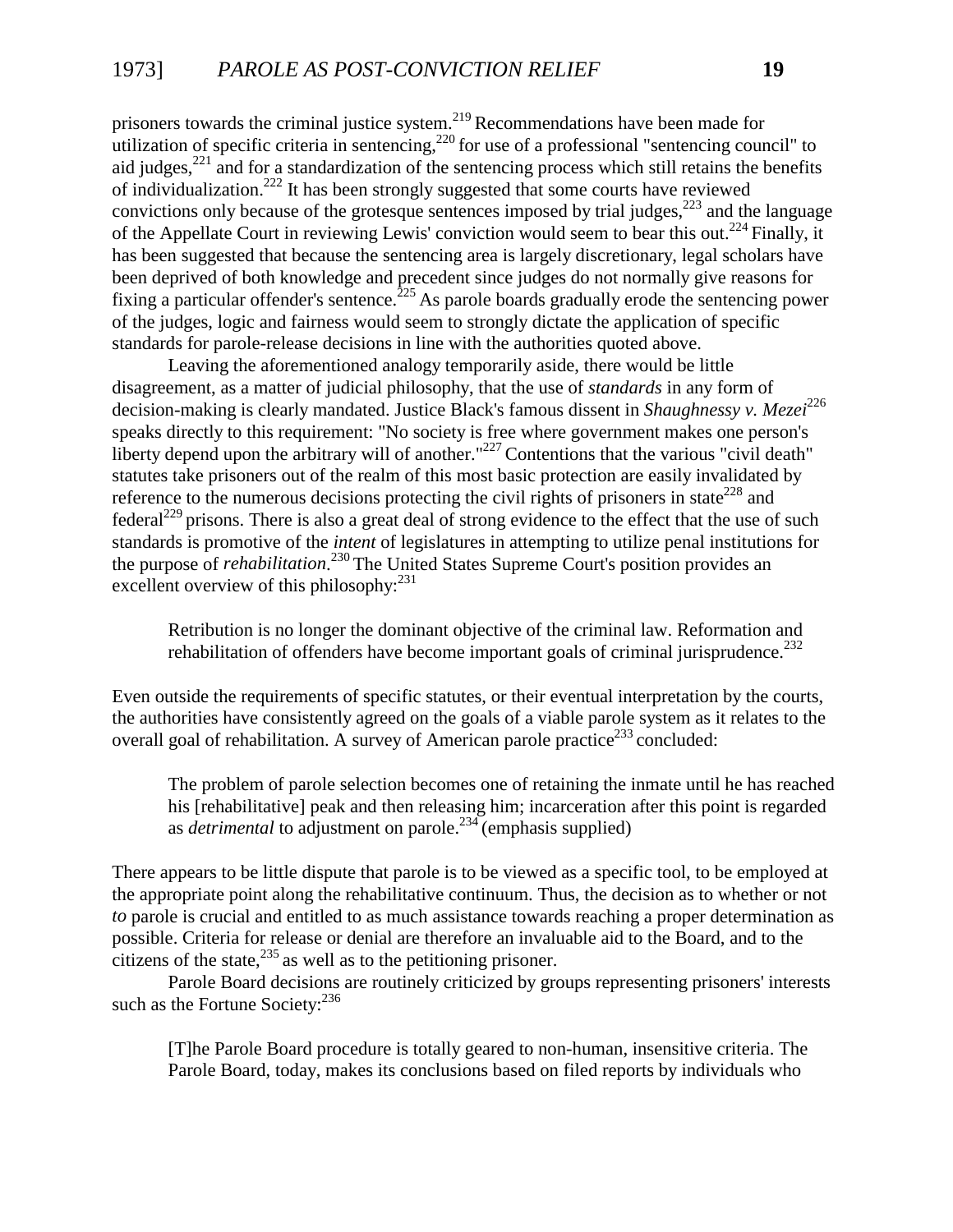have direct contact with the prisoner. The board members never see the prisoner until he sits before them in the board room. $^{237}$ 

Dr. Karl Menniger<sup>238</sup> is perhaps more accurate in affixing the blame for inadequate decisionmaking by parole boards:

*The real fault is that the board has so little data to go by*. There will be at hand usually a history of the offense, a record of the prisoner's performance in prison, a file of correspondence about him, work reports from some of his supervisors, and sometimes a physical examination report.<sup>239</sup> (emphasis supplied)

The single overwhelming consistency among the authorities is the need for the best possible information in parole decision-making.<sup>240</sup>

The information available to the parole board concerning an inmate whose case it is considering is of obvious importance. *The parole board cannot give weight to factors about which it has no information* and while a parole board may (and does) disregard certain information made available to it on grounds of irrelevancy, the availability of information at least *creates the opportunity* for its use in decision-making.<sup>241</sup> (emphasis supplied)

<span id="page-21-0"></span>"Parole decision making occurs within a framework that characteristically is vague as to basic objectives and specific criteria."242 But, to an enlightened Parole Board properly respectful of its mandate to serve the citizens of its state, statutory vagueness is not fatal to the intelligent use of parole criteria. Although the New Jersey State Parole Board is not required by statute to utilize any specific criteria,  $243$  neither is it statutorily inhibited from such use.  $244$  With the validity of the need for some form of specific parole criteria established, we will now turn towards what has been used and what could be used in the future.

## **CRITERIA IN CURRENT AND PROPOSED USE**

Recommendations for parole criteria encompass the whole range, from statutory improvement such as the Model Penal Code<sup>245</sup> to specific systems that could be implemented comfortably within *current* statutory schemes.<sup>246</sup> The Model Penal Code's recommendations are as follows: $^{247}$ 

Before making a determination regarding a prisoner's release on parole, the Board shall cause to be brought before it all of the following records and information regarding the prisoner:

(1) a report prepared by the institutional parole staff, relating to his personality, social history, and adjustment to authority, and including any recommendations which the institutional staff may make;

(2) all official reports of his prior criminal record, including reports and records of earlier probation and parole experiences;

(3) the pre-sentence investigation report of the sentencing Court;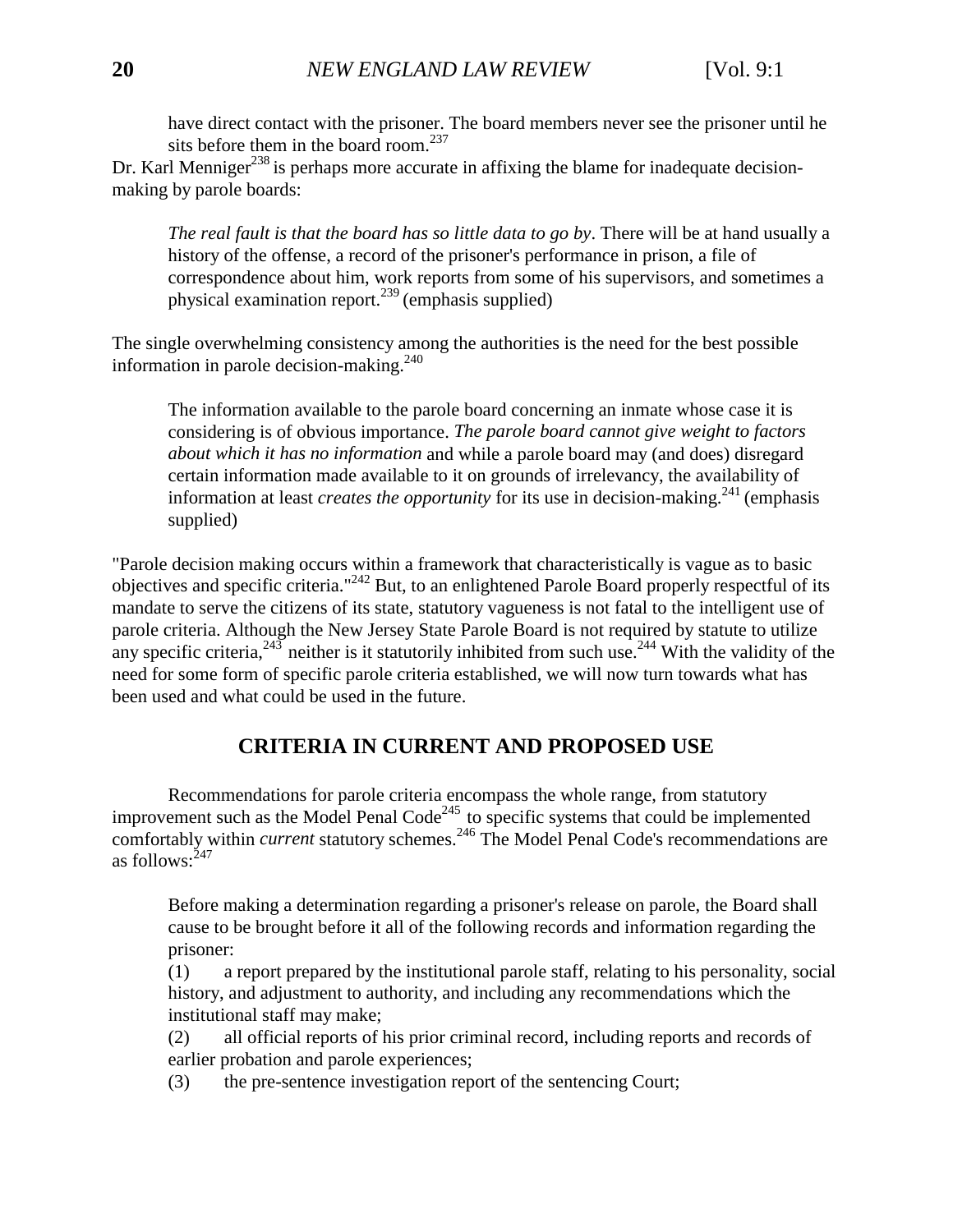(4) recommendations regarding his parole made at the time of sentencing by the sentencing judge or the prosecutor;

(5) the reports of any physical, mental, and psychiatric examinations of the prisoner;

(6) any relevant information which may be submitted by the prisoner, his attorney, the victim of his crime, or by other persons;

(7) the prisoner's parole plan;

(8) such other relevant information concerning the prisoner as may be reasonably available. $248$ 

The Code's section quoted above has yet to be formally enacted in any jurisdiction<sup>249</sup> so we have not been treated to judicial constructions of words like "relevant" and "reasonably." The Code's failures are not confined to mere vagueness, however. The proposed statute gives no indication whatever as to the relative *weight* to be assigned to each of the enumerated items; the statute provides that the Board shall "cause to be brought before it" certain information; it does *not* state how such information is to be obtained, how it will be used, or even that it be used at *all!* The Code's insistence on the inclusion of recommendations made by the judge or prosecutor "at the time of sentencing"250 is a refutation of the principles upon which parole *should* be granted or denied as set out *supra*.<sup>251</sup> If prison is to be assumed an inherently rehabilitative process,<sup>252</sup> it is further to be presumed that the prisoner will be a *changed human being* upon achieving eligibility for parole.253 It may be many years between sentencing and a prisoner's eligibility for parole,<sup>254</sup> yet the Code gives no method by which recommendations that are many years old should be weighted in the Board's determination.255 Even assuming that there was *some* value in the Code's insistence on taking the sentencing judge's recommendation into consideration, any possible value is immediately lost unless the sentencing judge is *made aware* that the Board plans to use such information! Judge John B. Molineux, a particularly enlightened jurist of the Middlesex County Court of New Brunswick, New Jersey, clearly illuminated this deficiency in a letter to the New Jersey State Parole Board regarding a petitioner for parole who was denied: <sup>256</sup>

#### Gentlemen:

I have received a letter from [petitioner], who is presently incarcerated in the State Prison at Rahway. He quotes an alleged communication from you to the effect that parole was denied "in the absence of any statement by the sentencing court tending to indicate the contrary the Board has concluded that there are certain punitive and deterrent aspects to your sentencing."

## ¶

I sentenced this defendant on February 16, 1971. I frankly do not understand the abovequoted passage. I would assume that all sentences are punitive. However, I certainly do not wish that parole be denied simply because I failed to express the nature of the sentence, if you will advise me as to what the Parole Board has in mind, I am willing to review the probation report and express to the Board what I meant at the time of the sentence.<sup>257</sup>

The perception that Parole Boards, in reality, rarely pay any heed to the wishes of the sentencing court is borne out by one prisoner's analysis: $258$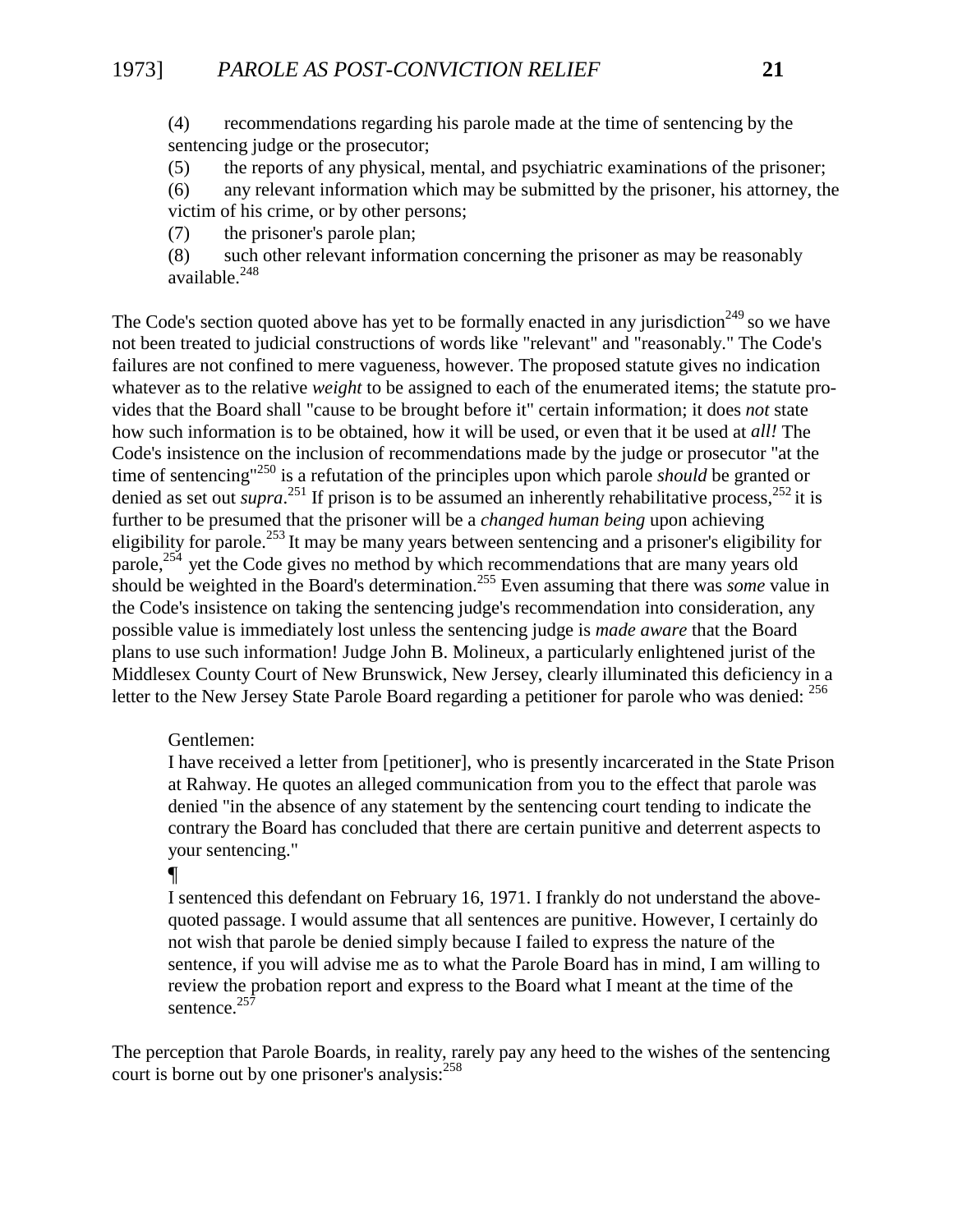Thieves<sup>259</sup> in Indiana have been known to bargain with the prosecutor to obtain a ten-year flat sentence rather than a one to ten because they would rather have the certainty of going home in six years eight months<sup>260</sup> than take a chance on the parole board's releasing them sooner than that. A quick check at the records department would show you that it's a good gamble. Many men have done every day of that one to ten in spite of a spotless prison record. Indiana judges have often expressed their amazement upon learning that men whom they have sent here [to Indiana State Prison] with a one- or two-year minimum have served five or more years without being offered a parole.<sup>261</sup>

In addition, if anyone involved in the criminal justice spectrum running from arrest to parole-decision is apt to be uninfluenced by the broader social goals of rehabilitation, it is the *victim* of the crime. The Code's inclusion of the victim's recommendation simply makes no sense, especially when (as mentioned previously) the Code does not specify the *weight* to be attached to this category. It should also be noted that the flabby nature of the Code's proposed enactments is such that, even if adopted *in toto,* there would be absolutely *no* guarantee of improved parole decision-making. Indeed, New Jersey's system, which has been repeatedly assailed as arbitrary,<sup>262</sup> would *easily* fit within the Code's loose parameters.<sup>263</sup>

An example of a parole-criteria scheme that *has* been adopted is that of E.W. Burgess<sup>264</sup> now in use in the Illinois State Penitentiary System. Probably the best known interpreter and analyst of such criteria is Professor Lloyd Ohlin,<sup>265</sup> writing in *Selection for Parole: A Manual of* Parole Prediction.<sup>266</sup> As part of my original investigation, I applied the Burgess-Ohlin criteria to Robert Lewis to see how he would have fared under another parole system *on the same facts*.

This system's basic requirement is the use of twelve separate *predictive* categories. The prospective parolee is assigned either a positive  $[+1]$ , neutral  $[0]$ , or negative  $[-1]$  rating in each category and his probability for success, (i.e., non-recidivism),  $267$  is predicted on the basis of the resulting raw score. Violations of parole are divided into "major" (commission of a new criminal offense) and "minor" (failure to live within parole conditions *not* amounting to criminal behavior) areas and a predictive rate is given for each, as well as for the probabilities of either occurring within a parolee's period of release on supervision.<sup>268</sup> The method was originally fieldtested on a representative random sampling of approximately five thousand (4,941) inmates previously released.<sup>269</sup> The method predicts that a positive score between [+5] and [+10] will produce an amazingly low "major" violation rate of 0.8%; while a negative score between [—3] and [—4] will produce a "major" violation rate of 22%, an increase of more than 2700%!

If we were to apply these specific predictive categories to Robert Lewis, we would obtain the following result:

 1. *Type of Offense*: [+l] is given for homicide, assault, and all sex offenses. All other crimes are [0], except for burglary which is assigned a [—1]. Keeping in mind the *caveat* that Lewis has continued to protest his innocence throughout arrest, pre-trial detention, trial, and incarceration<sup>270</sup> (the effect of which on parole board decisions will be discussed at note 408, *infra*), we must still deal with whether the offense for which he was sentenced is to be considered as a sex offense or as an assaultive offense<sup>271</sup> in order to obtain the best possible diagnosis of future behavior and adjustment. At least one would so *assume;* however, the criteria being employed here would make this point moot.<sup>272</sup> Lewis would receive a  $[+1]$  in this category.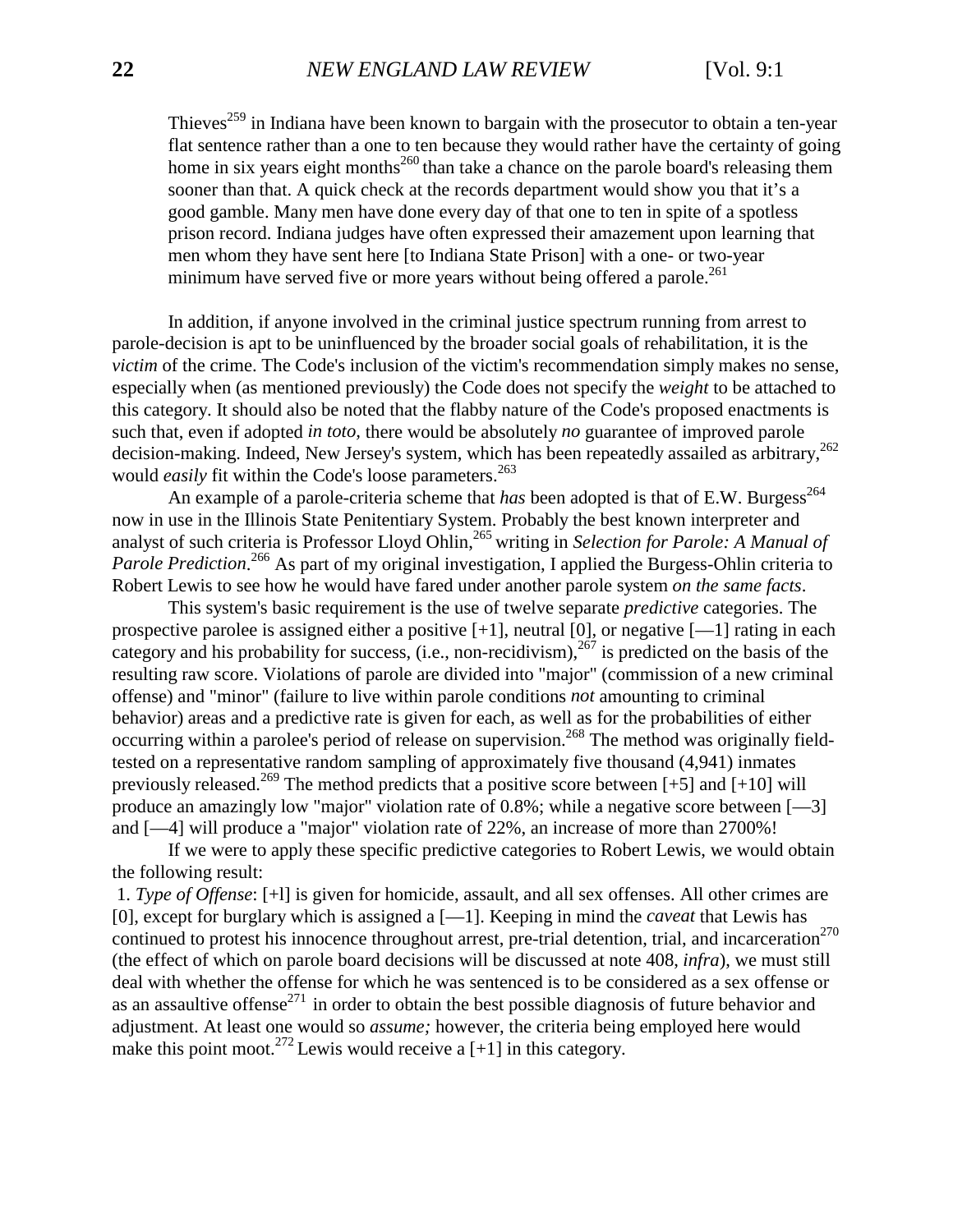2. *Sentence*: a [+1] is assigned to all definite sentences; a [0] to all other types. Lewis' sentence has characteristics of both the definite<sup>273</sup> and the indefinite<sup>274</sup> and it would be impossible to clearly determine what value to assign to this category.

3. *Type of Offender*: First offenders are assigned a  $[+1]$ ; recidivists and habitual offenders<sup>275</sup> are assigned a  $[-1]$ ; all others receive a  $[0]$ . The predictors are most concerned with previous penitentiary incarceration<sup>276</sup> for this category and Lewis would receive another  $[+1]$  here. 4. *Home Status*: a [+1] is assigned *only* to a home described as "superior" by independent investigation;277 all others rate as [0]. Lewis' proposed home was never investigated, (*see* APPENDIX 1), so he would be assigned a [0] by default.

 5. *Family Interest*: a [+1] is assigned to interest described as "very active;" a [— 1] to interest described flatly as "none." Considering the long-term outside contacts Lewis had successfully maintained,<sup>278</sup> the fact that his relatives were willing and eager to have him return home,<sup>279</sup> and the great number of visits and letters he regularly received.<sup>280</sup> Lewis would be given a [+ 1] in this category.

 6. *Social Type*: ratings in this category are based on extremely brief "personality profiles" (of gross stereotypes). The "erring citizen," "marginally delinquent," "farmer," and "socially inadequate" types are all given a  $[+1]$ ; the "ne'er-do-well" is assigned a  $[0]$ ; and the following types all receive a [—1]: "floater," "socially maladjusted," "drunkard," "drug addict," and "sex deviant." That such "profiles" are markedly *not* relevant to social types predominating today is apparent from the following description:  $281$ 

floater: a man who drifts about the country, rides freights, lives in [hobo] jungles, gets tagged for vagrancy, and frequently commits crimes en route.<sup>282</sup>

Even if this description *were* relevant; it is decidedly not typical to Lewis' behavior prior to incarceration and his obvious ability to form close ties both inside<sup>283</sup> and outside<sup>284</sup> the prison community would seem to directly rebut any attempt to place him within this narrow category. Additionally, any parolee can have his movements restricted by the Board,  $^{285}$  so the genuine "floater" could be expected to violate parole rather early in supervision without commission of a new crime ("minor" violation).

socially maladjusted: a person who cannot adjust himself to conventional society by virtue of strong criminal orientation or serious personality disturbances.<sup>286</sup>

There was no clinical,  $287$  social,  $288$  psychiatric,  $289$  or biographical  $290$  evidence to indicate that Lewis even remotely resembled this description. Indeed, a young black male raised in Lewis' home community<sup>291</sup> who had *not* been known to the courts prior to his twentieth birthday would probably be an exception to the norm.292

drunkard: an offender who continually loses his job because of drinking, frequents saloons constantly, and works only to keep drinking. Generally, he has a reputation for being an alcoholic and his crime is related to drinking.<sup>293</sup>

Although Lewis has attributed his peer involvement with the other defendants before the crime for which he was sentenced<sup>294</sup> to drinking *on that particular day*,<sup>295</sup> there is no indication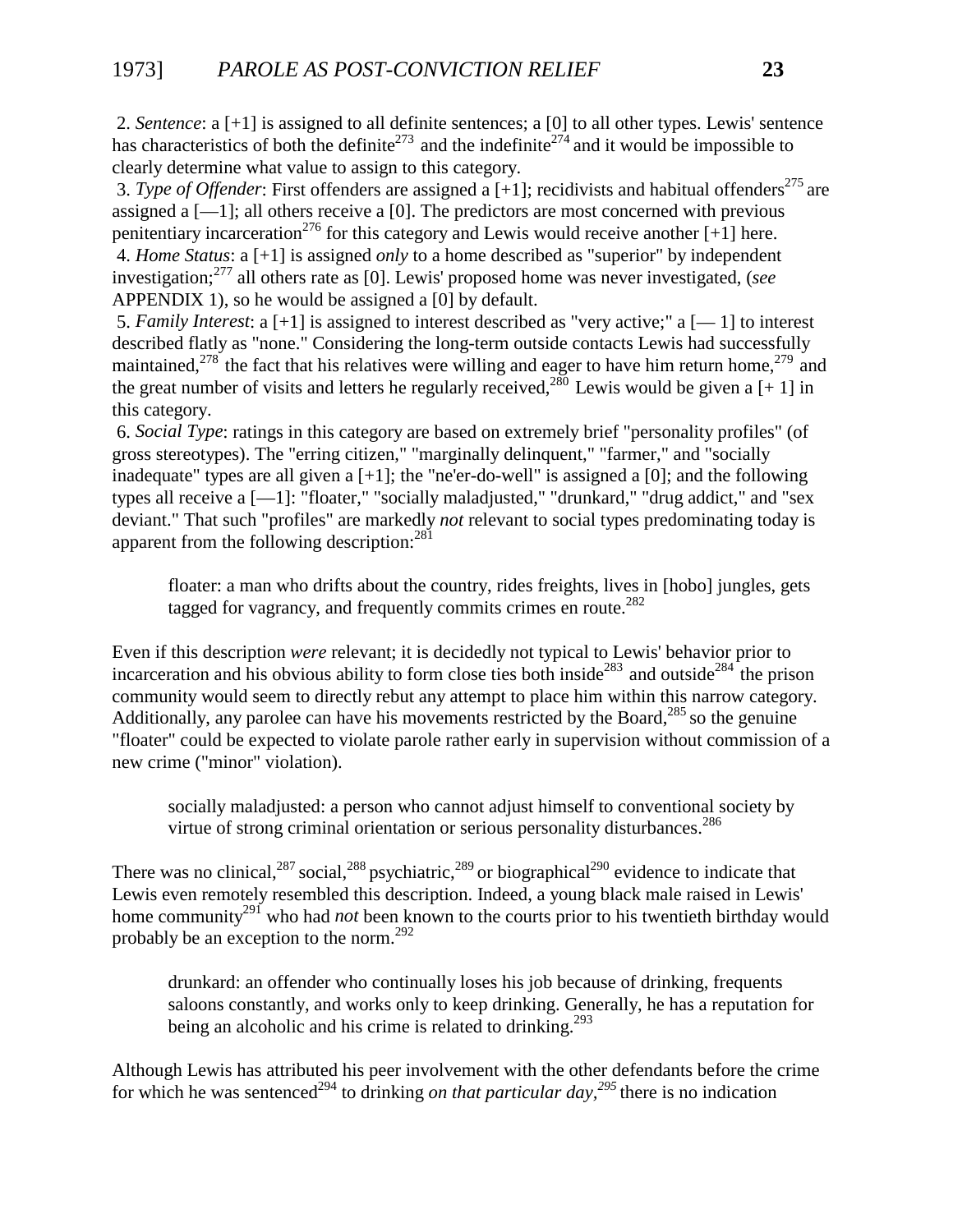whatever of habitual drinking on Lewis' part.<sup>296</sup> Lewis neither presented intoxication as a defense to the charges<sup> $297$ </sup> nor has he ever blamed alcohol for his difficulties. Conversely, the price Lewis has paid<sup>298</sup> for the aforementioned use of alcohol would certainly seem to mitigate *against* any future involvement.

drug addict: a person who has acquired the habit of using narcotics and whose crimes are generally related to that habit.<sup>299</sup>

There is not even an allegation that Lewis ever used narcotics, much less that he was addicted, or that he has an addictive personality.<sup>300</sup>

sex deviant: a man who engages in recognized deviant sex behavior as a common practice.301

Lewis' current sentence was for his first conviction of *any* kind and it was not for a sex act *per se* but for "aiding and abetting" such an offense by others.<sup>302</sup> Prisoners are, as a class, perhaps more sensitive to, (and less tolerant of), sexual deviates than any other,  $303$  yet Lewis was immediately returned to the general population of the prison<sup>304</sup> after his discharge from the Diagnostic Center<sup>305</sup> and has often been *elected* to represent the inmate population by his fellow prisoners.306 This kind of acclaim is never, in my experience, visited upon anyone who is remotely perceived of as being a sexual deviant of any type. In addition, no psychiatric workup has ever characterized Lewis as being a sex *offender,* much less a sexual *deviant*. 307

ne'er-do-well: an irresponsible person who seldom seeks work, lives by the easiest way possible, and is considered to have a bad reputation in the community as a thief, gambler, drunkard, etc. $308$ 

Such material is implicitly descriptive *only* of a person of sufficient chronological age to have acquired this kind of reputation. It was obviously not meant to apply to a teenager, (which Lewis was prior to arrest),<sup>309</sup> since "irresponsible" means vastly different things when applied to youth of eighteen and men of thirty.

On the above basis, I would contend that Lewis has functionally been eliminated from all the  $[-1]$  categories as well as the single [0] category. The inescapable conclusion is that he should therefore be assigned to a  $[+1]$  category since there is no showing to the contrary.<sup>310</sup> If this be so, for the purposes of this analysis there is no point in a further determination as to which of the *positive* categories is most feasible.

 7. *Work Record*: a [+1] is assigned only to a "regular" record of employment. Lewis, if only by virtue of his age at first incarceration, would be precluded from claiming a "regular" work record and therefore is assigned a [0] here.

 8. *Community*: either a rural *or* an urban community is given a [0]; a [—1] is assigned only to the "transient;" no  $[+1]$  is awarded in this category. Lewis would be assigned a [0].

 9. *Parole Job*: either an "adequate" job, or no job at all, is considered as a [0] here; only an "inadequate" job (i.e., one likely to promote the very difficulties causing the offender's previous incarceration; e.g., allowing Ohlin's "drunkard" to work in a bar) is assigned a [—1]. Since the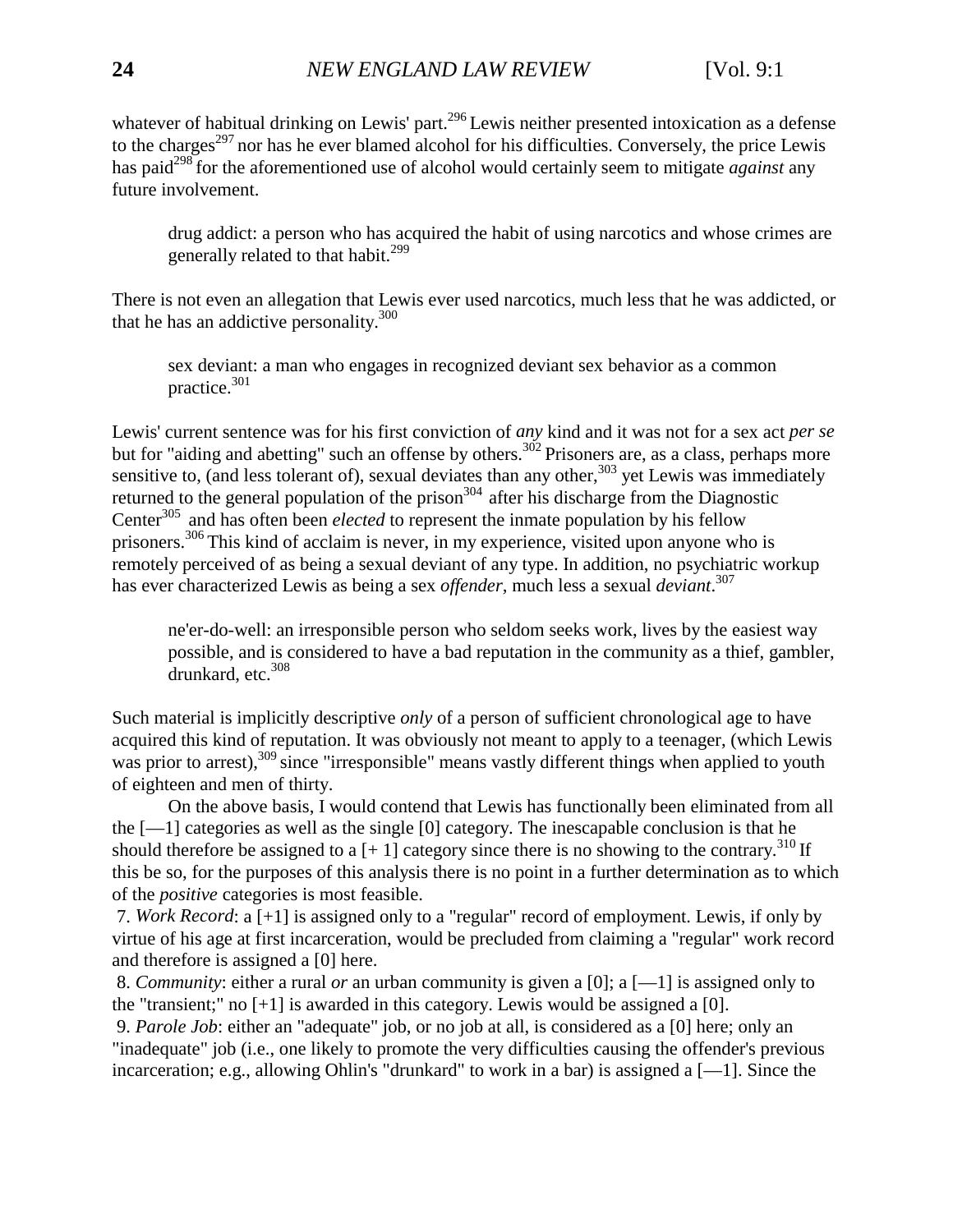Board can refuse to grant parole solely because of the lack of an adequate job,  $311$  Lewis can automatically be assigned a [0] here; *(see* APPENDIX 6).

10. *Number of Associates*: the system gives a [0] rating to any offender with less than three associates in the crime for which he was sentenced; a  $[+1]$  is assigned to any offender with three or more associates involved. In my opinion, this was an (albeit meager) attempt to give specific recognition to the "peer pressure" aspect of criminality, especially among urban youth and young adults; at least a reading of Ohlin yields no other reason for this particular assignment of criteria points. Given the action of the court, Lewis can be presumed to have had no less than six "associates,"<sup>312</sup> and therefore would be assigned a  $[+1]$  here.

11. *Personality*: a  $[+1]$  is assigned to a "normal" (i.e., no gross defects)<sup>313</sup> personality and a [0] to all others. In a lengthy private interview with the psychiatrist assigned to Lewis in  $1973^{314}$  I learned that the "no gross defects" category would be the most appropriate of the categories for Lewis.<sup>315</sup> He would be assigned a  $[+1]$  here.

12. *Psychiatric Prognosis*: only a "favorable"316 prognosis is assigned a [+1] in this category; all others are [0]. The last psychiatrist assigned to Robert Lewis would certainly seem to indicate such a favorable prognosis.<sup>317</sup> Unfortunately, the "psychiatric report"<sup>318</sup> used by the Board in making its determination on rehearing was prepared by the now-infamous Dr. William R. King.319 Subsequent to his preparation of Lewis' evaluation, Dr. King was arrested and jailed on charges of attempted murder<sup>320</sup> and, while bail was being set,<sup>321</sup> it was learned that he had previously (and involuntarily) been committed to mental institutions.<sup>322</sup> Although the Chairman of the New Jersey State Parole Board<sup>323</sup> publicly promised to review all parole denials inspired by a psychiatric report from Dr. King,  $324$  there was a general attitude of cynicism among prisoners at the state prisons<sup>325</sup> which would seem to have been well-merited.<sup>326</sup> It is hardly necessary to state that Dr. King's evaluation of Robert Lewis was worthless and could not be relied upon in any way.

A summary of the Burgess-Ohlin criteria as applied to Robert Lewis would show an absolute minimum of  $[-6]^{327}$  up to a maximum of  $[-8]$  by the inclusion of the categories possibly open to dispute.328 He received *no* negative ratings. This placed Robert Lewis squarely within the group of potential parolees which Ohlin predicts will exhibit the least possible risk of recidivism.329

The Illinois State Penitentiary System parole-predictive criteria have generally been favorably received by other authorities in the field as a *base upon which to build.* Professor von Hirsh has stated: $330$ 

Based on the Illinois experience, several noted criminologists have advocated more extensive and systematic use of prediction tables in sentencing and parole decisions.<sup>331</sup>

The California Department of Corrections, (which has been operating under a sophisticated parole system since  $1913$ ),  $332$  has also experimented with predictive criteria in parole decisionmaking. As reported by Gottfredson,  $333$  this system calculated Base Expectancy Raw Scores  $334$  by simply totaling points for various criteria; no negative points are given. The California criteria are as follows: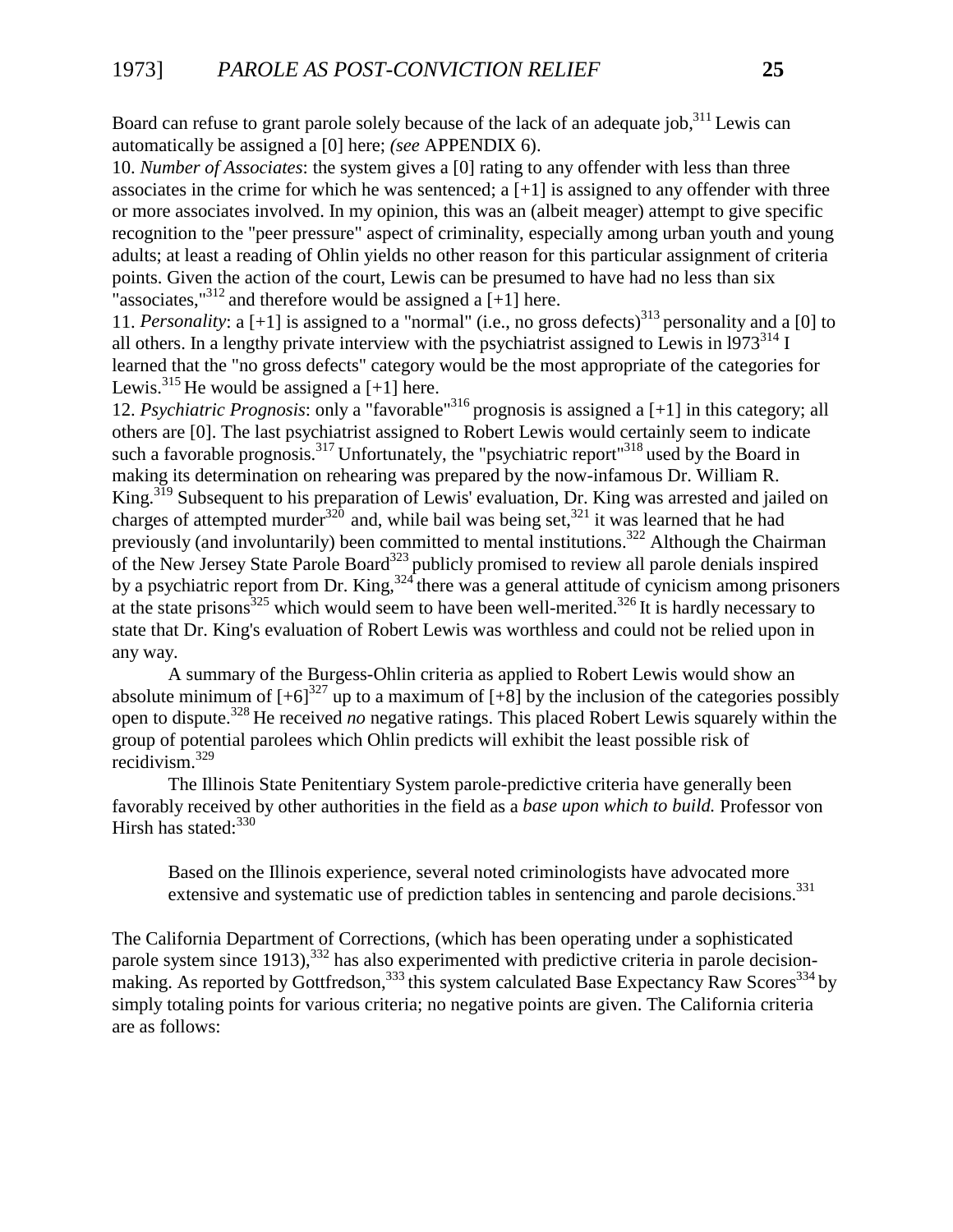| <b>IF</b>                                           | <b>ADD</b> |
|-----------------------------------------------------|------------|
| No Prior Record                                     | 10         |
| Limited Prior Record (Not More than two jail        |            |
| or juvenile or one prison commitment)               | 4          |
| Homicide, Assault, or Sex as most serious           |            |
| commitment offense under this serial number         | 6          |
| <i>Not</i> Burglary, Forgery, or NSF Checks as most |            |
| serious commitment offense under this serial        |            |
| number                                              | 2          |
| Age 30 or Older in year of release to parole        | 3          |
| No History of any Opiate Use                        | 8          |
| Original Commitment                                 |            |
| <b>Total Possible Score</b>                         | 335<br>34  |

In this study, a scale was devised using 2,181 parolees selected at random; the same scale was retested on another random sampling of 2,132 men. On re-test, it was found that those released inmates with a Base Expectancy Raw Score from 30-34 had an 80% successful adjustment to parole,<sup>336</sup> while those with a score of 0-4 had a 26% favorable adjustment.<sup>337</sup>

If the above criteria were applied to Robert Lewis, his score would be 31; the only favorable criteria points he would not receive in computing a Base Expectancy Raw Score would be his "age in year of release to parole" since Lewis would not be thirty until 1974.

Although the California method was devised many years after the Burgess-Ohlin criteria, it should be noted that there are many points of *specific* similarity<sup>338</sup> and the general tone of the criterion are markedly similar in all other respects.

Some of the more specific proposals for improvement in this area generally show a profound respect for Ohlin's *concept* but find fault with his actuarial methodology.<sup>339</sup> Glaser<sup>340</sup> is quick to point out that the profession needs better *categories,* not just superior statistical methods. As an evaluative mechanism, he proposes the use of "Mean Cost Rating"341 as opposed to an equal-weighting system as used by Ohlin.<sup>342</sup> In his report,<sup>343</sup> Glaser provides us with some highly significant information. For example: of those he studied, parole violation rates ranged from a high of 52.8% for those released with a 4th grade education or less, down to a low of 21.1% for those released possessing a high school education or better.344 Most of the factors studied and isolated by Glaser show the anticipated progression from lower to higher rates of recidivism on parole.<sup>345</sup> However, one unexpected deviation is shown in the Measured Intelligence Indicator.<sup>346</sup> Here the range, from best possibility for parole success (non-recidivism) to worst possibility is as follows:

**INTELLIGENCE RECIDIVISM** 

High Average least likely to violate parole Dull Low Average Average Very Superior

Superior approximate median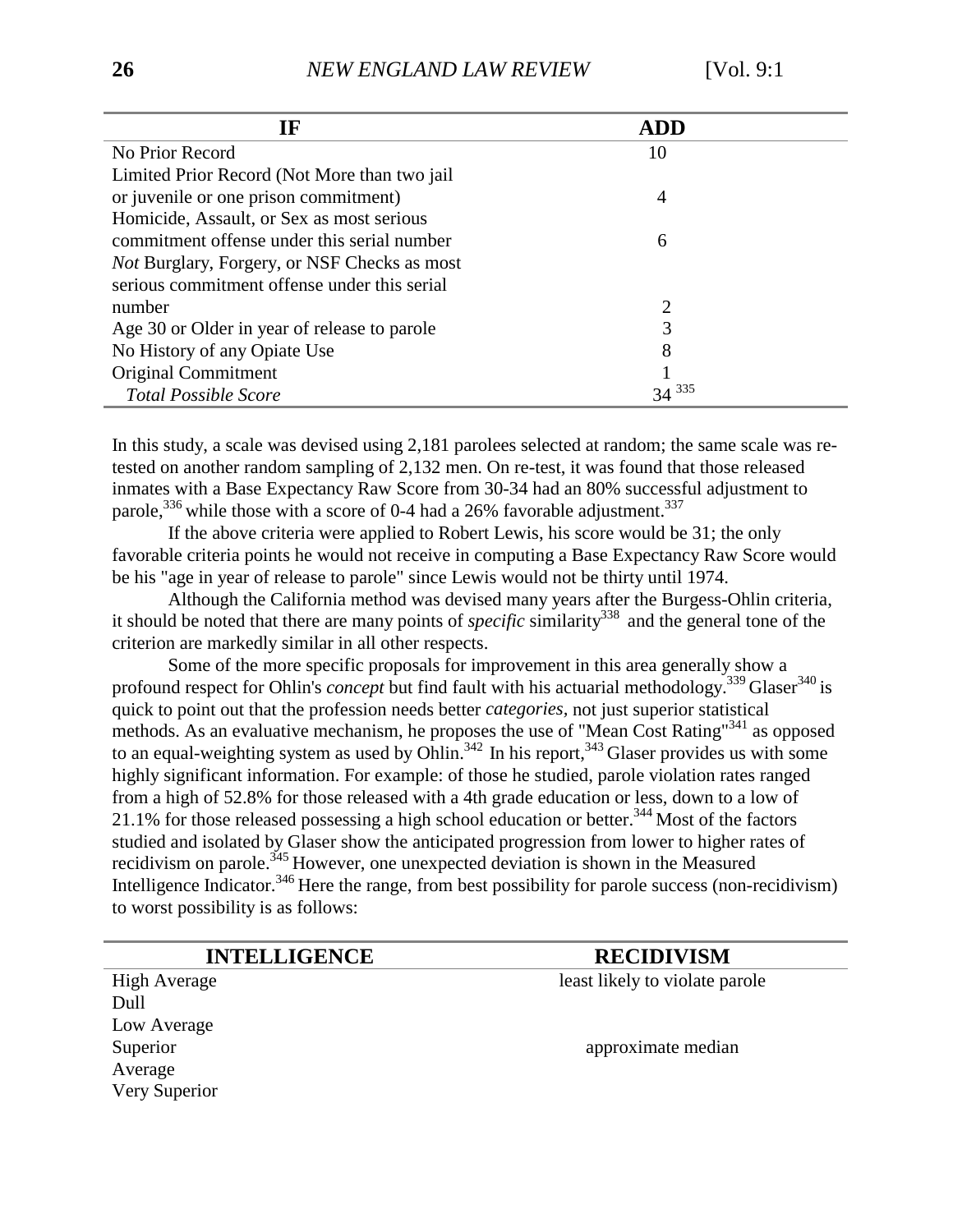Borderline

Defective most likely to violate

The anticipated low violation rate for the "Very Superior" intelligence simply does not materialize. This is possibly inherent in the fact that "white collar criminals" are among the most chronic of recidivists,<sup>348</sup> and, while such individuals may be no more intelligent than other criminals, their social class probably would indicate a greater propensity to "test well."<sup>349</sup>

Glaser would eliminate many of Ohlin's categories and utilize only the following: Age at First Leaving Home, Social Development Pattern, Work Record, Most Serious Previous Sentence, Total Criminal Record, School, and the Use of Prison Time. He would also expand the Ohlin range into a five-factor matrix as follows:  $[+2]$ — $[+1]$ — $[0]$ — $[-1]$ — $[-2]$ .<sup>350</sup> The general method employed by Glaser and other formulators of predictive criteria<sup>351</sup> was to sample a *prior* selection of released prisoners (parolees) and use this data to predict behavior of a *future* released population. Using this method, error was 0.9% for predicting 1942-1944 violation rates from 1940-1941 experience; and 1.8% for predicting the 1945-1949 rates from the 1942-1944 experience.<sup>352</sup>

In the case of Robert Lewis, as in any other case of a young man who literally "grew up in prison"<sup>353</sup> some of Glaser's categories as shown above would tend to merge. For example: with Robert Lewis, it is impossible to distinguish between "Schooling" and "Use of Prison Time" simply because he *used his prison time to attend school*! 354

All parole criteria system, regardless of the lip service paid to progressive penological philosophy, are concerned with one thing: recidivism. If the criteria utilized enable the Board to come up with a good track record in terms of a smaller percentage of those they release on parole eventually committing fresh crimes in the community, predictability criteria should be accepted with open arms. "Despite the difference in statutes, *the major criterion of all boards is the probability of recidivism*."355 So the issue is *prediction,* not diagnosis. If the individual is likely to be a "successful" parolee, he is to be released. If he is not; he is to be retained. Even leaving aside such pregnant questions as "If the prison hasn't rehabilitated the prisoner so that he can safely be released, what *is* a valid disposition when the prisoner has served his full sentence?" the public will still want assurances that the predictors utilized by the Board are the best possible.

It is important to note at this point that a simple assignment of values as described by Ohlin, Gottfredson, and Glaser will only result in linear factor correlation. That is, each category not only has equal weight,<sup>356</sup> but is presumed to vary independently of the others.<sup>357</sup> Moreover, it is apparent that if such factors do not *actually* vary independently of one another, gross errors in prediction can result.<sup>358</sup> Sociologists such as Kirby<sup>359</sup> have addressed themselves specifically to this point in parole prediction.  $360$ 

While the sociologist-actuaries have been battling over the validity<sup>361</sup> and reliability<sup>362</sup> of collected predictive data, other social scientists have preferred to concentrate on *attitudes* of potential parolees. This group of scientists tends to label predictive criteria such as that utilized by the Illinois State Penitentiary System as static.<sup>363</sup> A leading proponent of this latter school is Laune<sup>364</sup> who first outlined his approach in  $1936$ <sup>365</sup>

Any system of parole supervision which has but one policy and one set of practices for all parolees is, upon its face, inefficient. So long as individuals differ so greatly from one to another, policies with regard to those individuals must, if they are to be effective, be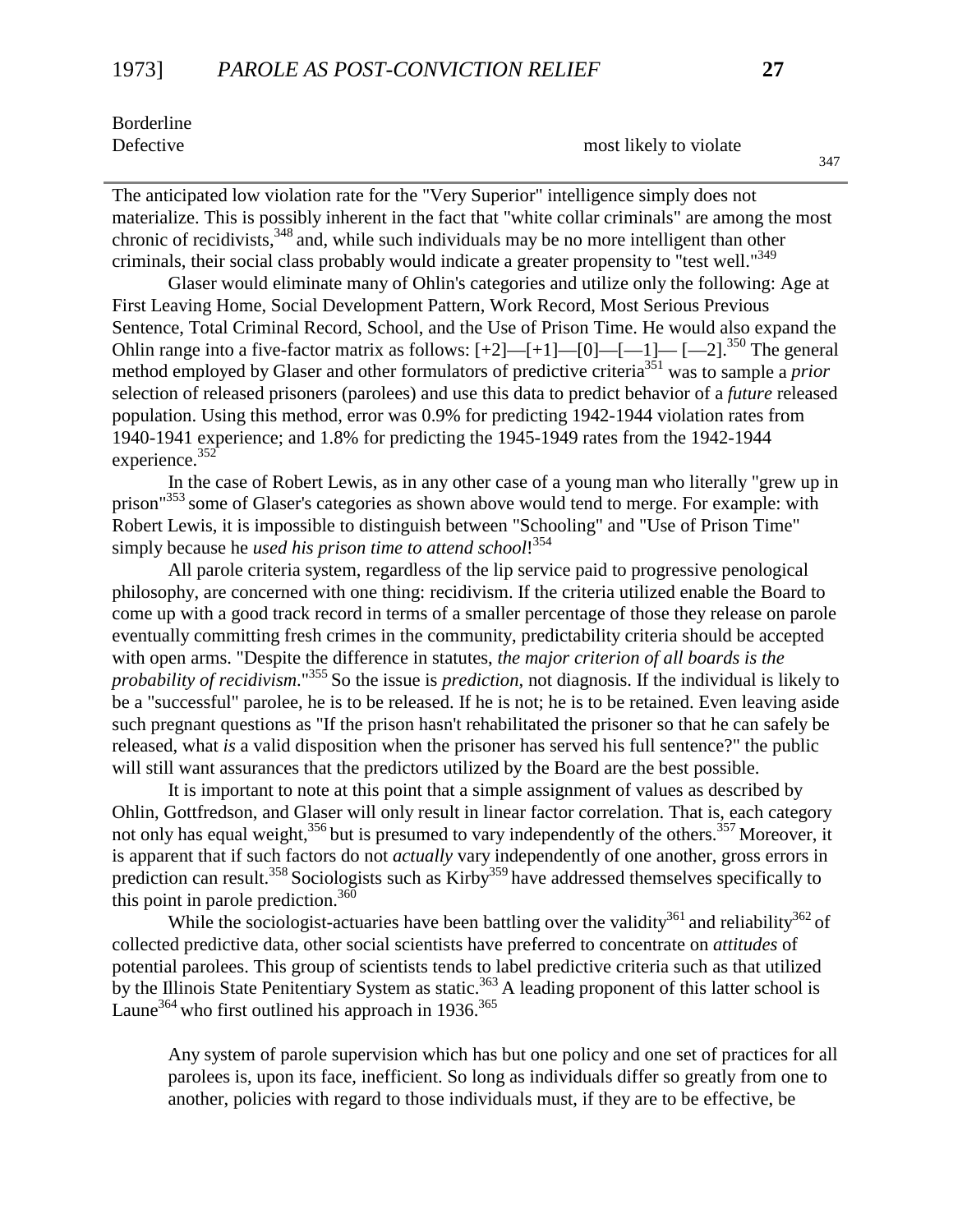capable of individualization so that they may be made to fit the needs of particular cases.366

**\*\*\*\*\***

A prognostic system based on [fixed, static and thus unalterable, criteria] leaves no room for the *possibility of change* in the personality which we term "reformation."367 (emphasis supplied) **\*\*\*\*\***

If we are to succeed in determing the optimum point of parolability we must, in some way, *measure the attitudes involved* in the situation *rather than the fixed, external facts*  $[e.g.,$  Past Criminal Record] relating to the subject.<sup>368</sup> (emphasis supplied) **\*\*\*\*\***

That we cannot accurately fortell economic conditions is obvious [i.e., read the future]; *neither can we accurately fortell the environment in which the parolee will find himself.*<sup>369</sup> (emphasis supplied)

Laune is certainly not without his supporters; Skolnick's<sup>370</sup> work, which antedated Laune's by more than two decades, adopts the position that attitudes are vitally important but that their importance is proportional to the way in which they are used and the environment in which they will be exercised upon release. Skolnick, therefore, proposes a form of multiple factor correlation in the use of attitudinal data collected from prisoners awaiting parole hearings.<sup>371</sup> Skolnick points out that pre-parole outlook is vital to success on parole; he postulates that an individual's personal expectations of life as a parolee are critical to his success or failure on parole and that environmental reference groups are a vital factor in the same equation.<sup>372</sup> Subject to the general guidelines proposed by Kirby,  $3^{73}$  Skolnick correlates the three general ranges of *each* of the two criteria against each other, with the resulting pay-out matrix shown below.

Note that the "Success" vectors are present throughout the "Moderate" range of *both* Personal Expectations and Environmental Reference Groups but that only a *correlation* of both "Moderates" produces an overwhelming indicator of parole success. Of course, the major problem with this particular form of analysis is that the only people who have actually *experienced* the parole process who are available to prisoners are those who have *failed* on parole, (i.e., parole violators who have returned to prison). McCleery<sup>375</sup> emphatically underscores this point: "The oracle on parole [to inmates] is the man who failed on parole the greatest number of times."<sup>376</sup> Those who have had a successful parole experience are rarely available to current prisoners either as role models or as sources of accurate information.<sup>377</sup> It is no wonder that measurements of Personal Expectations vary as widely as they do.

## **[PLEASE SEE PAGE FOLLOWING FOR SKOLNICK'S CHART]**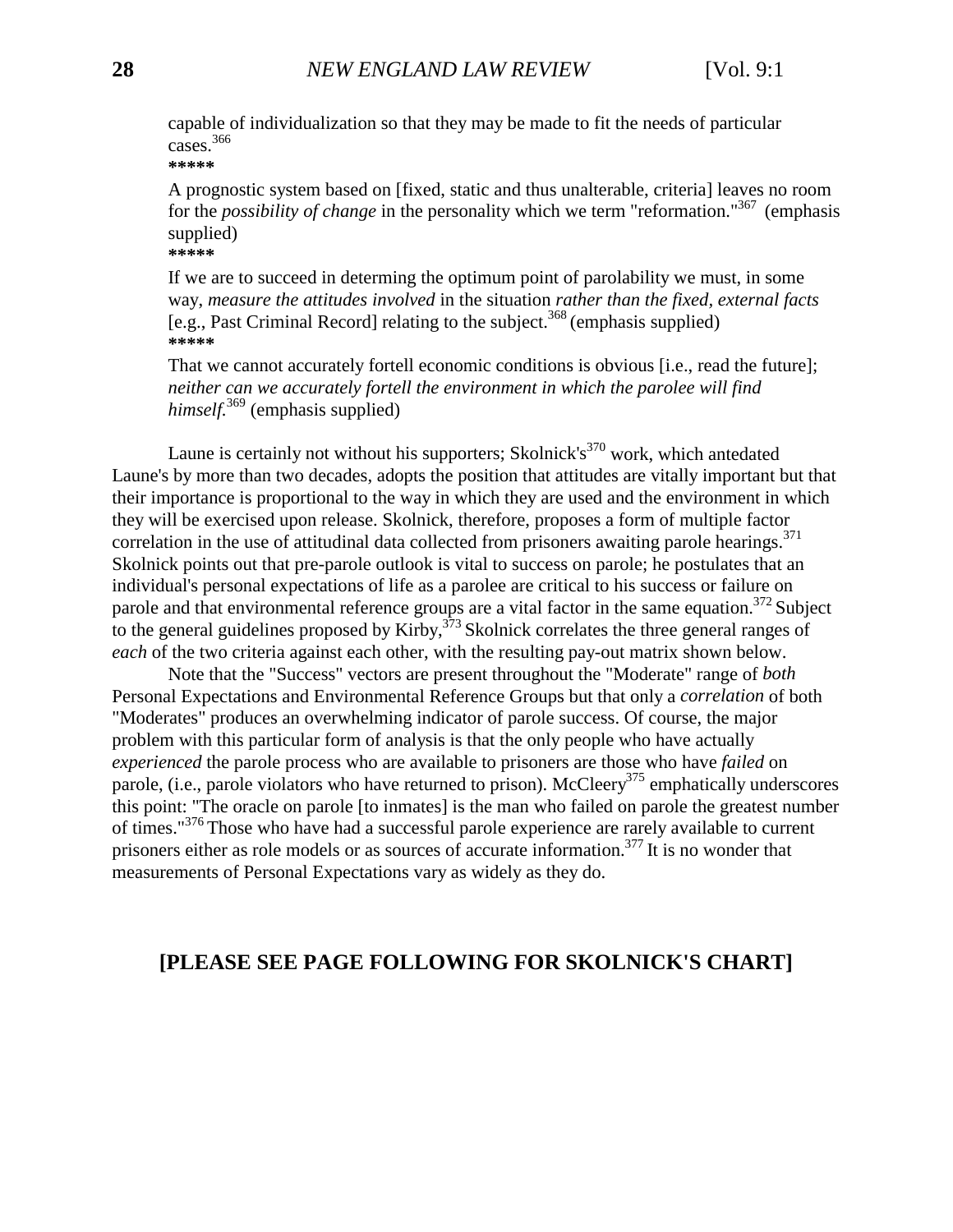Toward A Developmental Theory of Parole Jerome H. Skolnick *28 American Sociological Review 542, 548*

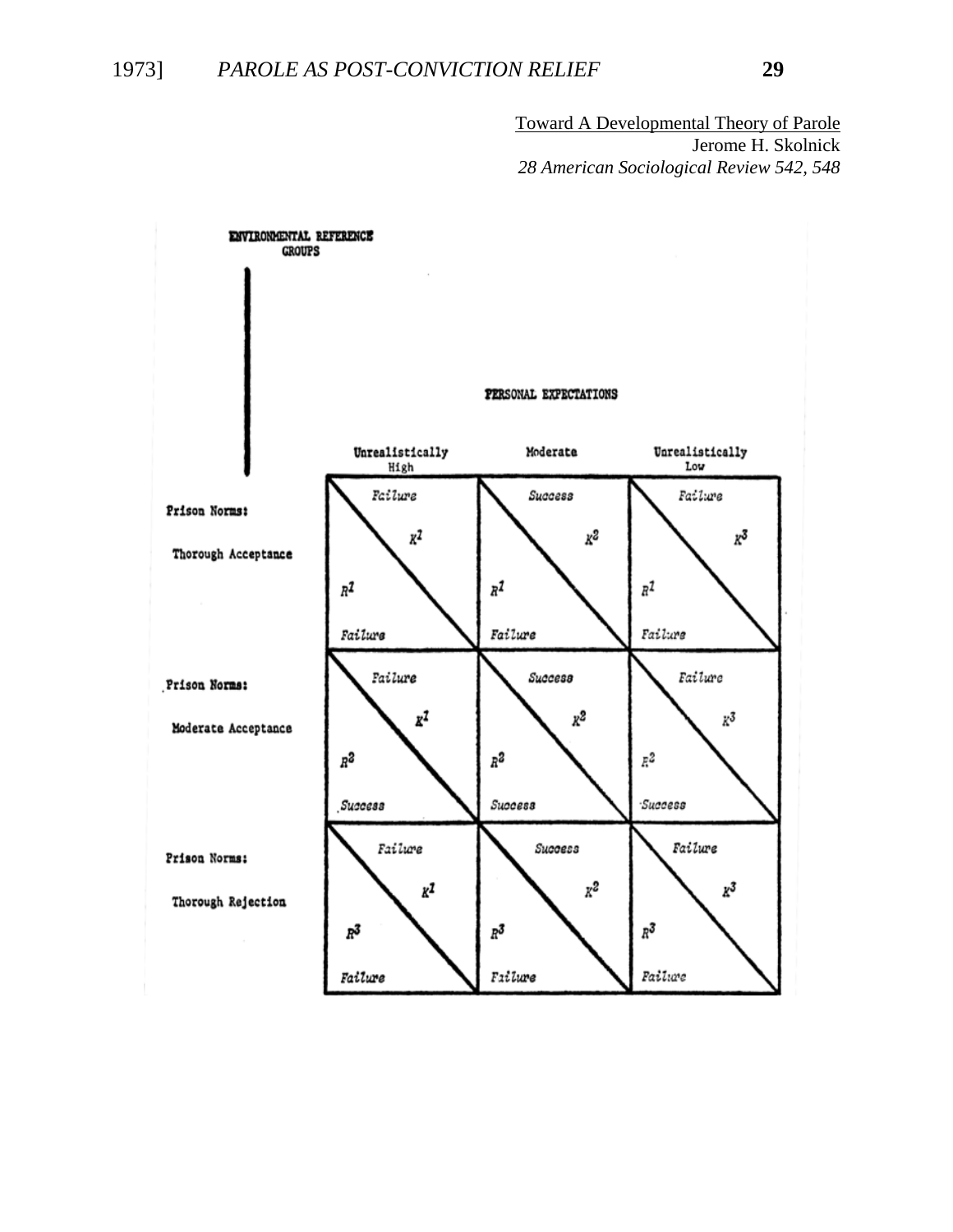In the case of Robert Lewis, his personal expectations could only be described as "Moderate;" he was not without hope for a successful adjustment in the community since he had been promised a good job,  $378$  a place to live,  $379$  was welcome in his relatives' home,  $380$  and had many friends on the outside who believed him to be innocent of any wrongdoing and totally deserving of freedom. But any tendency towards unrealistic optimism was easily tempered by Lewis' own cynicism about the world in general, a hardly surprising attitude given the circumstances. The "Moderate" category would also seem to best fit Lewis' environmental reference groups; upon release he was planning to live with people who would accept him and value him for what he was and what he could be;<sup>381</sup> he was not going to live with a group of criminals or return to his former environment,  $382$  nor was he planning to live or associate with highly judgmental people who would never forgive him his "sins."<sup>383</sup> The Skolnick pay-out matrix would indicate that Lewis had a maximum chance for success on parole.

But even assuming that the Board would lack any of the resources necessary (the most valuable of all resources being a simple willingness to innovate in the interests of justice), to implement a system whereby the individuals it would evaluate for release would be graded according to specific pre-determined criteria, there is a great amount of purely statistical information *readily available* which could have been directly applied to even the bare minimum of facts before the Board in the Lewis decision. For example, Mangus<sup>384</sup> states that:

Sex offenders convicted of felonies have comparatively low rates of recidivism either in sex offenses or in other offenses ... only 9.3% of the 568 sex offenders [in the sample] committed new criminal offenses while on parole and were convicted and sentenced to at least a six-month additional prison term, as opposed to 24.7% of all parolees. **\*\*\*\*\***

This evidence shows that imprisoned sex offenders are not recidivists to the same degree as are other types of offenders ... [b]ecause on the average they are not habitual criminals, they are better parole risks.<sup>385</sup>

*The Psychology of Sex Offenders<sup>386</sup>*also speaks to this point:

[T]he highest rates of recidivism were found in regard to offenders convicted of exhibitory acts and homosexual relations [as the crime for which the recidivating parolee was *originally* incarcerated], while the lowest rates were for those convicted of sexual assault and forcible rape.

**\*\*\*\*\***

This would seem to indicate that while those convicted of exhibitory acts and homosexual relations are *true* sex offenders, who are often psychiatrically as well as sexually deviated, those convicted of sexual assault, forcible rape, and statutory rape are more sexually and psychiatrically normal individuals whose offenses are partly an offshoot of their generally anti-social behavioral patterns.<sup>387</sup>

The Board needs only to know the offense for which the parole candidate was sentenced to make use of such scientific research,<sup>388</sup> even without a criteria system in a formal sense. Assuming *arguendo* that Lewis was guilty of the crime for which he was sentenced, the above statements would indicate that he was involved in the crime through peer pressure on him to conform to the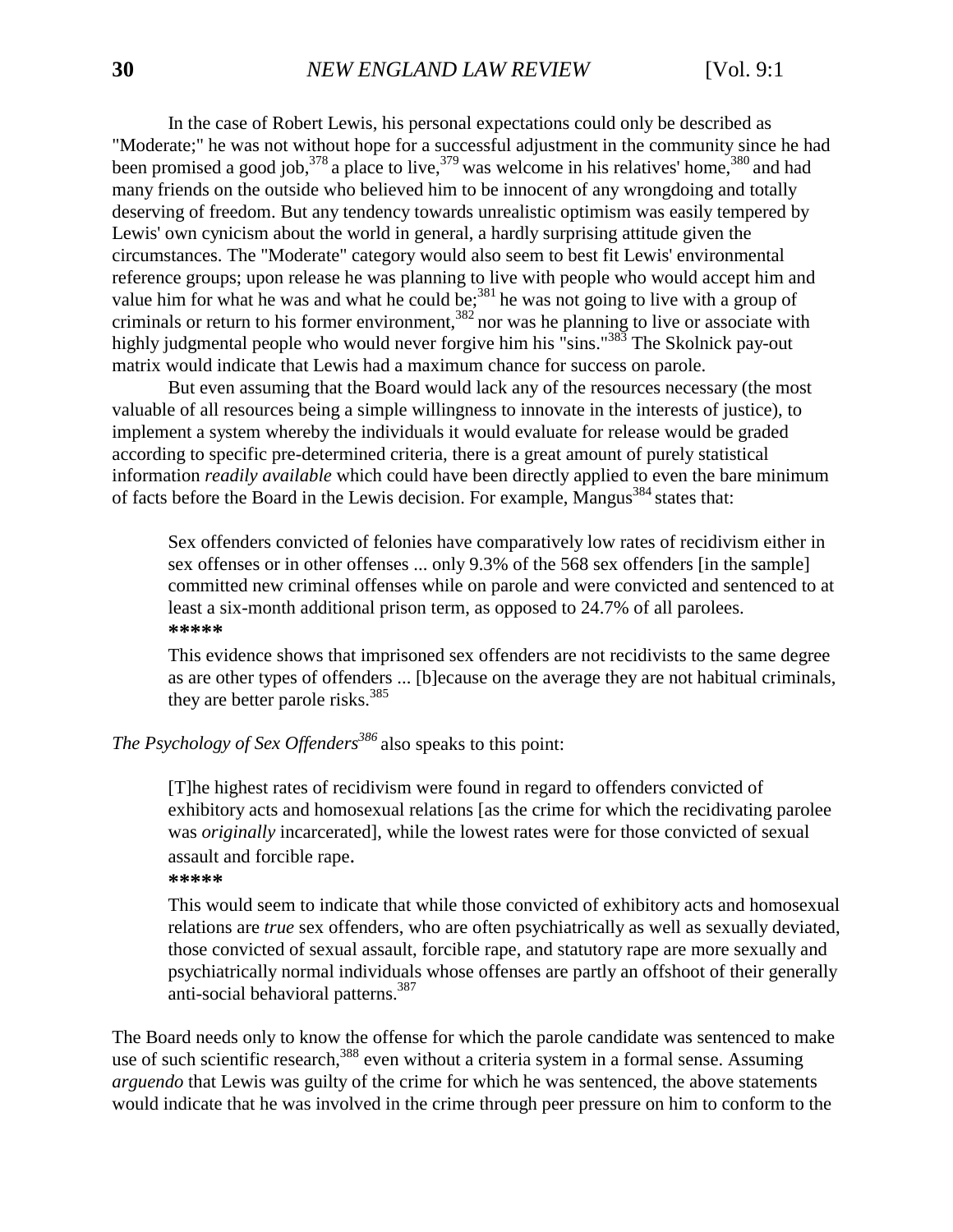generally anti-social characteristics of his environment.<sup>389</sup> Such individuals are generally seen as being able to take maximum advantage of rehabilitative treatment programs within a variety of institutions:

Prominent among one-crime "success" cases is the reformation of individuals *who may have led disorderly lives, but whose only clearly felonious action was followed by a severe prison sentence*. This is a familiar pattern in murder or rape cases. In most prison systems, such offenders are among those with the lowest parole violation rate.<sup>390</sup> (emphasis supplied).

This is quite obviously the kind of solid, factual, impartial information which the Board could apply in its decisions without resorting to complicated criteria formulas. It would seem to be a minimum requirement for proper performance of its duties.

Additional examples are found in the most authoritative and well-documented sources; a comprehensive study of parole recidivism was completed by Pennsylvania's Department of Corrections.<sup>391</sup> This study covered fifteen years between 1946 and 1961 and almost thirty thousand (29,346) cases. The results pertinent to the Lewis decision are summarized below:

|                             | Probabilities: Commission of a New Crime                                        |       |     |
|-----------------------------|---------------------------------------------------------------------------------|-------|-----|
|                             | (Other than that for which originally sentenced)                                |       |     |
| All Parolees                |                                                                                 | 18.4% |     |
| Sex Offenders               |                                                                                 | 8.8%  |     |
| <b>Assaultive Offenders</b> |                                                                                 | 12.3% |     |
|                             | Probabilities: Commission of the Same Crime<br>(For which originally sentenced) |       |     |
| All Parolees                |                                                                                 | 6.8%  |     |
| Sex Offenders               |                                                                                 | 2.9%  |     |
| <b>Assaultive Offenders</b> |                                                                                 | 3.6%  |     |
|                             |                                                                                 |       | 392 |

The application of such data to the Lewis decision is all too obvious; regardless of whether the Board perceives Lewis as a sexual offender or an assaultive offender, his probability of recidivism is *substantially lower* than that of the average individual granted parole.

The most comprehensive and definitive research in this area of predictability was conducted by the National Council on Crime and Delinquency.<sup>393</sup> Statistics on parolees were collected from all jurisdictions, with every state but Mississippi participating to some extent.<sup>394</sup> New Jersey's participation in this effort was a full  $100\%^{395}$  so there can be no valid contention that the resulting statistics were weighted against an accurate reflection of conditions prevalent in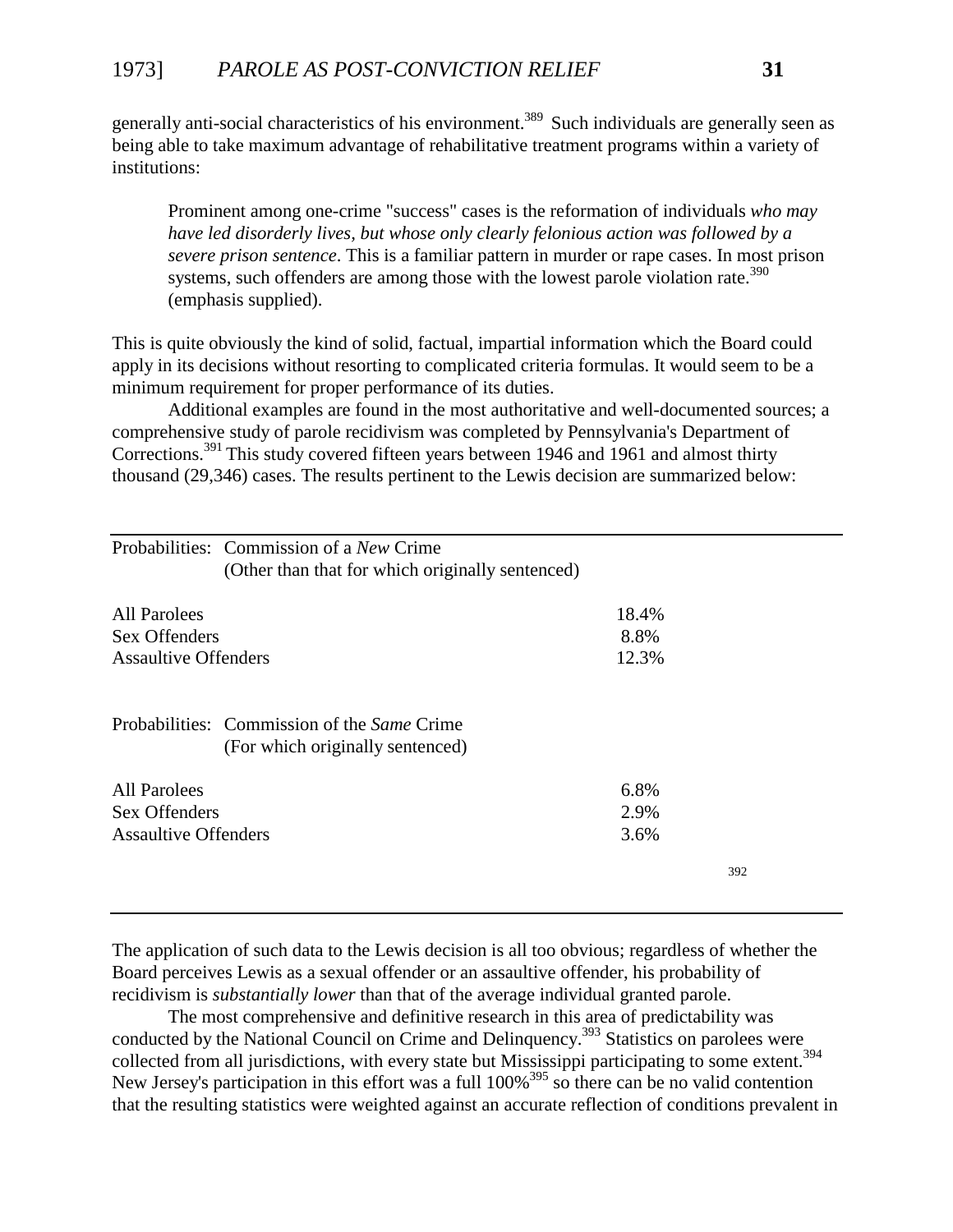that state. The Federal Bureau of Investigation also provided nationwide arrest records so that there was no opportunity for the "out of state recidivist" to lower the overall figures by his *apparent* compliance with home-state regulations. The ensuing report<sup>396</sup> revealed the following information directly on point in the Lewis decision:

Percentage of Parolees Who Committed No Violations of Any Kind By Type of Offense and Year—Males 1968 1969 Forcible Rape 80% 83% All Other Sex Offenses 84% 83% Aggravated Assault 75% 75% 78% Percentage of Parolees With Major Violations (New Crimes) Returned to Prison By Type of Offense and Year—Males Forcible Rape 3.5% 1.5% All Other Sex Offenses 2.5% 2.5% Aggravated Assault  $4.0\%$  2.5% 397

Again it becomes obvious that, however he would be classified by Type of Offense, Robert Lewis represented a sub-minimal risk statistically in terms of potential recidivism, *especially* in terms of commission of the crime(s) for which he was sentenced.

The United States Parole Board<sup>398</sup> has clearly shown, by its practices, its recognition of the fact that certain categories of criminal offenses are, in its opinion, a better risk in terms of recidivism. *Table XII, Paroles Granted, Adult Prisoners, By Type of Offense, Fiscal Year, 1970*<sup>399</sup> shows that the Board made almost seven thousand (6,894) such decisions within the measured period and granted parole in  $45.5\%$  of all cases.<sup> $400$ </sup> Parole candidates whose criminal offenses were in the following categories: counterfeiting, embezzlement, fraud, income tax violations, liquor laws, forgery, auto theft, postal theft, and interstate commerce theft were granted paroles at rates ranging from 56.2% down to  $28.1\%$ ;<sup>401</sup> while those convicted of "All Crimes of Force" were granted paroles at the rate of  $71.2\%$ .<sup>402</sup> This grossly disproportionate granting of paroles by type of offense illuminates the United States Parole Board's reliance on at least one predictive criterion,  $403$  and the courts have been sensitive to prisoners' contentions that such static criteria actually deprive some inmates of a fair hearing if this is the *only* criteria utilized.<sup>404</sup> The United States Parole Board's reliance on type of offense as a predictive category is particularly apparent when it is considered that serious felony offenders are *less* likely to be paroled because of the negative feelings that their crimes inspire in the public.<sup>405</sup> Additionally, those in the "crimes against property" category are more likely to be able to affect restitution and thus mitigate their sentences, while those in the "crimes against persons" category are far less likely to be able to do so. $406$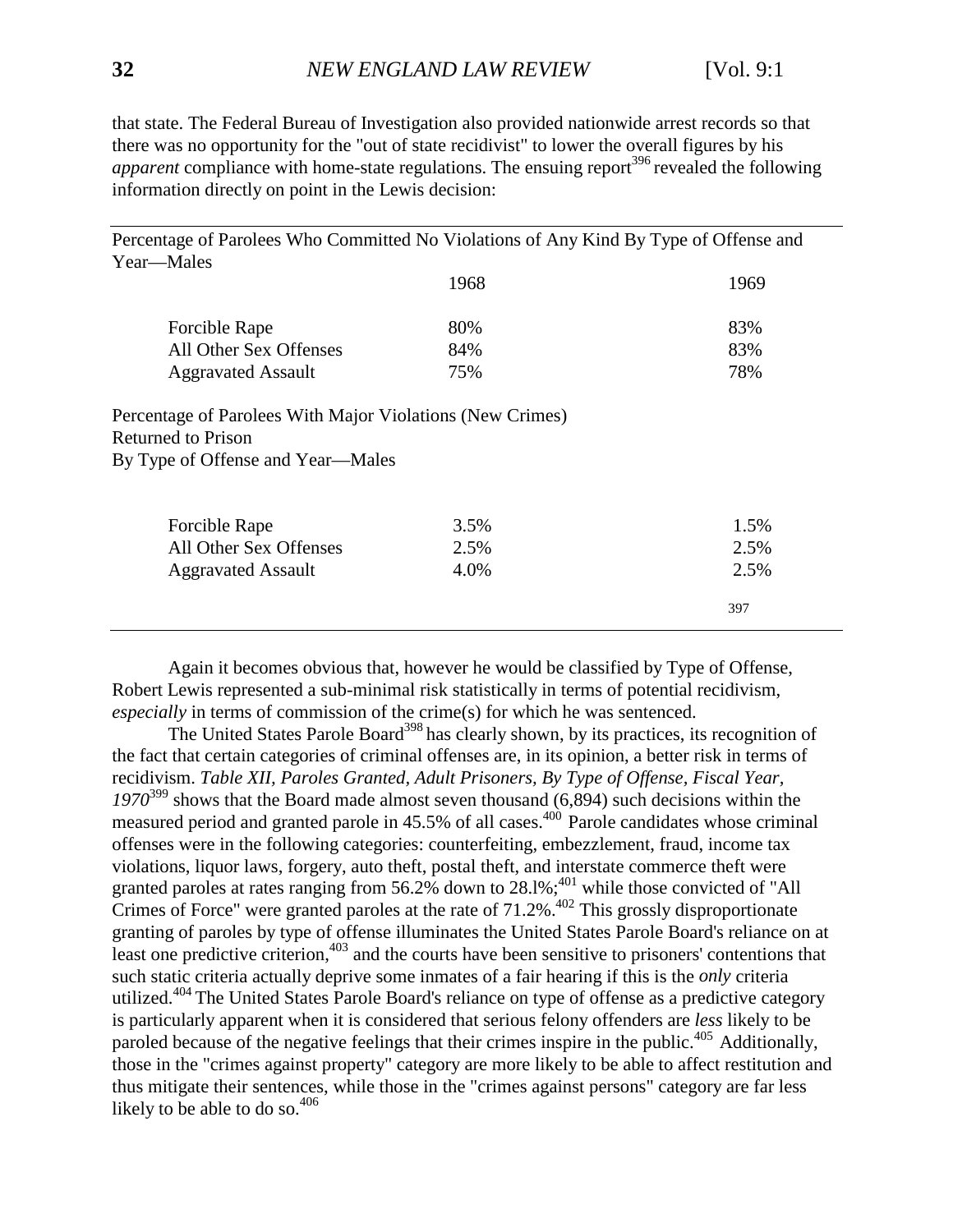## 1973] *PAROLE AS POST-CONVICTION RELIEF* **33**

It also cannot be doubted that the personal feelings of Board members, even if *confined* to a reflection of the larger society's attitudes, play a large role in the decision-making process. A leading criminologist described the Board's position as follows:<sup>407</sup>

Each man [going before the Board] has to admit to the crime for which he was convicted *before he's eligible for parole.* If one doesn't admit his crime, the Parole Board takes the stand that since its a matter for the courts to determine guilt, the Board, therefore, can't make a decision regarding parole.<sup> $408$ </sup> (emphasis supplied)

Professor Davis flatly states that "[I]deas of deterrence and retribution still have great force [in parole decisions]."<sup>409</sup> Robert Lewis was in an impossible position when facing an administration tribunal with untrammeled powers committed to the concepts laid out above. Lewis was innocent and continued to maintain his innocence. The Board's response to Lewis' claims of innocence was that he had "failed to show sufficient remorse for [his] acts."<sup>410</sup> Lewis tried to explain his position in a personal letter following another abortive interview with the Board: $^{411}$ 

[E]ven though I didn't commit the crime, I have a deep feeling about what happened to the girl involved. What, if anything, could I do for her? Common sense tells me that she wants no part of me regardless; that [the Parole Board] would not answer this question, silence separted us more than distance. $412$ 

Another of the Board's treasured "criteria" is "seriousness of offense."413 Rational scientists have advanced theories calling for the actual testing of just this concept:

The application of scaling techniques from the measurement literature may lead to a greater understanding of the concept, "serious offense." Scales may be constructed to assess how much of certain variables determined *a priori* to be components of "seriousness" must be present for a criminal offense to be considered serious.<sup>414</sup>

But Robert Lewis needed no scientific studies to enlighten him from his unique vantage point:

Serious nature of offense: No one in their right mind could refute the serious nature of the offense. The judge sentenced me for the seriousness of the offense almost nine years ago. It stands to reason that if it was serious *then,* it is serious *now,* and will be so fifteen years from now. This kind of statement from the system tells me nothing! If I permitted myself to look at things like that [pessimistically], this could imply that as long as the offense remains serious, I will remain in prison...<sup>415</sup> (emphasis in original)

It is well documented that the genuine fact-finding process can always benefit (and always *seeks* to benefit), from scientific assistance. Ever since *Frye v. United States*<sup>416</sup> in 1923, the courts have been looking for possible scientific aid in arriving at the truth.

It seems that in respect to certain types of cases and issues, the use of experimental evidence has far greater possibilities for aiding the court [or any other trier/finder of fact!] in the true determination of facts than have yet been realized. This seems to be due to the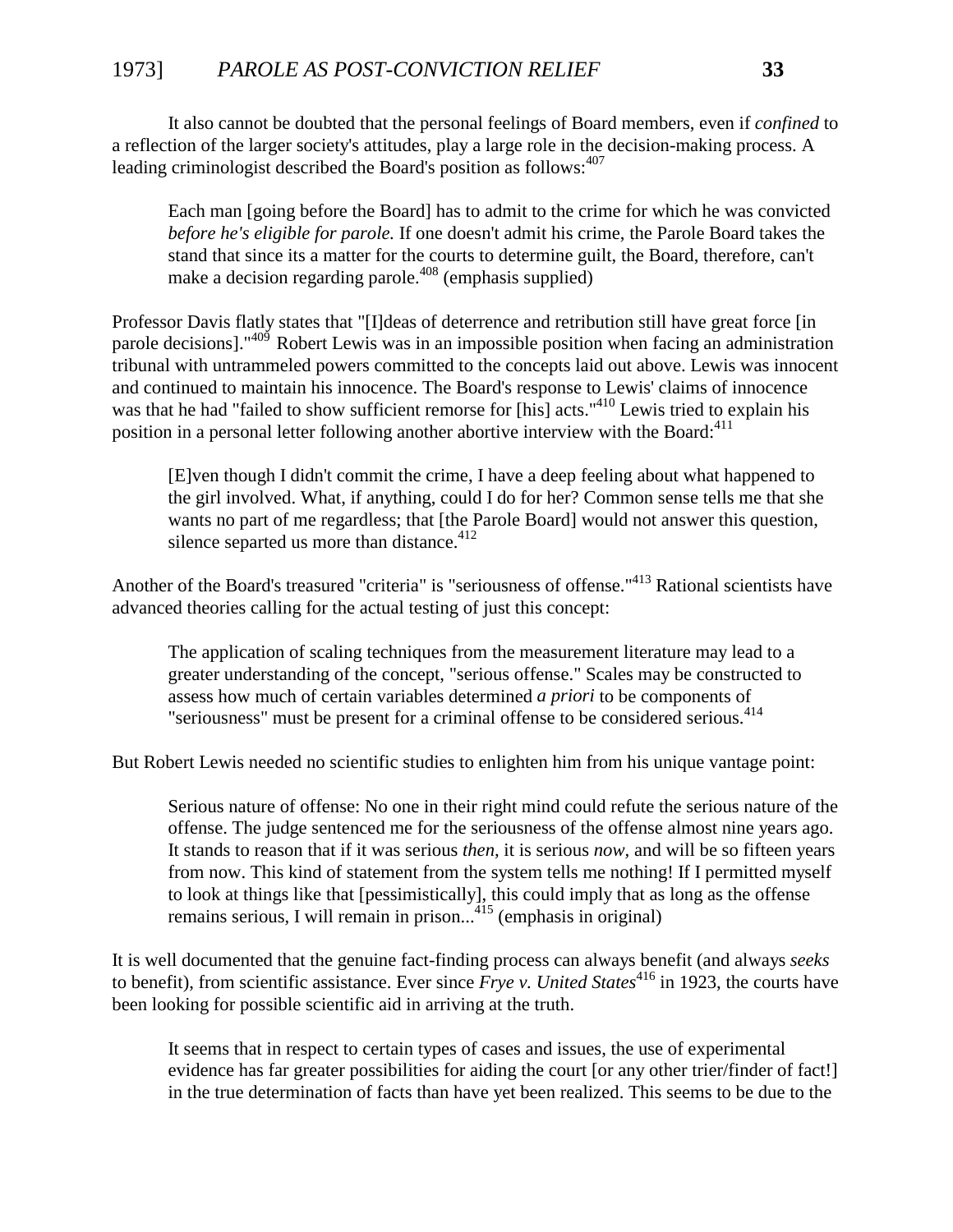failure of courts and lawyers to recognize that the adversary system of party-presentation of evidence must continually be modified, *to keep it in step with the march of justice*. **\*\*\*\*\***

Also worthy of consideration is appointment by the court [or the Parole Board!] of an *impartial* person to conduct or supervise an experiment.<sup>417</sup> (emphasis supplied)

The above-cited section from *McCormick on Evidence*<sup>418</sup> could well be suitable to parole board determinations, especially in light of the evidence previously quoted on the "judicial" nature of the Board's role.<sup>419</sup> Calculating tables and statistical results are often admitted in civil and criminal trials "directly, under an exception to the Hearsay rule."<sup> $420$ </sup>

The particular advantage of admitting statistical information as quoted herein<sup>421</sup> into Parole Board deliberations is that it has specificity and impartiality.<sup>422</sup> Not all reasons for denial given by the Parole Board are good and valid reasons. This may be either from a desire to evade the thrust of court decisions like *Monks, supra,* or ignorance of the basic teachings of criminology and penology. An excellent illustration of the choice between these two evils is the Board's denial of parole for "Poor Institutional Adjustment."<sup>423</sup> In view of the many inmates who have been retained and denied parole in spite of a clean institutional record,<sup>424</sup> this kind of blanket, vacuous statement tells a prisoner less than nothing. However, such denials may be sincere, albeit, ignorant assessments of the situation on the Board's part. Criteria such as "poor institutional adjustment" have come under heavy fire from the top professionals in the field. Ralph C. Collins, President of the Association of Paroling Authorities, directly confronts this problem in *The Parole Selection Process*: 425

At all times, the Board must keep in mind the negatives accruing to the inmate through prolonged incarceration. Some of these negatives are:

(1) Loss of progress made in institutional training and treatment programs through the discouragement which goes with a long period of incarceration.

(2) Acclamation to highly regimented living and the accompanying loss of capacity for self-direction and decision making.

(3) Breakdown during long confinement of contacts with socially healthy people on the outside and increasing dependency on inmates for companionship and acceptance.

(4) Assimilation of distorted social values and general embitterment.

(5) Financial loss to the taxpayer who is supporting the offender in confinement and frequently his family on the outside.

(6) The emotional damage and physical hardship caused spouses, children, and other relatives.

An inmate's deportment in the institution has been *grossly overstressed* by the inmate, his family, often the courts, and the general public. They seem to feel that good behavior in the institution is the best predictor of future successes, or at least, it is a complete justification for parole. *Those of us in correctional work have learned that some of the greatest parole risks are the best behaved inmates in the institution. And some of those persons who aggressively reject the artificial life of the institution and others who amass [negative] behavior records do the best on parole*. <sup>426</sup> (emphasis supplied)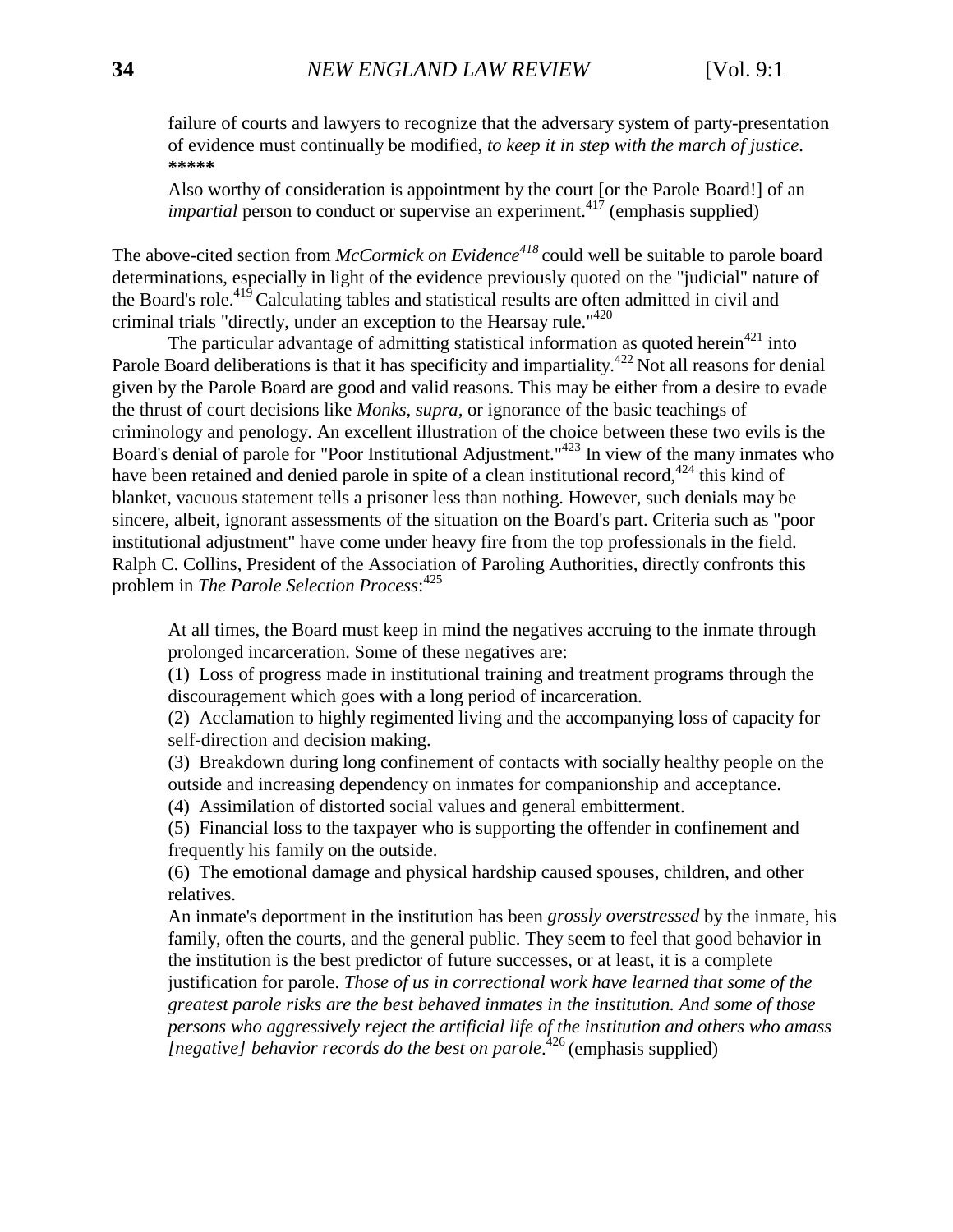An outspoken prisoner I interviewed said much the same thing as Mr. Collins, although he was considerably more to the point:

Poor institutional adjustment is a goddamned farce! This place is a cesspool; its full of degenerates, rats, and bastards who'd shank you for a couple of packs. $427$  The day I learn to "adjust" to this joint is the day they should *leave* me here:<sup>428</sup>

## **ROBERT LEWIS AND THE CASE FOR PAROLE CRITERIA**

After my investigation was completed, I submitted a lengthy affidavit to the Parole Board in the form of an *amicus* brief on Lewis' behalf. At his next hearing, Robert Lewis was granted a parole.<sup>429</sup> Since Lewis was surely the same exact human being who had been denied parole 12 months earlier, the inescapable conclusion is that the Board evaluated the material I submitted and logically concluded that its earlier judgments regarding Robert Lewis were incorrect or invalid. The Board's release not only contains *none* of its previous negative allegations concerning Lewis' potential, it contains no stipulations of any kind! This abrupt about-face by the Board operates as the strongest of rebuttals to any contention that it makes "individual" decisions. We are left with the result that, upon receiving factual, documented information, an individual formerly denied parole was set free. How many other Robert Lewises are unnecessarily rotting in our state and federal prisons?

Robert Lewis is almost as free $430$  as if he had been granted a more traditional form of post-conviction relief, such as *habeas corpus*. But the Robert Lewis decision apparently failed to become precedent for the New Jersey State Parole Board; the Board continues to make the same guesswork decisions,  $431$  in the same inappropriate setting,  $432$  and with the same lack of standards. $433$ 

One more viable overall solution would be the *Parole Improvement and Procedures Act of 1972.*<sup>434</sup> The government's analysis of a particular section clearly points up the major problem with parole boards today:

#### **BILL: Section 4205\***

This section in effect "shifts the burden" which now exists. Now, the Board denies parole unless the prisoner can establish that he should be paroled. Then, once he can establish that, the Board "may in its discretion" (18 USC: §4203) authorize release on parole. The bill established that the Board *shall* release on parole unless it determines that the prisoner should not be released.

**\*\*\*\*\***

Note that, of course, the Board can still deny parole. The only point made here is that it will have to give good reasons for doing so (see *infra*), comporting with statutorily stated standards which place the burden on the Board. $435$ <sup>(emphasis in original)</sup>

# **\* 18 U.S.C. §4205**

When this burden is *actually,* (not just statutorily) shifted, the Board will naturally begin to look towards a criteria system to better effectuate its work. There is no doubt that the State of New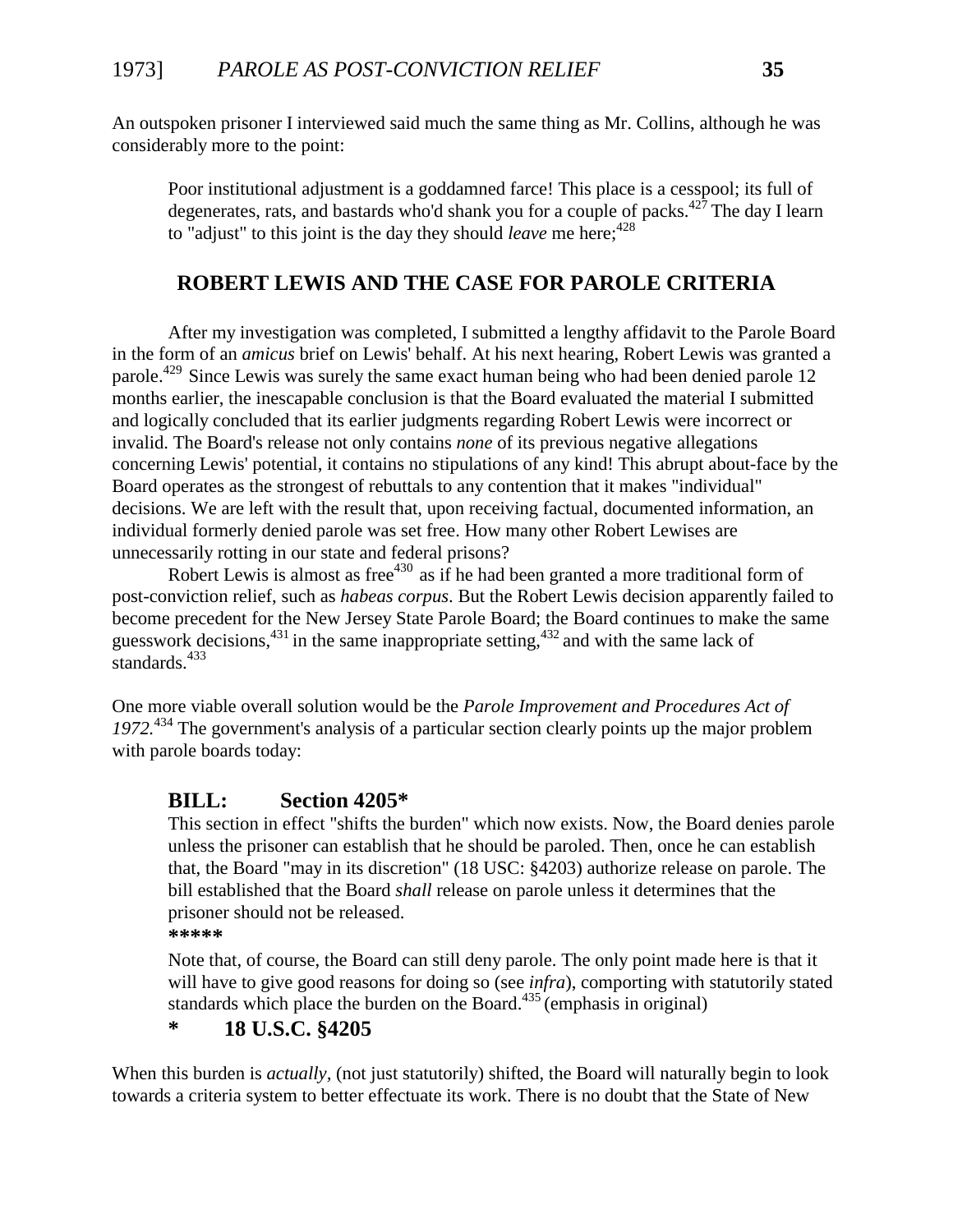Jersey *uses* parole as a correctional-rehabilitative technique. By 1964, over 80% of all felons released from New Jersey State Prisons were released by virtue of parole grants.436 The problem is to use the tool of parole *rationally, intelligently,* and *fairly*.

To those who have hailed cases like *Morrisey v. Brewer<sup>437</sup>*as opening the door to due process in the parole setting,<sup>438</sup> I would like to conclude with the flat statement that the use of attorneys in the parole decision-making process will do nothing whatever to enhance the quality of that process, nor will it insure prisoners even a scintilla more justice than they currently receive. New Jersey *already* grants counsel to inmates at parole hearings, subject (of course) to the "discretion" of the Board.439 But even a *guarantee* of counsel would add nothing. It is a cardinal rule of Administrative Law that the more regulations by which an agency is bound, the more strict its standards, the better the setting for the advocate. An attorney without access to specific procedural rules is reduced to the status of a pleader; a mere supplicant before the Board as the prisoner already is. The one thing a Star Chamber certainly does not need is additional supplicants.

The door to the courts is *already* open in parole-denial cases. As Parole Boards are forced more and more into standardization of criteria by the increasing size of their caseload,<sup>440</sup> the courts will look more and more to the fairness that *must* be implicit in such standardization. Parole as post-conviction relief has been largely ignored by the practitioner; it need not be so.

As a final rebuttal to the premise that assistance of counsel would, *per se,* improve the parole decision-making process, I would ask advocates of such a positions where the funds will come from? If I get the expected answer, that is, from the "government," I would then ask if the state-appointed parole lawyers could reasonably be expected to do a better job than their stateappointed brethren do in the trial courts.<sup>441</sup> It is not possible to plea-bargain with a Parole Board. The following excerpt is from a group discussion held with inmates from Trenton State Prison in August of  $1973:^{442}$ 

Q: What does "due process" mean in parole board decisions anyhow? You want the state to appoint you a lawyer the next time you go before the Board?

A: Hell, no! I might get the same one that got me in *here!*

The attitude of the prisoner speaking here, that his *lawyer* got him into prison, is *not* comical. It is all-too-characteristic of a system which seems designed to breed only bitterness and hate in those it purports to "help." Whether such attitudes are based on objective analysis of the true facts or upon institutionally-induced delusion, they are nevertheless an operant fact of life in all our country's prisons. A major roadblock in the path of rehabilitation is this (perhaps justifiably) cynical attitude of most prisoners toward the criminal justice system, especially as regards this system's seemingly insatiable appetite for selective law enforcement. The introduction, and intelligent use, of a viable, rationale, and equitable parole-grant criteria system would go a long way towards dispelling some of this cynicism, thereby promoting the goals of reformation and eventual re-entry our nation's prison system *claims* to champion.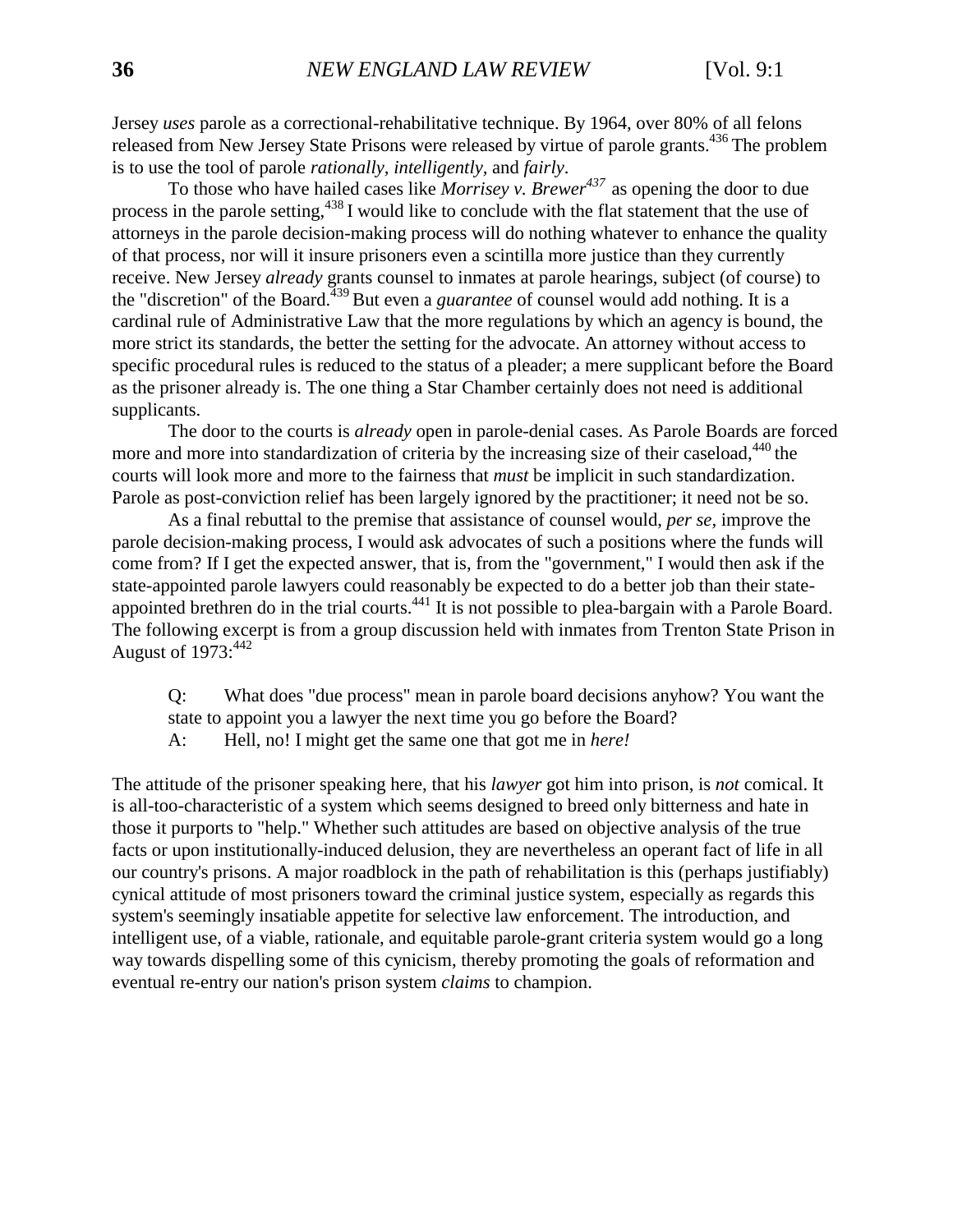### **APPENDIX**

1. Personal letter to Robert Lewis from his Aunt Beatrice.

2. Affidavit of Walter Lee McGhee, Sr. #40474, inmate of the New Jersey State Prison Farm at Leesburg. Mr. McGhee is an accomplished writer and poet, author of the forthcoming *The Forgotten Society,* an officer in the prison Jaycees, and has been furloughed from the institution on numerous occasions to keep speaking engagement commitments for which he is much in demand. He is currently a candidate for Executive Clemency.

3. Affidavit of David Lagerman. former anti-narcotics counselor and Military Police Officer, currently a pre-medical student.

4. Parole Board Denial of Robert Lewis; September 27, 1971.**\***

5. Statement Summarizing Interview With Prison Officials By Two Legal Researchers; November 24, 1971.

6. Parole Board Denial of Robert Lewis; June 1, l972.**\*\***

7. Affidavit of Andrew Vachss, in support of Brief filed *pro se* in the New Jersey Superior Court, Appellate Division, seeking a parole rehearing. Page #2 and #3 of 4 pages total.

8. Parole Board Grant of Parole to Robert Lewis; July 27. l973.**\*\*\***

9. Memorandum to Governor's Committee on Negotiations from Governor William T. Cahill, January 31. 1972.

 **\*** Note: rehearing date given is *subsequent* to date Lewis was actually paroled.

 **\*\*** Note: two of three Board members have been changed; Mapson no longer Chairman.

**\*\*\*** Note: two of three Board members again changed; Mapson no longer a member. The decision erroneously lists the charge of "Carrying Concealed Weapon;" this conviction was reversed prior to the Board's decision.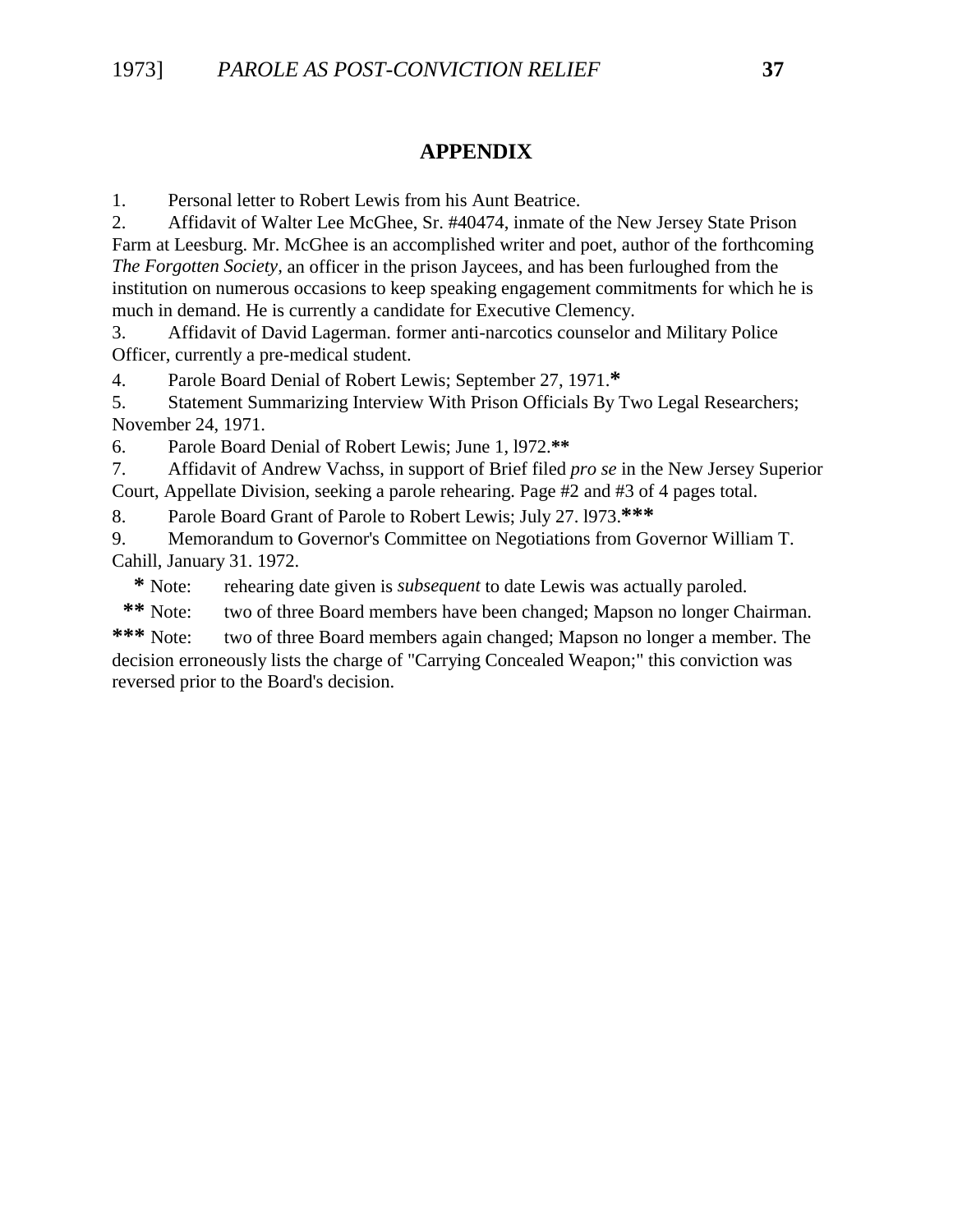B'KLYP, PXY, 11208 august 19,1972 Hi Rob,<br>you well. What's going on?<br>Use thought your parole board<br>was suppose to get in joint<br>with me. I haven't heard<br>from them yet. from them yet.<br>Thought you would be on<br>your usy home by now. We<br>there all listing forward<br>to your home coming.<br>We have denty of room.<br>The house now. Give me<br>the house now. Give me<br>a call sometime neat week or drop me a line and<br>let us trou what's happing<br>Everyone Spid Hello<br>Gill the End are now<br>Safte in their own apts,

Gast Gunt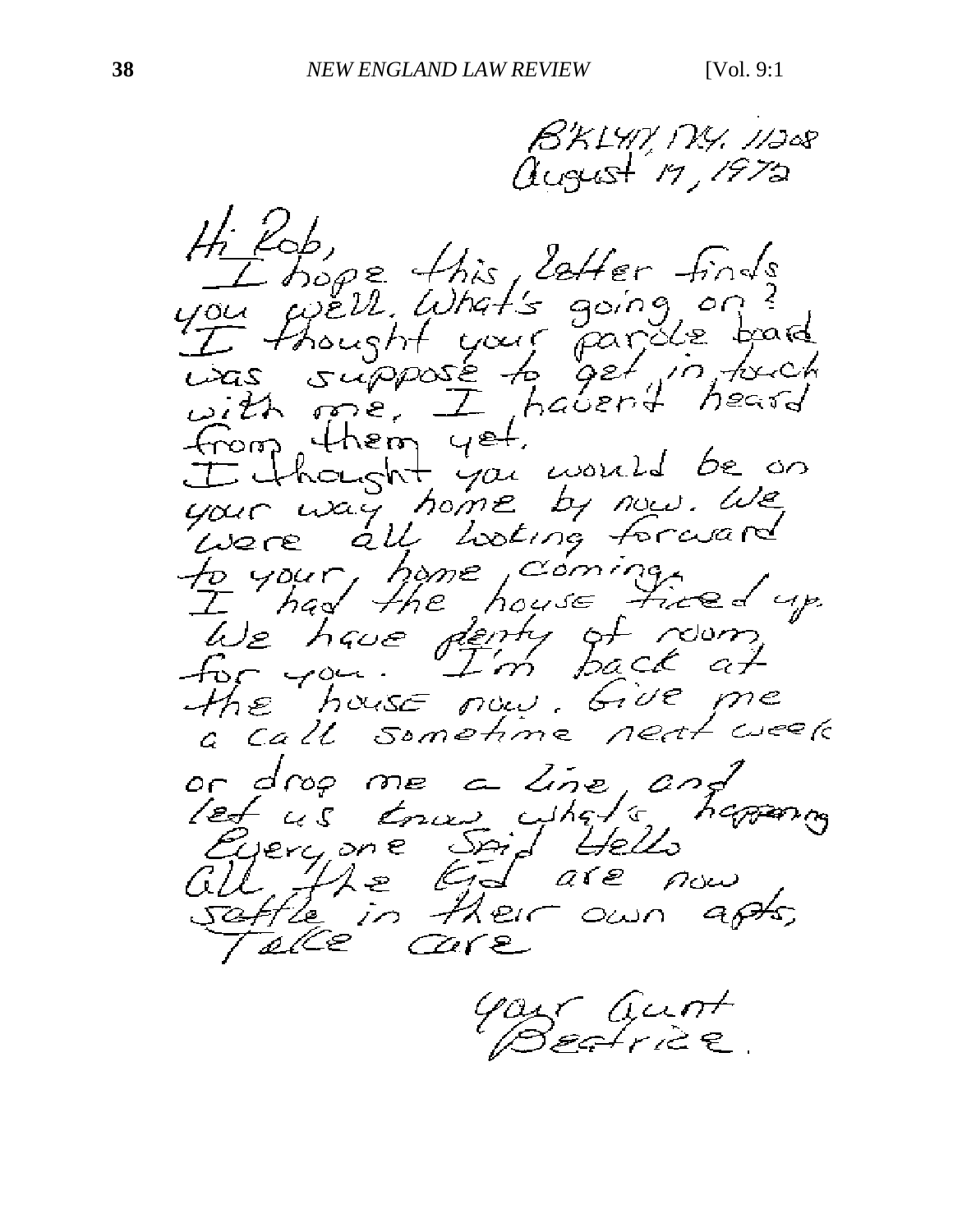Walter Lee McGhee, Sr. #40474 Lock Bag R Rahway, New Jersey 07065 Rahway Camp July 29, 1972

The New Jersey State Parole Board: Trenton, New Jersey To Whom it may concern:

I pray that this letter will be taken as an *affidavit* to support Mr. Robert Lewis in obtaining a rehearing.

I am under the impression that Mr. Robert Lewis was denied because he has done nothing to help himself since his incarceration. I can't agree with the Board's decision, having lived with Mr. Lewis while in Trenton State Prison and also Rahway State Prison for several years.

I know for a fact that Mr. Lewis attended school and was at one time participating in the Mercer County Community College program. He also took up typing and learned Upholstery. He has twice been elected by the inmate population as their representative. This was done with the approval of the administration. Mr. Lewis has established himself as a creative and productive individual among us. He is a man that has helped his fellow inmates with their family and other personal problems. He has taught inmates how to read and write and he himself has increased his own ability to deal with the ever-growing problem of constructive prison reform.

I am a long time friend of Mr. Lewis and know him to have a meaningful purpose in life. He is not one to start trouble. In fact. he has often assisted the administration in calming down the other inmates several times during the stabbing of four white inmates at Trenton a few months ago. Just how much can be considered in this man's case?

I wish to thank the Board for its time and consideration in this matter; hoping that it will rehear Mr. Robert Lewis's case.

> Yours Truly /s/ Walter Lee McGhee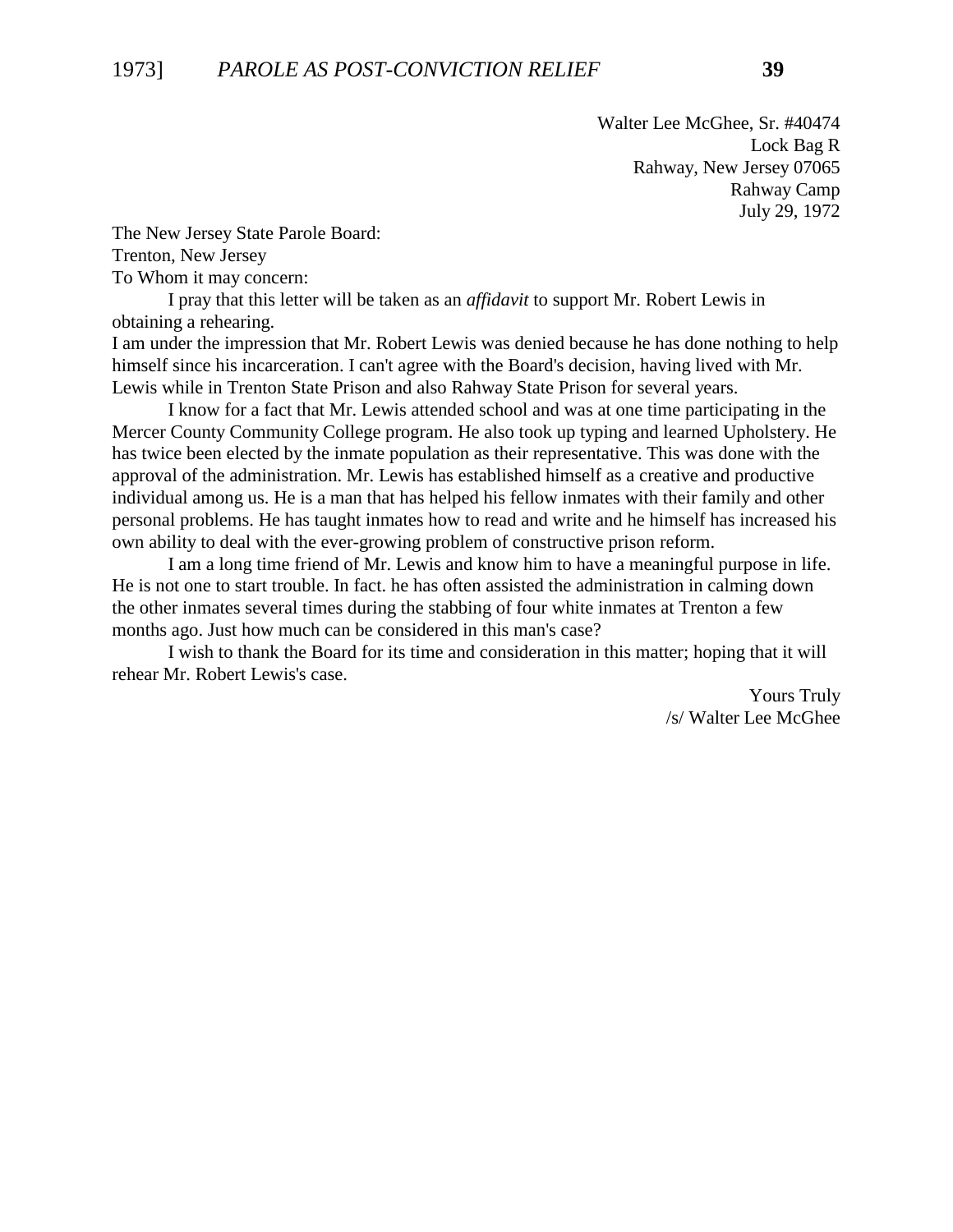:SS. State of New Jersey County of Mercer

Affidavit

David Lagerman, being duly sworn, deposes and says:

That I, David Lagerman, live at 41-11 Gleane Street, Elmhurst, New York. I am now a full-time student at the Borough of Manhattan Community College and have previously worked at ELMCOR Narcotics Program as a drug rehabilitation counselor. Prior to this, I was with the United States Military Police Corps: serving in Korea and at the U.S. Military Academy at West Point.

I have been acquainted with Robert Lewis (inmate #42061, Leesburg State Prison) for more than a year. It is my belief that Mr. Lewis' denial of parole was based mainly on his record of conduct as a member of the Inmate Committee. Mr. Lewis is a duly elected representative of the Inmate Committee at Trenton State Prison. He was elected to this position because of the years of help and service to his fellow inmates when any injustice has been committed on them and himself. Robert Lewis accepted this responsibility and tried to do his job well: because Robert Lewis tried to bring about some meaningful change to the punitive institutions of New Jersey; because Robert Lewis cares about his fellow man, the Parole Board has seen fit to deny him a chance at parole.

Mr. Lewis has recently been transferred to Leesburg and is continuing his education as best he can under the circumstances under which he is forced to exist. August 7, 1972

> Sincerely, /s/David Lagerman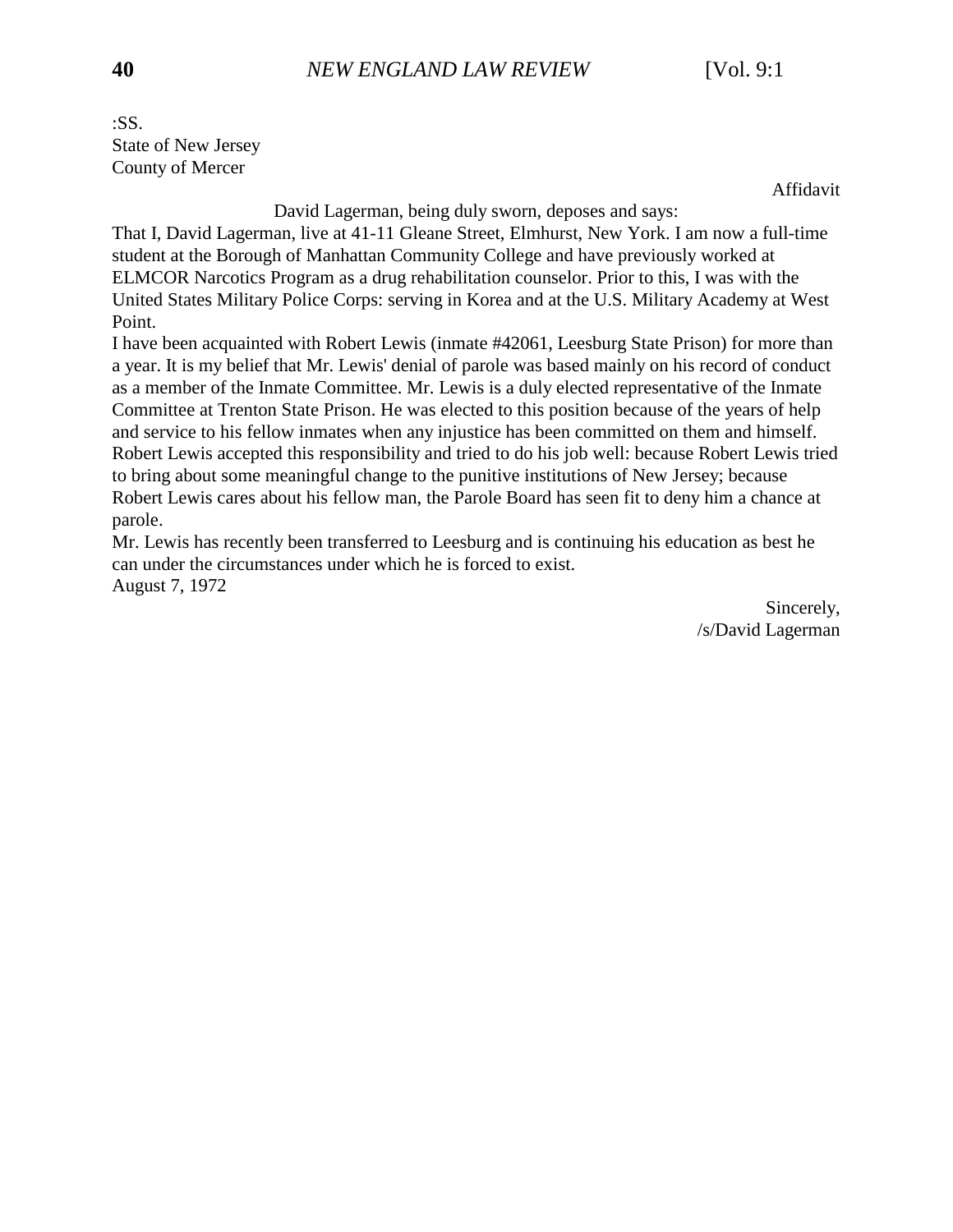# 1973] *PAROLE AS POST-CONVICTION RELIEF* **41**

| STATE PAROLE BOARD                                            | STATE OF NEW JERSEY                                                                                                         | <b>NOTICE OF DECISION</b> |  |  |  |  |  |
|---------------------------------------------------------------|-----------------------------------------------------------------------------------------------------------------------------|---------------------------|--|--|--|--|--|
|                                                               | NAME ROBERT LEWIS NO. 42061 INSTITUTION STATE PRISON                                                                        |                           |  |  |  |  |  |
|                                                               | The State Parole Board at its meeting on SEPTEMBER 27, 1971, rendered the following decision in your case                   |                           |  |  |  |  |  |
|                                                               |                                                                                                                             |                           |  |  |  |  |  |
| П                                                             |                                                                                                                             |                           |  |  |  |  |  |
| Parole is approved at the expiration of your minimum sentence |                                                                                                                             |                           |  |  |  |  |  |
| w<br>OCTOBER 1973<br>in $\qquad \qquad$                       | Parole has been denied regardless of the availability of a suitable parole plan. Your case has been scheduled for rehearing |                           |  |  |  |  |  |
|                                                               | SERIOUS NATURE OF OFFENSE AND POOR<br>INSTITUTIONAL ADJUSTMENT                                                              | ι                         |  |  |  |  |  |

Parole has been denied regardless of the availability of a suitable parole plan. You are to serve your adjusted maximum sentence

T You will then revert to was a series and contained a series of the contact of the contact of the contact of the contact of the contact of the contact of the contact of the contact of the contact of the contact of the con

 $\Box$ 

Effective date of release on parole is subject to the approval of parole plan by the New Jersey State Parole Board and the following special condition(s), if any:

> STATE PAROLE BOARD Reverend Jesse W. Mapson, Chairman Harold W. Hannold, Associate Member Thomas C. Swick, Associate Member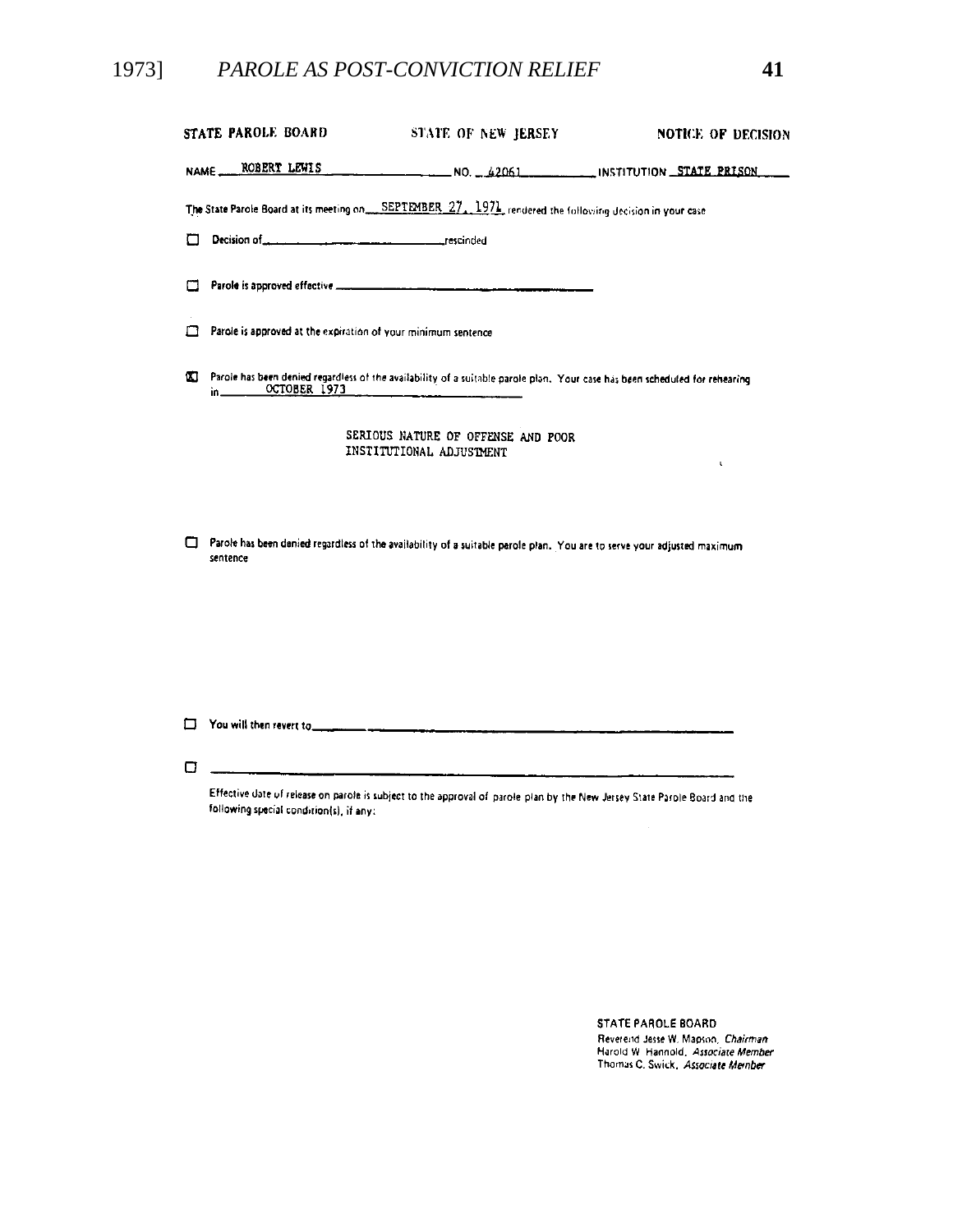#### friends of waiter lee mc ghee committee



 $(312)$  72 (212) 134-9820

> **Dr. Marshall M. Band And Isla Brow** and Linda Bu Framh one Jacki Duragen Devid Lan **Mata Le Rombi** Yale and Betsy Mandel d Nancy Olsen Mai Mai Pak d W. Perdina n C. Richards **Rolls Stades** F. Ruthachild ri Anne Sacit George Shee **Bara Turner** an Vanhan tir, & Mrs. Barnerd Vanhas

#### STATEMENT SUMMARIZING INTERVIEW WITH PRISON OFFICIALS BY TWO LEGAL RESEARCHERS:

On November 24, 1971, Miss Brooke Whiting and myself made a visit to New Jersey State Prison at Trenton to speak with Superintendent Howard Yeager concerning inmate Robert Lewis. #42061. The interview had been prearranged and was to include other members of the Superintendent's staff who had supervised inmate Lewis.

Upon our arrival at 10:00 a.m., Mr. R. Hatrak, Director of Individual Treatment informed us that Superintendent Yeager was unavailable and that he would speak to us instead. We explained that we represented a citizens group working with certain inmates who had gone through a self-development process while incarcerated. We then began asking questions about the prison record, performance, and development of Lewis at Trenton.

Upon being asked if Lewis had improved his education. Hatrak answered "no" but then called the educational division and discovered Lewis had received his high school diploma. He had been unable to determine this from Lewis' prison folder to which he constantly referred during the interview. This prison folder is the only source of information used by the Parole Board. Mr. Hatrak informed us that Lewis had not committed an infraction at Trenton since May 10, 1967. He stated that the only work report submitted to the Board was that of Lewis' supervisor during the time he was at Rahway [December 9, 1970 to May 12, 1971]. He did not understand why the report of the job supervisor at Trenton was not in the folder. He also stated that only the latest reports were sent to the Board. This, despite the fact that the New Jersey Statute states specifically: "the board shall have the report of the warden, keeper, or chief executive of the institution wherein the prisoner is confined with a detailed (italics added) statement of his institutional record of behavior....". (N. J. S. A. 30:4-123.18). One of his concluding statements was that, in his professional opinion, he felt that the job supervisor at Trenton would be the best judge of Lewis' institutional adjustment.

We were unable to interview Mr. Montgomery, the job supervisor at Trenton, as he was occupied on this date. Since that date, we have contacted Mr. Montgomery both personally and by mail by he has failed to reply in any form.

The original cooperation of the prison officials seems to have ceased since we served notice on the Parole Board of intent to appeal their recent decision re: Robert Lewis.

Ramon Jimoury J

 $RJj/cm$  $cc:$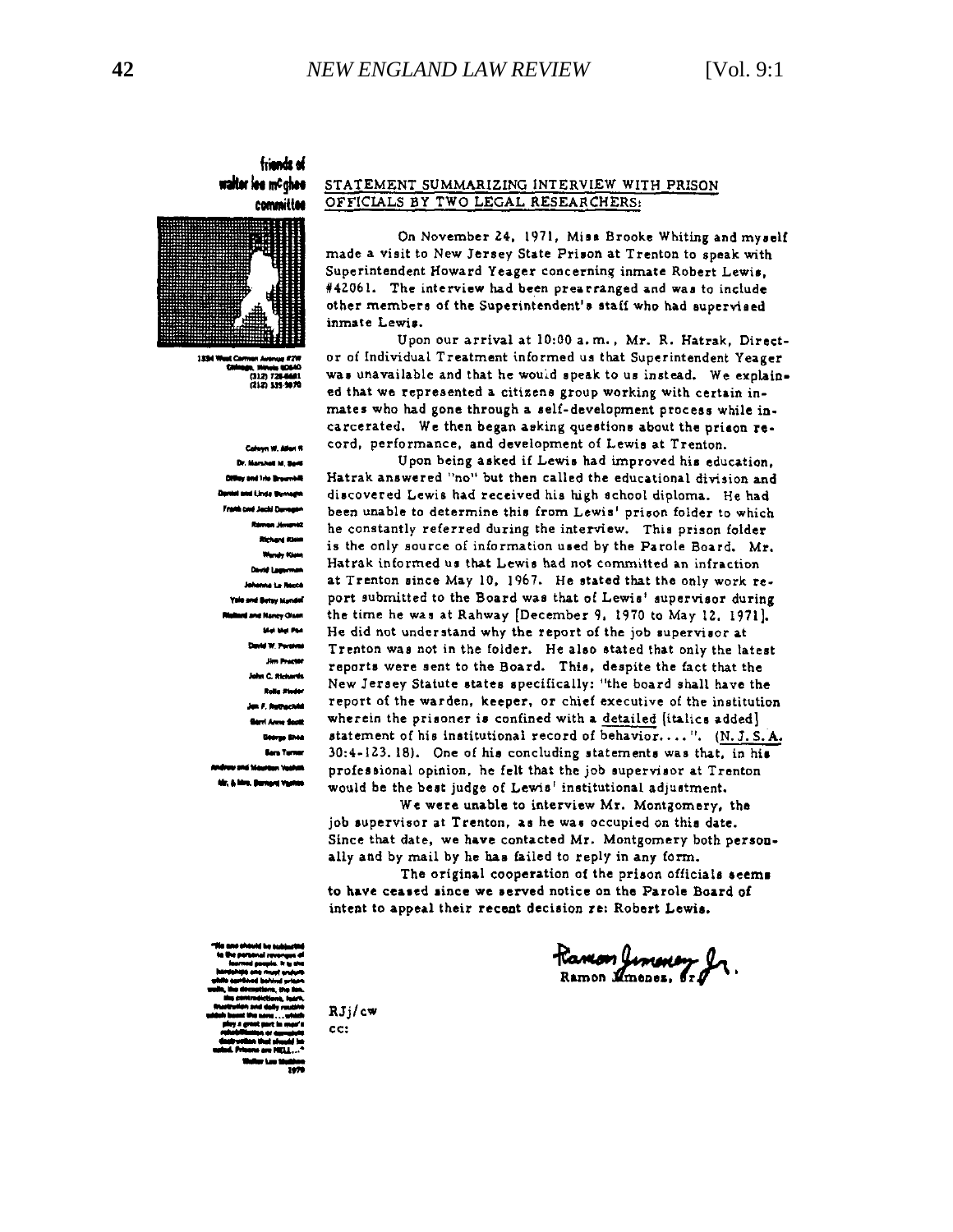### 1973] *PAROLE AS POST-CONVICTION RELIEF* **43**

| STA_ PAROLE BOARD                                                                                                                                                                                                                                                                                                                                                                                                                                                                                                                                                                                                                                           | STATE OF NEW JERSEY |                                   | <b>NOTICE OF DECISION</b> |  |
|-------------------------------------------------------------------------------------------------------------------------------------------------------------------------------------------------------------------------------------------------------------------------------------------------------------------------------------------------------------------------------------------------------------------------------------------------------------------------------------------------------------------------------------------------------------------------------------------------------------------------------------------------------------|---------------------|-----------------------------------|---------------------------|--|
| NAME Robert Lewis                                                                                                                                                                                                                                                                                                                                                                                                                                                                                                                                                                                                                                           |                     | NO 42061 INSTITUTION State Prison |                           |  |
| The State Parole Board at its meeting in June 1, 1972 rendered the following decision in your case:                                                                                                                                                                                                                                                                                                                                                                                                                                                                                                                                                         |                     |                                   |                           |  |
| Decision of the communities are a communities and the context                                                                                                                                                                                                                                                                                                                                                                                                                                                                                                                                                                                               |                     |                                   |                           |  |
| Parole is approved effective decommendation and convenience                                                                                                                                                                                                                                                                                                                                                                                                                                                                                                                                                                                                 |                     |                                   |                           |  |
| Parole is approved at the expiration of your minimum sentence                                                                                                                                                                                                                                                                                                                                                                                                                                                                                                                                                                                               |                     |                                   |                           |  |
| XXX Parole has been denied regardless of the availability of a suitable parole plan. Your case has been scheduled for rehearing                                                                                                                                                                                                                                                                                                                                                                                                                                                                                                                             |                     |                                   |                           |  |
| After consideration of the circumstances of your present offense, and in the<br>absence of any statement by the sentencing court tending to indicate the<br>contrary, the Board has concluded that there are certain punitive and<br>deterrent aspects to your sentence. In the absence of any special or equitable<br>circumstances or any affirmative evidence that you can avoid criminal behavior,<br>and since your minimum sentence has not yet expired, the Board feels that the<br>punitive and deterrent aspects of your sentence have not been fulfilled and<br>that, therefore, your release would not be compatible with the community welfare. |                     |                                   |                           |  |
| Parole has been denied regardless of the availability of a suitable parole plan. You are to serve your adjusted maximum<br>sentence                                                                                                                                                                                                                                                                                                                                                                                                                                                                                                                         |                     |                                   |                           |  |
|                                                                                                                                                                                                                                                                                                                                                                                                                                                                                                                                                                                                                                                             |                     |                                   |                           |  |
|                                                                                                                                                                                                                                                                                                                                                                                                                                                                                                                                                                                                                                                             |                     |                                   |                           |  |
|                                                                                                                                                                                                                                                                                                                                                                                                                                                                                                                                                                                                                                                             |                     |                                   |                           |  |
|                                                                                                                                                                                                                                                                                                                                                                                                                                                                                                                                                                                                                                                             |                     |                                   |                           |  |

 $\Box$ 

Effective date of release on parole is subject to the approval of parole plan by the New Jersey State Parole Board and the following special condition(s), if any:

After consideration of all records relevant to your confinement, treatment and efforts towards self-improvement while in the N.J. State Prison system,<br>the Board is unable to conclude that there is reasonable probability that you will return to society without violation of law.

With psychiatric report

Ronald C. Lippincott, Acting Member

STATE PAROLE BOARD Nicholas D. Heil, Chairman ХТИМИК СХЕММК ХАНАКИЙ КАМИИНЫ Reverend Jesse W. Mapson, Associate Member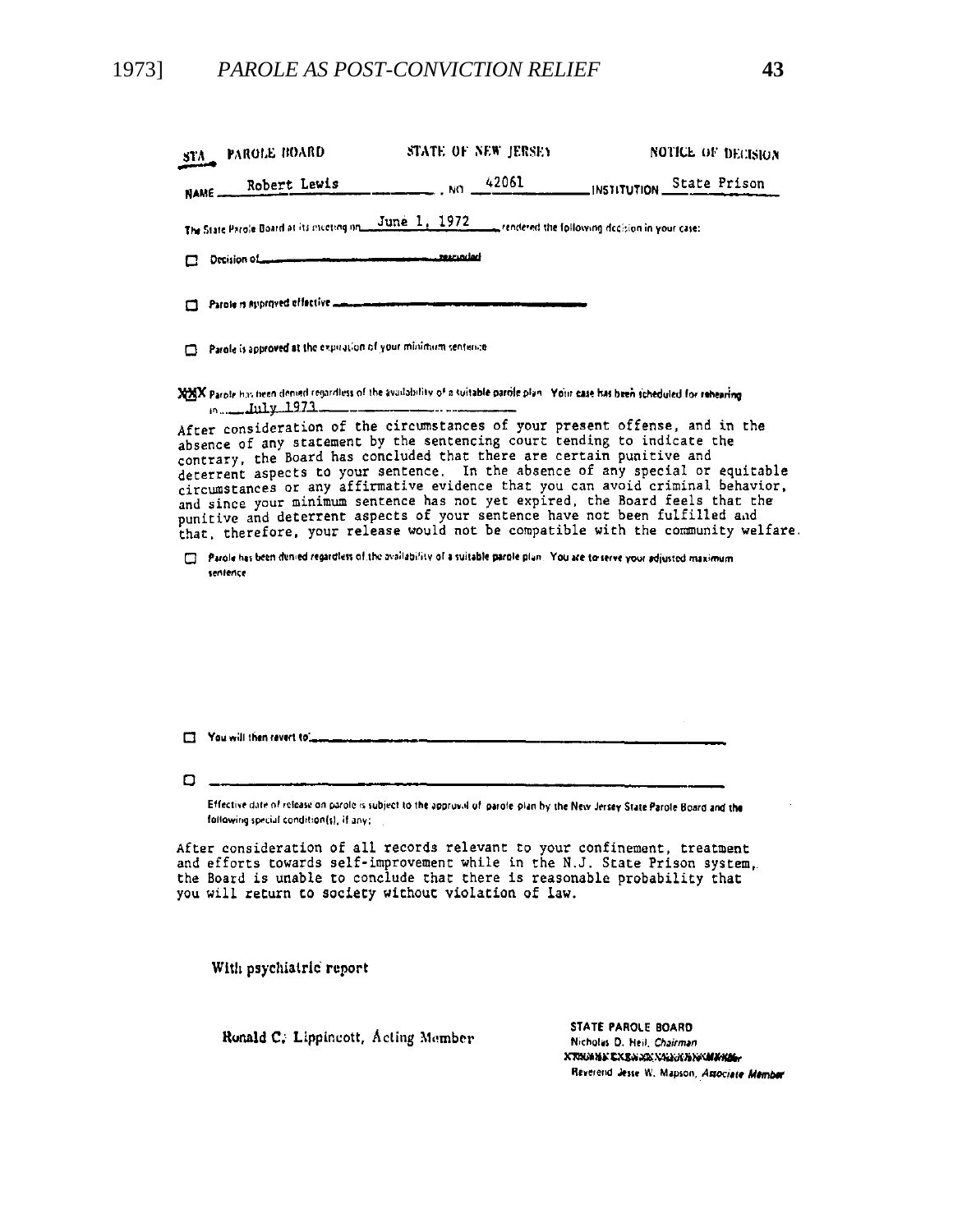The Board notes that you have been incarcerated for kidnapping, Rape and Atrocious Assault and Battery for over 8 years.

Although you were 19 years old at the time of the offense and had no prior criminal history, it does not appear that time has had much impact on the values and personality characteristics which first brought you to prison.

Although you have obtained a GED certificate and were enrolled in group counseling, professional reports describe you as still lacking insight and judgment. Your institutional conduct record supports those conclusions and indicates an assaultive and impulsive potential. This conduct record includes charges for attacking another inmate, disorderly conduct, and insolence as well as other charges stemming from homosexual involvements.

Your insight as to why the present offense occured apparently limited to a belief that "fate" caused it to happen or that it was due to drinking and associating with the wrong crowd and that you were led into this situation.

You apparently have accepted little personal responsibility for planning your future in the community and represent that your plans are to get a job or do social work. There is no evidence that you are qualified to do any form of social work or that you have the skill necessary to maintain adequate employment.

The Board is encouraged however that you have recently been transferred to Leesburg and would suggest that you continue to improve in your work attitudes and educational skills.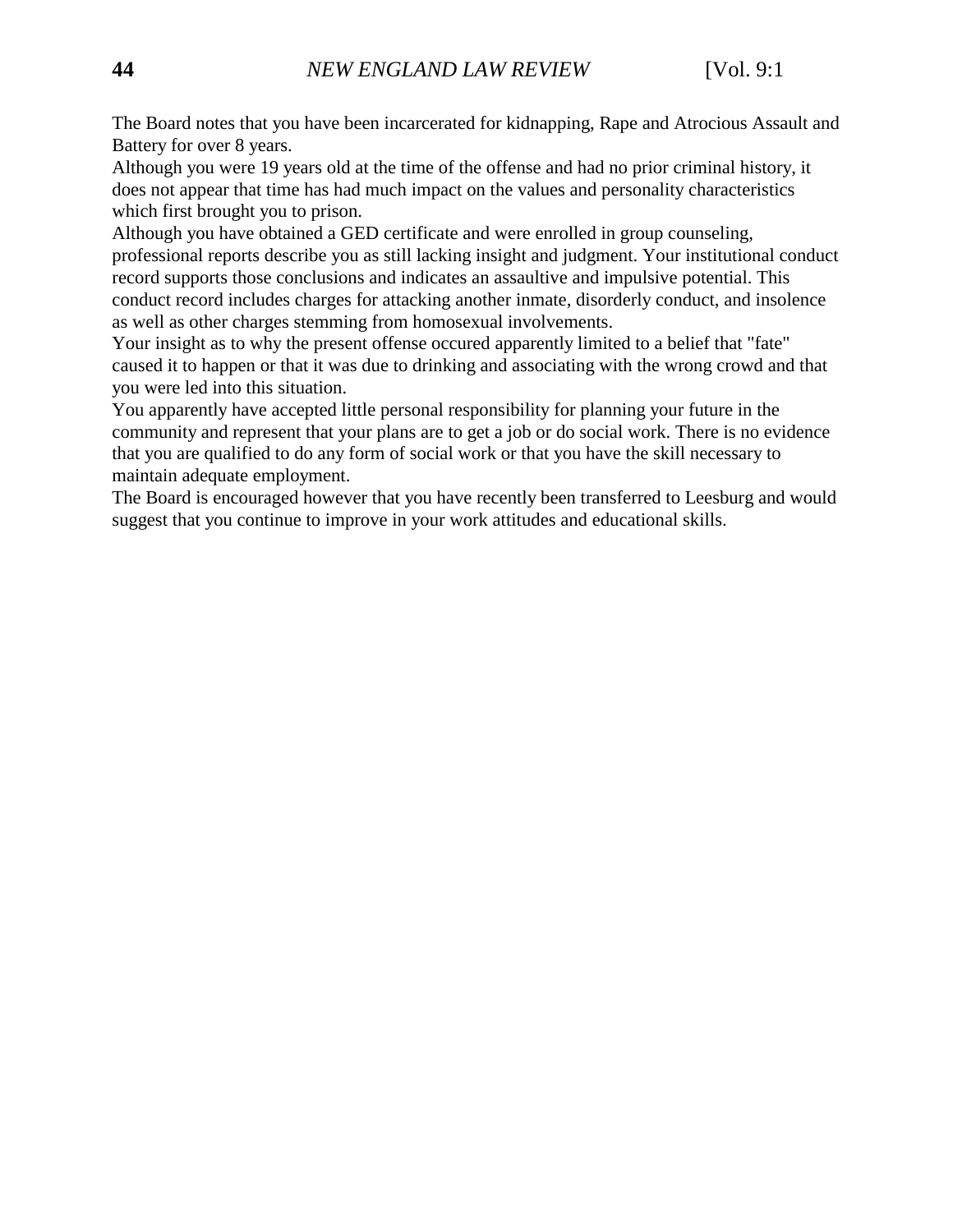### **AFFIDAVIT OF ANDREW VACHSS IN SUPPORT OF BRIEF**

In the matter before the Court, Robert Lewis (current inmate at Leesburg State Prison, #42061) was denied parole regardless of the availability of a suitable parole plan. The denial was based on the following points;

1) "Certain punitive and deterrent aspects to your (Lewis') sentence." This statement by the Parole Board could equally apply to *any* convicted offender. Mr. Lewis has been confined for over eight (8) years, which have run consecutively since the age of nineteen and my experience is that too much punishment (incarceration) has the opposite intended effect. Punishment, unlike medication, is not dose-related; in other words, if a little punishment is good, there is nothing to indicate that more punishment is axiomatically better. There is much evidence to indicate that repeated punishment eventually evokes a "negative learning curve" in that punishment loses its value as a deterrent. The difference between eight years and eighteen years tends to blur, especially to one as completely institutionalized as an inmate in a maximum security prison. Therefore, I feel that the "punitive and deterrent" aspects intended by the Court would be *violated,* rather than enhanced, by continued incarceration of this individual. Prison has done all it can for this individual and mere repetition of a process will not add to its chances for success; in my considered opinion, based on years of observation, repetition in this case will be distinctly counter-productive.

2) "... (evidence that) you can avoid criminal behavior." Mr. Lewis has existed, without society's normal behavioral options, in a closed setting where physical violence is routine. The Court is familiar with the numerous incidents of violence at Trenton State Prison, including several homicides. How is Mr. Lewis to demonstrate his ability to avoid criminal behavior when he is surrounded by nothing but criminals, many of whom are serving the time of sentence (e.g.: life) that would force them to adapt a life style to the *institution,* not to the outside world? Trenton lacks any sort of community-based treatment program and Mr. Lewis' ability to properly conduct himself in society can *never* be tested in the absence of a parole.

3) The Board maintains that Mr. Lewis' crime indicates aspects of his personality that have not altered while imprisoned. It should be noted that: a) Mr. Lewis has maintained his innocence throughout his incarceration and, b) the others involved in the crime, those who pleaded guilty, have been released on parole. The Board seems to feel that "proper remorse" can only be displayed by an admission to the Board of criminal behavior. This would seriously compromise a person claiming to be innocent and would, in effect, be totally inconsistent with Mr. Lewis' contentions of the past eight years.

4) If Mr. Lewis is indeed an assaultive and impulsive personality, why has he been transferred to Leesburg from Trenton? In normal correctional thinking, such a transfer is a reward for good behavior and a clear indication of a *reduced* risk inherent in such behavior.

5) The Board states that Mr. Lewis has shown "little personal responsibility for planning" his future in the community. How could Mr. Lewis be expected to do so? Of necessity, he has relied on those who have an interest in him; he obviously cannot personally investigate employment, housing, or resocialization plans when he lacks access to anything other than written or spoken information and cannot present himself for evaluation to anyone other than those willing to visit the prison.

6) "... it does not appear that time has had much impact on the values and personality characteristics which first bought you to prison." If this statement is valid, and I do not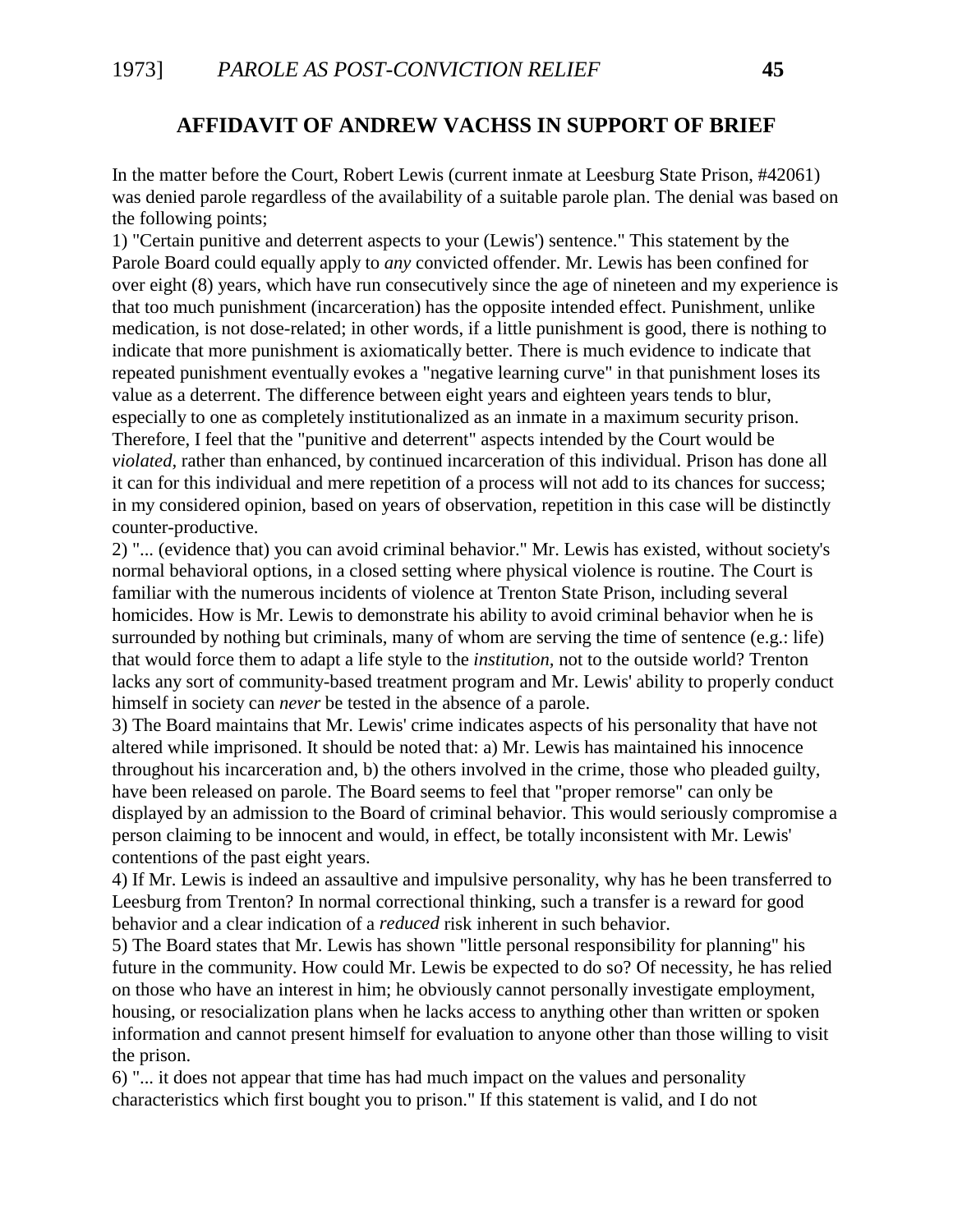necessarily agree that it is, how can the Parole Board justify a continued treatment plan which contains nothing more than additional doses of the time they have already described as valueless? 7) "... (no evidence that) you are qualified to do any form of social work or that you have the skill necessary to maintain adequate employment." Mr. Lewis is herein being penalized by the Board's obvious prejudice against para-professional employment. I have personally employed, in the course of my work, over twenty different former prisoners, most of whom have intellectual and personal qualifications far more limited than those of Mr. Lewis. However, they have all, with personal attention, worked very well and maintained employment. It is a question of finding the most appropriate level for the individual, not a question of categorically denying an individual's ability to perform something as nebulous as "social work." I sincerely believe that I know much more about the employability of ex-offenders that the Parole Board and I am further in a position to exercise a great deal of personal control over Mr. Lewis' work environment.

8) The Board's denial of any improvement on Mr. Lewis' part is refuted by their own words (italics added):

"The Board is encouraged however that you have recently been transferred to Leesburg and would suggest that you *continue to improve in your work attitudes* and *educational skills.*"

9) The Board's denial is wholly without scientific or even professional criteria. Its inability to find evidence that Mr. Lewis will return to society without additional violations of the law is not based on any *outside* performance (e.g.: Mr. Lewis is a first offender) and this individual has not been evaluated in terms of anything other than his institutional adjustment. In my experience, the individual who adjusts to prison life without incident is the poorest possible risk for reentry; there is ample evidence to refute the ability of the totally institutionalized personality to conform to society's norms.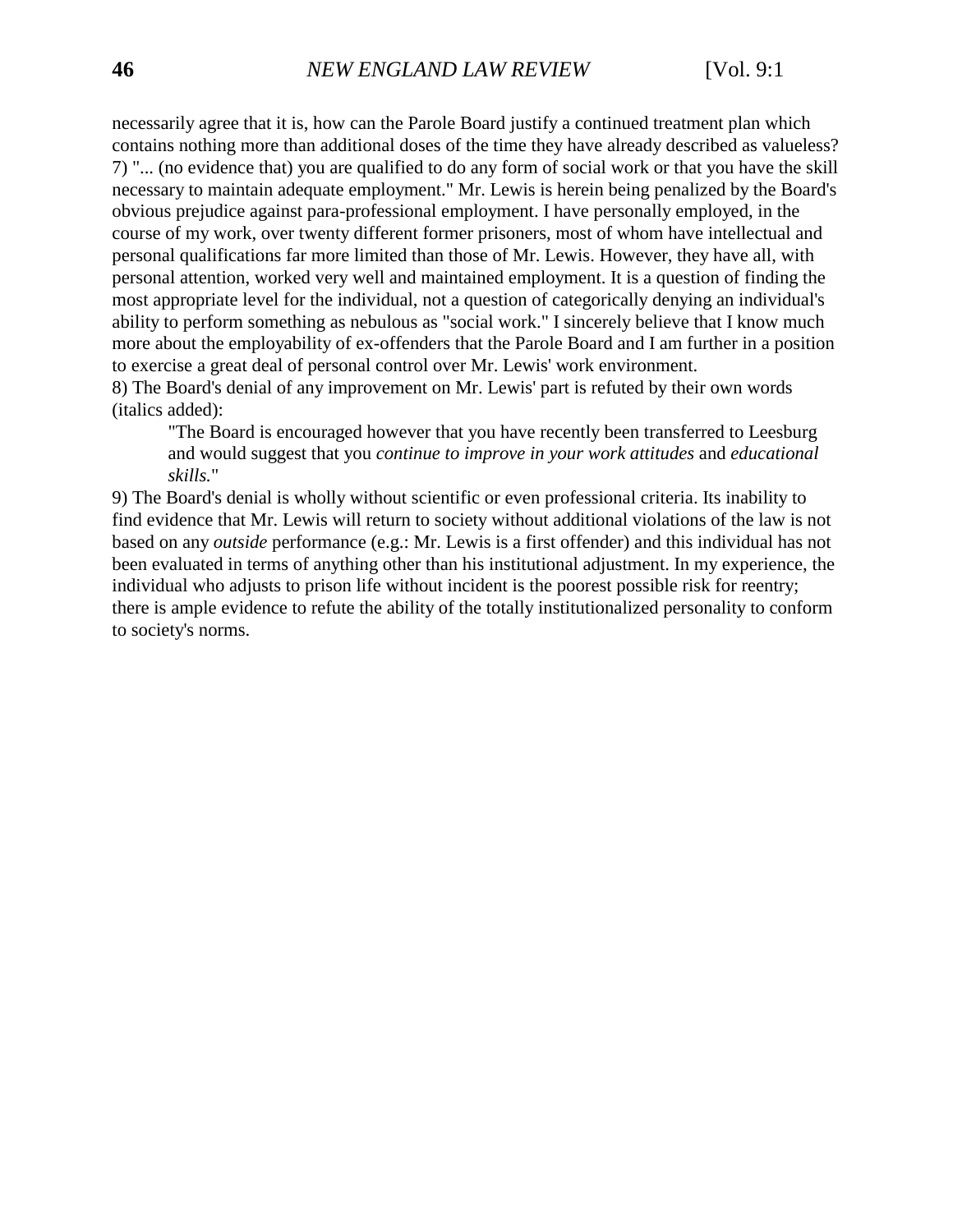$\Delta \phi$ 

| STATE PAROLE BOARD                                                                                                    | STATE OF NEW JERSEY | NOTICE OF DECISION |
|-----------------------------------------------------------------------------------------------------------------------|---------------------|--------------------|
| NAME ROBERT LEWIS NO. 42061 INSTITUTION STATE PRISON                                                                  |                     |                    |
| CRIME KIDNAPPING; ATROCIOUS ASSAULT & BATTERY; CARRYING CONCEALED WEAPON                                              |                     |                    |
| SENTENCE 36-42 YRS. DATE SENTENCED 7-9-64 DATE RECEIVED 7-10-64                                                       |                     |                    |
|                                                                                                                       |                     |                    |
| THE STATE PAROLE BOARD AT ITS MEETING ON JULY 27, 1973 RENDERED THE FOLLOWING DECISION IN YOUR CASE!                  |                     |                    |
| DECISION OF COMMISSION CONTINUES.<br>XXX PAROLE IS APPROVED EFFECTIVE SEPTEMBER 18, 1973                              |                     |                    |
| PAROLE IS APPROVED AT THE EXPIRATION OF YOUR MINIMUM SENTENCE.                                                        |                     |                    |
| PARDLE HAS BEEN DENIED, BUT YOU HAVE BEEN RESCHEDULED FOR REHEARING IN CONTINUES AND CONTINUES.<br>SEE REASONS BELOW. |                     |                    |
| FI PAROLE HAS BEEN DENIED, AND YOU ARE TO SERVE YOUR ADJUSTED MAXIMUM SENTENCE. SEE REASONS BELOW.                    |                     |                    |

EFFECTIVE DATE OF RELEASE ON PAROLE IS SUBJECT TO THE APPROVAL OF PAROLE PLAN BY THE NEW JERSEY STATE PAROLE BOARD AND THE FOLLOWING SPECIAL CONDITIONS), IF ANY.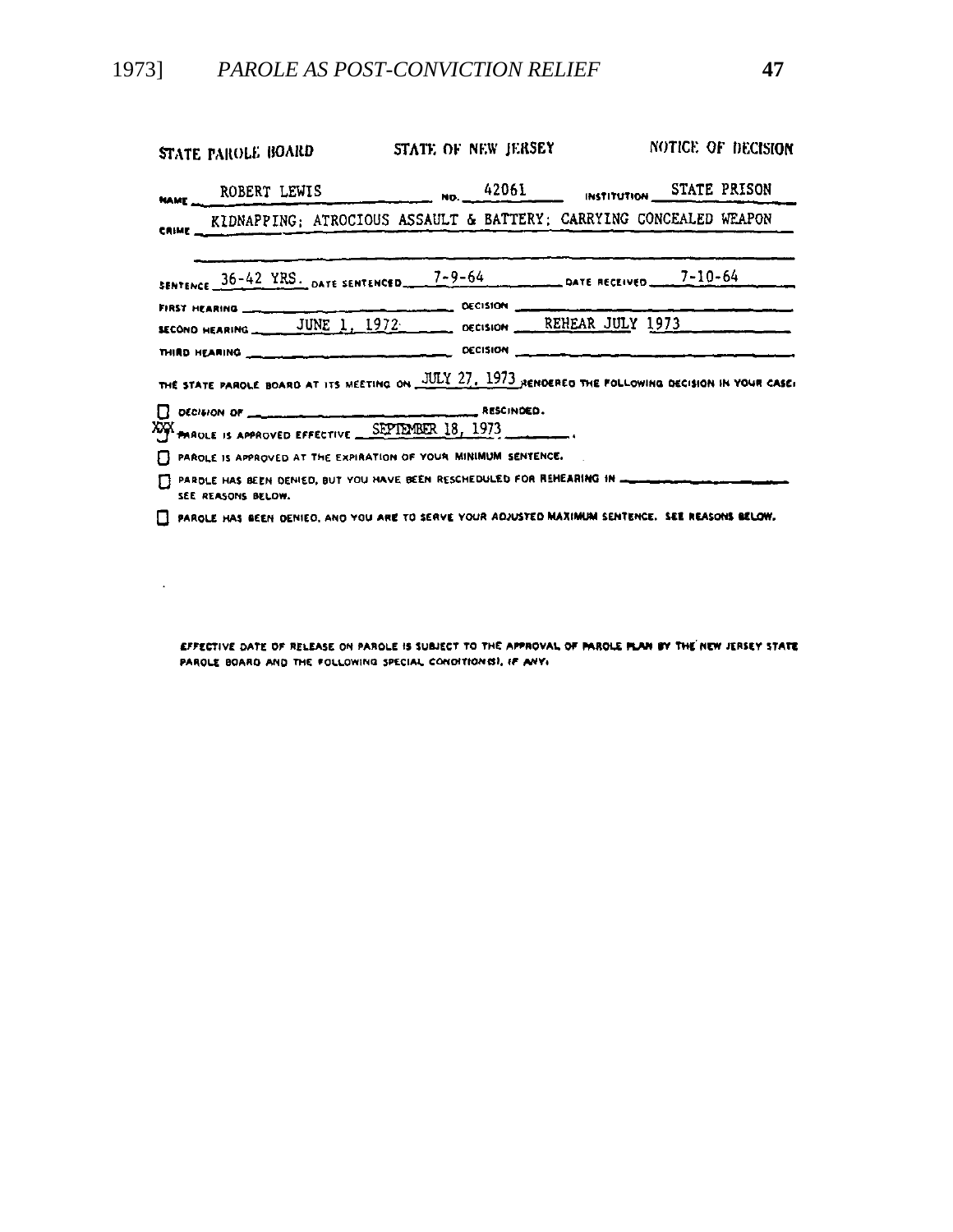#### STATE PAROLE BOARD Nicholas D. Heil, *Chairman* Verner V. Henry, *Associate Member* Mario R. Rodriguez, *Associate Member*

#### *MEMORANDUM*

 TO: Governor's Committee on Negotiations FROM: Governor William T. Cahill

January 31, 1972

I have received your recently submitted proposals concerning the parole system, and would offer the following comments:

*First*, there is no doubt that the Parole Board as presently constituted is inadequate to its important responsibilities. I, therefore, agree with recommendations that membership on the Board be a full-time position. I am also convinced that parole decisions must be reached with sensitivity to cultural differences and without any taint of racial prejudice.

However, rather than the 7 member categorically selected Board proposed, I believe that we should begin reform efforts with a fully staffed three-member Board. If, after initial experience, this proves inadequate, I will consider the addition of more members. Selection of Board members will be based upon qualifications, concern, and fairness. I will further solicit recommendations for membership from appropriate community groups and organizations.

In terms of staffing and professional consultation, whatever is necessary will be provided. Immediate effort will be directed to utilizing existing State resources more efficiently and through new liaison. In addition, the advisory assistance of professional organizations will be sought.

*Second,* as stated in my Annual Message, I concur with the recommendation that formal notification of the criteria and general factors in parole decisions should be made to all inmates.

*Third*, as also noted last month, I concur with the principle that those denied parole should be given a valid statement of reasons for such denial.

*Fourth,* the parole counsellors I have previously proposed seem to fit the description of the "designated representatives" outlined in your recommendations. They would have full-time offices at each of the institutions in the State prison complex and would have complete access to parole candidates records and files.

*Fifth*, it is agreed that parole decisions should be made on the basis of majority rather than unanimous vote. I will therefore submit legislation implementing this recommendation.

*Sixth*, the establishment of a parole criteria is most critical to a system which insures fairness to individuals and protects society. The factors and guidelines recommended will be taken under advisement. I view this as a priority area which must receive broad consideration.

*Seventh,* I agree that "parole plans" must be carefully formulated and more adequately evaluated by the Board. In addition, I will direct the restructured Board to work closely with the Bureau of Parole to establish direct liaison. In my opinion, the entire system including the parole counsellors, the Board and the Bureau of Parole, must be oriented to finding out what kind of person a parole candidate is, what his family and community resources are, and what degree of supervision he may require.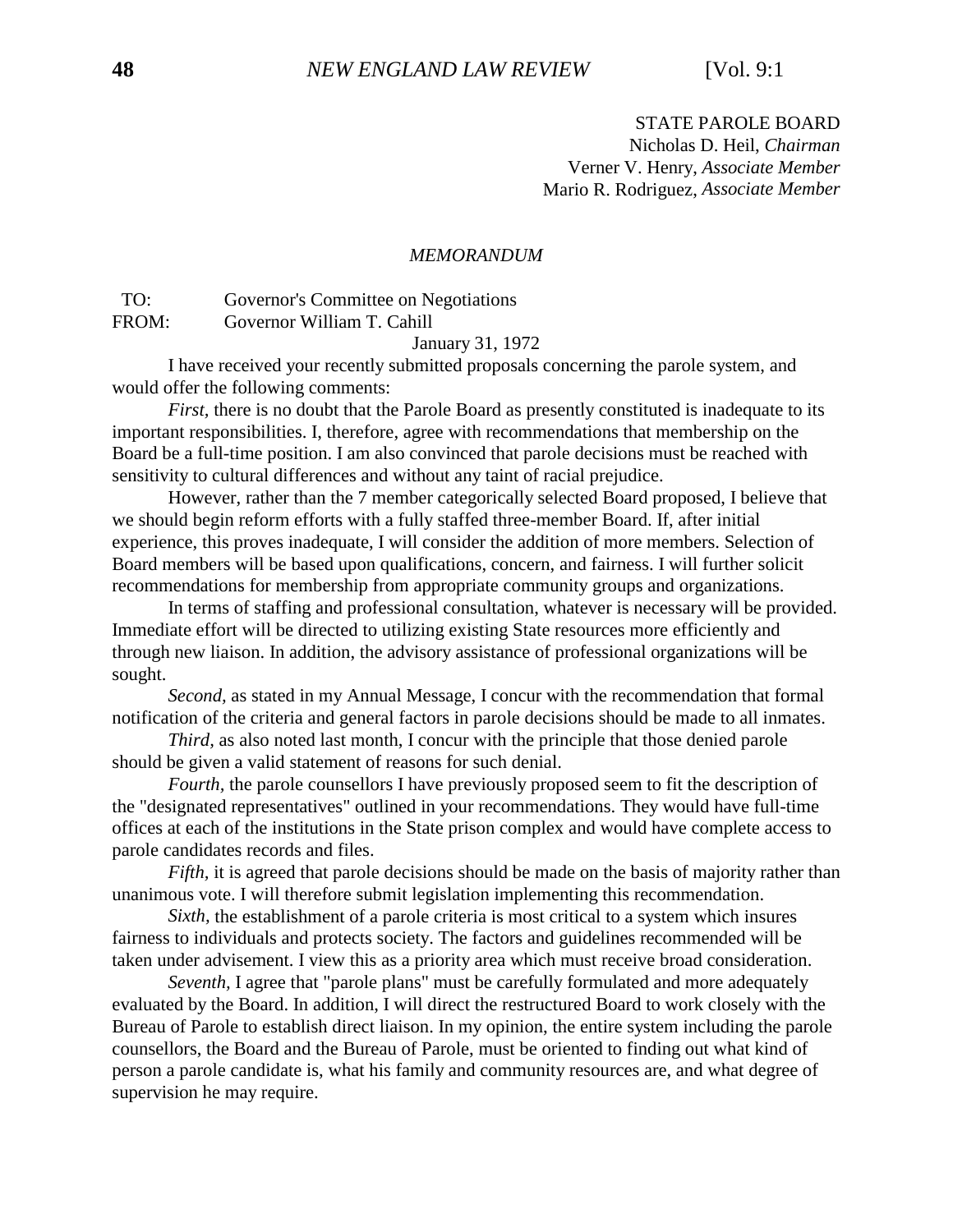*Eighth,* the Division of Correction and Parole is now conducting training programs for corrections officers. I would take under consideration any evaluation and comments on this.

*Ninth,* I would agree that NJSA 30:4-123:12 has inherent inequities and is not in total accordance with established concepts of rehabilitation. The entire area of "offender status" as it relates to parole eligibility will therefore be taken under advisement. Again, I view this as a priority area.

*Tenth,* I agree that parolees should have legal counsel while appearing before the Board of Parole during parole revocation proceedings. Appropriate arrangements will be made.

*Eleventh,* the alleged lack of coordination and policy uniformity between the Rahway Sex Offender Treatment Unit and the Parole Board will be investigated and indicated remedial action taken. I would agree in principle that sex offenders should be treated in facilities separate from the Rahway institution. However, in view of the pending recommendations for a bond issue to fund new prison construction, any commitment on this would be premature.

*Twelfth*, the parole eligibility of persons with a life sentence is a subject which is of concern and is included in general proposals concerning eligibility requirements. In this connection, an expression of the U. S. Supreme Court's views as to the constitutionality of the death sentence in contemporary society will provide important guidelines.

*Thirteenth*, again the committee's concept of a "parole counsellor" is essentially the same as that outlined in my Annual Message.

*Fourteenth,* the proposals concerning the need for bi-lingual personnel and Spanish interpretors are agreed to as written.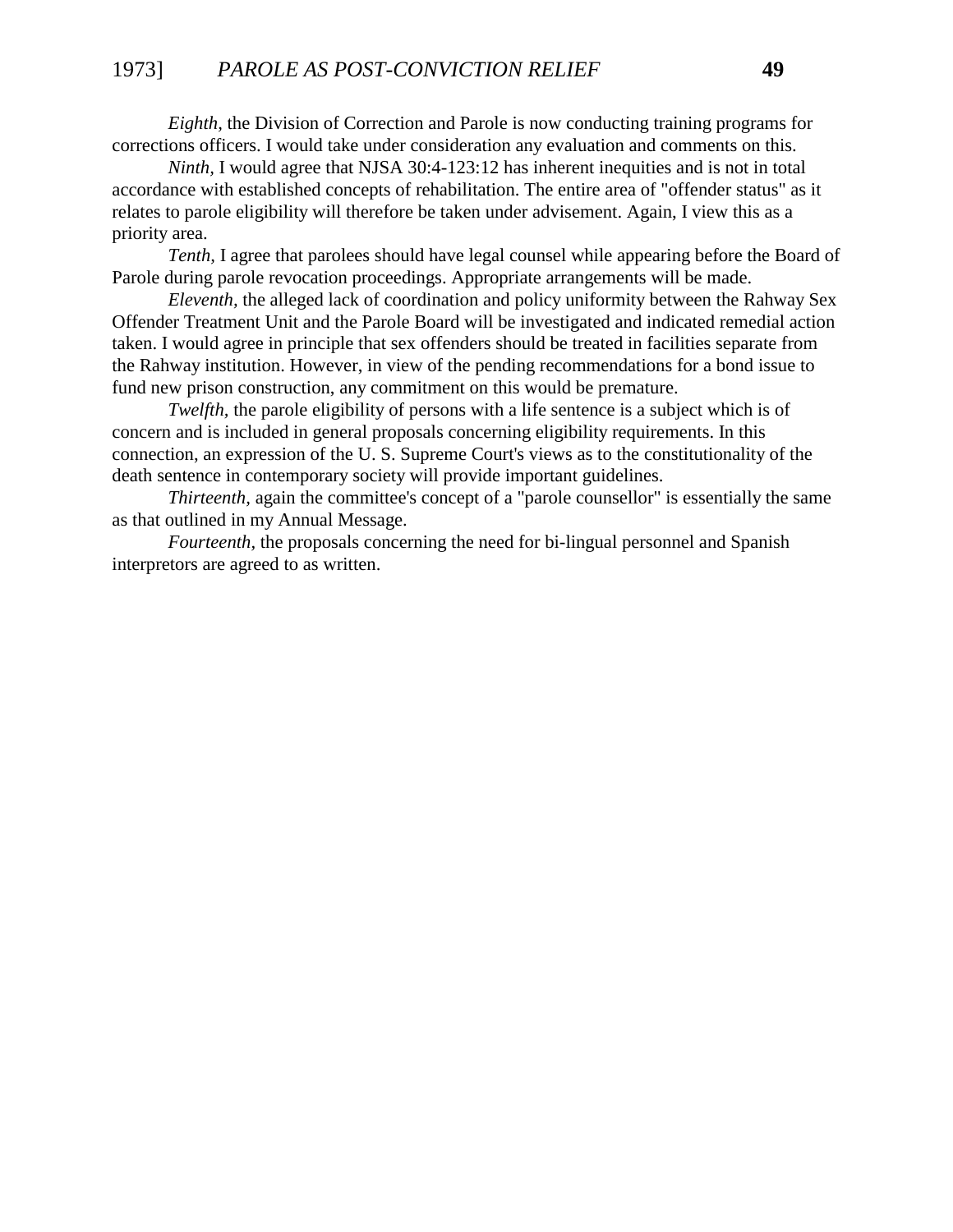# **NOTES**

- 1 Testimony of Male Victim, *Direct*, p. 24.
- 2 *Id*. at p. 28.
- 3 Testimony of Female Victim, *Direct*, pp. 92-98.
- 4 Testimony of Arresting Officer, *Direct*, pp. 66-67, 69-70.
- 5 *Id*. at p. 68.
- 6 *Id*. at 70-71.
- 7 Hereinafter referred to as: Female Defendant #1 and Female Defendant #2.
- 8 Hereinafter referred to as: Male Defendant #1, Male Defendant #2, and Male Defendant
- #3.
	- 9 Ranged in age from sixteen (Female Defendant #1) to twenty-two (Male Defendant #3).
- 10 *Indictments* set out above.
- 11 Testimony of Arresting Officer, *Direct*, p. 73.
- 12 Trial of November 4-15, 1963, Camden County Court, Criminal Division.
- 13 Clinton Reformatory for Women, Bordentown Reformatory, Rahway State Prison,

Trenton State Prison.

 14 Listed on same *Indictments* as other Defendant, *see* above; but not apprehended in time to be tried with the others.

- 15 *See* above for complete court information.
- 16 *See* Indictments.
- 17 Arresting Officer identified by name in actual transcript.
- 18 Testimony of Arresting Officer, *Direct*, p. 78.
- 19 Testimony of Female Victim, *Direct*, pp. 96, 98.
- 20 *Id*. at 91.
- 21 *Id*. at 82 ff.
- 22 *Id*. at 88.
- 23 *Id*. at 90.

 24 Named in all original indictments; arrested at the scene behind the wheel of the car in which the Female Victim was raped.

25 Brother of defendant Robert Lewis; arrested near the scene the evening of the crime.

Constant problem in distinguishing between James Lewis and Robert Lewis in the testimony; *see* p. 96, Transcript.

 26 Apprehended at the scene; caught in the act of attempted rape; pleaded guilty to all charges in the indictments.

 27 Prosecutor, speaking to witness Female Victim, *Direct*, p. 91. An example of the grossly leading questions permitted on Direct Examination by the State; the witness was anything but hostile!

- 28 Robert Lewis, Testimony: on *Direct*, p. 175 ff; on *Cross*, p. 189 ff.
- 29 Testimony of Male Victim, *Direct*, p. 29.
- 30 No objection here; *note* no objection at note 27 either.
- 31 And was serving a prison sentence of 56-64 years as this trial was in progress.
- 32 Female Defendant #1, indicted on all charges; pleaded guilty to all charges.
- 33 At the Womens' Reformatory in Clinton, New Jersey.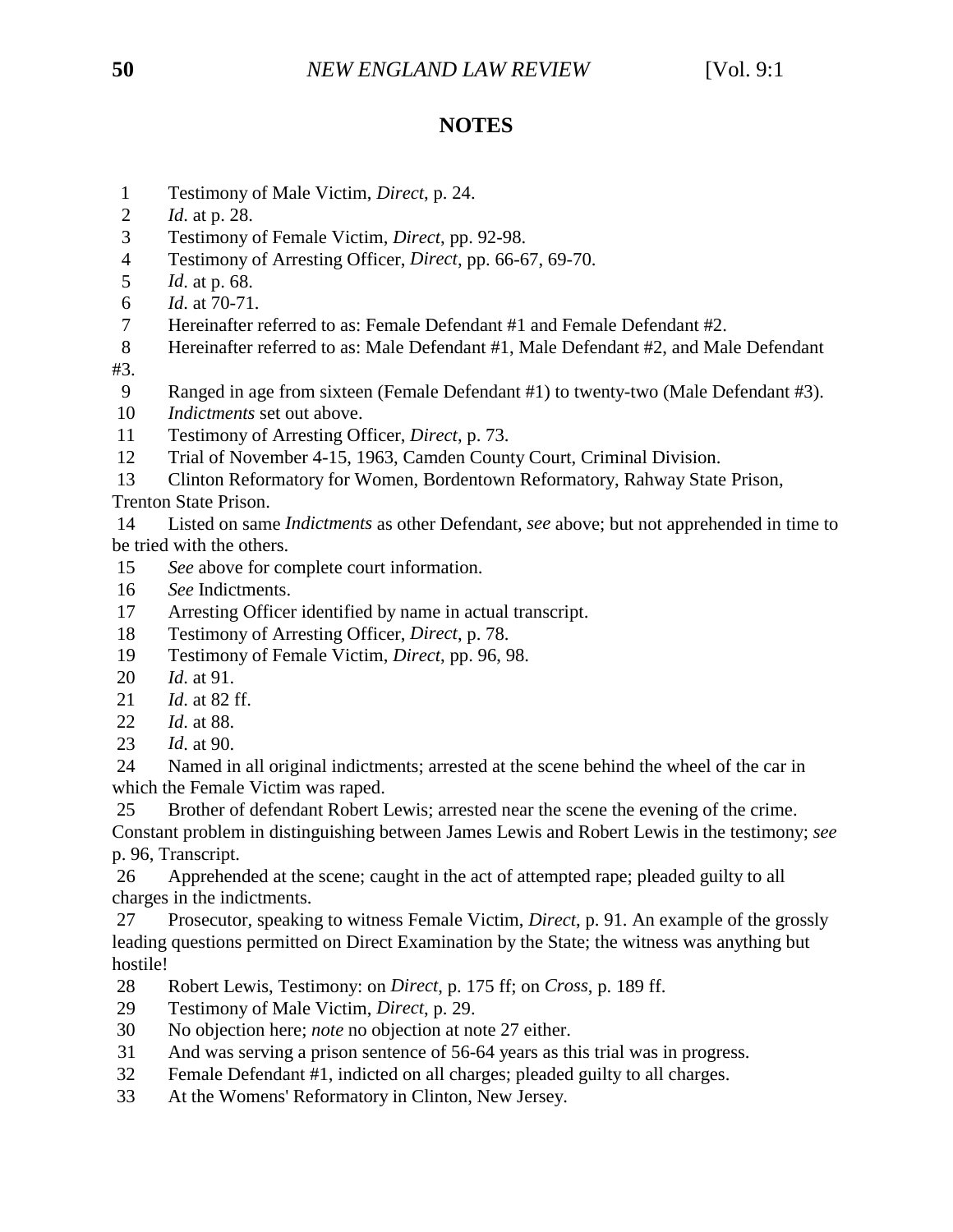- 34 Testimony of Female Defendant #1, *Cross*, pp. 53-54.
- 35 Testimony of Female Victim, *Direct*, p. 93.
- 36 In 1964.
- 37 Testimony of Female Defendant #1, *Cross*, p. 54.
- 38 Male Defendant #3; *see* testimony of Arresting Officer, *Direct*, pp. 66-67.
- 39 At the same trial as Male Defendants #1 and #2; *see* note 12.
- 40 At the Bordentown Reformatory; see testimony of Male Defendant #3, *Direct*, p. 140.
- 41 Testimony of Male Defendant #3. *Direct*, pp. 140 ff.
- 42 *Id*. at 144.
- 43 *Id*. at 145.
- 44 *Id*.
- 45 *Id*. at 145-146.
- 46 *Id*. at 152-170.
- 47 Testimony of Male Defendant #3, *Cross*, pp. 162-169.
- 48 Testimony of Robert Lewis, *Direct*, pp. 175 ff; *Cross*, pp. 189 ff.
- 49 *See* notes 7. 32. 34, 37.
- 50 Testimony of Robert Lewis, *Cross*, p. 208.
- 51 COURT, *Transcript*, p. 187 (emphasis added).
- 52 Testimony of Female Victim, *Direct*, p. 87.
- 53 *Id*. at 89, 95.
- 54 *Id*. at 89.
- 55 Testimony of Arresting Officer, *Direct*, p. 80.

 56 Perhaps a wise tactical decision from *Mitchell's* point of view; a reading of the transcript, however, clearly reveals that the two defendants did *not* have an equal interest in establishing (or failing to establish) ownership of a certain coat.

 57 Severance could only have been to Lewis' benefit. Since the dual defense was conducted by two attorneys, the jury treated Lewis and Mitchell as a coupled entry. Therefore, if convinced that one defendant was more credible than the other, the jury could either *extend* the presumption of reasonable doubt and *free* both, or *retard* the presumption and *convict* both. It was an all-white jury; both the victims were white; the defendants were all black. It was 1964. Regardless of such considerations, it simply appears that the evidence against Mitchell was far stronger and more complete than the evidence against Robert Lewis.

- 58 *Transcript*, p. 300 ff.
- 59 Prosecutor's Summation, pp. 306-307.
- 60 366 U.S. 1, 81 S.Ct. 941, 6 L.Ed.2d 84 (1961).
- 61 380 U.S. 609, 95 S.Ct. 1229, 14 L.Ed.2d 106 (1965).
- 62 386 U.S. 18, 87 S.Ct. 1283, 17 L.Ed.2d 705 (1967), reh. den. 386 U.S. 987, 87 S.Ct.

#### 1283, 18 L.Ed.2d 241.

- 63 *See* note 12, *supra*.
- 64 *Transcript* of trial at note 12, *supra* pp. 912-913.
- 65 *See* note 19, *supra*.

 66 The test for inadequacy of counsel (sufficient to sustain a reversal) has been stated as the requirement that the defense attorney's services be

"so inadequate as to amount to no counsel at all and to reduce the trial to a sham and a mockery of justice."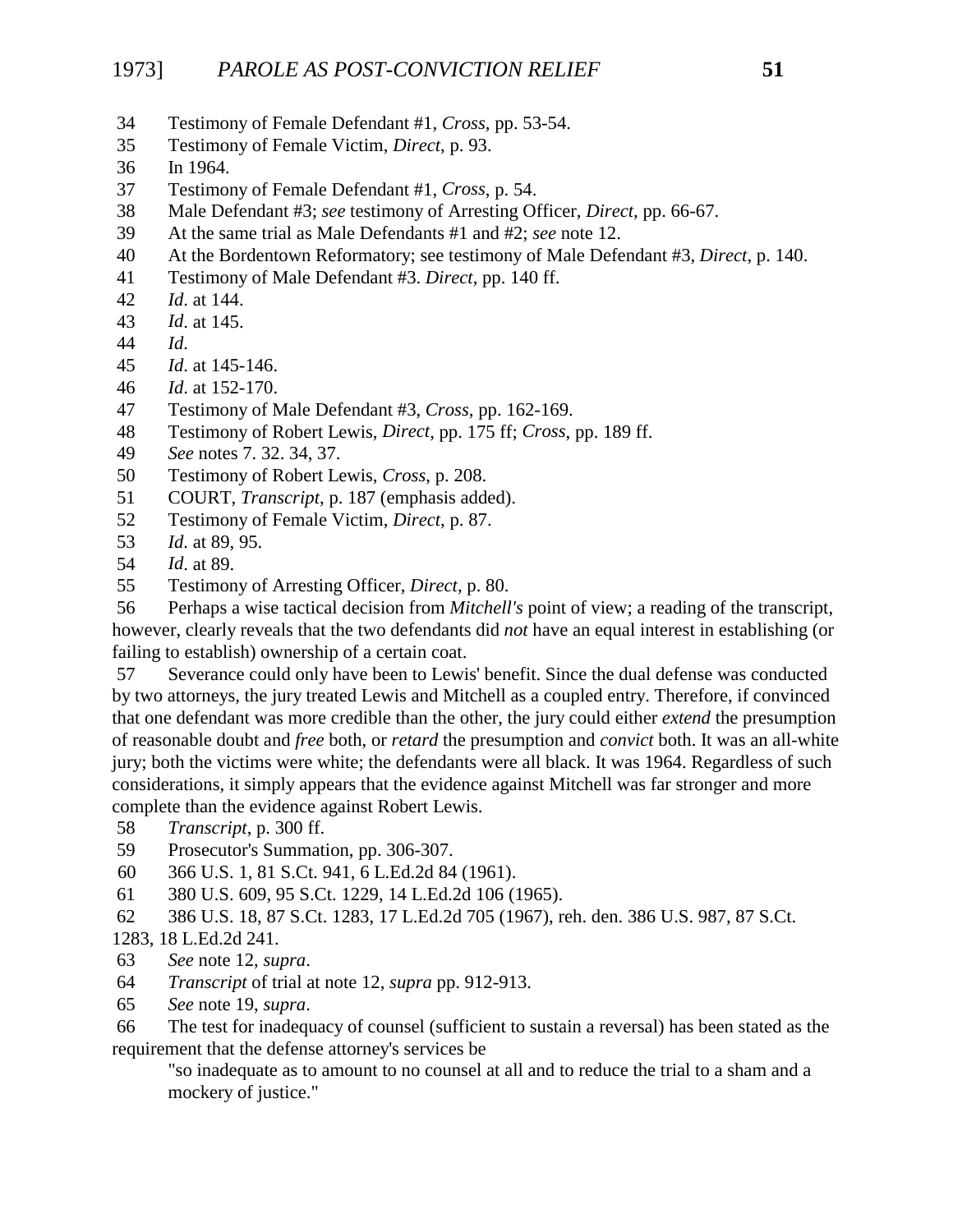*Flowers v. State*, 43 Wis.2d 352, 365, 168 N.W.2d 843, 850 (1969), *citing State v. Cathey*, 32 Wis.2d 79, 83, 145 N.W.2d 100, 103 (1966) with approval.

But *see State v. Harper*, 57 Wis.2d 543, 205 N.W.2d 1 (1973) which, in specifically overruling the previous cases, adopted *the American Bar Association Project on Standards for Criminal Justice, Standards Relating to the Prosecution Function and the Defense Function*, APPROVED DRAFT, 1971. §§ 3.2. 3.6, 3.9, 4.1. and 5.2.

 67 *See* Waltz, J.R. *Inadequacy of Trial Defense As A Ground for Post-Conviction Relief in Criminal Cases*, 59 Nw. L. REV. 289 (1965), *especially notes* 157-167, *and Henry v. Mississippi*, 379 U.S. 443, 85 S.Ct. 564, 13 L.Ed.2d 408 (1965).

68 Testimony of Arresting Officer, *Direct*, p. 69.

 69 Verdict of Jury, *Transcript*, pp. 358-360. The savagery of this sentence, however, can only be attributed to the judge. I term this sentence savage not only because of the obviously conflicting testimony in Lewis' case, but also because such sentences are *contrary* to the best interest of all society in that they materially *increase* the probability of a given offender's future criminal activity. Robinson and Smith, writing in the January 1971 issue of CRIME AND DELINQUENCY, speak to this point:

It is difficult to escape the conclusion that the act of incarcerating a person at all will impair whatever potential he has for crime-free future adjustment and that regardless of which "treatments" are administered in prison, *the longer he is kept there the more he will deteriorate and the more likely it is that he will recidivate*.

*The Effectiveness of Correctional Programs*, pp. 71-72, (emphasis supplied).

 70 On April, 26, 1966, the Superior Court of New Jersey, Appellate Division, affirmed the verdict of the original trial court, but called for the imposition of sentence on rape to be *concurrent*, rather than consecutive, with that for kidnapping, while leaving the atrocious assault and battery sentence to be served as a separate entity. For the specific language of the reviewing court, *see* note 224, *infra*.

*State v. Lewis,* 93 N.J.Super 212, 225 A.2d 582 (1966): the Superior Court, Appellate Division, on remand from the New Jersey Supreme Court, vacated the C.C.W. charge.

*Lewis v. New Jersey*, cert. den. 386 U.S. 986, 87 S.Ct. 1297, 18 L.Ed.2d 238 (1967); Memorandum Case No. 1272, Misc., March 27, 1967.

*Lewis v. Yeager*, 285 F.Supp. 780 (D.N.J. 1968), petition for writ of *habeus corpus* denied; aff'd *Lewis v. Yeager*, 411 F.2d 414 (C.C.A.3d Cir. 1969).

*Lewis v. New Jersey*, cert. den. 396 U.S. 923, 90 S.Ct. 256, 24 L.Ed.2d 204 (1969).

The practical effect, from the sum total of *all* these appeals, was to reduce Lewis' sentence from 50-57 years to 36-42 years.

 71 Pursuant to Order and Decision of the New Jersey State Parole Board, received by Robert Lewis in August, 1973.

72 Sept. '71-Oct. '73; June 1972.

 73 Interview with Robert Lewis (New Jersey State Prisoner #42061), August 16, 1973, recalling entrance to prison and attitudes at the time. From author's notes.

74 N.J.S.A. 2a:l64-l7.

75 N.J.S.A. 30:4-123.14, 123.15, 123.17, 123.19.

 76 *See*: *Construction and Application*, N.J.S.A. 30:4-123.14 (p. 221), 30:4-123.15 (p. 222), 30:4-123.19 (p. 225).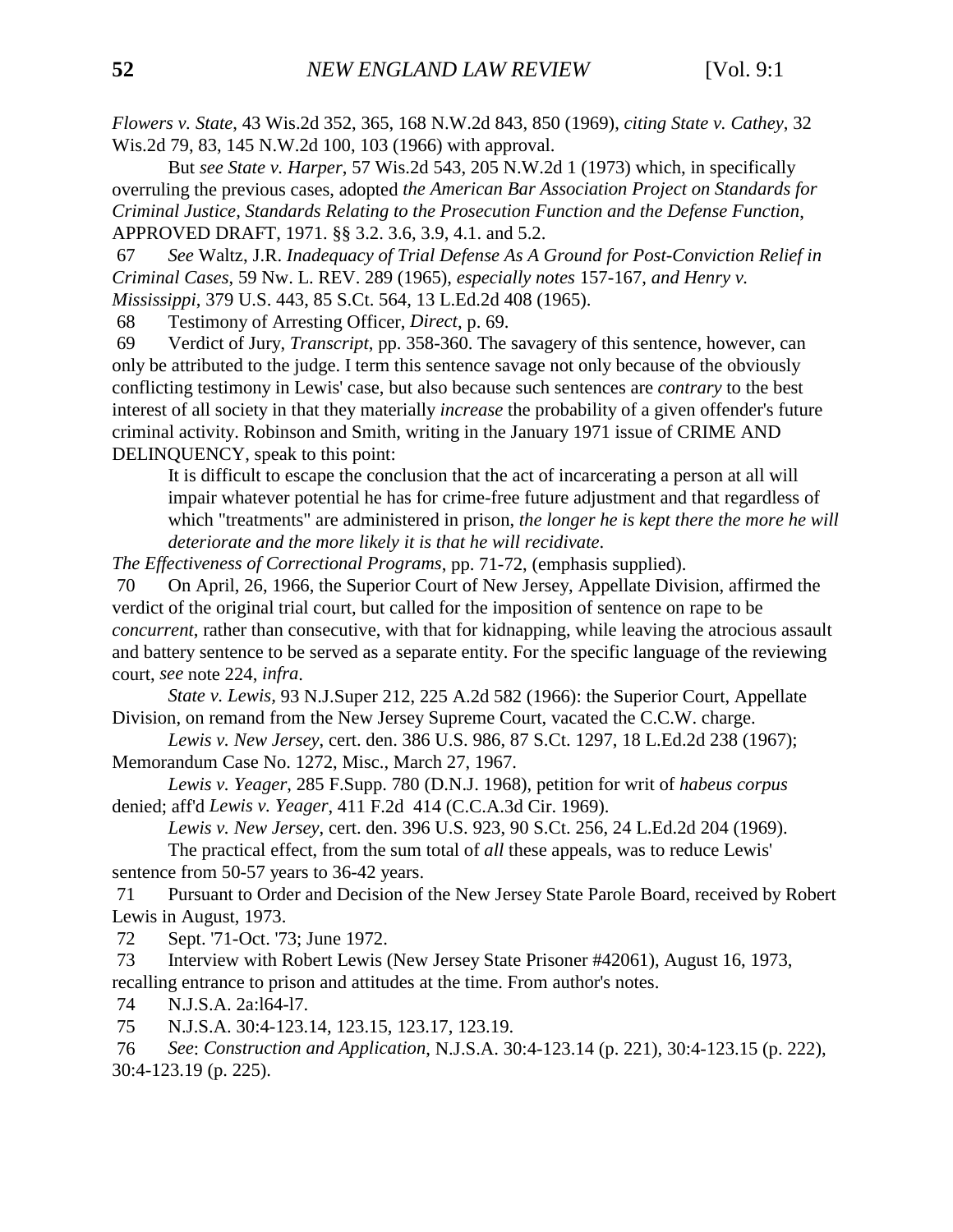77 *State v. Moore,* 21 N.J.Super. 419, 91 A.2d 342 (1952); *In re Larson*, 44 Cal.2d 642, 283 P.2d 1043 (1955), app. dism. 350 U.S. 928, 76 S.Ct. 312, 100 L.Ed. 811 (1956).

 78 Mostly through jailhouse gossip, the "grapevine," and the grossly inadequate (based on author's personal observation and knowledge of a pending lawsuit demanding a minimum quota of books) Prison Law Library at Trenton State Prison.

 79 And this can be found nowhere in the New Jersey Statutes Annotated, regardless of how closely read.

80 *See*, for example: *New Jersey State Prison Inmates Rule Book*.

81 *Id*. at 14-16, "General Rules," revised May, 1972.

82 *Id*. at 17, "Infraction of Rules."

83 *Id*. at 14-16, "General Rules."

84 *Id*.

85 *Id*. at 8.

 86 Trenton is New Jersey's (and one of the nation's) oldest prisons; it is also the state's most "secure," even including a maximum-maximum "Administrative Segregation Unit" to which inmates can be confined, without a semblance of due process, for an "indefinite period." *See*: *Inmates Rule Book*, *supra*, p. 19 *and* cases such as *Urbano v. McCorkle*, 334 F.Supp. 161 (D.N.J. 1971) which, while paying lip service to need for due process in such a situation, provide no genuine remedy to prisoners injured by its absence. Notice in writing of (vague) charges and an opportunity to explain them away (before a tribunal consisting of one's accusers *and* one's judges in their same persons) as hardly even the "minimal" due process the Court required in this case.

87 *Inmates Rule Book,* p. 7.

88 *Id*. at 27-28.

89 Trenton State Prison; Rahway State Prison.

90 Leesburg State Prison.

91 Rahway Camp; Leesburg Farm.

 92 *See* "We find that dissatisfaction with the parole system in Connecticut is a *major cause* of unrest among inmates." (emphasis supplied), *Parole in Connecticut 1957, A Comment and Proposal, State of Connecticut, A Unified System of Correction, Final Report of the Prison Study Committee* (April 1957), as quoted in Donnelly, Goldstein, and Schwartz, *Criminal Law*, The Free Press, New York (1962) , p. 207. In fact, it appears that the less the prisoner knows about his chances for release, the more tension results. The following is a statement by a prisoner in the California system, (in which the paroling authority is often the sole arbiter of length of sentence):

Under the California Penal System, a prisoner has no idea at all as to when he will be released to parole supervision. And this guessing game only infuriates him and increases his distrust of the penal system. **\*\*\*** Perhaps if he knew the exact date of his release from prison, his wife and family would have something concrete to look forward to, not to mention the fact that *he would be less inclined to do anything that might cause him to get his release date taken away from him*.

Hassan, A. THE PIT, *in* Pell, E., ed. *Maximum Security,* New York, New York: E.P. Dutton & Co., Inc., Inc. (1972), p. 17-18.

*See* also, note 144, *infra*.

93 General Equivalency (High School) Diploma.

 94 A college-level program set up by cooperation between Mercer County Community College and the New Jersey Bureau of Institutions and Agencies, financed with a grant from the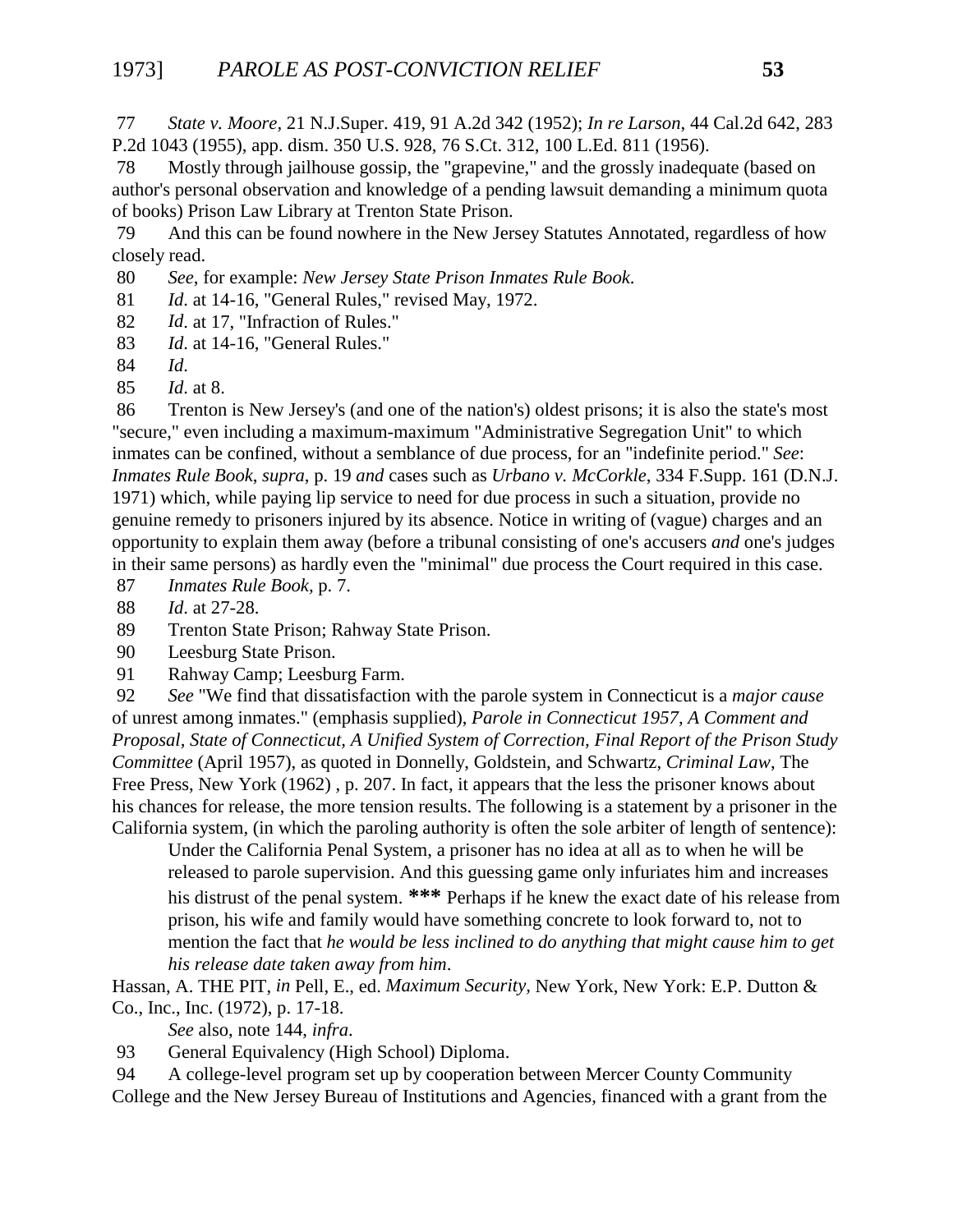Law Enforcement Assistance Administration, utilizing "electronic" teaching via closed circuit television beamed into the two maximum and one medium security prisons. Utilization by prisoners was not high because of frequent breakdowns in the equipment and lack of sufficient personal feedback. However, some prisoners did earn college credits which were accepted towards graduation when they left the prison. *See* 7 NEW JERSEY CORRECTIONS 1 (1971), the official publication of the New Jersey Department of Institutions and Agencies.

 95 That is, *accused* of violating one of the myriad institutional rules. *Note*: accusal is virtually tantamount to "conviction," given the lack of procedural due process and the unique prison method of having an inmate's case tried by his own accusers.

 96 Placed in "segregation" or some form of solitary confinement as punishment for infraction of institutional rules.

 97 Interview with (deliberately) unnamed prisoner, Rahway State Prison, June, 1972.

 98 The speaker has been in *all* of New Jersey's prisons, maximum, medium, and minimum, during the past thirteen years.

99 Referring to prisoners with long sentences, mostly "lifers."

100 This focus on athletic equipment is common among a class of prisoners known, with varying degrees of respect, as "iron freaks."

101 *See Inmate Rule Book*, pp. 27-28.

102 A common negotiating demand during and following most prison riots. Also, a point often litigated; *see Nolan v. Fitzpatrick*, 451 F.2d 545 (1st Cir. 1971) and *Burnham v. Oswald*, 342 F.Supp. 880 (W.D.N.Y. 1972).

103 Interview conducted at Leesburg State Prison, July, 1972.

104 Refers to Group Counseling (Group Therapy), a program which is strictly "voluntary" (in spite of the speaker's obvious belief that participation is prerequisite to parole consideration!).

105 Ranging from Group Discussion to Stamp Club to Inmate's Forum.

106 Mercer County Program; *see* note 94, *supra*.

107 Verified by letters and phone calls from speaker's friends and supporters to author.

- 108 Interview at Trenton State Prison, August, 1973.
- 109 In solitary confinement.
- 110 Stabbing other inmates and/or custodial personnel.
- 111 Leesburg Prison Farm. June, 1973.
- 112 Receive a parole.
- 113 Interview at Rahway State Prison, May, 1971.
- 114 *Affidavit* of Charles Culver, N.J.S.P. #48075, October 16, 1973.
- 115 *Affidavit* of Elon Gonzales, N.J.S.P. #47132, October 16, 1973.
- 116 Incarcerated.
- 117 *Affidavit* of Charles Cook, N.J.S.P. #49985, October 16, 1973.
- 118 Griswold, Misenheimer, Powers, & Tromanhauser, *An Eye For An Eye*, New York: Holt, Rinehart & Winston (1970).
- 119 *Id*. at 250.
- 120 N.J.S.A. 30:3-123.1.
- 121 *Id*.
- 122 This is certainly the rule, not the exception*. The National Advisory Commission on*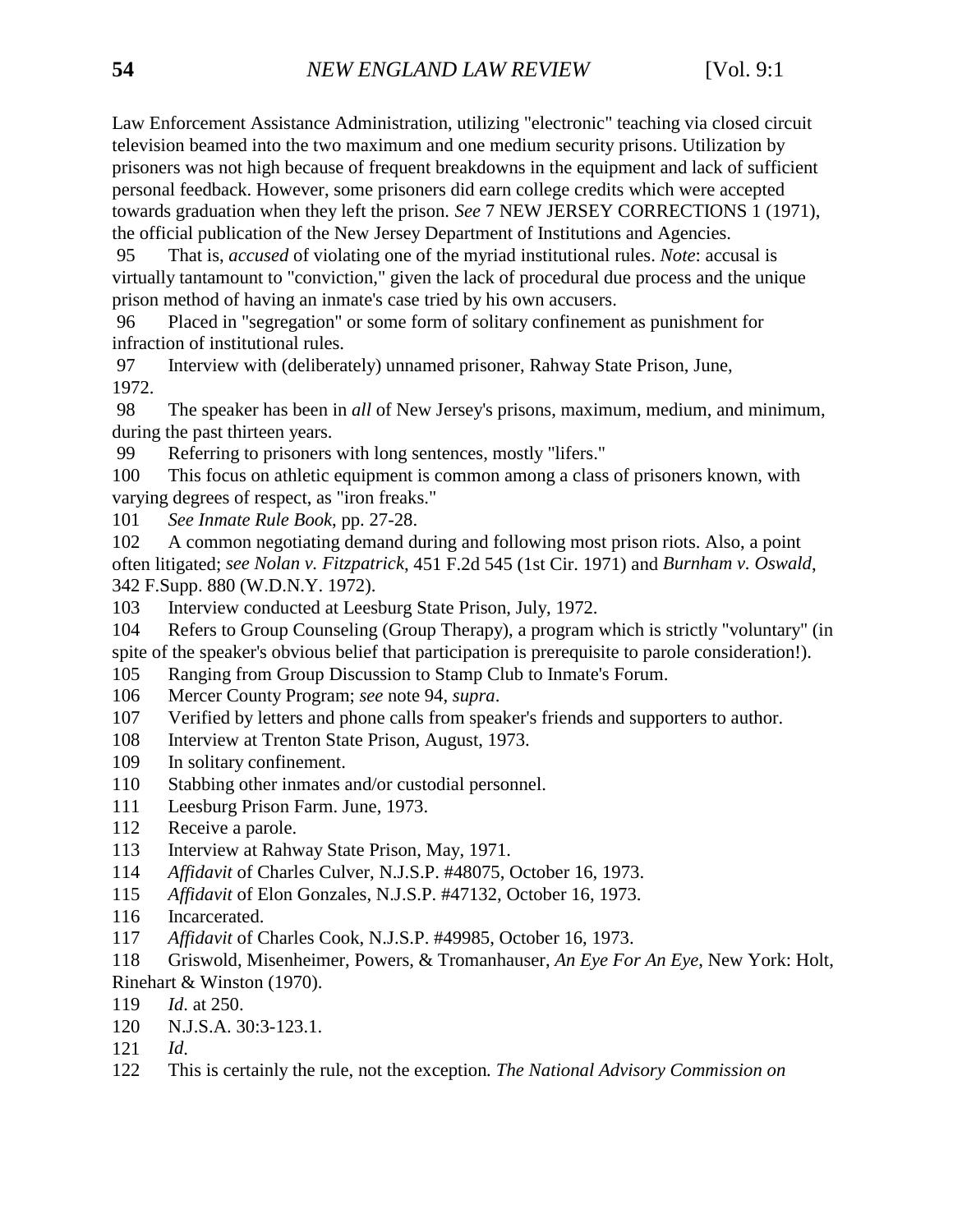*Criminal Justice Standards and Goals, Task Force on Corrections*, Washington, D.C. (1973), p. 399 speaks to this problem:

Some type of device must be employed if competent [parole] board personnel are to be selected. Each State should require by law that nominees for parole board positions first be screened by a committee broadly representative of the community. Representatives of groups such as the State bar and mental health associations should be included, as well as representatives of various ethnic and socioeconomic groups. The law should require that appointments be made only from the approved list of nominees.

- 123 N.J.S.A. 30:4-123.2.
- 124 N.J.S.A. 30:4-123.17 (emphasis added).
- 125 N.J.S.A. 30:4-123.19 (emphasis added).
- 126 N.J.S.A. 30:4-123.14.

127 Rubin, S. *The Burger Court and the Penal System*, 8 CRIMINAL LAW BULLETIN 31, 35 (1972). *Also*: consensus of interviews, personal contacts by, and letters to the author.

128 Griswold et al., *Id*. at 250.

129 *Parole and Hollow Victories*, in FORTUNE NEWS, October 1972, p. 9. The following excerpt is from the complete document "Convict Proposals Accepted by the State" which came out of the pre-massacre Attica negotiations. It was introduced into Hearings before Subcommittee No. 3 of the Committee on the Judiciary, House of Representatives, Ninety-

Second Congress, First Session on Corrections, November 10, 1971, by Congressman Herman Badillo (New York). It is reproduced here exactly in the order given:

1. Provide adequate food, water, and shelter for all inmates.

2. Inmates shall be permitted to return to their cells, or to other suitable accommodations or shelter under their own power.

3. Grant complete administrative amnesty to all persons associated with this matter. By complete administrative amnesty the state agrees:

A. *Not to take any adverse parole actions* ... [emphasis supplied]. I believe the presentation is self-explanatory as to priorities.

On November 3, 1970, the prisoners at Folsom State Prison in California went on "strike." They listed 31 demands, the *first* of which was as follows:

1) We demand the constitutional rights of legal representation at the time of all Adult Authority [Parole Board] hearings, *and the protection from the procedures of the Adult Authority* whereby they permit no procedural safeguards such as an attorney for crossexamination of witnesses, witnesses in behalf of the [potential and current] parolee at parole revocation hearings.

Pell, E., ed. *Maximum Security*, New York, New York: E.P. Dutton & Co., Inc., (1972), p. 181 (emphasis supplied).

*See also* Fox, *Why Prisoners Riot*, 35 FEDERAL PROBATION 9 (1971).

130 Martin, J. *Break Down the Walls*, New York: Ballantine Books (1954).

- 131 *Id*. at 93-94.
- 132 *Id*. at 209.
- 133 *Id*.
- 134 *Id*. at 222.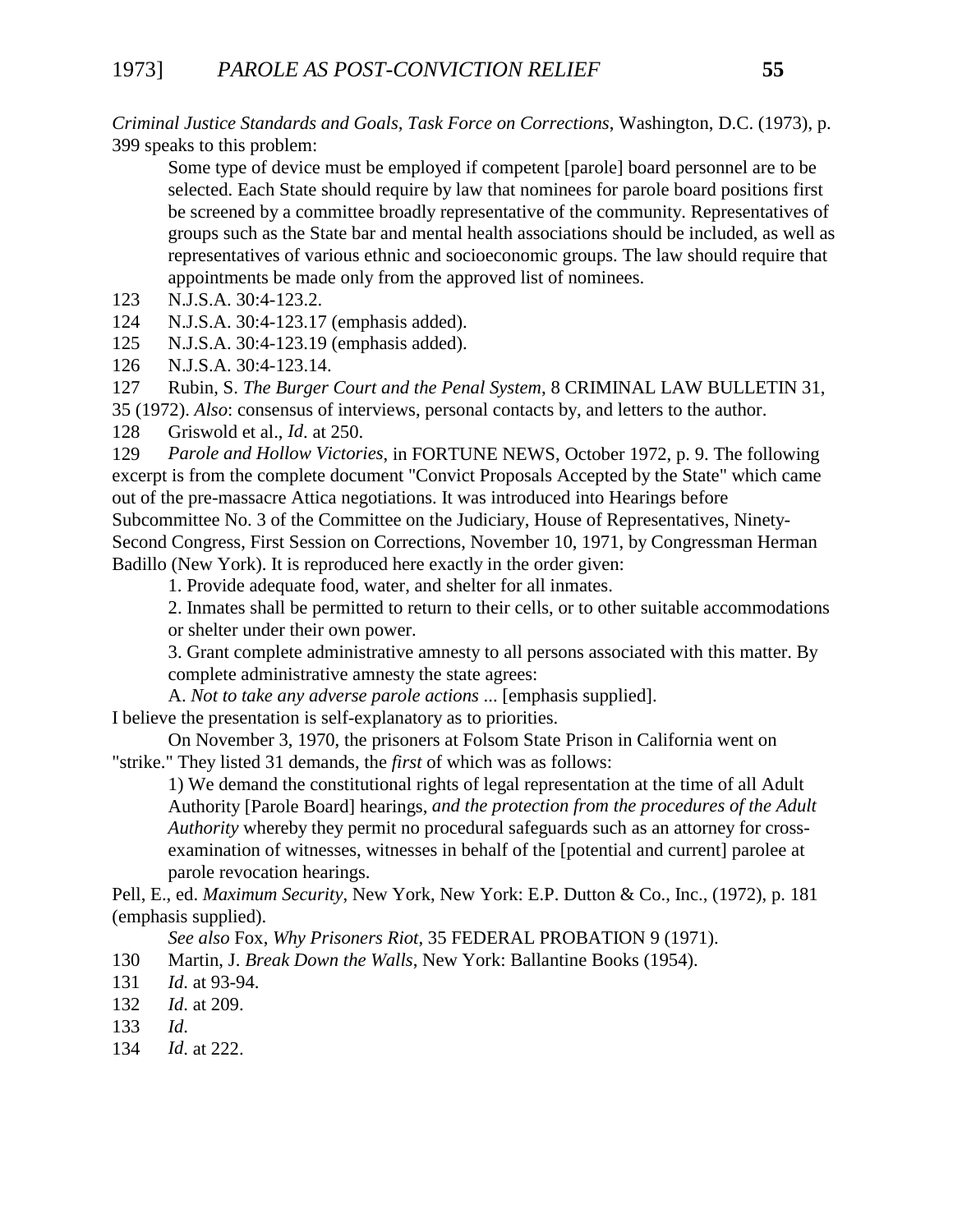135 McGee, Richard A., Chairman of the American Prison Association Committee on Riots, *A Statement Concerning Causes, Preventive Measures, and Methods of Controlling Prison Riots and Disturbances*, (May 1953).

136 *Press Release,* from the Office of the Honorable Governor William T. Cahill of the State of New Jersey, January 3, 1972.

137 *Id*. at 2.

138 *Id*.

139 *Inmate Committee Proposal to Honorable Governor William T. Cahill*, January 27, 1972.

140 *Memorandum*; To: Governor's Committee on Negotiations, From: Governor William T. Cahill, January 31, 1972.

141 Of the 14 proposals acknowledged by the Governor, 11 have definitely *not* been enacted.

142 Prisoners who do not believe that the *stated* criteria are the *utilized* criteria cannot be said to have been put on notice. *Scarpa v. U.S. Board of Parole*, 453 F.2d 891 (5th Cir. 1971) order of dismissal; dismissal set aside 468 F.2d 31 (5th Cir.1972); rehearing denied 477 F.2d 278 (5th Cir. 1973):

Of course, courts cannot reverse a denial of parole nor order a parole granted, but I suggest that no member of this court would hesitate a second to join in court action invalidating either a regulation by the Board or a proceeding by it if it were acknowledged that its action was a result of a policy or regulation to the effect that no consideration for parole would be given to any particular class of prisoners or to any person convicted of a particular crime. Such a course of action would be so obviously arbitrary and an abuse of discretion that it would be stopped in a moment. Tuttle, J., *dissenting* from final denial of rehearing at 285-286.

Scarpa maintained that he was denied a parole simply because of his prior criminal record; his appeal was finally lost by a 4-3 decision.

143 Sykes, Gresham M., *The Society of Captives, a study of a maximum security prison*, Princeton, New Jersey: Princeton University Press, 1971.

144 *Id*. at 52-53. This principle has been strongly endorsed by the country's leading organization of correctional authorities:

An essential procedure in the prevention of institutional disturbances is having the inmates informed of their status, rights, and opportunities for self-improvement.

*Causes, Preventive Measures, and Methods of Controlling RIOTS & DISTURBANCES in Correctional Institutions*, Washington, D.C.: American Correctional Association (1970), p. 27.

145 Beginning with a 6th grade reading level at entrance to prison!

146 Lewis was eventually assigned to work in the Inmates Store Room, a position of great trust and responsibility since opportunities for graft are numerous. The ideal inmate for such a job must not only be honest enough to resist temptation, but strong enough to resist threats. Lewis was there for more than five years, with excellent reports. Confirmed by personal interviews with his Supervisor, Mr. Montgomery (conducted by Ramon Jimenez, hijo, *see affidavit* in preparation for Lewis' appellate brief, November, 1972).

147 Furniture upholstery, typing, store inventory.

148 The following mimeographed letter is in Lewis' file: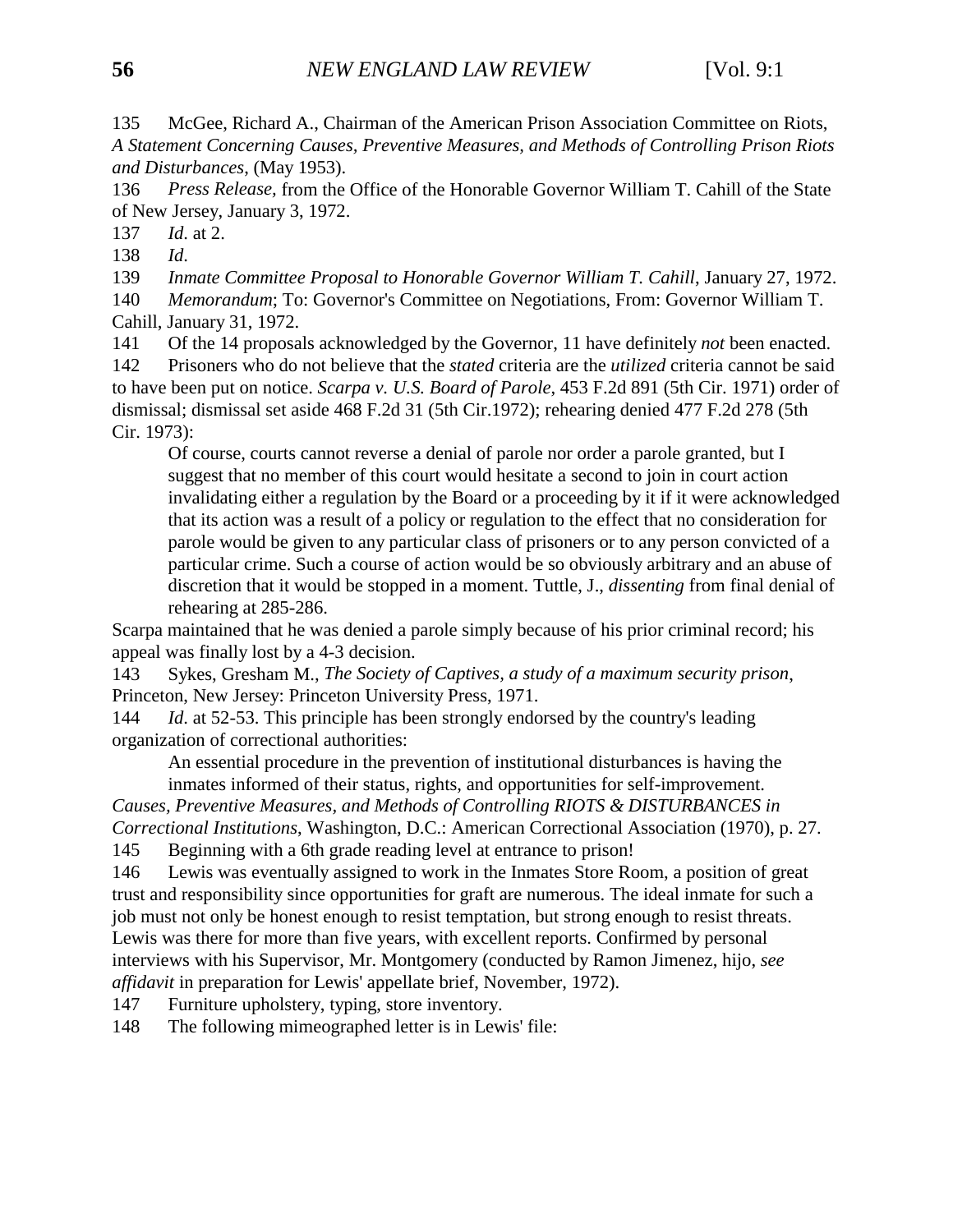Office of the Principal Keeper New Jersey State Prison July 2, 1968

Inmate Robert Lewis #42061 2 Left New Jersey State Prison Dear Robert:**\***

A grateful prison administration extends sincere thanks to you for your help in extinguishing the fire that occured in the Prison Storeroom on Monday, June 17, 1968.

By your action you assisted in averting what could have become a very serious incident.

A copy of this letter is being forwarded to the Classification Department for inclusion in your record.

> Sincerely yours, /s/ H. Yeager Principal Keeper

HY:eg cc: Inmate's Folder.

**\***This word was the only individually typed portion of the letter.

149 In September of 1971.

150 Speaker is counting the time spent in County Jail awaiting trial; this "county time" is traditionally "credited" towards the final sentence pronounced, which works out fine if the prisoner is found guilty but extracts an unconscionably high price from an individual found innocent who "served a sentence" merely because he could not obtain bail.

151 Letter from Robert Lewis, September 5, 1971, author's personal file.

152 *See* Parole Denial, APPENDIX 6.

153 *Id*.

154 *See* generally *Transcript*.

155 Letter from Robert Lewis, September 5, 1971, author's personal file.

156 Letter from Robert Lewis, October 2, 1971, author's personal file.

157 *Id*.

158 In October of 1973. Compare Lewis' "hearing" with the standards proposed by *The*

*National Advisory Commission on Criminal Justice Standards and Goals* (note 122. *supra*.) Development of guidelines for desirable parole hearings should attend to several concerns simultaneously. First, such hearings should provide parole authorities with as much relevant and reliable information about each case as possible. Second, *the hearing process itself should carry the hallmark of fairness*. Not only should it be a fair determination in substance, but to the extent possible *it should also be perceived by the inmate as fair*. Third, as far as practicable the hearing *should enhance the prospects for an inmate's successful completion of his parole [requirements]*.

p. 401, (emphasis supplied).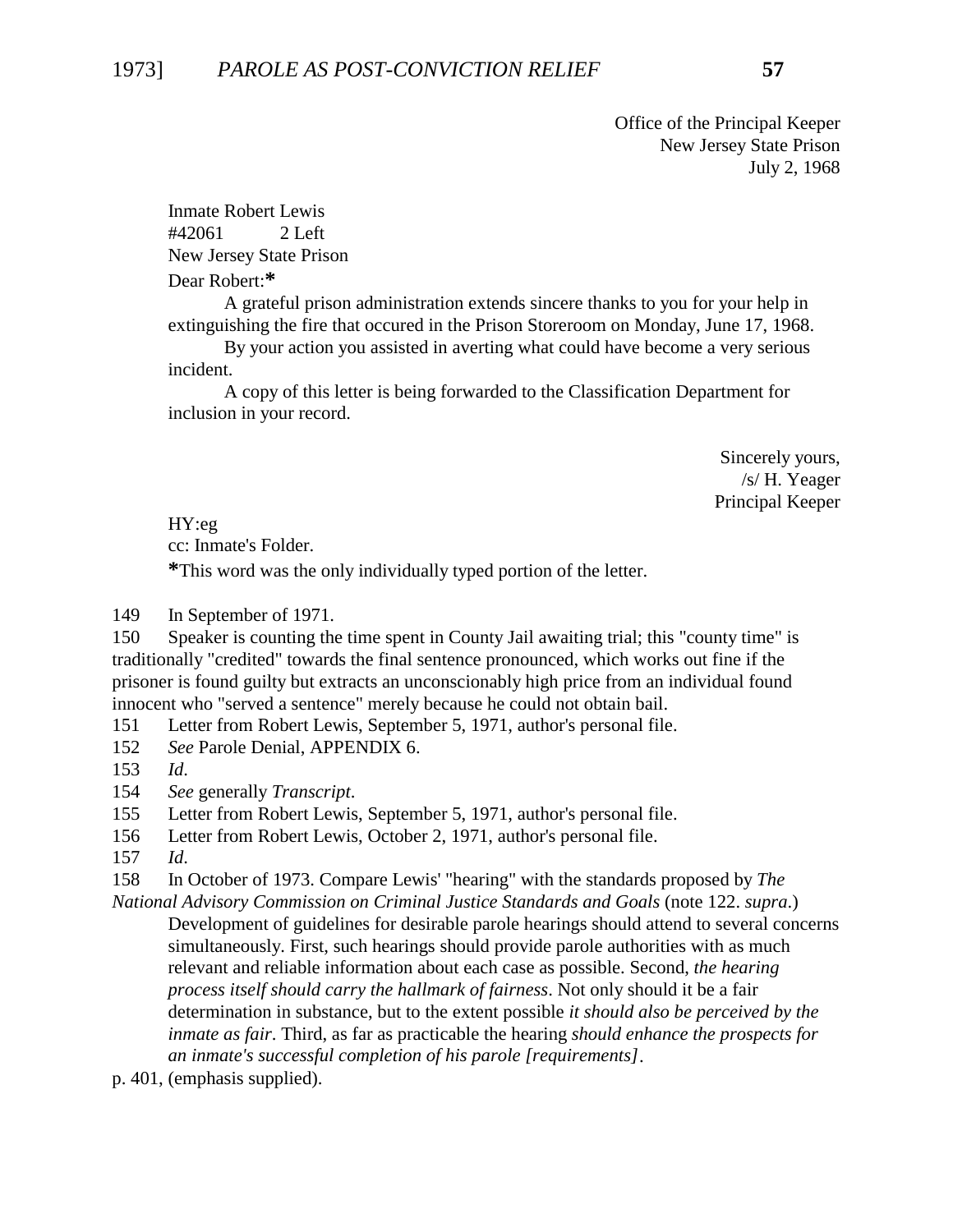The prevailing view of the prisoner population as to the "fairness" of a typical parole grant hearing is brutally exemplified in a 1939 movie of the gangster genre of that period: *Each Dawn I Die*, with James Cagney and George Raft. Cagney is a crusading newspaper reporter trying to expose a corrupt ring of state politicians. He becomes such a menace to the power brokers that he is framed and sent to prison for a crime he didn't commit. After months of undeserved ill treatment (including 6 months in solitary), he is finally brought before the Parole Board only to find that the man he was trying so hard to expose is now the *Chairman* of the Board. This individual asks Cagney:

Do you still contend that you're innocent?

Yes!

Then you have no use for us; we're only here to help men who admit their

guilt [*see* note 408, *infra*].

When Cagney finally breaks down under the gross unfairness of his whole situation, he is blithely told "We'll do what we can for you," by a pompous Board member.

What the Board can do for the hapless Cagney turns out to be a 5-year "hit" [*see* note 160, *infra*].

Although this ancient movie is generally seen as a parody by modern observers, those same observers would be horrified at the movie's accuracy if they but knew the truth!

- 159 *See* note 155, *supra*.
- 160 Interview at Trenton State Prison, May, 1973.
- 161 Ramon Jimenez, hijo and James Spencer, Harvard Law School, 1974.
- 162 17 N.J.Super. 99, 85 A.2d 338 (1952).
- 163 N.J.S.A. 30:4-123.5.
- 164 54 N.J. 315, 255 A.2d 223 (1969).

165 388 F.2d 91 (6th Cir. 1968), *see dissent* of Celebreeze, J. at p. 99, cert. den. 392 U.S. 946, 88 S.Ct. 2300, 20 L.Ed.2d. 1408.

*See also*: *Ughbanks v. Armstrong*, 208 U.S. 481, 487-488, 28 S.Ct. 372, 374-375, 52 L.Ed. 582, 583-584 (1908), *People ex rel. Kurzynski v. Hunt*, 25 F.Supp. 647 (W.D.N.Y. 1938), *Fleming v. Tate*, 156 F.2d 848 (D.C.C. 1946), *U.S. ex rel. Holderfield v. Ragen*, 170 F.2d 189 (7th Cir. 1948), cert. den. 336 U.S. 906, 69 S.Ct. 485, 93 L.Ed. 1071 (1949), *Hiatt v. Compagna*, 178 F.2d 42 (5th Cir. 1949), aff'd 340 U.S. 880, 71 S.Ct. 192, 95 L.Ed. 639 (1950), reh. den. 340 U.S. 907, 71 S.Ct. 277, 95 L.Ed. 656 (1950*), U.S. ex rel. McNelis v. Pennsylvania Board of Parole*, 141 F.Supp. 23 (W.D.Pa. 1956), *Latham v. U.S.,* 259 F.2d 393 (5th Cir. 1958), *Curtis v. Bennett*, 351 F.2d 931 (8th Cir. 1965), *Williams v. Patterson*, 389 F.2d 374 (10th Cir. 1968*), Godoy v. United States Board of Parole*, 345 F.Supp. 1292 (C.D.Cal. 1972).

- 166 95 N.J.Super. 351, 231 A.2d 236 (1967).
- 167 43 N.J.Super. 262, 128 A.2d 513 (1957).
- 168 11 N.J.Super. 576, 78 A.2d 734 (1951).
- 169 17 N.J.Super. 580, 86 A.2d 422 (1952).
- 170 48 N.J.Super. 309, 137 A.2d 575 (1958), aff'd. 25 N.J. 500, 138 A.2d 42.
- 171 9 N.J. 443, 88 A.2d 606 (1952), cert. den. 72 S.Ct. 1085, 343 U.S. 987, 96 L.Ed. 1374.
- 172 9 N.J.Super. 511, 75 A.2d 636 (1950), aff'd. 14 N.J.Super. 213, 82 A.2d 8.
- 173 67 C.J.S. § 20.
- 174 *See* for example: *Adinolfi* and *Damato*, *supra*, notes 167, 168, construing N.J.S. 30:4- 123.5.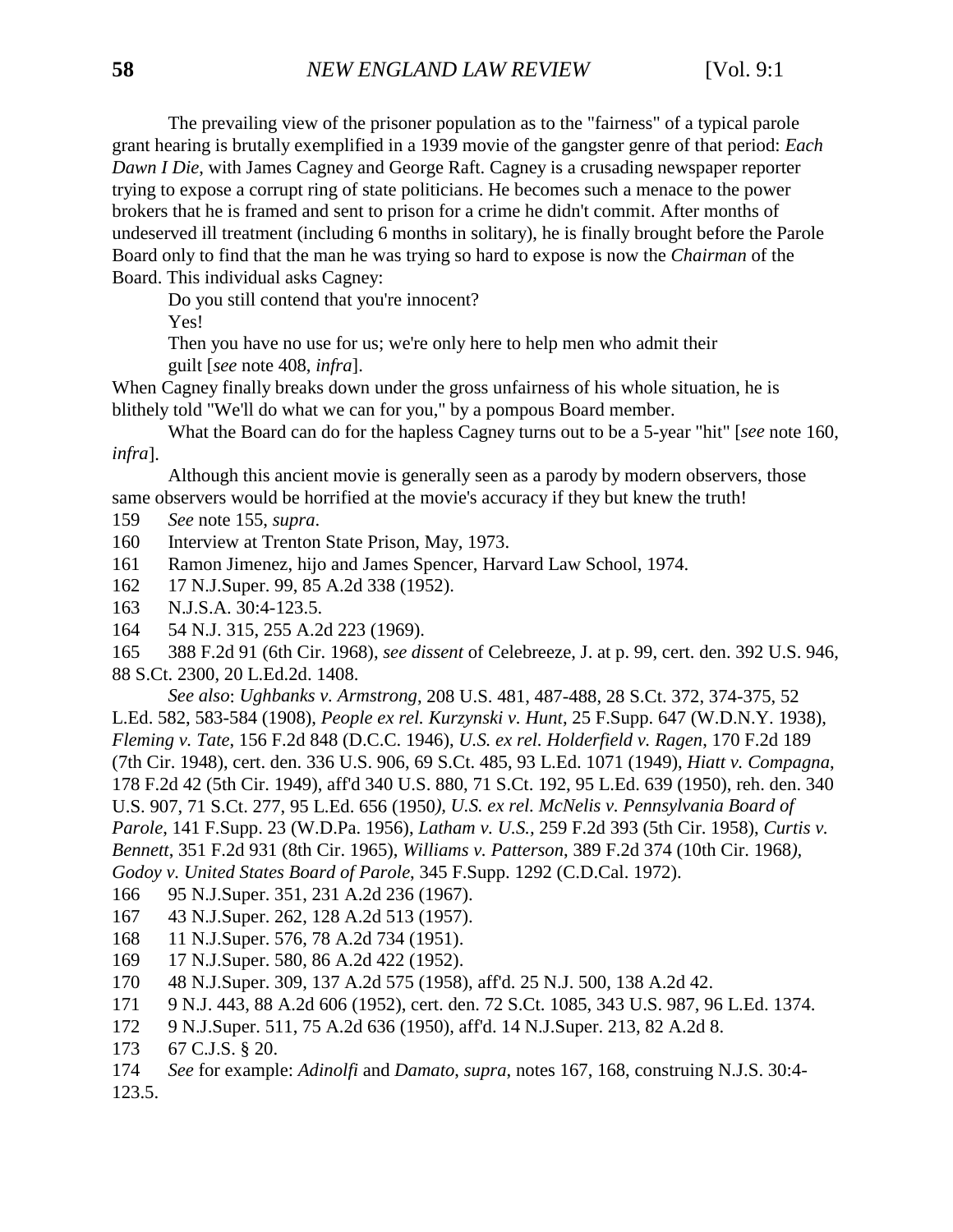175 104 N.J.Super. 294, 250 A.2d 19 (1969), aff'd. 55 N.J. 113, 259 A.2d 713, cert. den. 398 U.S. 938, 90 S.Ct. 1841, 26 L.Ed.2d 270.

176 58 N.J. 238, 277 A.2d 193 (1971).

177 *See also Tate v. Henderson*, 453 F.2d 358 (5th Cir. 1971), vacated and remanded 470 F.2d 971 (1972), cert. den. (as to another form of relief sought)—U.S. —, 93 S.Ct. 1515, — L.Ed.2d — (1973). Here petitioner was a federal prisoner denied parole; he claimed this was *solely* on the basis of his former status as a narcotics addict [a thought-proving assertation, especially in light *of Robinson v. California*, 370 U.S. 660, 82 S.Ct. 1417, 8 L.Ed.2d 758 (1962)], and that he had not been permitted to apply for a "Certificate of Non-Addiction" to counteract this label. The court directed the Board to give specific reasons for denial *or* reveal if petitioner's alleged narcotics dependency had affected his chances for parole. The Board furnished the certification of non-addiction but did *not* grant parole; the court then ordered the Board to conduct an immediate rehearing in which petitioner's non-addictive status would be given consideration in its deliberations. In *Barradale v. U.S. Board of Paroles and Pardons*, 362 F.Supp. 338, 340 (M.D.Pa. 1973), the court held that disclosure of reasons for parole denial was not *constitutionally* mandated. However, the court *in U.S. ex rel. Harrison v. Pace*, 357 F.Supp. 354, 356-357 (E.D.Pa. 1973) stated:

[W]e hold that a prisoner's interest in the grant or denial of parole is entitled to constitutionally protected due process considerations, limited to a statement of reasons upon denial of each parole.

Finally, in *U.S. ex rel. Johnson v. New York State Parole Board*, 363 F.Supp. 416, 418 (E.D.N.Y. 1973):

[O]nly if a statement of reasons is given can the denial of parole serve its legitimate function, to direct the prisoner toward effective rehabilitative effort, and avoid becoming *meaningless and unenlightening castigation*. (emphasis supplied).

178 Following his initial parole denial in September, 1971, *see* APPENDIX 4. If the recommendations of *The National Advisory Commission on Criminal Justice Standards and Goals* (notes 122, 158, *supra*) were followed, an inmate would have a goodly number of *administrative* steps at his disposal which might well resolve any difficulties *without* the need for recourse to the courts. The *Commission's* model is set out below: notice that an inmate would only see the full Board if there was a dispute concerning its decision; if the full Board were to sit, it would be furnished a *transcript* of the initial hearing, which would later be available to the prisoner should he wish to contest the "Final Order" in the courts.<br>**HEARING EXAMINER MODEL** 

Figure 12.1 Page 404

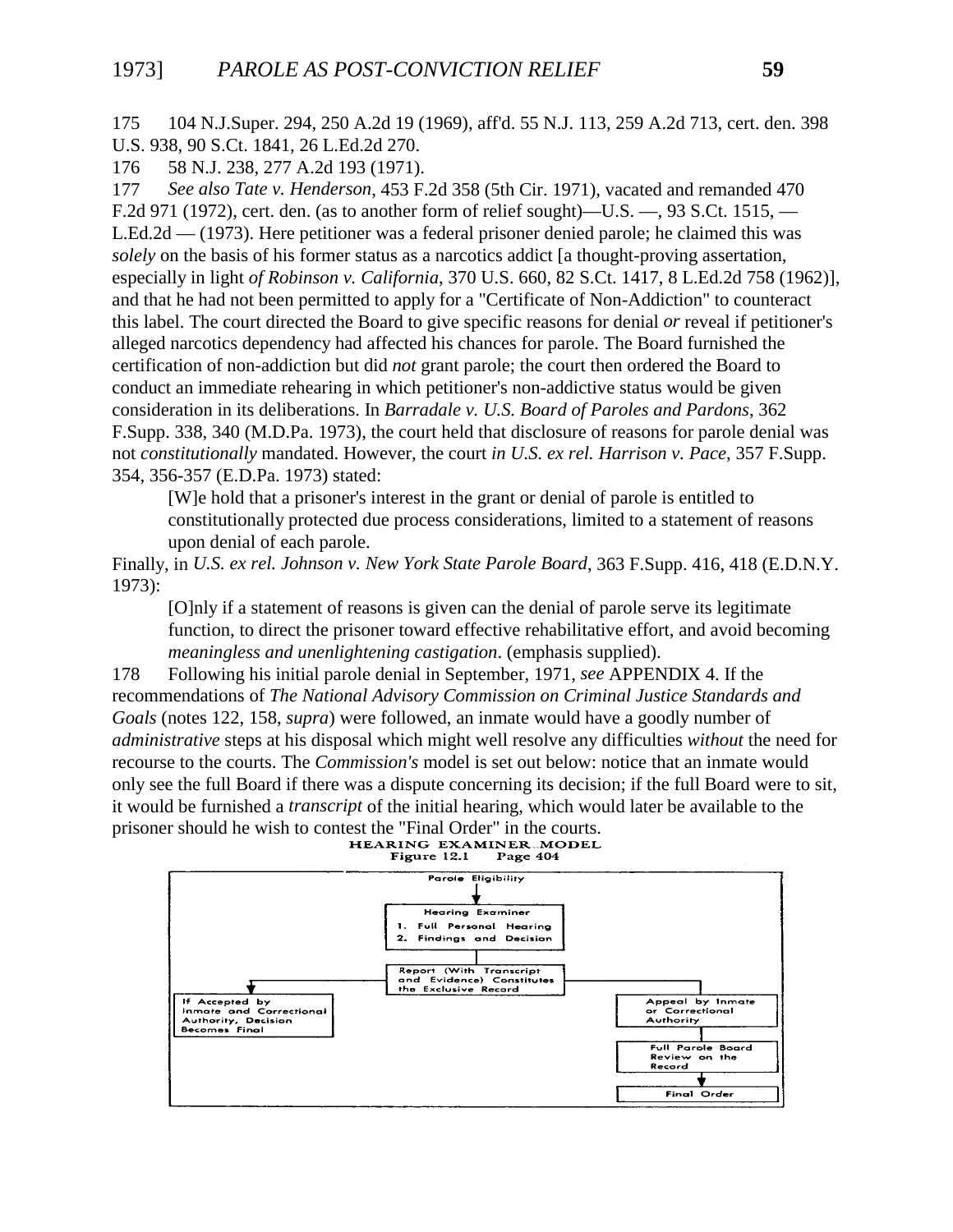179 63 N.J. 348, 301 A.2d 727 (1973).

180 *Notice of Motion for Remand, Supporting Affidavits and Brief*.

182 *See* Parole Denial, APPENDIX 4.

183 This kind of statement from the Board is sheer hypocrisy. The clear intent of *all* minimum-maximum sentencing is to provide a sentence tailored to the rehabilitative needs of the individual and of society.

The purpose and object of a parole system is to mitigate the rigor of the old [fixed sentence], and ... to provide a more humane management and prison discipline under which there is extended to those who may show a disposition to reform and whose reformation may reasonably be expected*, a hope and prospect of liberation from the prison walls*, under the restrictions and conditions of a parole.

*Roberts v. Duff*y*,* 167 Cal. 629, 637, 140 P. 260, 263 (1914). (emphasis supplied). The Board's position that Lewis' *sentence* had not yet expired when his parole *eligibility* had already been established is a perversion of the enabling legislation that gave it life!

184 The only report that could remotely be described as "professional" received by the Board was that of the thoroughly-discredited Dr. William R. King, *see* notes 319-326, *infra*.

185 Typical language for the Board. In reality, all the items listed in this sentence arose out of a *single* incident in which Lewis *protected* a weaker inmate from a homosexual attack by another! However, if Lewis, or any *other* inmate *had* engaged in homosexual behavior, or as the Board usually puts it, "homosexual incidents," what would this prove in terms of the inmate's suitability for parole? Sykes, *see* note 143, *supra* described the situation at Trenton State Prison as follows:

[A] fairly large proportion of prisoners engage in homosexual behavior during their period of confinement. [F]or many of those prisoners who do engage in homosexual behavior, their sexual deviance is rare or sporadic rather than chronic. [A]s we have indicated before, much of the homosexuality which does occur in prison is not a part of a life pattern existing before and after confinement; rather, it is a response to the particular rigors of imprisonment.

Footnote 11 (author's) at p. 72. The Board's vagueness is completely inexcusable here: it either gives a viciously distorted picture of the inmate and his personality, or it displays an ignorance of the day-to-day deprivations of a maximum security prison that taxes credulity.

186 This kind of platitude has never been a comfort to an incarcerated individual, *see* notes 114-117 *supra*.

187 The Psychiatrist was Dr. King, *see* notes 319-324, *infra*.

188 The word "apparently" is used here because, in this writer's opinion, the *Beckworth* decision never reached the real issues of *standards* in parole decision-making. It appears to this author that *Beckworth* only failed to reach the essential issues because it was *not asked to by the petitioners!* The most recent federal case on the subject, *Childs v. U.S. Board of Parole*, — F.Supp. — (USDC D.C. 1973), 14 CR.L. 2135, seems more than willing to expand the *Monks* [note 176, *supra*], and *Morrisey* [note 437, *infra*] holdings into a workable pattern of judicial enforcement as regards the rights of an applicant before the Parole Board:

When we examine the nature of the interest of the parolee facing revocating and that of the parole applicant in the light of the ultimate effect of the Parole Board's determination, *it appears obvious that the difference is not enough to exclude the applicant from due*

<sup>181</sup> *Id*. at 5.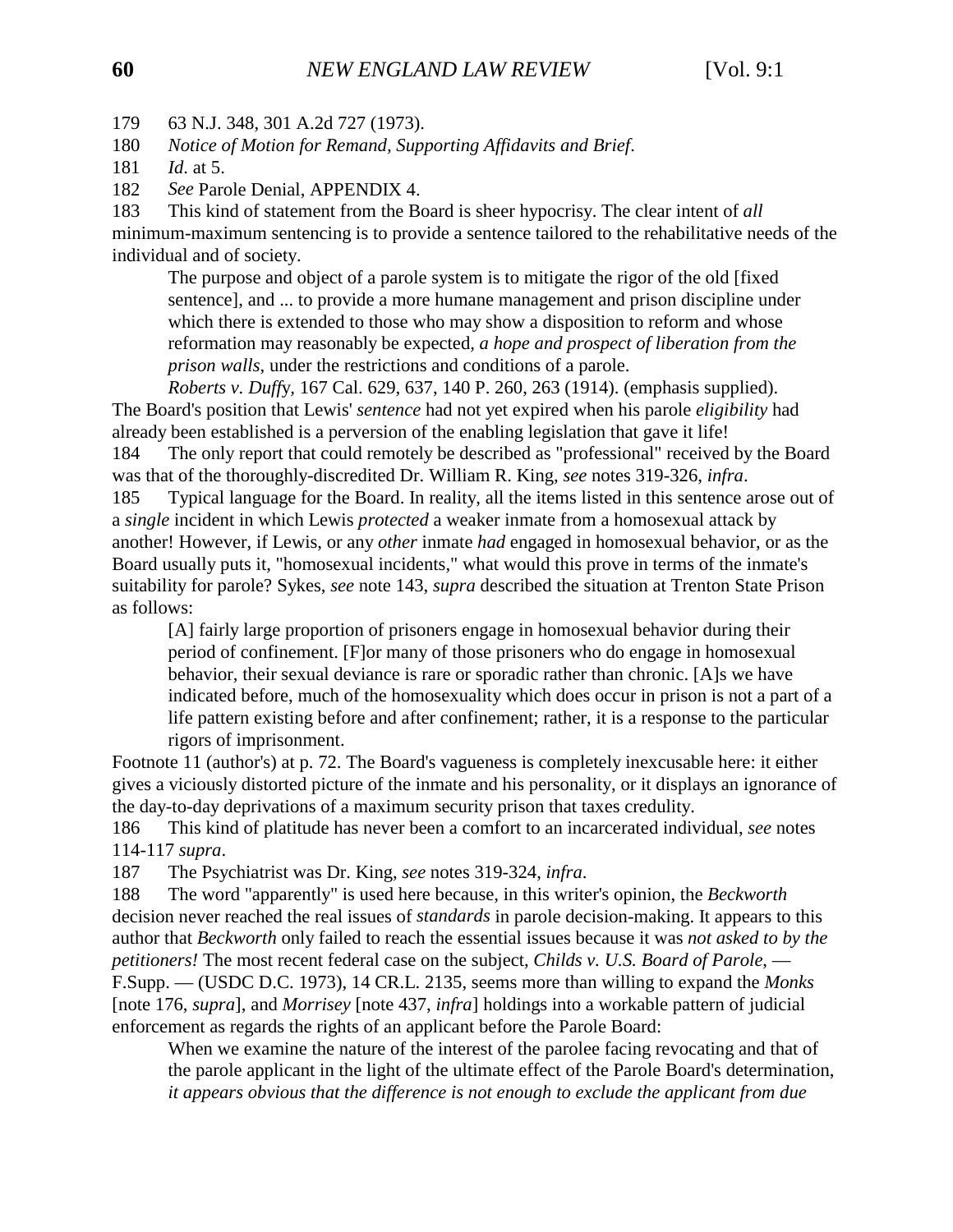# 1973] *PAROLE AS POST-CONVICTION RELIEF* **61**

*process protections*. This is so simply because the stakes are the same, incarceration or conditional freedom*. Contra, Scarpa v. U.S. Board of Parole* [citation omitted, *see* note 142, *supra*].

**\*\*\***

The court also observes that the implementation of the requested protections will case a comparatively light burden on the defendant [Parole Board]. **\*\*\***

In view of the foregoing the court concludes as follows: 1. Defendants must provide narrative written statements of reasons *based upon salient facts or factors* in each case to all prisoners whose applications for parole are acted upon and not granted commencing no later than 90 days hence. 2. Defendants are to submit to the court within 60 days proposed regulations governing access by a prisoner to the information which will [be] before the Board and the submission of responses on behalf of parole applicants, and 3. Defendants are to submit to the court within 60 days proposed procedures for conveying to prisoners *reasonably comprehensive explanatory guidance as to be criteria to be considered in passing upon applications for parole*. **\*\*\***

Findings of Fact: 1. The Board does not presently provide, on a routine basis, statements of its reasons for not granting parole. 2. The Board's failure for its reasons to convey decisions not to grant parole has an impact upon parole applicants which *includes both the appearance and reality of lacking fundamental fairness*. 3. Under the Parole Board's present practices and procedures there exists *a substantial danger that a significant number of decisions not to grant parole are made without reasoned consideration of the relevant facts and factors in each case* and are, therefore, arbitrary and capricious. 4. The Board's failure to require that decisions not to grant parole include stated reasons of any kind *fails to provide reasonable assurance that such decisions will be reasoned decisions, based upon the facts of each case, rather than arbitrary or capricious decisions*. 5. The sources of said danger of error include evidence of filing errors and omissions; confusion stemming from instances of mistaken identity; possible reliance upon outdated and superceded information; reliance upon unsubstantiated assertions; reliance upon conflicting, unclear, and in some instances not apparently reliable psychological testing data and similar information; and the like. *ld* at 2136 (emphasis supplied).

- 189 Letter from Robert Lewis, July 9, 1972, in author's personal files.
- 190 Set out in full, APPENDIX 7.
- 191 *Id*.
- 192 *Task Force on Corrections*, Washington, D.C.: U.S. Government Printing Office, (1967). 193 *Id*. at 62.
- 194 Parsons-Lewis, Harold S., *Due Process in Parole Release Decisions*, 60 CAL. L. REV. 1518, at 1520 (1972).
- 195 *See* notes 164-172, *supra*.
- 196 *Hyser v. Reid*, 115 U.S. App. D.C. 254, 318 F.2d 225 (D.C.Cir. 1963).
- 197 *Id*. at 233.
- 198 Author *of Administrative Law Treatise* in 6 volumes and numerous other works on Administrative Law. Generally acknowledged to be the leading authority in this field.
- 199 5 U.S.C. § § 500 ff.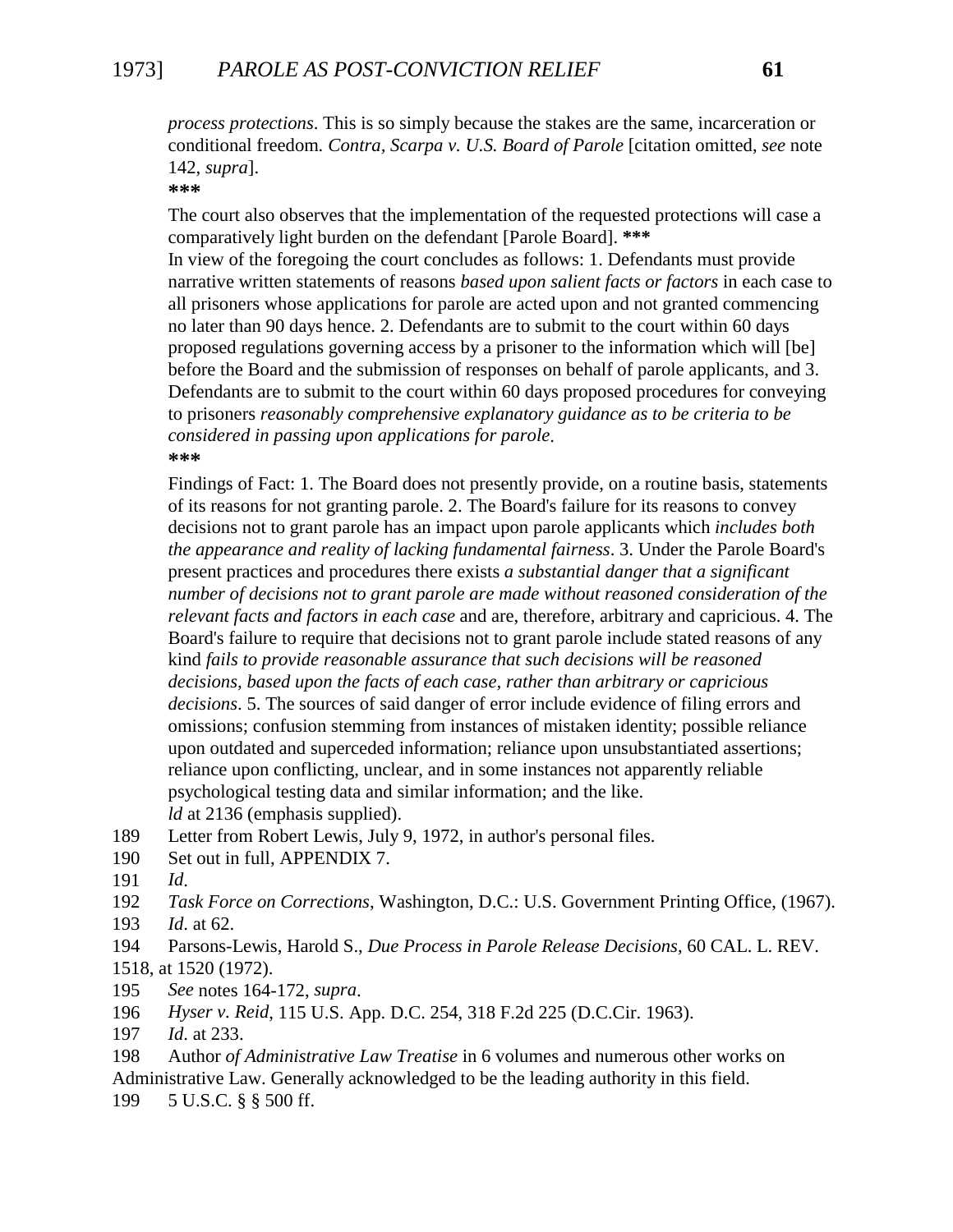200 Davis, Kenneth Culp, *Discretionary Justice, A Preliminary Inquiry*, Chicago: University of Illinois Press (1971), p. 129.

- 201 Davis, *Administrative Law Text*, 3d ed. (1972), p. 187.
- 202 Davis, *1 Administrative Law Treatise*, §7.20.
- 203 *Id*. at 506.
- 204 *Id*. at § 7.20.
- 205 *Id*. at 508.
- 206 *See* note 179, *supra*.
- 207 *Id*. at 738.
- 208 *See*: *Brannan v. Stark*, 185 F.2d 817 (D.C.Cir.), 87 U.S.App.D.C. 388, aff'd. 342 U.S.
- 451, 72 S.Ct. 433, 96 L.Ed. 497 (1950) *in* U.S.C.A. §551, Note 8 "Agency Powers," p. 53.
- 209 *See*: *Menechino v. Oswald*, 430 F.2d 403 (2d Cir. 1970). Accord: *Alverez v. Turner*, 422 F.2d 214 (10th Cir. 1970), cert. den. sub. nom. *McDorman v. Turner*, 399 U.S. 916, 90 S.Ct.
- 2221, 26 L.Ed.2d 574 (1970).
- 210 *Monks*, note 176, *supra*, at 197; Sullivan, P.J.A.D. (concurring).

211 "Probation Officers" in the federal jurisdictions serve as both probation and parole officers.

212 In the Second Session of HR 13118, Identical and Related Bills, to Improve and Revise the Procedures and Structure of the Federal and State Parole System, February 1972.

- 213 *Id*. at 105.
- 214 13 Cr.L. 2491 (1973).
- 215 *Id*.
- 216 Parsons-Lewis, note 194, *supra*.
- 217 *ld*. at 1533.
- 218 *Task Force on Corrections*, note 192, *supra*, p. 86.

219 Note*, Appellate Review of Primary Sentencing Decisions: A Connecticut Case Study*, 69 YALE L.J. 1453, 1465-1466 (1960).

No matter how the sentencing decision is reached, and no matter how many times it is reviewed, the average defendant is likely to base his judgment of its fairness on a shallow comparison of his sentence with the sentence that others have received for similar offenses. The concept of punishment tailored to the offender as well as the offense is unlikely to be appreciated.

*In* Miller, Dawson, Dix, and Parnas*, Criminal Justice Administration and Related Processes*, THE CORRECTIONAL PROCESS, Mineola, New York: The Foundation Press (1971), p. 1000.

220 Bennett, *Countdown for Judicial Sentencing*, in OF PRISONS AND JUSTICE, S.Doc.

No. 70, 88th Cong., 2d Sess. 328, 331 (1964). Levin*, Toward A More Enlightened Sentencing Procedure*, 45 NEB. L. REV. 499 (1966).

221 Smith, *The Sentencing Council and the Problem of Disproportionate Sentences*, 11 PRAC. LAW 12 (Feb. 1965). Doyle*, A Sentencing Council in Operation*, FED. PROB. Sept. 1961, p. 27.

222 Kennedy, *Justice is Found in the Hearts and Minds of Free Men*, 25 FED. PROB. 3 (Dec. 1961).

223 Note, *Due Process and Legislative Standards in Sentencing*, 101 U. PA. L. REV. 257, 264 (1952).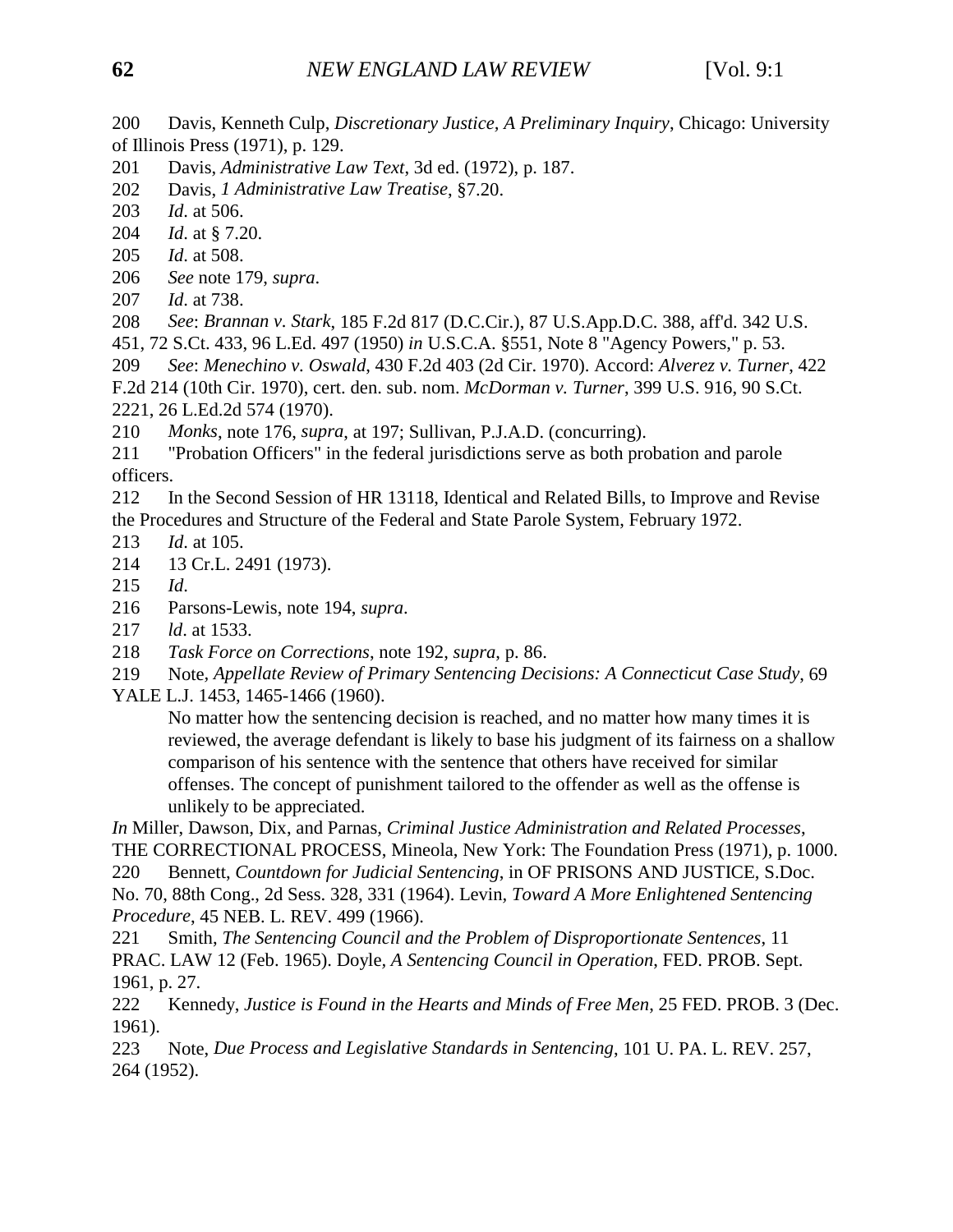[T)here is probably more appellate review [of sentencing) than appears on the surface where courts reverse on what would otherwise be dismissed as harmless error because the record shows extreme severity or prejudice in sentencing.

224 Superior Court of New Jersey, Appellate Division, Docket No. A-284-64, April 26, 1966: [W]e agree that the consecutive sentences of 30-35 years for kidnapping, 14-15 years for rape, and 6-7 years for atrocious assault, a total of 50 to 57 years, were excessive. He was 19 years old at the time of the offense; his only prior record was an arrest [no conviction] for auto larceny; and the victim did not identify him as one who actually raped her.

225 Miller, et al., note 219, *supra* pp. 1002. (T]he requirement that the sentencing judge articulate the basis for his sentence will assist him in developing for himself a set of consistent principles on which to base his sentences; and the articulation in written opinions of the basis for a modification by an appellate court should lead to similar development on a more widely applicable scale.

226 345 U.S. 206, 73 S.Ct. 625, 97 L.Ed. 956 (1953) (dissent).

227 *Id*. at 217, 632, 966.

228 *See*: *Landman v. Royster*, 333 F.Supp. 621 (E.D.Va. 1971*); Inmates of Attica v. Rockefeller*, 453 F.2d 12 (2d Cir. 1971); *Sostre v. McGinnis*, 442 F.2d 178 (2d Cir. 1971).

229 *See*, for example, *Howard v. Warden*, 348 F.Supp. 1204 (E.D.Va. 1972); *United States v. Gaines*, 449 F.2d 143 (2d Cir. 1971).

230 *See* note 210, *supra*.

- 231 *Williams v. New York*, 337 U.S. 241, 69 S.Ct. 1079, 93 L.Ed. 1337 (1949).
- 232 *Id*. at 248, 1084, 1343, [footnote to another source omitted].

233 Dawson, Robert O., *The Decision to Grant or Deny Parole: A Study of Parole Criteria in Law and Practice*, WASHINGTON UNIVERSITY LAW QUARTERLY. Vol. 1966, No. 3 (June 1966).

234 *Id*. at 251.

- 235 Presumably the primary consumers of the benefits and detriments of any criminal justice system.
- 236 29 East 22nd Street. New York City, New York 10010.

The Fortune Society has as its basic purpose to create a greater public awareness of the prison system in America today. We also hope to help the public realize the problems and complexities confronted by the inmates during their incarceration and when they rejoin society.

*Fortune News*, (in every issue, under the group's logo).

- 227 *Parole and Hollow Victories*, FORTUNE NEWS, October 1972, p. 9.
- 238 Dr. Menninger is the author of *The Crime of Punishment*, New York, The Viking Press,
- 1968 and numerous other books and articles on criminological subjects.
- 239 *Id*. at 82.
- 240 Dawson, note 233, *supra*.
- 241 *Id*. at 247.
- 242 Cohen, Fred *The Legal Challenge to Corrections*, (Consultant) Chapter III of JOINT COMMISSION OF CORRECTIONAL MANPOWER AND TRAINING.
- 243 N.J.S.A. 30:4-123.17. 123.18.
- 244 *Id*.
- 245 *Report—Proposed Official Draft*, May 4, 1962.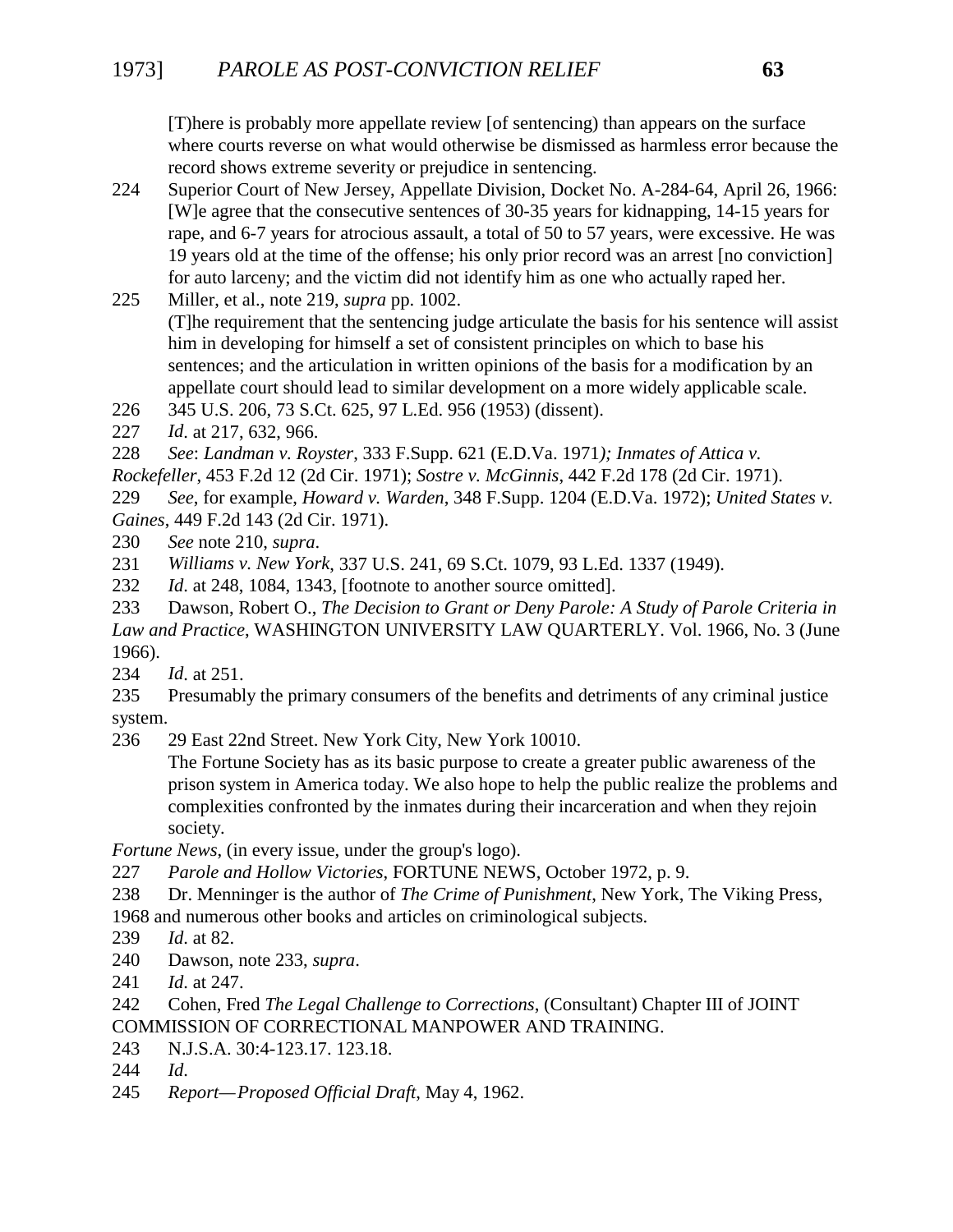246 *See* Ohlin et al, *infra* notes 264, 266, 333, 340, 359, 364, 370.

- 247 Model Penal Code, Proposed Official Draft, 1962 §305.10.
- 248 *Id*. at (292).

249 Although it has been cited with approval in such recent cases as *Beckworth*, *see* note 179, *supra*.

250 *Id*. at (4). And *see*: Teitelbaum, W.J. *The Prosecutor's Role in the Sentencing Process: A National Survey*, I AMERICAN JOURNAL OF CRIMINAL LAW 75 (1972).

Though prosecutors generally believe that their participation [in the sentencing process by way of recommendations to the judge] contributes to the effectiveness of the criminal justice system, the value of their contribution remains questionable. The significance of deterrence and retribution as goals of the criminal law [*see* Affidavit, APPENDIX Number 4 *and* note 182. *supra*] probably diminishes at the final stages of the judicial process while the rehabilitative goal becomes an increasingly central concern. The widespread practice of prosecutorial sentence recommendations, however, *detracts from rehabilitation's importance as a goal of the criminal law exactly at the time when it should be emphasized*.

*Id.* at 82, (emphasis supplied). Query as to whether (4) of § 305.10 should be eliminated altogether.

251 *See*: Dawson, *supra* note 233.

252 And if it is *not* so assumed, it is merely revenge, and this discussion is irrelevant.

253 Even if only more mature, as the petitioner is certainly *older*. And this "rehabilitation" should happen relatively quickly if it is to happen at all.

The reason for this section [recommended changes in 18 U.S.C. §4205] stems from the large and respectable body of knowledge which has concluded that extended confinement produces clearly adverse effects—institutionalization and psychological deterioration, chiefly. The rule of thumb in the field seems to be that confinement for more than 3-5 years doubtfully can produce any benefits. If the prisoner has not been "rehabilitated" by that time, all that faces him is deterioration.

*Analysis* of "Parole Improvement and Procedures Act of 1972" *and Comparison to Existing Law and Regulations*; Subcommittee No. 3, Committee on the Judiciary, House of Representatives. Washington, D.C. Section: "Release on Parole," p. 2.

254 Example: Robert Lewis waited 8 years.

255 Unless we take them in order of numerical mention and assume they are to be so weighted. But it would be difficult to conceive the recommendation of a sentencing judge (4) in the *past* would be considered a more important factor in parole determination than a *current* psychiatric report (5).

256 Copy sent to the Office of the Public Defender, State of New Jersey.

257 *Id*.

258 Griswold et al., note 118, *supra*.

259 A term of approval among inmates: a "good thief" is to be distinguished from a nonprofessional ("citizen" or "farmer") and a sexual deviant ("skinner") by his adherence to a convict code of "do your own time" and his commitment to a life-style of criminality.

260 When "good time" is subtracted from a fixed sentence, the prisoner is able to calculate to the exact day when he will be released, even if never paroled. This is called "wrapping up" (in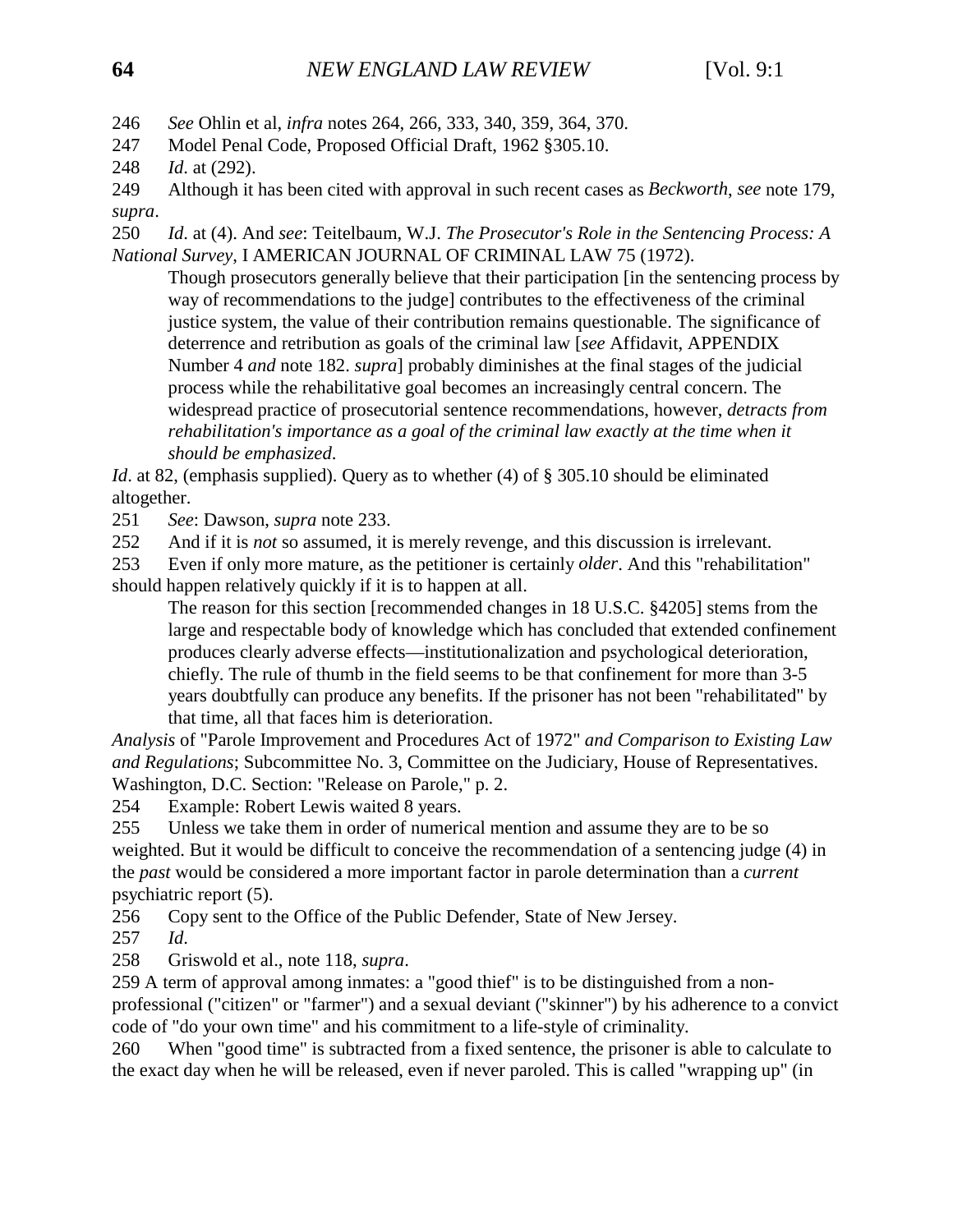areas like Massachusetts), "maxing out" (in areas like New Jersey) and has similar descriptive terms in other jurisdictions.

261 Griswold et al., note 118, *supra*, p. 80.

262 By organizations such as the Fortune Society *see* note 236, *supra* and various reformers in and out of prison, *see* APPENDIX 2, 3.

263 *Compare* Model Penal Code §305.10, note 247, *supra* and N.J.S.A. 30:4-123.17, 123.18, note 124, *supra*.

264 Burgess Ernest W., *Factors Determining Success or Failure on Parole*, *in* THE WORKING OF THE INDETERMINATE-SENTENCE LAW AND THE PAROLE SYSTEM IN ILLINOIS, Bruce, A.B., Harno, A.J., Burgess, E.W., and Landesco, J. Springfield: Illinois State Board of Parole, 1928, pp. 205-249.

265 Currently the Co-Director of the Harvard Law School Center for Criminal Justice, Cambridge, Massachusetts.

266 New York: Russell Sage Foundation (1951).

267 In spite of *parens patraie* euphemisms, recidivism and its prediction is apparently the sole concern of the Board, *see* note 355 *infra*.

268 Ohlin. *Selection for Parole*, p. 130.

269 *Id*. at 70.

270 Following his conviction, Lewis was sent to the State Diagnostic Center in Menlo Park, New Jersey, pursuant to N.J.S.A. 2a:164-3 (*see Transcript*, p. 360) so that a pre-sentence report could be prepared. If Lewis had been diagnosed as a "sex offender," the statute would have mandated his confinement in a psychiatric facility, since the purpose of the Act is to give those who come within it treatment, *not* punishment. [*State v. Mickschutz*, 101 N.J.Super. 315, 244 A.2d 318 (1968)]. Lewis was *not* so diagnosed and the state's true intentions in regards to him were made apparent by his assignment to Trenton State Prison. Sykes, note 143, *supra* quotes official sources in describing Trenton State Prison

... as an institution for the detention of "older, more serious, and more recalcitrant male offenders with poor records and long sentences." Author's footnote 10, quoting from: NEW JERSEY, DEPARTMENT OF INSTITUTIONS AND AGENCIES RESEARCH BULLETIN No. 18*, Two Thousand State Prisoners in New Jersey*, Trenton, New Jersey, May, 1954.

This description is so obviously out of touch with the realities of Robert Lewis' case that we must wonder if this prisoner wasn't suffering an additional punishment for his refusal to plead guilty. The confinement at Trenton makes it clear that Lewis is not a "sex offender;" and the trial evidence strongly indicates that he is not *any* kind of offender.

271 And even types of sex offenders have to be distinguished, *see* note 387, *infra*.

272 Ohlin assigns an equal (positive) weight to either category here.

273 In that it has a set *maximum* term of years.

274 In that it may be cut well short of the *minimum* term of years by unilateral action of the Board. However, it does not approach the California Model of the indefinite sentence ("One Year to Life Imprisonment").

275 New Jersey law sets different parole eligibility dates for different categories of offender, ranging from one-third of maximum, less credits (for "work time," "good time," etc.), for first offenders, up to four-fifths of maximum, less credits, for fourth and subsequent offenders. *See*: *Inmates Rule Book*, p. 4.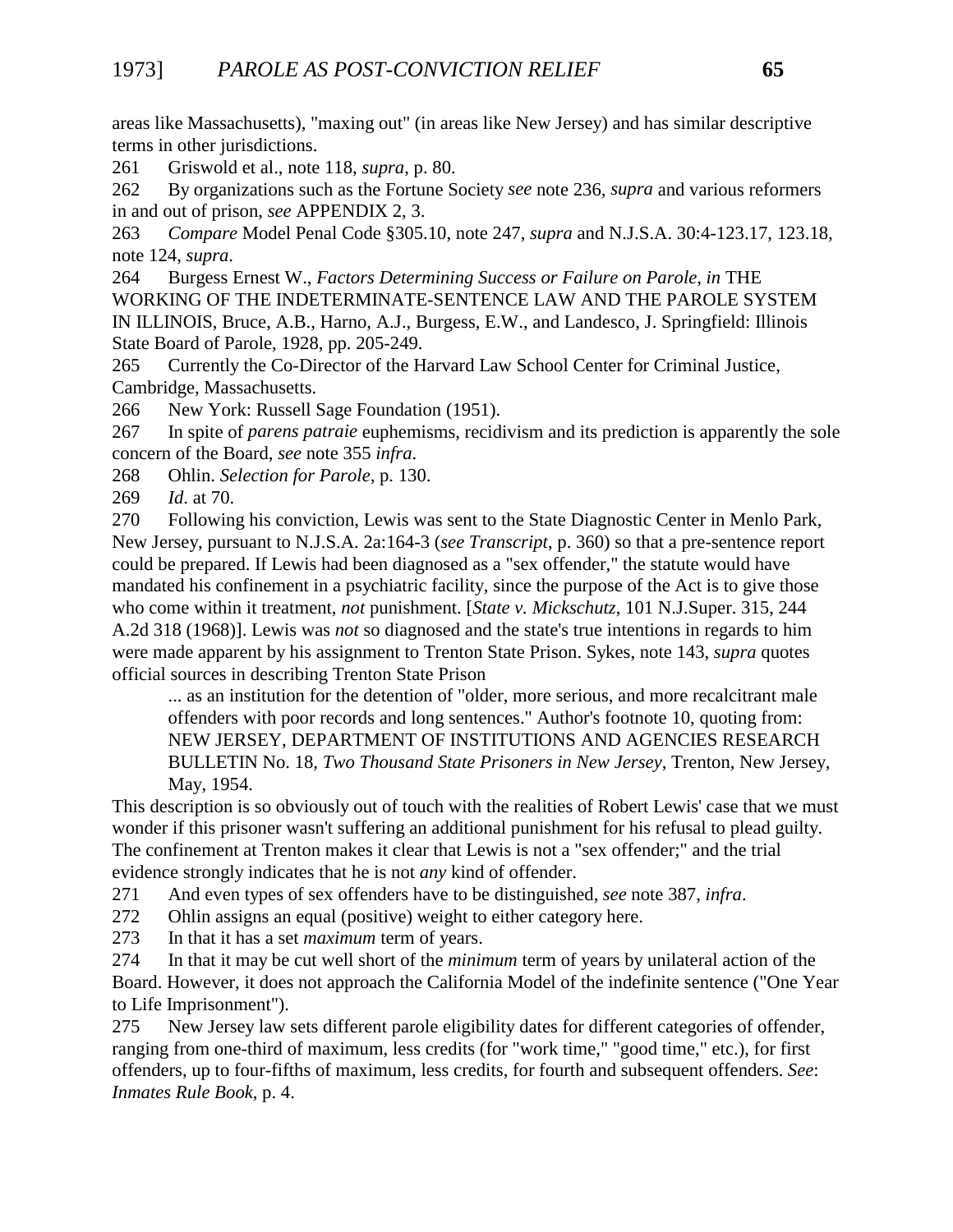276 That is: convictions *and* sentences, pointing out the value of Probation as a dispositional option.

277 As provided for by N.J.S.A. 30:4-123.9.

278 Some for the entire period of his incarceration.

279 *See*: APPENDIX 1.

280 Lewis' Prison (Approved) Correspondence List showed 24 individuals; he has been

visited a minimum of once weekly by one or another individuals on that list for the past several years.

281 Donnelly, Goldstein, and Schwartz *Criminal Law, problems for decision in the promulgation, invocation, and administration of a law of crimes*, New York: The Free Press, (1962), p. 237. *See* note 92, *supra*.

282 *Id*. at 235.

283 *See*: APPENDIX 2. Also within author's personal knowledge based on observations and interviews at Trenton and Leesburg State Prisons.

284 *See*, APPENDIX 3.

285 N.J.S.A. 30:4-123.6.

286 Donnelly et al, *Criminal Law*, *supra*, note 82, p. 237.

287 Report of Diagnostic Center, Menlo Park, July 1964.

288 None indicated in any relevant records.

289 Interview with Dr. Carmen Cerullo, May 31, 1973 at Trenton State Prison.

290 Personal interviews, letters, and subject's autobiography (prepared as contribution to privately-conducted diagnostic workup conducted by personnel outside the New Jersey Prison System, results not published).

291 New York's infamous Bedford-Stuyvesant.

292 This is admittedly a guesstimate, but is based on author's personal experience as a consultant to the Massachusetts Department of Youth Services and work with juveniles-young adults in Ohio, Illinois, New York, and Connecticut.

293 *Criminal Law*, *supra*, p. 237.

294 *Note*: *prior* to the kidnapping and rape at which Lewis was not present. *See*: Testimony of Arresting Officer and Female Victim, notes 3, 4, 5, 6, 11, 18, 19, 20, 21, 22, 23, 35, 52, 55, *supra*.

295 Lewis acknowledged drinking with the other defendants earlier in the day, *prior* to the crimes.

296 *See*: previous histories, notes 287-290, *supra*.

297 Lewis' defense to *all* charges was *innocence*.

298 With almost ten years of his life!

299 *Criminal Law*, note 281, *supra*, p. 237.

300 *See*: Interview with Dr. Carmen Cerullo, note 289, *supra*.

301 *Criminal Law*, note 281, *supra*, p. 237.

302 The prosecution's own witness exculpated Lewis from the charge of rape; an analogy was drawn to a charge of "felony murder" for this conviction.

303 Based on interviews conducted in all of New Jersey's prisons, as well as in numerous other penal institutions in Pennsylvania, New York, Illinois, Ohio, and Massachusetts. *See also*: Sykes, note 143, *supra*, pp. 95-99.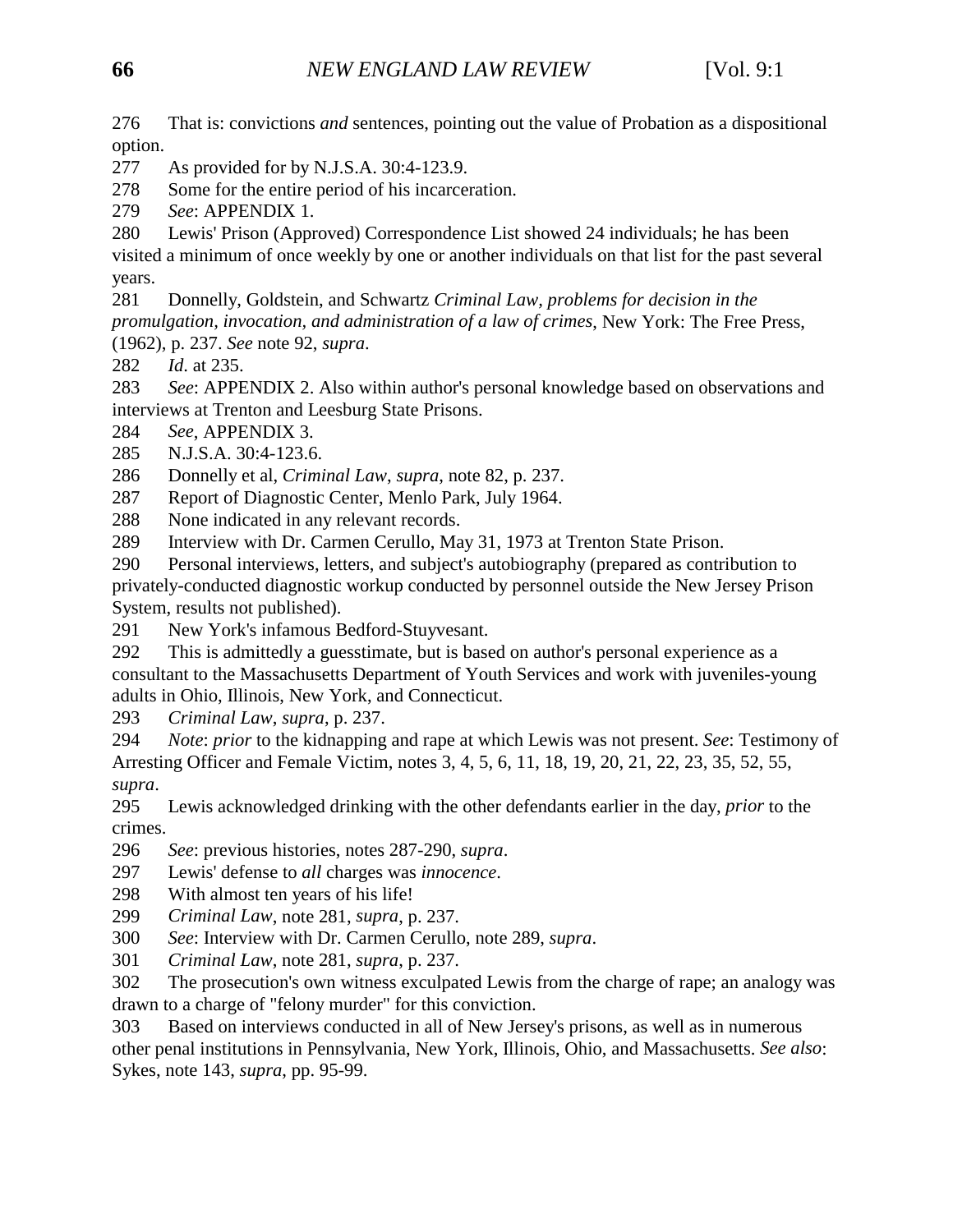304 As opposed to the standard institutional practice of isolating notorious sex offenders because of the negative (and occasionally violent), attitude of the rest of the inmate population towards such individuals.

- 305 N.J.S.A. 2a:164-3, 164-4.
- 306 *See*, Affidavit, APPENDIX 2.
- 307 This includes even the presumably-incompetent "diagnosis" of Dr. King, *see* notes 319- 324, *infra*.
- 308 *Criminal Law*, note 281, *supra*, p. 237.
- 309 Age 19.
- 310 In line with the "shifting the burden" philosophy in parole hearings; *see* note 435, *infra*.
- 311 N.J.S.A. 30:4-123.19.
- 312 Whom Lewis emphatically does *not* acknowledge. However, it would be senseless for him not to take advantage of this favorable criteria since he was incarcerated on the assumption that he *was* involved.
- 313 *Criminal Law*, note 281, *supra*, p. 239.
- 314 Interview with Dr. Carmen Cerullo, May 31, 1973.
- 315 *Id*.
- 316 *Criminal Law*, note 281, *supra*, p. 239.
- 317 Interview with Dr. Carmen Cerullo, *see* notes 289, 300, 314, *supra*.
- 318 *See* Board Denial APPENDIX 6.
- 319 *N.Y. Times*, Feb. 7, 1973, p. 83, col. 3.
- 320 *Id*., Feb. 3, 1973, p. 61, col. 6.
- 321 *Id*., Mar. 10, 1973, p. 66, col. 8.
- 322 *Id*., Feb. 9, 1973, p. 70, col. 5.
- 323 Nicholas D. Heil.
- 324 *N.Y. Times*, Feb. 6, 1973, p. 77, col. 6.
- 325 Trenton, Rahway and Leesburg State Prisons.
- 326 To date, there has been no indication of any reviews of parole decisions, nor even an

indication as to which denials had been inspired by psychiatric reports prepared by Dr. King; *see* note 142, *supra*.

327 Type of Offense, Type of Offender, Family Interest, Social Type, Number of Associates, and Personality.

- 328 *Add*: Sentence and Psychiatric Prognosis; *also see*: note 435, *infra*.
- 329 Ohlin, *supra*, p. 130.
- 330 von Hirsh, Andrew *Prediction of Criminal Conduct and Preventive Confinement of Convicted Persons*, BUFFALO LAW REVIEW, Spring 1972, p. 717.

331 *Id*., at 721. Professor von Hirsh is certainly not alone. Don M. Gottfredson, in "Assessment and Prediction Methods in Crime and Delinquency," *Task Force Report: Juvenile Delinquency, President's Commission on Law Enforcement and the Administration of Justice*, Appendix K, Washington, D.C., p. 187, states:

*Prediction methods should be built into the information system of each social agency responsible for custody, treatment, or release of offenders*. This can permit necessary, repeated validation studies, or necessary modifications, of available prediction tools. It can permit programs for systematic feedback to decision makers concerning the predictive relevance of information used in arriving at individual decisions. It can provide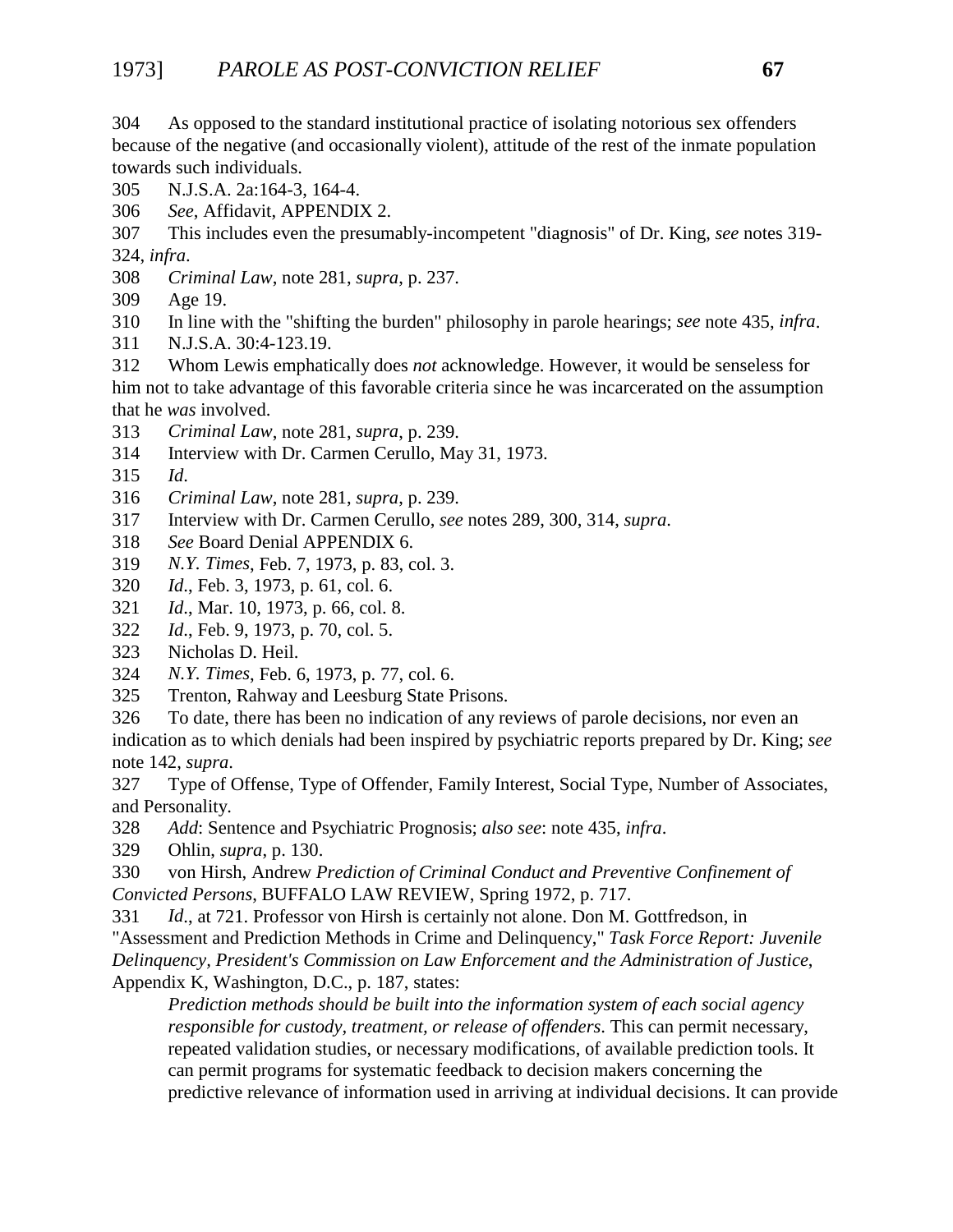helpful tools for evaluations of programs, thereby enabling administrators to assess the probable consequences of program decisions. (emphasis supplied)

332 *West's Annotated California Codes*, PENAL CODE, chapter 3, § 5077.

333 Gottfredson, Don M. "A Shorthand Formula for Base Expectancies," California

Department of Corrections, Research Division, *Research Report No. 5*, (July 1972) in *The Sociology of Punishment and Correction*, Johnston, Savitz, & Wolfgang, ed., New York: John Wiley & Sons, Inc., 1970.

334 Literally: to what extent is the parolee expected to fail (i.e., recidivate) on parole?

335 Gottfredson, *supra*, p. 808.

336 *Id*., at 809.

337 *Id*.

338 *Such as*: Type of Crime. Type of Offender.

339 Glaser et al; *see* notes 359, 370, *infra*.

340 Glaser, Richard *A Reconsideration of Some Parole Prediction Factors*, 19 AMER. SOC. REV. 335 (1954). *See also* Glaser*, The Effectiveness of a Prison and Parole System*, Indianapolis, Indiana: The Bobbs-Merrill Co., Inc. (1964), pp. 290-292.

341 Mean Cost Rating refers to the balance between *utility* and *cost* in parole prediction work. If research would, for example, indicate that 40% of all offenders previously incarcerated twice or more would recidivate while on parole, then by denying parole to *all* such offenders we achieve a certain guaranteed utility. If the sample group is 100 individuals, the *utility* of such a blanket denial is the prevented release of 40 recidivists. However, it is also axiomatic that such a procedure would have the social-economic *cost* of unnecessarily retaining 60 individuals in prison!

342 Burgess-Ohlin simply presupposes that Type of Offender is *exactly* equal (in predictive value) to Psychiatric Prognosis, etc. *See* notes 264-266, *supra*.

343 Glaser. note 340, *supra*.

344 *Id*. at 339.

345 It would be all-too-easy to *assume* this kind of "logical" progression; however, research indicates that it seldom holds up in practice.

346 It is not difficult to postulate theories to explain why a highly intelligent person does not do as well on parole as a dull one. Regimentation and institutionalization, especially in the absence of valid justifications, come more easily to a dull mind.

347 *See* Glaser, note 340, *supra*.

348 *See*, for example, United States Parole Board, notes 399-403, *infra*.

349 Since traditional intelligence tests are geared to a white and middle class lifestyle and language pattern. *From*: Interview with Michael C. Shea, M.A., Missouri State University, Sociologist; subject: Intelligence Testing, September 9, 1973. *See also*: Miner, J. *Intelligence in the United States*, New York: Springer Publishing Co., 1957, p. 77; Sarason and Gladwin*, Psychological and Cultural Problems in Mental Subnormality: A Review of Research*,

AMERICAN JOURNAL OF MENTAL DEFICIENCY, May 1968, pp. 1169-1182; Kolko, G. *Wealth and Power in America, An Analysis of Social Class and Income Distribution*, New York: Frederick A. Praeger, 1969, pp. 114-115.

350 Which produces a wider, but still limited range.

351 Ohlin et al, *see* notes 264-266, 331, 333, 340, *supra*.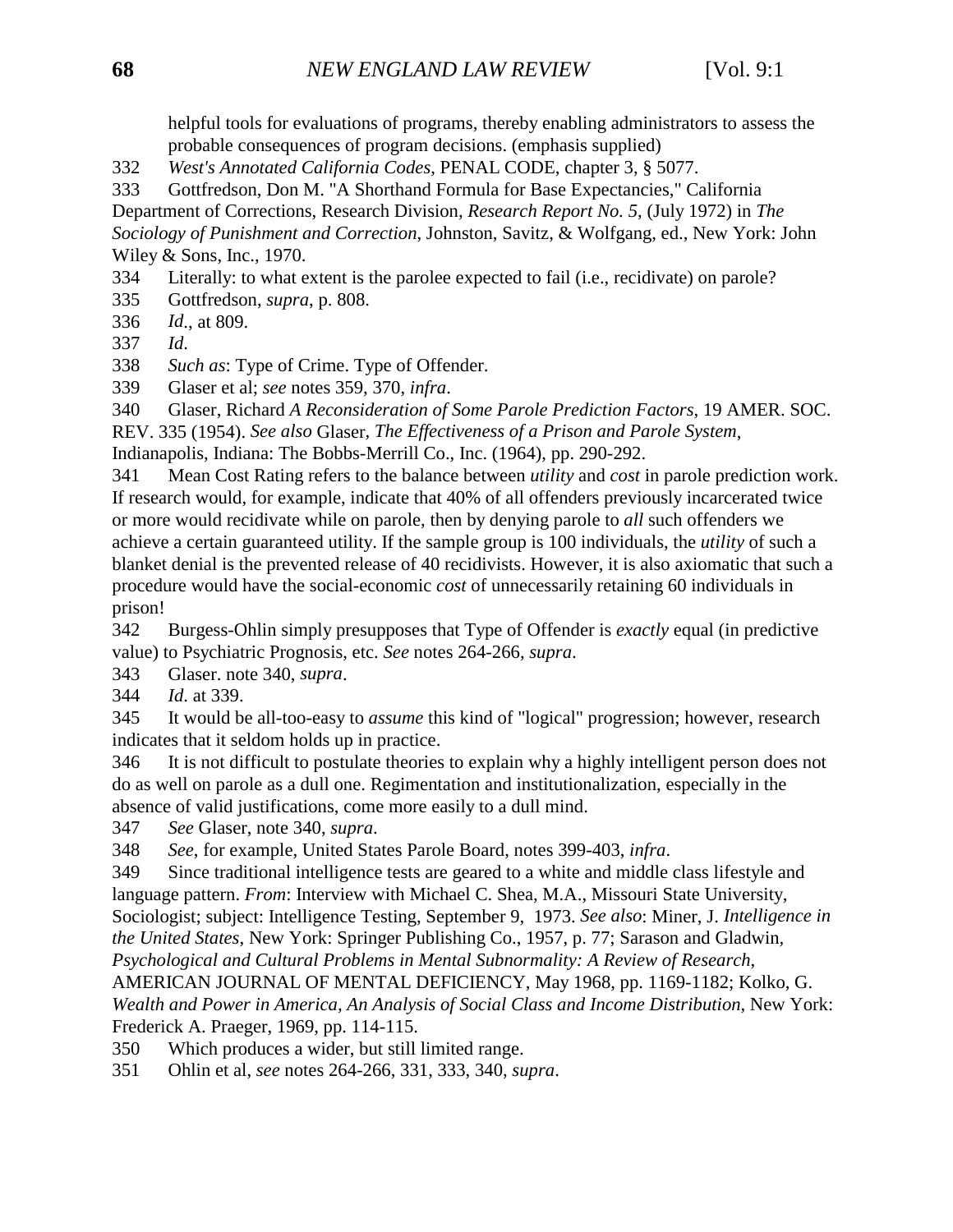352 *Note*: it appears that the accuracy of this method *decreases* as the width of the sampling period *increases*.

353 Lewis entered prison at age 19, and was not released until age 29.

354 Unless the author means "Schooling" to refer to education *prior* to imprisonment; this is to be doubted as it would place that particular measurement squarely within the "static" category.

355 *The Parole System,* 120 U. PENN. L. REV. 282, 305 (1972).

356 *Example*: A=B.

357 *Example*: A does not affect B; as when coins are flipped simultaneously, whether one lands heads or tails does not in any way affect the results of the other flip.

358 *See*: *People v. Collins*, 68 Cal.2d 319, 438 P.2d 33, 66 Cal.Rptr. 497, 36 A.L.R.3d 1176 (1968), the famous "Magic Couple" case. *Also*: Liddle, *Mathematical and Statistical Probability as a Test of Circumstantial Evidence*, 19 CASE W. RES. L. REV. 254 (1968).

359 Kirby, Bernard C. *Parole Prediction Using Multiple Correlation*, 59 AM. JOURN. SOC. 539 (1954).

360 *Id*.

361 "Essentially [empirical] validity refers to the relation between test scores and a criterion, the latter being an independent and direct measure of that which the test is designed to predict." Anatasi, A. *Psychological Testing*, New York: MacMillan (1957), pp. 127-131. *In*: Ward*, Validating Prediction Scales—The Case of the False Technique*, BRITISH JOURNAL OF CRIMINOLOGY, 7:1:36-44 (1967).

362 "The . . . requirement is that of repeatability. **\*\*\*** No variation in the prediction derived should arise when computed by different persons of average intelligence nor should any different result occur when the computation is carried out by quite inexperienced personnel." Mannheim, H. and Wilkins, L.T*., The Requirements of Prediction*, *in The Sociology of Punishment and Correction*, Johnston, Savitz, and Wolfgang, ed. (1970), p. 774.

363 *Example*: categories such as Type of Offense remain the same throughout an individual's incarceration, regardless of whatever changes occur in his personality, attitudes, or behavior.

364 Laune. Ferris F*. The Application of Attitude Tests in the Field of Parole Prediction*, 1 AMER. SOC. REV. 781 (1936).

365 *Id*.

366 *Id*. at 782.

367 *Id*. at 786.

- 368 *Id*. at 792.
- 369 *Id*. at 795.

370 Skolnick, Jerome H. *Towards a Developmental Theory of Parole,* 25 AMER. SOC. REV. 542 (1960).

371 Although based on attitude measurement from sampling of *former* parole candidates and parolees, as in Ohlin, Gottfredson et al.

372 Actually, multiple correlation along the simplistic lines of the diagram at note 374, *infra* is factually impossible. For example, the factors that comprise an individual's expectation are almost infinite, including, at a minimum, his social background, his financial and family situations, his intelligence, his age, and his individual temperament.

373 Kirby, note 359, *supra*.

374 *From*: Skolnick, *supra*, note 370.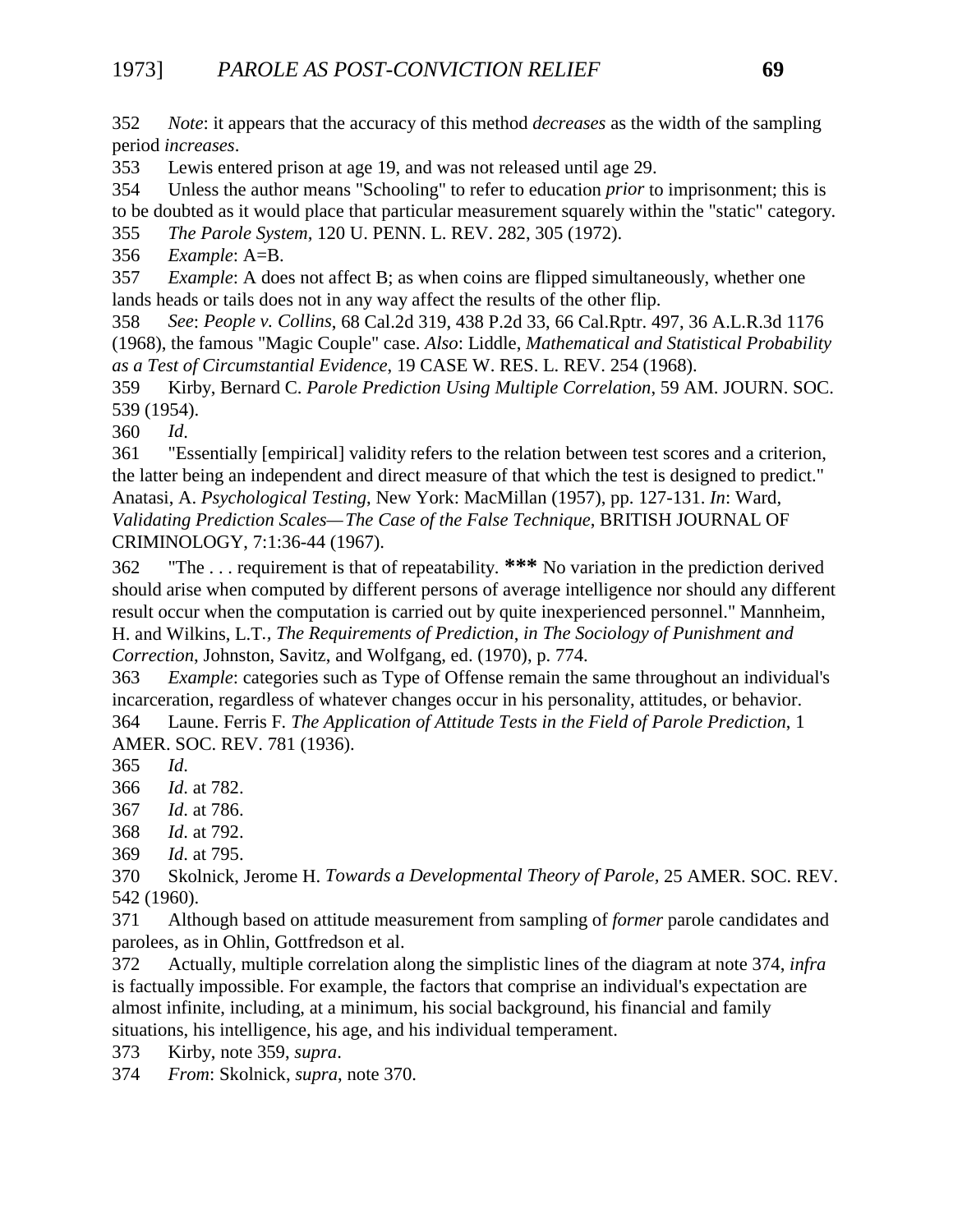375 McCleery, *Richard The Strange Journey, A Demonstration Project in Adult Education in Prison*, UNIVERSITY OF NORTH CAROLINA EXTENSION BULLETIN XXXII, No. 4 (March 1953).

376 *Id*. at 253.

377 Wardens are traditionally reluctant to allow former prisoners to return to the institution for the purpose of visiting friends or in any other capacity. In addition, of those prisoners who are returned as parole violators, only a small percentage are "available" as informational resources to the general population, primarily because of advanced clique-inspired behavior prevalent in penal institutions.

378 Thanks to Mrs. R. Grace Jung, Court Administrator of Atlantic City, New Jersey, who became interested in the case and prevailed upon the Mayor's Office in Atlantic City to find suitable employment for Robert Lewis. This effort was coordinated from the Mayor's Office by Mr. W. Massey.

379 With friends in Camden, convenient to the employment he had been offered, note 378, *supra*.

380 *See*: APPENDIX 1.

381 That is: people who were familiar with his past incarceration, including some who had been in prison with him and had come out, re-entered society, and become parole "successes."

382 Lewis never really considered this "option" although the Board repeatedly insisted that he had no other place to go in spite of easily-available evidence to the contrary; *see*, APPENDIX Number 1.

383 This question of "sin" was repeatedly invoked by the former Chairman of the New Jersey State Parole Board, Rev. Jessee W. Mapson. Rev. Mapson was later demoted to Associate membership and is no longer associated with the Board.

384 Mangus, A.R. *California Sexual Deviation Research Final Report*, XX (1954).

385 *Id*. at 63.

386 Ellis, Albert Ph.D. and Brancale, Ralph M.D., Springfield, Illinois: Charles C. Thomas (1956).

387 *Id*. at 26, 33, 37.

388 And given its incredible reliance on such factors as "Seriousness of Offense," the observer can rest assured that such knowledge, even if no other, is always available to the Board.

389 *See*, generally, Testimony of Male Defendant #3, Female Defendant #1. et al, *Transcript*.

390 Glaser, Daniel *Parole Successes and Failures*, THE SOCIOLOGY OF PUNISHMENT AND CORRECTION, Johnson, Savitz. and Wolfgang, ed. (1970), p.709.

391 *A Comparison of Releases and Recidivists from June 1, 1946 to May 31, 1961*, December 1961.

392 *Id*. at 788.

393 *National Council on Crime and Delinquency Uniform Parole Reports of the National Probation and Parole Institutes*, N.C.C.D. Research Center, Brinley Building, Davis, California 95616 (1968).

*Objectives*: Reliable nationwide statistical reports on parole based upon (1) uniform definitions of items and (2) individual persons paroled.

*Sponsors*: Association of Paroling Authorities; Inter-state Compact Administrators Association for the Council of State Governments; United States Board of Parole; Advisory Council on Parole of the National Council on Crime and Delinquency.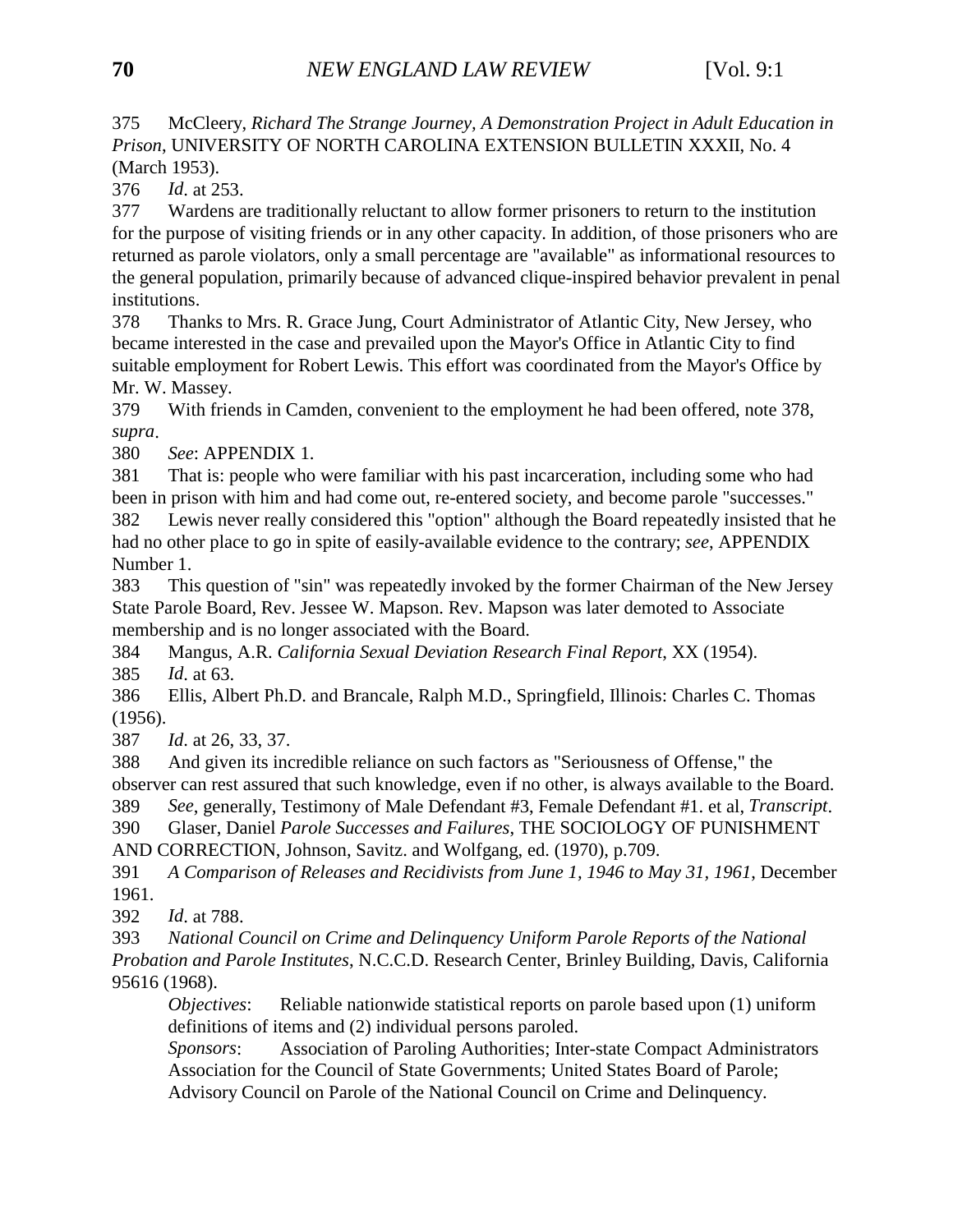*Participating Agencies*: Fifty-five agencies in fifty states; the Federal Government, and Puerto Rico contribute data at their own expense. From: *Introduction*.

394 *Id*.

395 *Id*.

396 *Id*. at Table I, Part I, National Male (1968) and Table I, Part I, National Male (1969). 397 *Id*.

398 Presumably conducted according to the highest possible standards since there is immediate access to the federal courts guaranteed a federal prisoner or parolee. But Professor Davis (*see* notes 161-168, *supra*) is apparently not enthused:

An outstanding example of completely unstructured discretionary power that can and should be at least partially structured is that of the United States Parole Board. In granting or denying parole, the Board makes no attempt to structure its discretionary power through rules, policy statements, or guidelines; it does not structure through statements of findings and reasons; it has no system of precedents; the degree of openness of proceedings and records is about the least possible; and procedural safeguards are almost totally absent. Moreover, checking of discretion is minimal; board members do not check each other by deliberating together about decisions; administrative check of board decisions is almost non-existent; and judicial review is customarily unavailable. **\*\*\*\*\***

The board has never announced rules, standards, or guides. The most specific standard is the statutory provision, repeated by the board's regulations, that the board "may in its discretion" release a prisoner on parole if the board finds "a reasonable probability that such prisoner will live and remain at liberty without violating the laws" and that "such release is not incompatible with the welfare of society." [quotes from 18 U.S.C. §4203]

It is blatantly obvious that the federal statutes and those governing the administration of parole in New Jersey were cut from the same threadbare cloth. Far from setting a good model for the states to follow, the federal government seems to have provided statutory language specifically designed to evade the goals and responsibilities of a viable parole system. *See* notes: 160, 182, *supra*.

From: Davis, *Discretionary Justice, A Preliminary Inquiry*, Baton Rouge: Louisiana State University Press (1969), pp. 126-127.

399 *Hearings before Subcommittee No. 3 of the Committee on the Judiciary, House of Representatives*, Ninety-Second Congress, Second Session on H.R. 13118, Identical and Related Bills to Improve and Revise the Procedures and Structure of the Federal and State Parole Systems, Corrections Part VII—B, Feb. 29, Mar. 1, 2, 3, 20, 22. 23, 27, 29, Apr. 12, 13, 14, 17, 20, 21, 24, 26, 27, and May 3, 1972, Serial No. 15, p. 1453.

402 *Id*.

403 Even without a formal admission that such criteria are used, it is obvious that *some* procedure is operating to give preference to certain parole candidates based on a "Type of Offense" criteria if nothing else. But criteria not revealed to the inmate population hardly satisfy even basic notice requirements, and any potential gain is thereby lost.

404 *See Scarpa v. U.S. Board of Parole*, note 142, *supra*.

<sup>400</sup> *Id*.

<sup>401</sup> *Id*.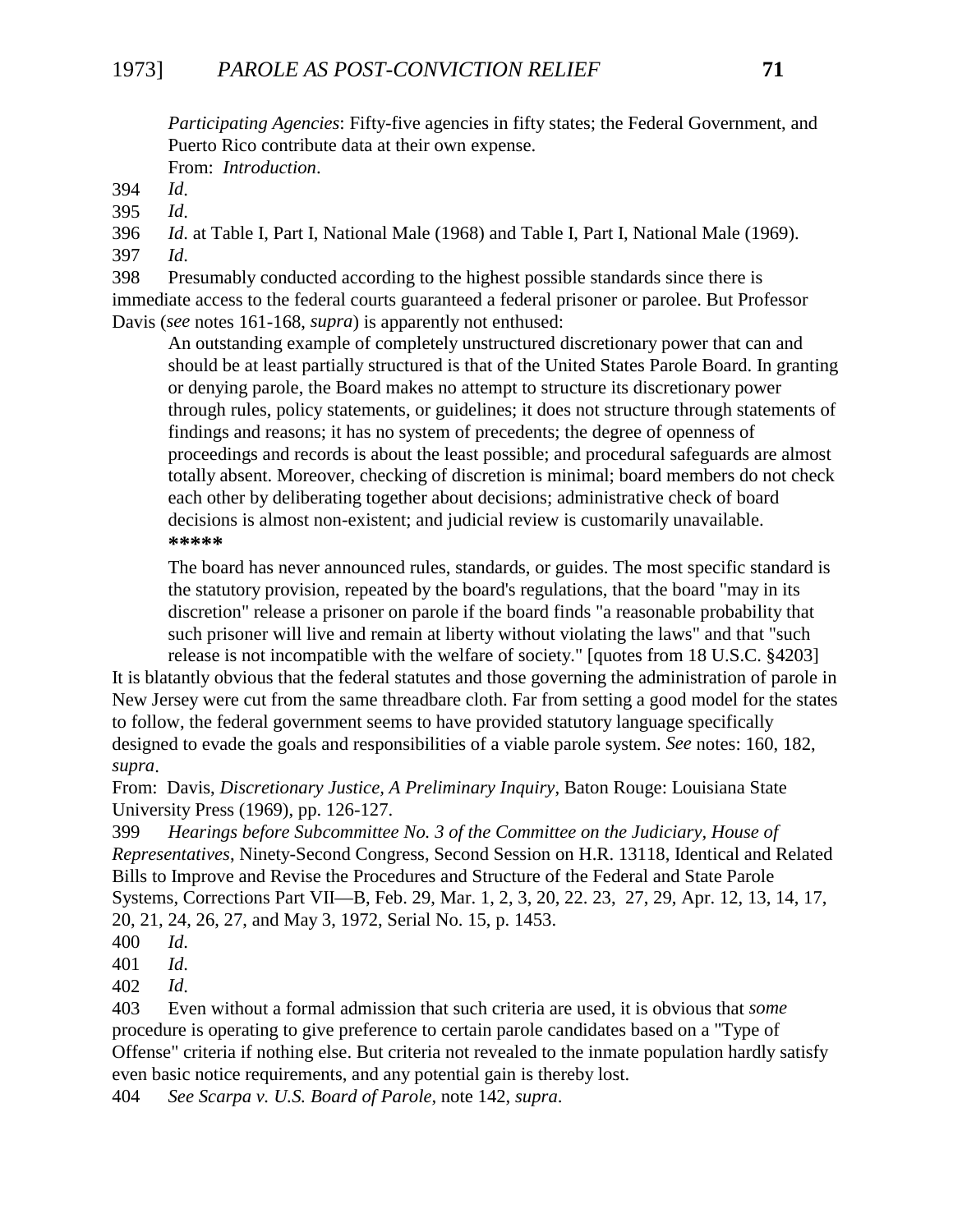405 It would be difficult to imagine a public outcry over a "wave of embezzlement" sweeping the country.

406 An embezzler can always return the money; what can a murderer return?

407 Charles Murray, *in, The Time Game,* by Anthony Manocchio and Jimmy Dunn (pseudonyms), Beverly Hills: Sage Publications, (1970).

407(a) Manocchio, A. and Dunn, Jimmy (pseudonyms), *The Time Game*, Beverly Hills, California: Sage Publications (1970); speaker is Charles Murray, criminologist ("Anthony Manocchio"), p. 69.

408 *Id*. at 69.

409 Davis, *Administrative Law Text*, 3d ed., p. 188.

410 This has been a recurrent attitude of the Board; to insist upon "remorse" when the petitioner has not even acknowledged guilt is not only ridiculous but raises strong *opposing* arguments when petitioner is also appealing his *conviction*.

411 Letter from Robert Lewis, November 8, 1971, author's personal files.

412 *Id*.

413 *See* Parole Denial, APPENDIX Number 4.

414 Flanagan. Michael F. *Legal Research in a Psychological Setting*, Paper presented at the symposium: Psychological Research in Legal Settings. American Psychological Association Convention, Miami Beach, Florida, September 5. 1970, p. 2.

- 415 Letter from Robert Lewis, August 20, 1972, author's personal files.
- 416 54 U.S. App.D.C. 46, 293 Fed. 1013 (D.C.Cir. 1923).
- 417 *McCormick on Evidence*, 2d ed. (1972), §202 at p. 487.

418 *Id*.

- 419 *See*: Davis, *supra*, note 398.
- 420 *2 Wigmore on Evidence*, 3d ed. (1940), §665a, at pp. 783-4.
- 421 *Id*.

422 Automatic tension reducers; *see* note 92, *supra*. The consensus of all prisoners interviewed (notes 89-91, *supra*) was that the New Jersey State Parole Board decisions routinely *lacked* both these qualities. And there appears to be little point in blaming this negativeness on the inmates; a policy statement by the Board, or (better yet), some *real* law-making by the legislature, or (most probable) some much-needed judicial interference (*see* note 205, *supra*) by our courts could clear up the matter within days. Paranoia only exists where the individual has nothing to fear; it seems to be that the State of New Jersey cannot, in good conscience, make such a statement to any parole candidate under its jurisdiction.

- 423 *See*: Parole Denial, APPENDIX Number 4.
- 424 Consensus of all interviews; *see* notes 89-91, *supra*.
- 425 AMERICAN JOURNAL OF CORRECTION, May-June 1972.
- 426 *Id*. at 309.

427 Stab you for a couple of packs of cigarettes, the common medium of exchange in maximum security prisons where "soft money" is among the most restricted forms of contraband.

428 *Interview* at Rahway State Prison, September, 1970.

429 July, 1973; although, in keeping with the Board's practice, he was not notified of this decision until more than one week later, which is *quicker* than the usual practice. Perhaps if the Board were to utilize a criteria system, they would not be so reluctant to face the inmate with the results of his hearing immediately after the decision, and in person.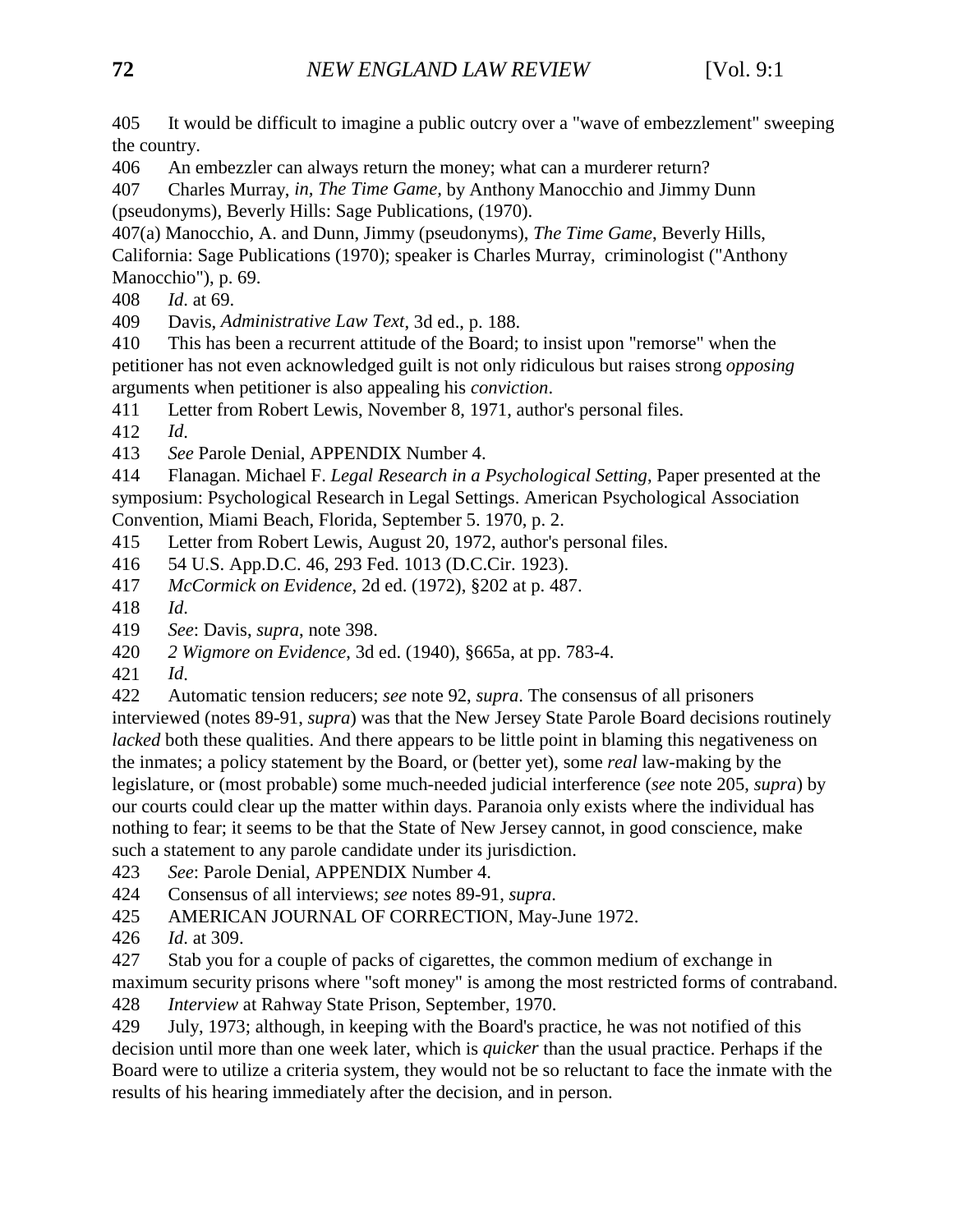430 There were *no* conditions of parole set, *see* APPENDIX, 8. However, Lewis can still be returned to prison without being convicted of another offense [and he *already* knows he can be sent to prison without *committing* an offense!], or even being arrested and charged, so his freedom is certainly less unqualified than the average citizen's. The New Jersey Legislature is apparently not unaware of the difficulties facing an individual "free on parole." *See*, for example, Assembly Bill No. 2303 "An act relating to employment qualifications of rehabilitated convicted offenders" and Assembly Bill No. 2505 "An act concerning discrimination against eligibles certified for appointment in the competitive class in civil service," both introduced March 22, 1973 by Assemblymen Deverin, Bassano, Veit, Kennedy; Assemblywoman A. Klein, and Assemblyman Rys. Both bills were referred to Committee on Institutions and Welfare.

We point out that *complete* liberty is not at stake [in a parole release hearing]. If [petitioner] were able to persuade the board to act favorably, he would remain in technical custody, and subject to restrictions, though outside the walls*. United States ex rel. Campbell v. Pate*, 401 F.2d 55 (7th Cir. 1968).

431 If the New Jersey Board has initiated any form of criteria for its decisions, it has managed to keep this secret from the prisoner population and the general public.

432 Interviews continue to be incredibly brief and de-personalized, with stock questions and (from what I learned in the interviews, *see* notes 89-91, *supra*), probably stock answers. There are still only three Board members, and a unanimous vote is still required.

433 No one can be certain of adherence to *unpublished* standards. And even the most exacting standards are still applied by human beings, and are thus subject to human emotions, prejudices, and value judgments.

Research is neither moral nor immoral. It is amoral. Its findings can just as easily be used to defeat as to achieve any currently selected correctional ends. There is nothing about research, as such, that insures its findings will be properly understood and interpreted, or even used to serve one particular goal.

**\*\*\*** A parole board can use [previously proven as valid research] information to reduce the recidivism rate of parolees to a minimal level, for example, by releasing only those men who are almost certain to be successful [non-recidivists], allowing the rest to serve out their sentences. This may, of course increase the *over-all* recidivism rate of the correctional system [by failure to release prisoners at the proper point along the rehabilitative continuum, *see* p.38]; but it will also make the parole board . . . appear to be very good. This appearance, naturally would be specious ... **\*\*\*** [A] parole board can use the same information to maximize recidivism by releasing only men who are almost certain to fail. Although such use is not probable, it could happen particularly if, by a curious set of circumstances, there were one parole board member, or a whole parole board, who would like to *discredit parole in the public eye through high failure rates*.

Schnur, A. *Some Reflections On The Role of Correctional Research*, 23 LAW AND CONTEMPORARY PROBLEMS 772, 774-775 (1958). (emphasis supplied).

434 On H.R. 13118, *see* note 399, *supra*.

435 *From*: *Subcommittee No. 3, Committee on the Judiciary, House of Representatives*, Analysis of "Parole Improvement and Procedures Act of 1972" and comparison to existing Law and Regulations.

436 President's Commission on Law Enforcement and the Administration of Justice, Report of "Parole and Aftercare," *Task Force on Corrections,* (1971), pp. 60-61. Figure 24-1.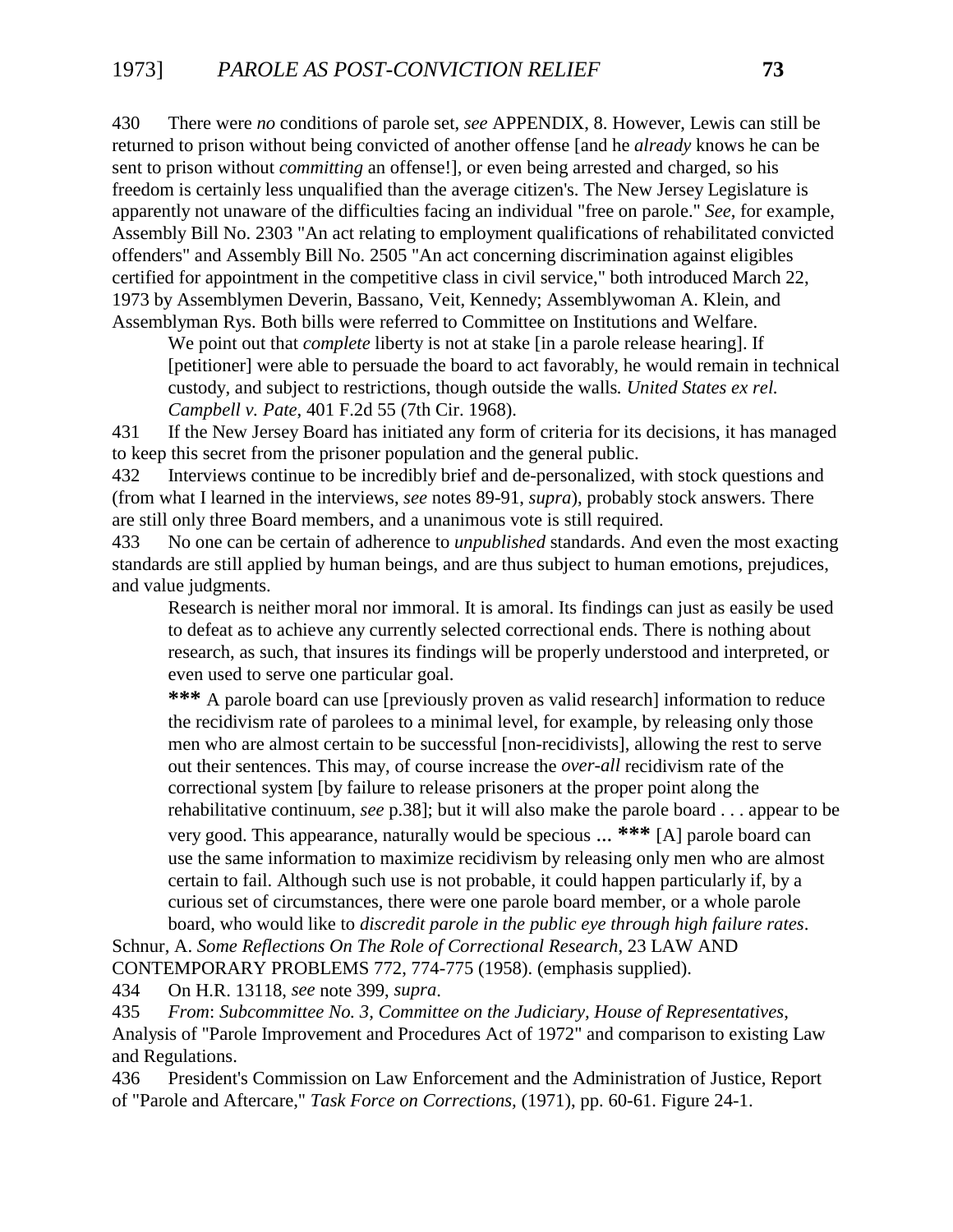437 408 U.S. 471, 92 S.Ct. 2593, 33 L.Ed.2d 484 (1972).

- 438 Case Comment, 8 N. ENG. L. REV. 86 (1972).
- 439 N.J.S.A. 30:4-123.25.

440 Porter, *Criteria for Parole Selection*, PROC. AM. CORR. ASSN. 227 (1958) points out that over 80% of all jurisdictions hear from 20 to more than 40 parole cases per *day*. Given that the New Jersey Board has only three members, it is obvious that little personal, individual attention is given to parole decisions.

441 *See*, for example, Wilkerson, G. *Public Defenders as Their Clients See Them*, I AMERICAN JOURNAL OF CRIMINAL LAW 141, 141-147, 154-155 (1972).

442 With a group of (deliberately) unnamed individuals; it would be impossible to hold such interviews in the future if confidentiality were breached.

 $\overline{a}$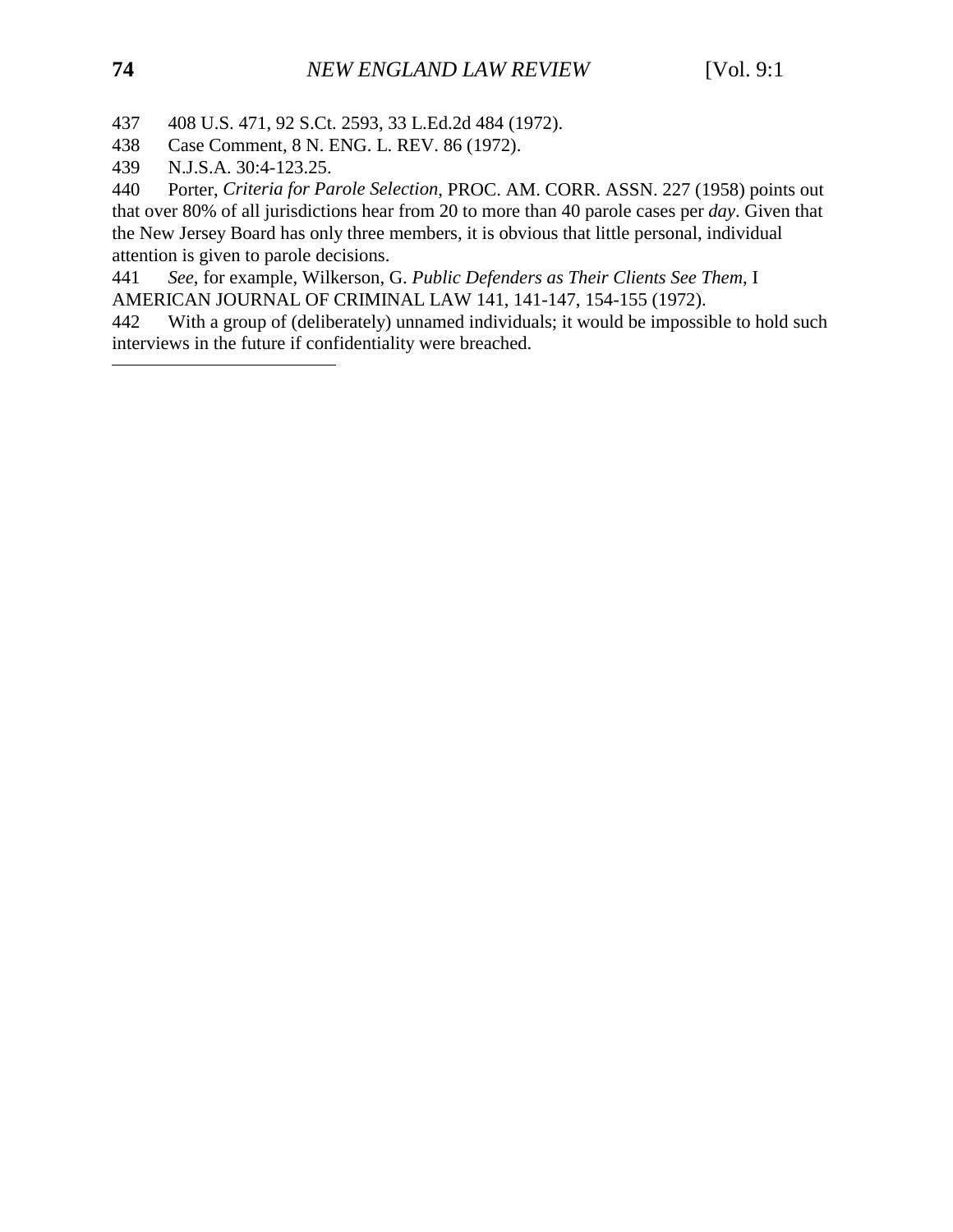### **WHERE ARE THEY NOW?**

#### **Kamau Marcharia** (formerly known as Robert Lewis):

For 25 years, Kamau Marcharia has taken the lead in organizing disenfranchised communities, from prisoners in the Northeast to low-income African-Americans in the South. Kamau worked for six years as organizer, and then director, of the grassroots African-American organization Fairfield United Action (FUA) in rural, Fairfield County, South Carolina. FUA's efforts led to the total reform of the county's grand jury selection procedures, which had systemically discriminated against African-Americans. Kamau also initiated a project to bring running water to unserved areas of the county. Since 1990, Kamau has been Director of Rural Organizing at Grassroots Leadership, a regional resource and organizing center that provides training and leadership development assistance to grassroots groups in the Southeast. He has also worked in partnership with other organizations on race, class, gender and sexual orientation issues.

During the summer of 1995, Marcharia served as the associate director of Union Summer for the AFL-CIO. This program connects college age young adults with union organizing efforts across the United States. Marcharia was responsible for training for Union Summer interns, mentoring and supervision of site coordinators, and on-site problem solving and crisis intervention.

Marcharia was a 1991 recipient of the Petra Foundation Award for his achievement in community organizing. In granting him the award, the Petra Foundation board said that Kamau has "overcome extraordinary barriers to work for the rights of his neighbors, and has changed the system in every place he has lived … leaving behind a newly enfranchised community in each location."

Marcharia was the recipient of a 1993 Charles Bannerman Award and has traveled to Northern Ireland as part of an organizer exchange. He also spent a six week sabbatical in rural India traveling and learning with organizers from Awareness, an organization working with the rural poor in the state of Orissa. In 1999 Marcharia received the Public Citizen of the Year Award from the South Carolina Chapter of the National Association of Social Workers. In recognizing Marcharia, the organization pointed to his lifelong efforts to aid and develop low-income communities in Saluda and Fairfield Counties, as well as his work throughout the south with Grassroots Leadership.

In November 2000, Marcharia was elected to his second term as County Council Representative for District 4 in Fairfield County, South Carolina. He chairs the Facilities and Public Transportation Committees.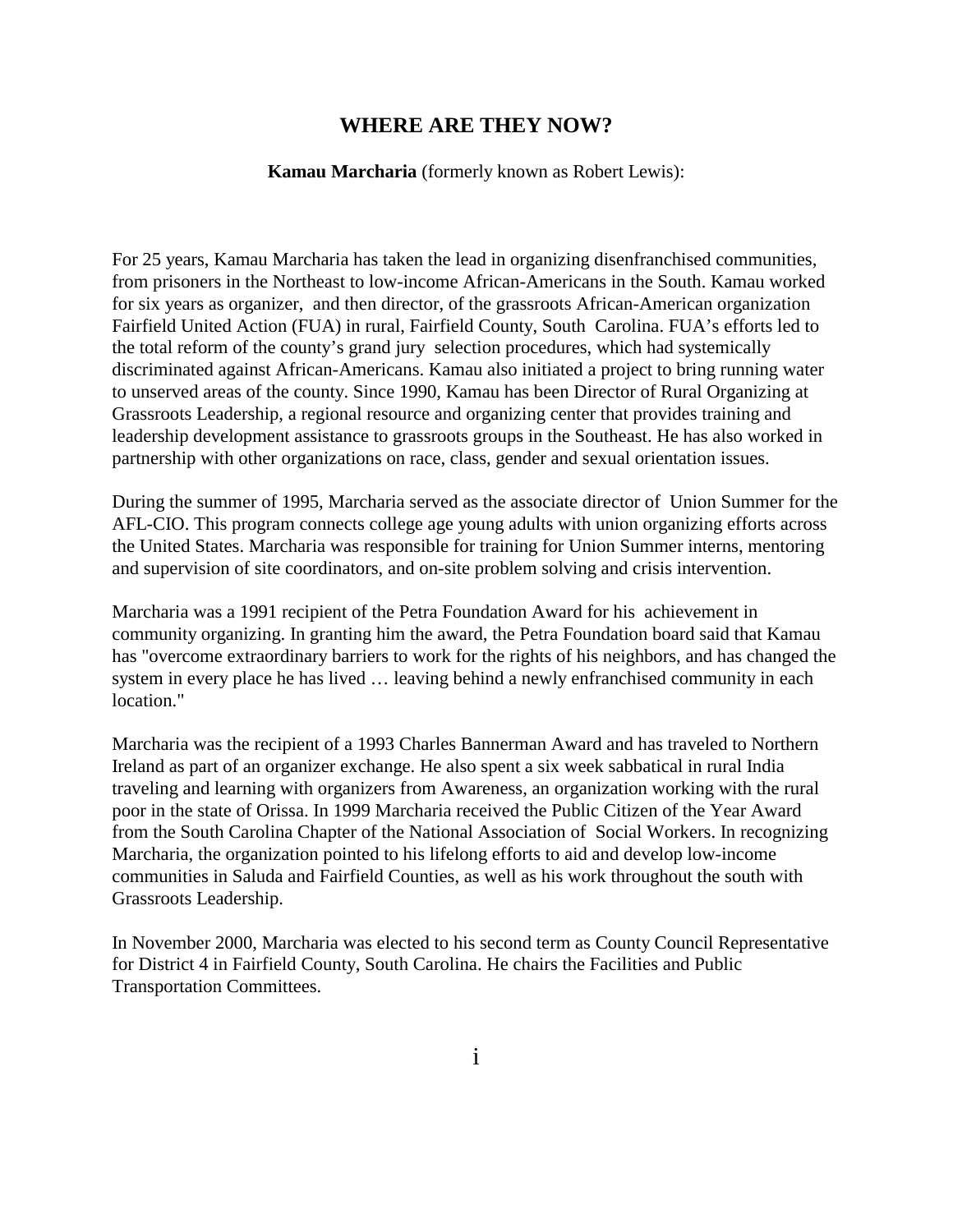### **A BOMB BUILT IN HELL** (Andrew Vachss' first novel):

If you're looking for Andrew Vachss' first novel, *A Bomb Built in Hell*, then you're in the right place. Amazon.com recently serialized the novel, which had remained unpublished since it was written in 1973. (For the full background, read the news clips from [CNN.com a](http://www.cnn.com/2000/books/news/08/09/vachss.online/index.html)nd *[The](http://www.vachss.com/av_articles/orgbomb.html) [Oregonian](http://www.vachss.com/av_articles/orgbomb.html)*.)

That serial has run its course, but we're making the novel available for free for a limited time as a pdf file; [click here to download.](http://www.vachss.com/av_novels/bomb.pdf)

Consistent feedback throughout the recent tour for *Dead and Gone* convinced us that folks want *A Bomb Built in Hell* available through formats other than download. But, with all the possibilities out there, we need your input. Do you want to see the novel surface as a special "limited-edition," a standard hardcover, a paperback (trade or mass-market), an ebook ... or something completely different. Email your suggestions to  $l\bar{b}@10ap.com$ .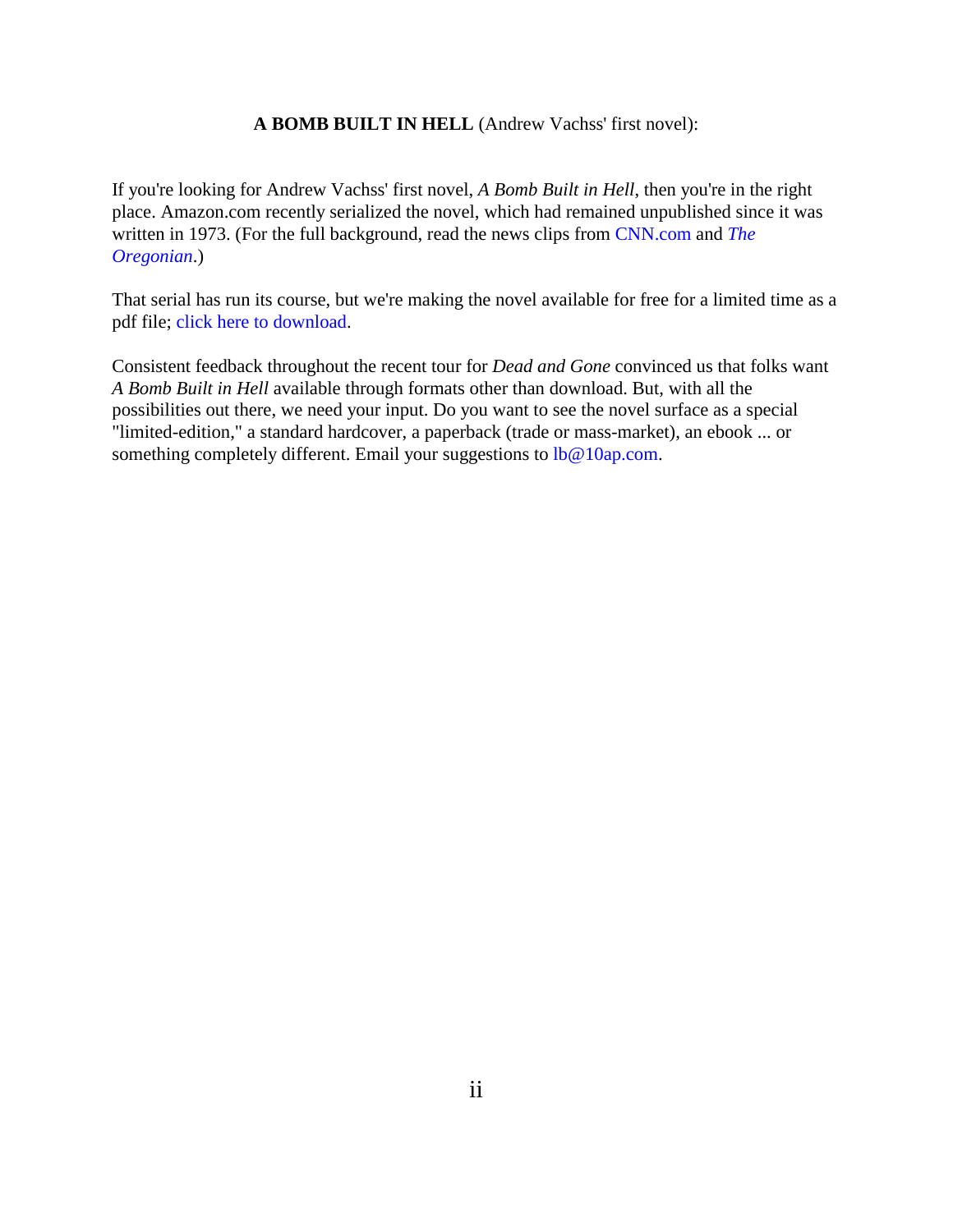## **CREDITS**

For their contributions to the preparation of the digital presentation of "Parole As Post-Conviction Relief: The Robert Lewis Decision," The Zero thanks...

- ♦ Rose Dawn Scott, who edited and formatted the original document and new material for digital presentation.
- ♦ Lou Bank, who secured reprint permissions and contributed updated information on Kamau Marcharia and *A Bomb Built in Hell*.
- ♦ [Kim Talman,](http://www.thedragonlady.com/) who finessed the digital file conversion and provided technical assistance throughout the project.
- ♦ [The New England Law Review,](http://www.nesl.edu/lawrev/lawrev.htm) through the New England School of Law, for granting reprint permission to The Zero.